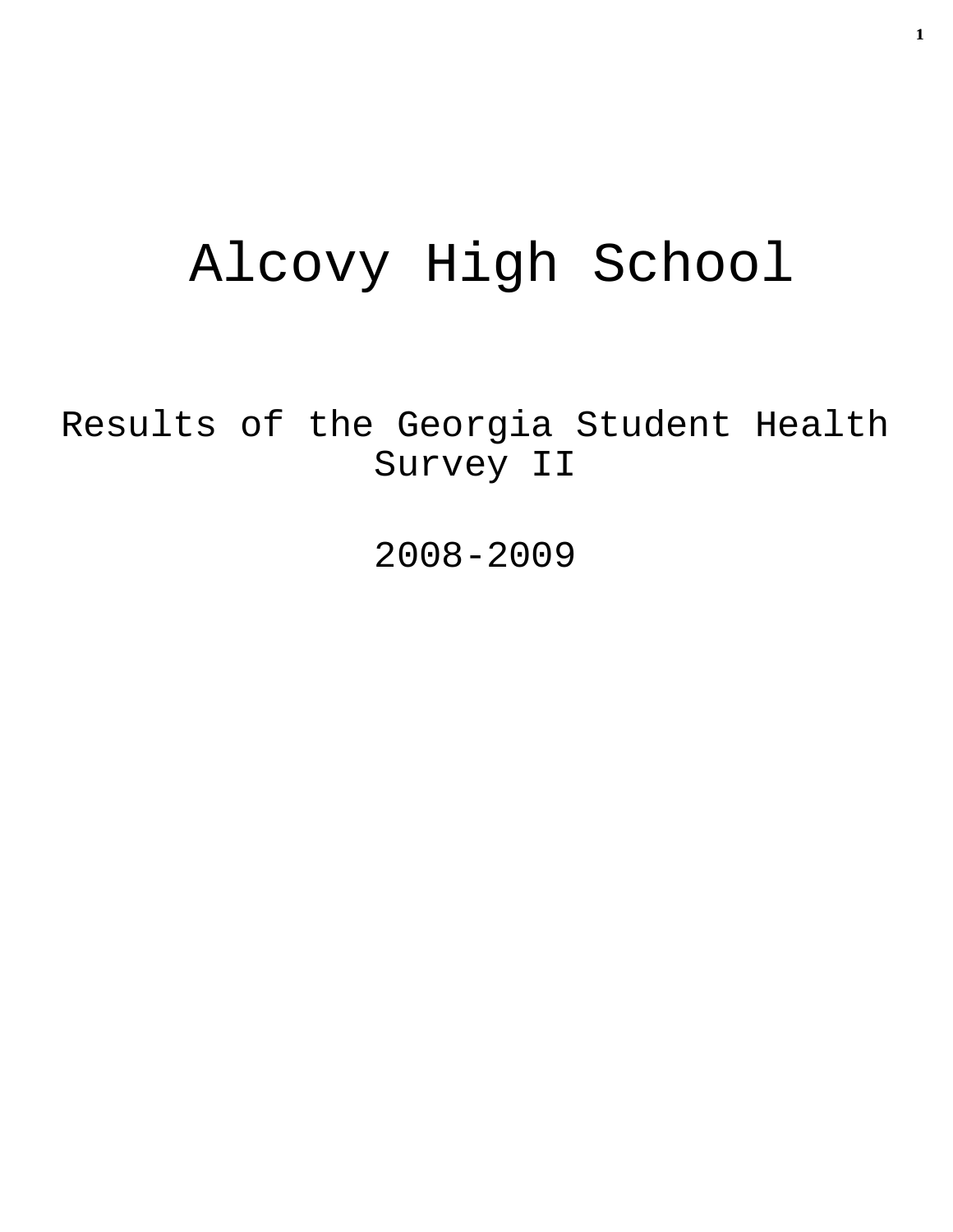# *Demographics* **2**

| Grade                    |     |  |  |  |
|--------------------------|-----|--|--|--|
| <b>Grade   Frequency</b> |     |  |  |  |
| 10                       | 291 |  |  |  |
| 12                       | 263 |  |  |  |

| <b>Frequency</b> | <b>Table of Gender by Grade</b> |              |              |              |  |  |
|------------------|---------------------------------|--------------|--------------|--------------|--|--|
| <b>Col Pct</b>   |                                 | Grade(Grade) |              |              |  |  |
|                  | Gender(Gender)                  | 10           | 12           | <b>Total</b> |  |  |
|                  | <b>Female</b>                   | 153<br>52.58 | 118<br>44.87 | 271          |  |  |
|                  | <b>Male</b>                     | 138<br>47.42 | 145<br>55.13 | 283          |  |  |
|                  | <b>Total</b>                    | 291          | 263          | 554          |  |  |

| Frequency<br>Col Pct |
|----------------------|
|                      |

| <b>Table of Ethnicity by Grade</b> |              |              |              |  |  |  |
|------------------------------------|--------------|--------------|--------------|--|--|--|
|                                    | Grade(Grade) |              |              |  |  |  |
| <b>Ethnicity</b> (Ethnicity)       | 10           | 12           | <b>Total</b> |  |  |  |
| <b>Black</b>                       | 123<br>42.27 | 128<br>48.67 | 251          |  |  |  |
| <b>Hispanic</b>                    | 9<br>3.09    | 12<br>4.56   | 21           |  |  |  |
| White                              | 130<br>44.67 | 102<br>38.78 | 232          |  |  |  |
| <b>Asian</b>                       | 2<br>0.69    | 2<br>0.76    | 4            |  |  |  |
| <b>Other</b>                       | 27<br>9.28   | 19<br>7.22   | 46           |  |  |  |
| <b>Total</b>                       | 291          | 263          | 554          |  |  |  |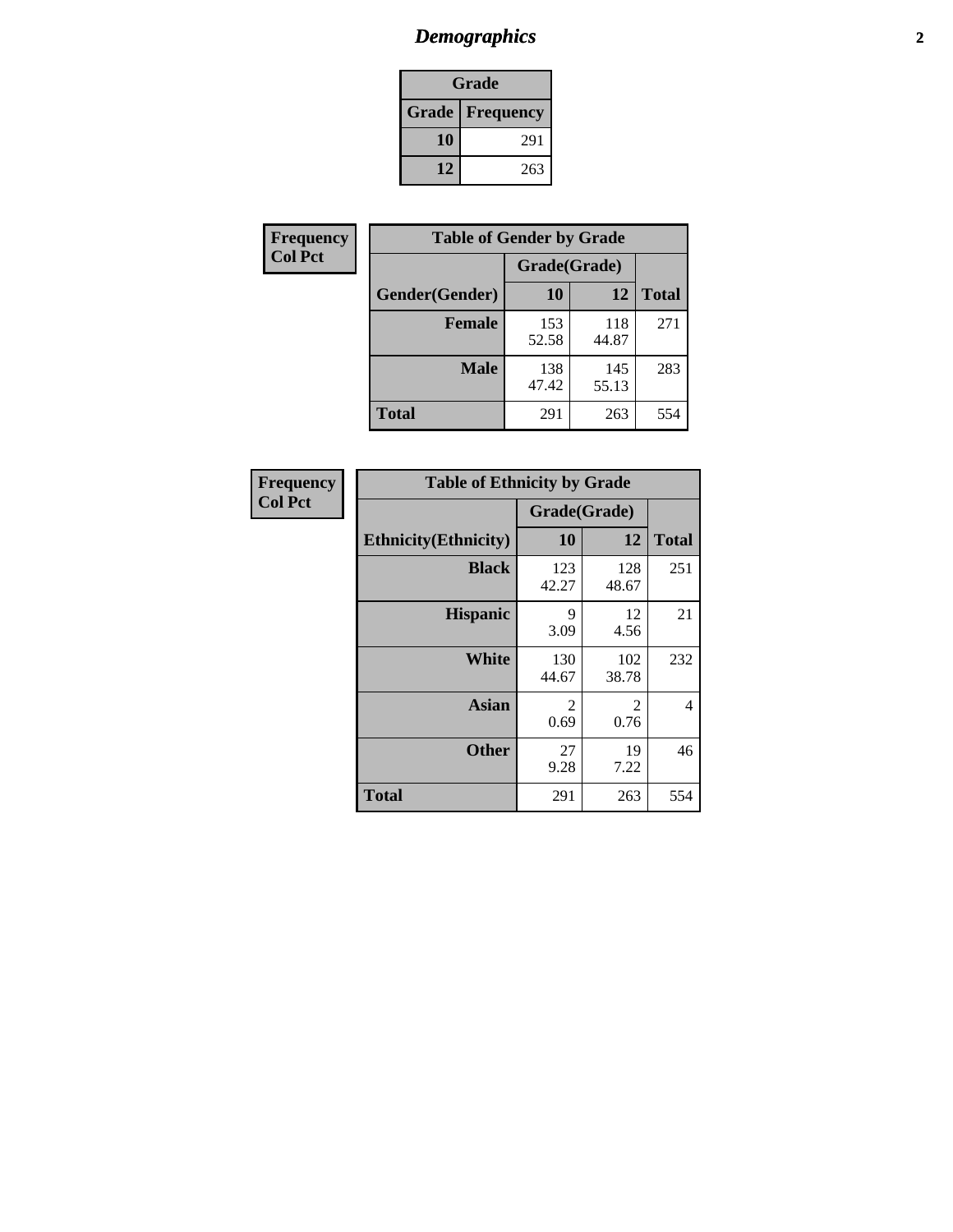#### *Title IV, Part A, Schedule A* **3** *Goal 1: Ensure that all schools are drug-free Baseline Data: Year 2008-2009 Prevalence of Drug Use*

| Frequency<br><b>Col Pct</b> | <b>Table of AlcoholAlt by Grade</b> |              |              |              |  |  |
|-----------------------------|-------------------------------------|--------------|--------------|--------------|--|--|
|                             | AlcoholAlt(Alcohol                  | Grade(Grade) |              |              |  |  |
|                             | use, past 30 days)                  | 10           | 12           | <b>Total</b> |  |  |
|                             | Yes                                 | 63<br>21.65  | 65<br>24.71  | 128          |  |  |
|                             | N <sub>0</sub>                      | 228<br>78.35 | 198<br>75.29 | 426          |  |  |
|                             | <b>Total</b>                        | 291          | 263          | 554          |  |  |

| Frequency<br><b>Col Pct</b> | <b>Table of TobaccoAny by Grade</b> |              |              |              |  |  |
|-----------------------------|-------------------------------------|--------------|--------------|--------------|--|--|
|                             | TobaccoAny(Tobacco                  | Grade(Grade) |              |              |  |  |
|                             | use, past 30 days)                  | 10           | 12           | <b>Total</b> |  |  |
|                             | Yes                                 | 61<br>20.96  | 50<br>19.01  | 111          |  |  |
|                             | N <sub>0</sub>                      | 230<br>79.04 | 213<br>80.99 | 443          |  |  |
|                             | <b>Total</b>                        | 291          | 263          | 554          |  |  |

| Frequency<br><b>Col Pct</b> | <b>Table of MarijuanaAlt by Grade</b> |              |              |              |  |
|-----------------------------|---------------------------------------|--------------|--------------|--------------|--|
|                             | MarijuanaAlt(Marijuana                | Grade(Grade) |              |              |  |
|                             | use, past 30 days)                    | 10           | 12           | <b>Total</b> |  |
|                             | <b>Yes</b>                            | 42<br>14.43  | 37<br>14.07  | 79           |  |
|                             | N <sub>0</sub>                        | 249<br>85.57 | 226<br>85.93 | 475          |  |
|                             | <b>Total</b>                          | 291          | 263          | 554          |  |

| <b>Frequency</b> | <b>Table of OtherDrugAny by Grade</b>  |              |              |              |  |
|------------------|----------------------------------------|--------------|--------------|--------------|--|
| <b>Col Pct</b>   | <b>OtherDrugAny(Other</b><br>drug use, | Grade(Grade) |              |              |  |
|                  | past 30 days)                          | 10           | 12           | <b>Total</b> |  |
|                  | Yes                                    | 32<br>11.00  | 20<br>7.60   | 52           |  |
|                  | N <sub>0</sub>                         | 259<br>89.00 | 243<br>92.40 | 502          |  |
|                  | <b>Total</b>                           | 291          | 263          | 554          |  |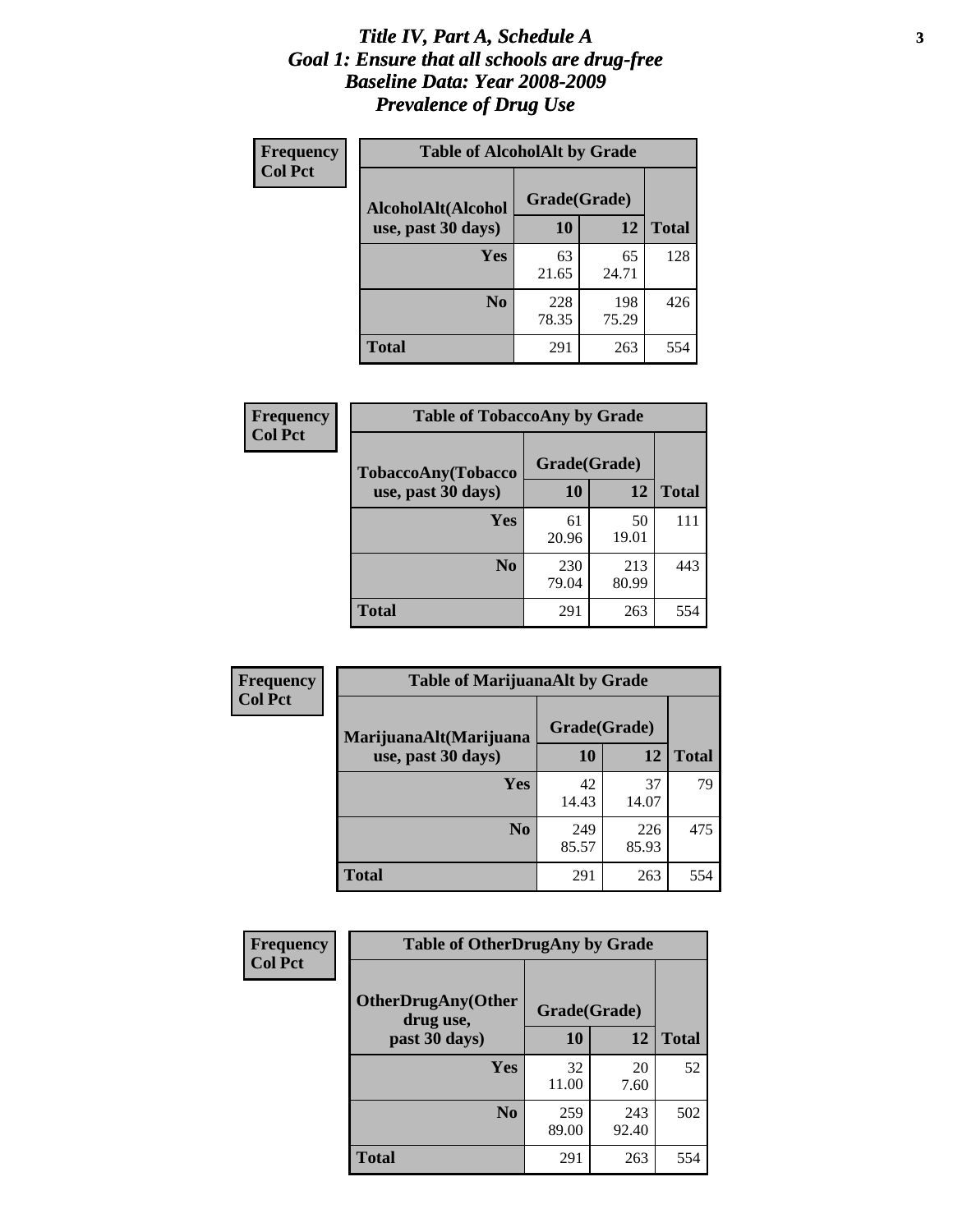#### *Average Age of Onset of Use* **4** *Results for "Average Age of Onset of Use" questions exclude students who said they did not use that substance*

| <b>Variable</b>    | Label                                                              | <b>Mean</b> |
|--------------------|--------------------------------------------------------------------|-------------|
| Alcoholinit2       | I started using alcohol when I was                                 | 13.58       |
| Cigarettesinit2    | I started smoking tobacco when I was                               | 13.68       |
| Smokelessinit2     | I started chewing tobacco when I was                               | 13.91       |
| Marijuanainit2     | I started using marijuana when I was                               | 13.86       |
| Cocaineinit2       | I started using cocaine when I was                                 | 14.10       |
| Inhalantsinit2     | I started using inhalants when I was                               | 12.73       |
| Steroidsinit2      | I started using steroids when I was                                | 11.83       |
| Ecstasyinit2       | I started using ecstasy when I was                                 | 15.00       |
| Methinit2          | I started using methamphetamines when I was                        | 13.67       |
| Hallucinogensinit2 | I started using hallucinogens when I was                           | 14.58       |
| Prescriptioninit2  | I started using prescription drugs not prescribed to me when I was | 13.39       |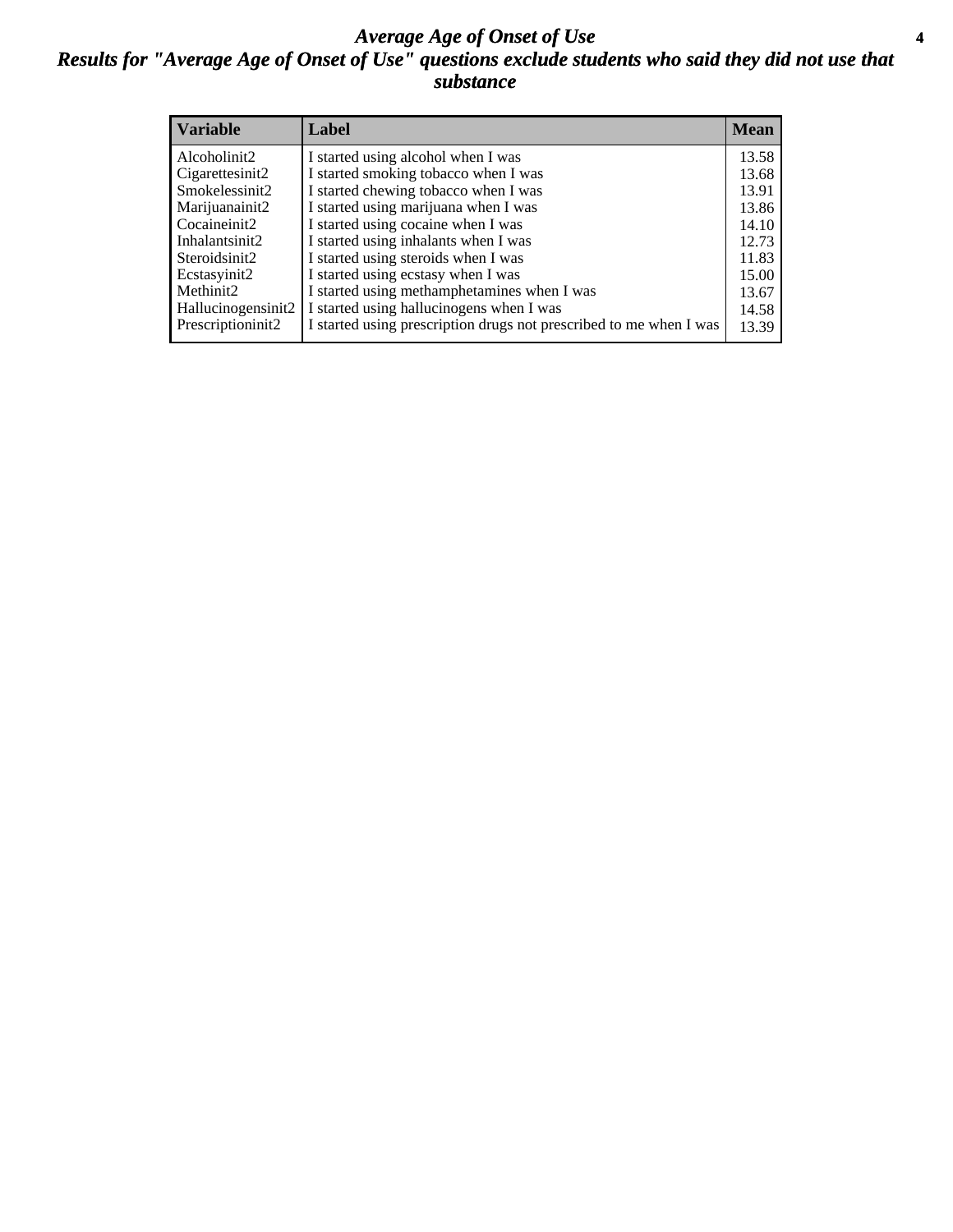# *Perception of Health Risk* **5**

| Frequency      | <b>Table of Alcoholharmdich by Grade</b> |              |              |              |  |
|----------------|------------------------------------------|--------------|--------------|--------------|--|
| <b>Col Pct</b> | Alcoholharmdich(I<br>think alcohol is    | Grade(Grade) |              |              |  |
|                | harmful)                                 | 10           | 12           | <b>Total</b> |  |
|                | <b>Yes</b>                               | 241<br>82.82 | 210<br>79.85 | 451          |  |
|                | N <sub>0</sub>                           | 50<br>17.18  | 53<br>20.15  | 103          |  |
|                | <b>Total</b>                             | 291          | 263          | 554          |  |

| Frequency      | <b>Table of Tobaccoharmdich by Grade</b> |              |              |              |  |
|----------------|------------------------------------------|--------------|--------------|--------------|--|
| <b>Col Pct</b> | Tobaccoharmdich(I<br>think tobacco is    | Grade(Grade) |              |              |  |
|                | harmful)                                 | 10           | 12           | <b>Total</b> |  |
|                | Yes                                      | 272<br>93.47 | 246<br>93.54 | 518          |  |
|                | N <sub>0</sub>                           | 19<br>6.53   | 17<br>6.46   | 36           |  |
|                | Total                                    | 291          | 263          | 554          |  |

| Frequency      | <b>Table of Marijuanaharmdich by Grade</b> |              |              |              |  |  |
|----------------|--------------------------------------------|--------------|--------------|--------------|--|--|
| <b>Col Pct</b> | Marijuanaharmdich(I<br>think marijuana is  | Grade(Grade) |              |              |  |  |
|                | harmful)                                   | 10           | 12           | <b>Total</b> |  |  |
|                | Yes                                        | 216<br>74.23 | 193<br>73.38 | 409          |  |  |
|                | N <sub>0</sub>                             | 75<br>25.77  | 70<br>26.62  | 145          |  |  |
|                | <b>Total</b>                               | 291          | 263          | 554          |  |  |

| <b>Frequency</b> | <b>Table of Otherdrugharmdich by Grade</b>   |              |              |              |  |  |  |
|------------------|----------------------------------------------|--------------|--------------|--------------|--|--|--|
| <b>Col Pct</b>   | Otherdrugharmdich(I<br>think other drugs are |              | Grade(Grade) |              |  |  |  |
|                  | harmful)                                     | 10           | 12           | <b>Total</b> |  |  |  |
|                  | <b>Yes</b>                                   | 281<br>96.56 | 251<br>95.44 | 532          |  |  |  |
|                  | N <sub>0</sub>                               | 10<br>3.44   | 12<br>4.56   | 22           |  |  |  |
|                  | <b>Total</b>                                 | 291          | 263          | 554          |  |  |  |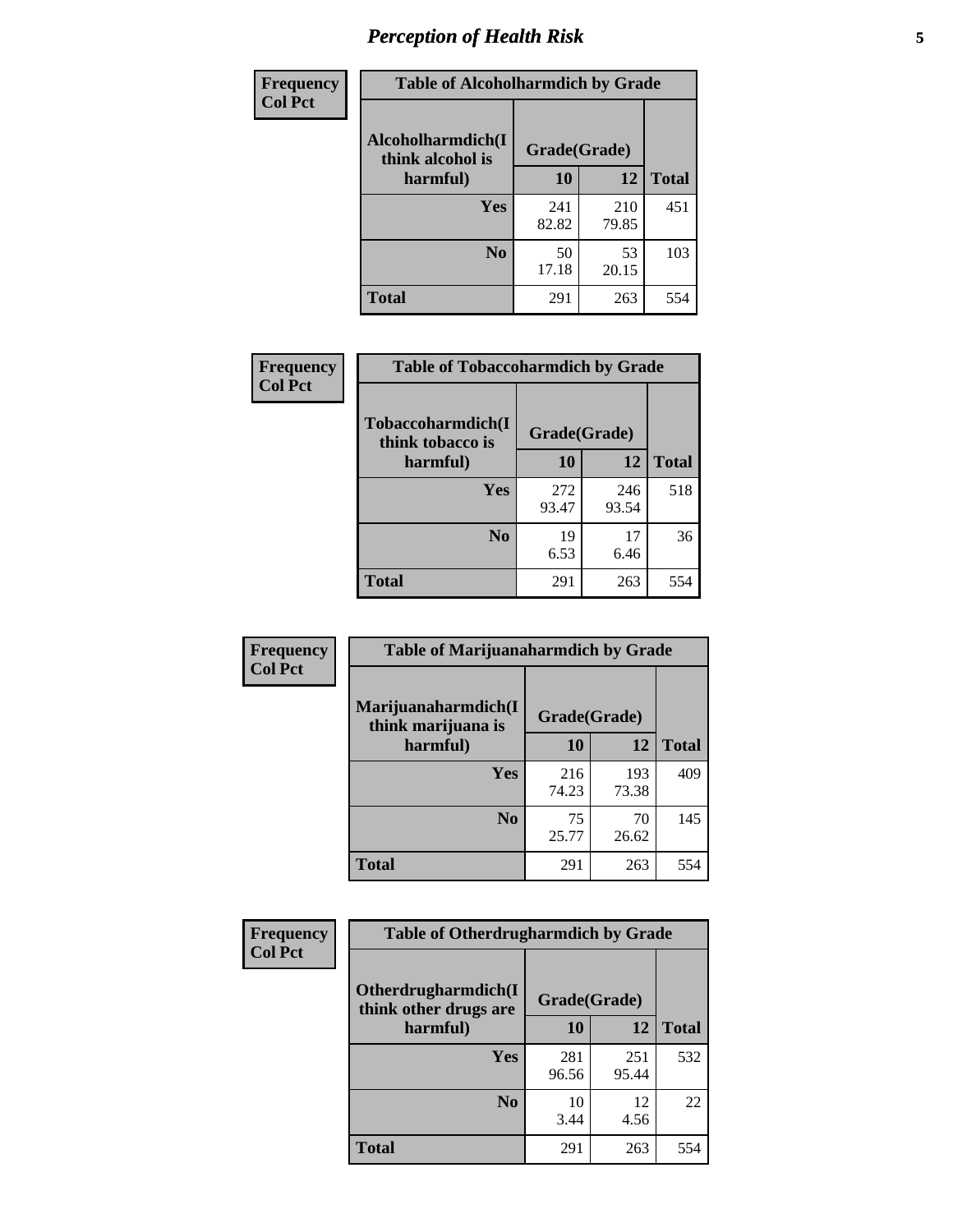# *Social Disapproval* **6**

| Frequency      | <b>Table of Alcoholpeerdich by Grade</b>                    |              |              |              |  |  |
|----------------|-------------------------------------------------------------|--------------|--------------|--------------|--|--|
| <b>Col Pct</b> | Alcoholpeerdich(My<br>friends would<br>disapprove if I used | Grade(Grade) |              |              |  |  |
|                | alcohol)                                                    | 10           | 12           | <b>Total</b> |  |  |
|                | <b>Yes</b>                                                  | 103<br>35.40 | 95<br>36.12  | 198          |  |  |
|                | N <sub>0</sub>                                              | 188<br>64.60 | 168<br>63.88 | 356          |  |  |
|                | <b>Total</b>                                                | 291          | 263          | 554          |  |  |

| <b>Frequency</b> |
|------------------|
| <b>Col Pct</b>   |

| <b>Table of Tobaccopeerdich by Grade</b>                            |              |              |              |  |  |
|---------------------------------------------------------------------|--------------|--------------|--------------|--|--|
| <b>Tobaccopeerdich</b> (My<br>friends would<br>disapprove if I used | Grade(Grade) |              |              |  |  |
| tobacco)                                                            | 10           | 12           | <b>Total</b> |  |  |
| Yes                                                                 | 144<br>49.48 | 144<br>54.75 | 288          |  |  |
| N <sub>0</sub>                                                      | 147<br>50.52 | 119<br>45.25 | 266          |  |  |
| <b>Total</b>                                                        | 291          | 263          | 554          |  |  |

| Frequency<br><b>Col Pct</b> | <b>Table of Marijuanapeerdich by Grade</b>                    |              |              |              |  |  |  |
|-----------------------------|---------------------------------------------------------------|--------------|--------------|--------------|--|--|--|
|                             | Marijuanapeerdich(My<br>friends would<br>disapprove if I used | Grade(Grade) |              |              |  |  |  |
|                             | marijuana)                                                    | 10           | 12           | <b>Total</b> |  |  |  |
|                             | <b>Yes</b>                                                    | 127<br>43.64 | 121<br>46.01 | 248          |  |  |  |
|                             | N <sub>0</sub>                                                | 164<br>56.36 | 142<br>53.99 | 306          |  |  |  |
|                             | <b>Total</b>                                                  | 291          | 263          | 554          |  |  |  |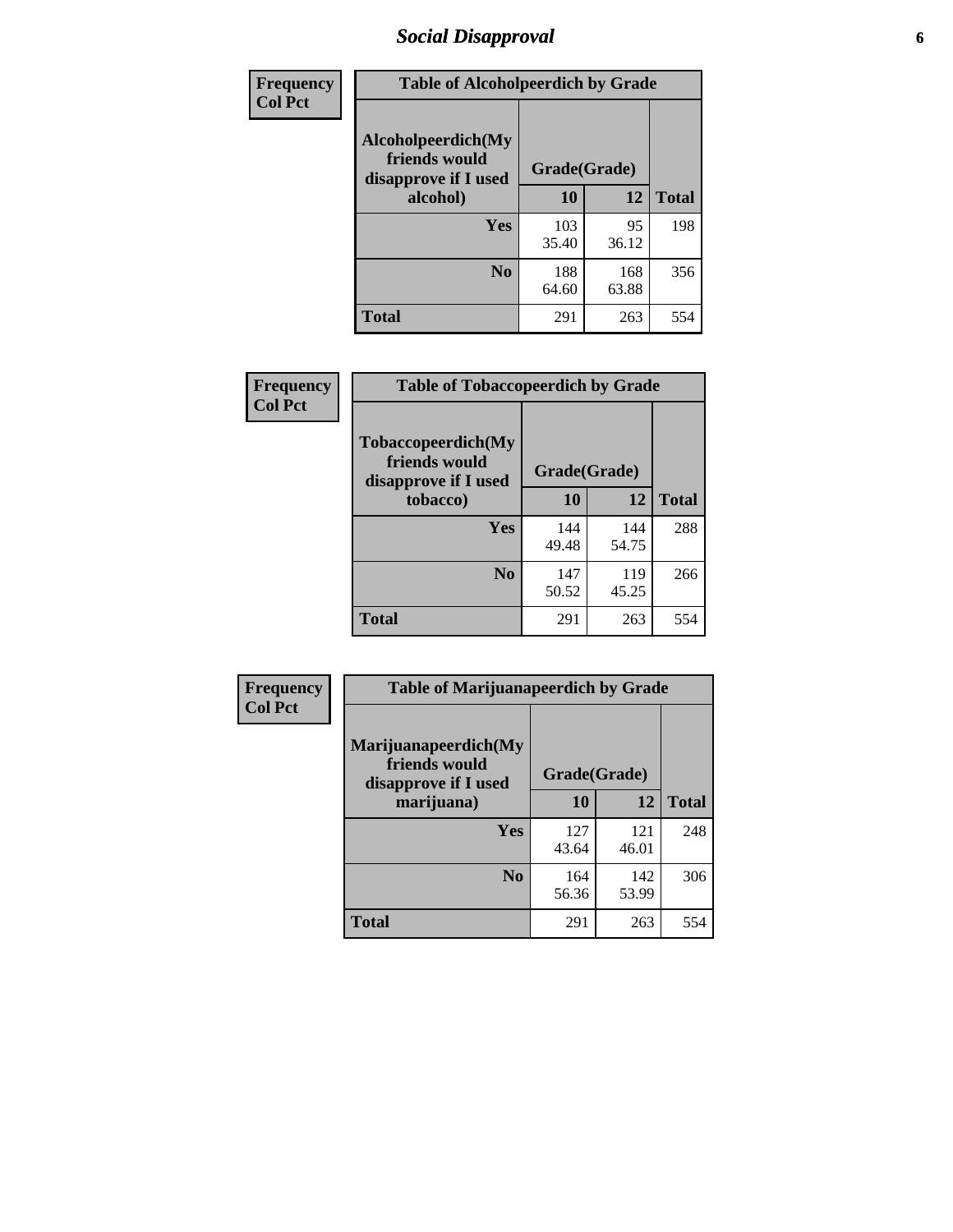# *Social Disapproval* **7**

| Frequency      | <b>Table of Otherdrugpeerdich by Grade</b>                    |              |              |              |  |  |  |  |
|----------------|---------------------------------------------------------------|--------------|--------------|--------------|--|--|--|--|
| <b>Col Pct</b> | Otherdrugpeerdich(My<br>friends would<br>disapprove if I used | Grade(Grade) |              |              |  |  |  |  |
|                | other drugs)                                                  | 10           | 12           | <b>Total</b> |  |  |  |  |
|                | Yes                                                           | 181<br>62.20 | 187<br>71.10 | 368          |  |  |  |  |
|                | N <sub>0</sub>                                                | 110<br>37.80 | 76<br>28.90  | 186          |  |  |  |  |
|                | <b>Total</b>                                                  | 291          | 263          | 554          |  |  |  |  |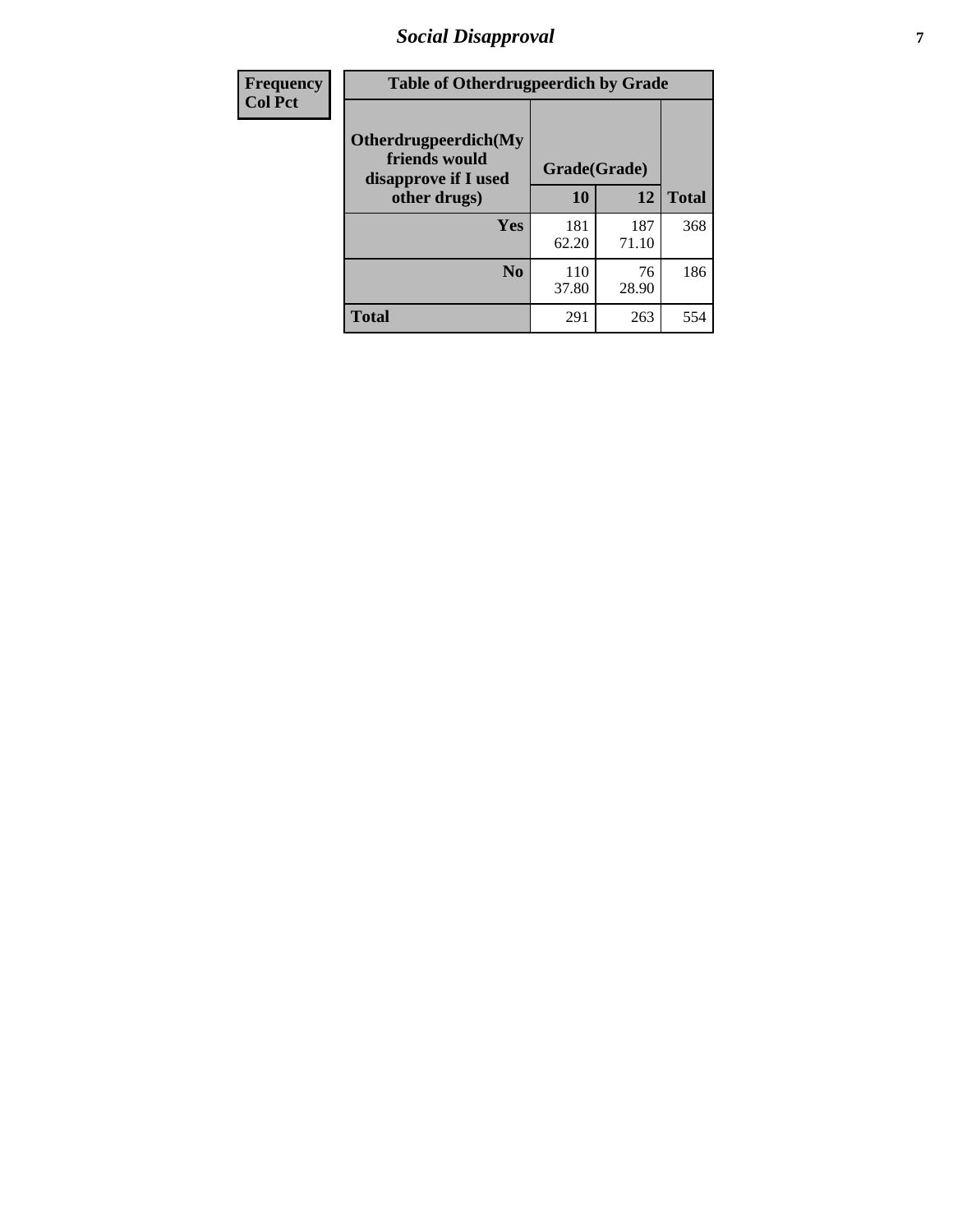#### Title IV, Part A, Schedule A **8** *Goal 2: To help ensure that all schools are safe and disciplined Baseline Data: Year 2008-2009 Student Involvement in Gang Activity*

| Frequency      | <b>Table of Gangself by Grade</b>                                                                 |                    |              |              |
|----------------|---------------------------------------------------------------------------------------------------|--------------------|--------------|--------------|
| <b>Col Pct</b> | Gangself(I<br>have<br>participated<br>in illegal<br>gang<br>activities in<br>the past 30<br>days) | Grade(Grade)<br>10 | 12           | <b>Total</b> |
|                | Yes                                                                                               | 20<br>6.87         | 12<br>4.56   | 32           |
|                | N <sub>0</sub>                                                                                    | 271<br>93.13       | 251<br>95.44 | 522          |
|                | <b>Total</b>                                                                                      | 291                | 263          | 554          |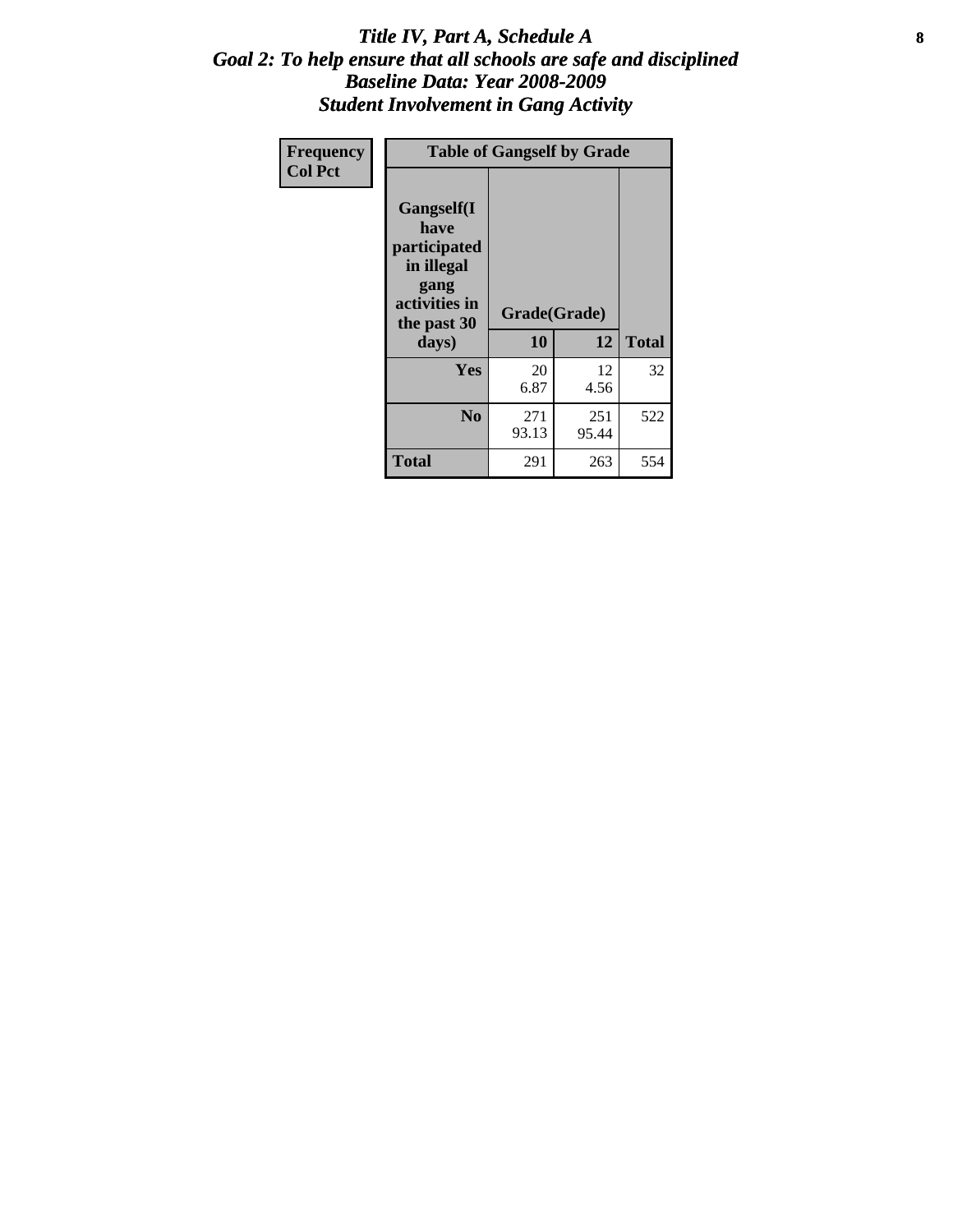# *Student Perception of School Safety* **9**

| <b>Frequency</b><br>Row Pct |
|-----------------------------|
|                             |

| <b>Table of Grade by Safeschool</b> |                          |                                                        |                             |                                    |              |  |  |
|-------------------------------------|--------------------------|--------------------------------------------------------|-----------------------------|------------------------------------|--------------|--|--|
|                                     |                          | Safeschool (School is a place at which I feel<br>safe) |                             |                                    |              |  |  |
| Grade(Grade)                        | <b>Strongly</b><br>Agree | <b>Somewhat</b><br>Agree                               | <b>Somewhat</b><br>Disagree | <b>Strongly</b><br><b>Disagree</b> | <b>Total</b> |  |  |
| 10                                  | 26<br>8.93               | 124<br>42.61                                           | 74<br>25.43                 | 67<br>23.02                        | 291          |  |  |
| 12                                  | 29<br>11.03              | 124<br>47.15                                           | 71<br>27.00                 | 39<br>14.83                        | 263          |  |  |
| <b>Total</b>                        | 55                       | 248                                                    | 145                         | 106                                | 554          |  |  |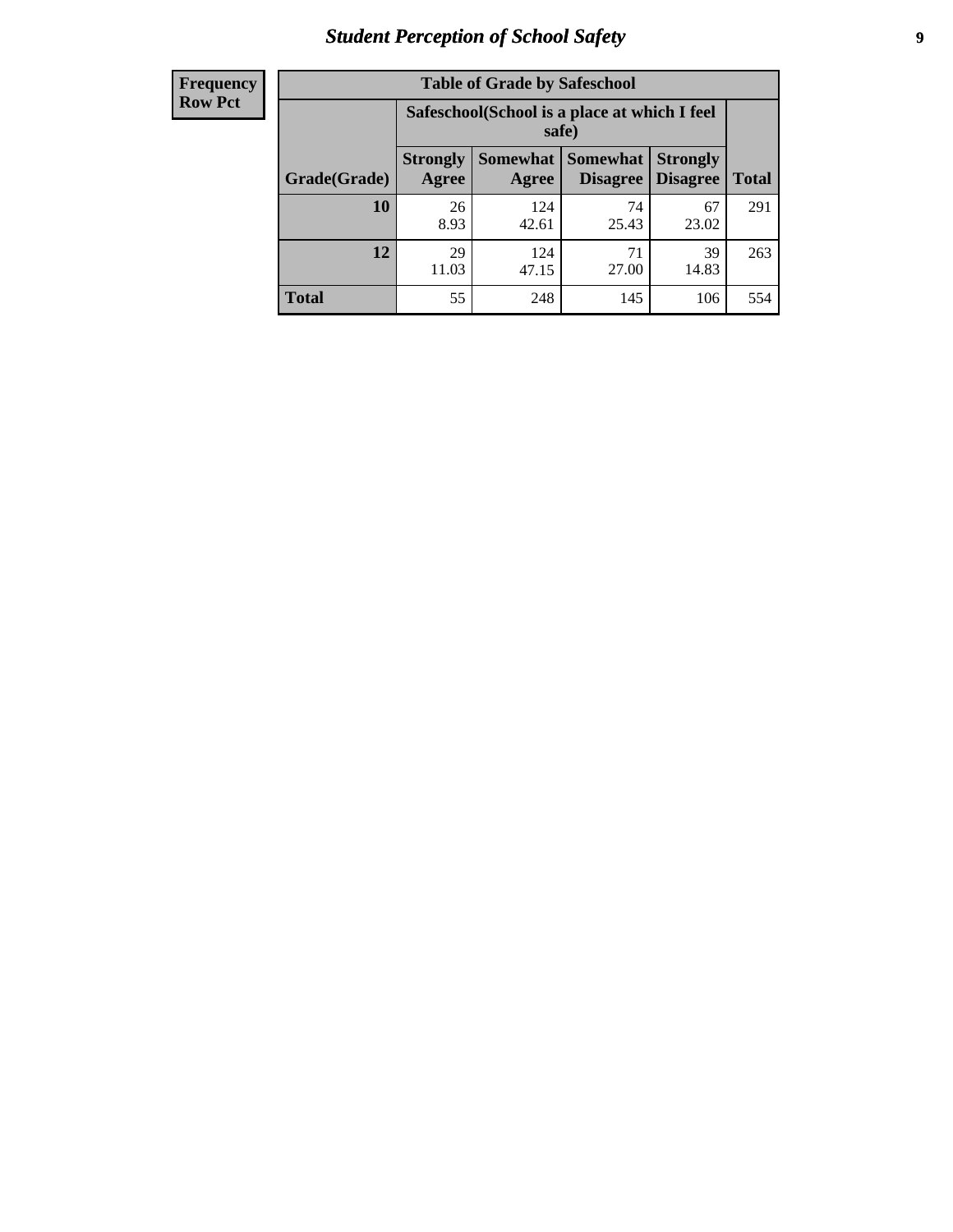### *Students Who Have Been Bullied* **10**

#### **Frequency Row Pct**

| <b>Table of Grade by Bullied</b> |                         |                                                                               |                              |                          |                        |                               |                   |              |
|----------------------------------|-------------------------|-------------------------------------------------------------------------------|------------------------------|--------------------------|------------------------|-------------------------------|-------------------|--------------|
|                                  |                         | <b>Bullied</b> (I have been bullied by other<br>students in the past 30 days) |                              |                          |                        |                               |                   |              |
| Grade(Grade)                     | $\bf{0}$<br><b>Days</b> | 1 or<br>days                                                                  | 3 <sub>to</sub><br>5<br>days | <b>6 to</b><br>9<br>days | 10<br>to<br>19<br>days | <b>20</b><br>to<br>29<br>days | All<br>30<br>days | <b>Total</b> |
| 10                               | 264<br>90.72            | 9<br>3.09                                                                     | 0.34                         | 5<br>1.72                | 5<br>1.72              | 3<br>1.03                     | 4<br>1.37         | 291          |
| 12                               | 246<br>93.54            | 7<br>2.66                                                                     | 0.38                         | $\overline{2}$<br>0.76   | $\overline{2}$<br>0.76 | $\overline{2}$<br>0.76        | 3<br>1.14         | 263          |
| <b>Total</b>                     | 510                     | 16                                                                            | 2                            | 7                        | 7                      | 5                             | $\mathcal{I}$     | 554          |

 $\blacksquare$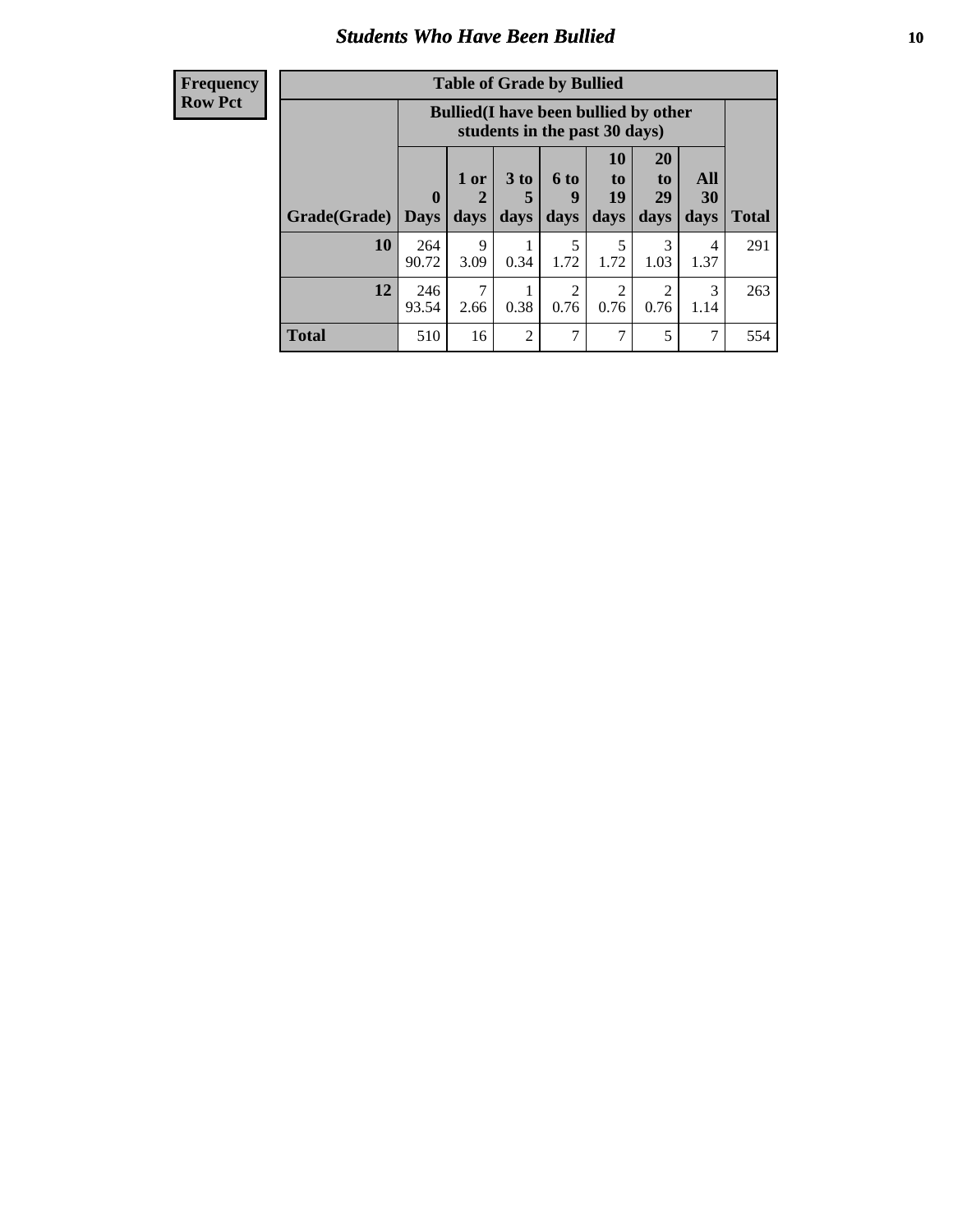#### *School Climate* **11**

| Frequency      | <b>Table of SchoolClimate1 by Grade</b> |                    |              |              |  |  |
|----------------|-----------------------------------------|--------------------|--------------|--------------|--|--|
| <b>Col Pct</b> | SchoolClimate1(I<br>like school)        | Grade(Grade)<br>10 | 12           | <b>Total</b> |  |  |
|                | <b>Strongly Agree</b>                   | 43<br>14.78        | 42<br>15.97  | 85           |  |  |
|                | <b>Somewhat Agree</b>                   | 193<br>66.32       | 168<br>63.88 | 361          |  |  |
|                | <b>Somewhat Disagree</b>                | 29<br>9.97         | 37<br>14.07  | 66           |  |  |
|                | <b>Strongly Disagree</b>                | 26<br>8.93         | 16<br>6.08   | 42           |  |  |
|                | <b>Total</b>                            | 291                | 263          | 554          |  |  |

| <b>Frequency</b> |  |
|------------------|--|
| <b>Col Pct</b>   |  |

| <b>Table of SchoolClimate2 by Grade</b>           |                    |                                     |              |  |  |
|---------------------------------------------------|--------------------|-------------------------------------|--------------|--|--|
| SchoolClimate2(I<br>feel successful at<br>school) | Grade(Grade)<br>10 | 12                                  | <b>Total</b> |  |  |
| <b>Strongly Agree</b>                             | 94<br>32.30        | 99<br>37.64                         | 193          |  |  |
| <b>Somewhat Agree</b>                             | 159<br>54.64       | 145<br>55.13                        | 304          |  |  |
| <b>Somewhat Disagree</b>                          | 25<br>8.59         | 17<br>6.46                          | 42           |  |  |
| <b>Strongly Disagree</b>                          | 13<br>4.47         | $\mathcal{D}_{\mathcal{L}}$<br>0.76 | 15           |  |  |
| Total                                             | 291                | 263                                 | 554          |  |  |

| Frequency      | <b>Table of SchoolClimate3 by Grade</b>                      |              |              |              |  |
|----------------|--------------------------------------------------------------|--------------|--------------|--------------|--|
| <b>Col Pct</b> | <b>SchoolClimate3(My</b><br>school has high<br>standards for | Grade(Grade) |              |              |  |
|                | achievement)                                                 | 10           | 12           | <b>Total</b> |  |
|                | <b>Strongly Agree</b>                                        | 53<br>18.21  | 55<br>20.91  | 108          |  |
|                | <b>Somewhat Agree</b>                                        | 136<br>46.74 | 131<br>49.81 | 267          |  |
|                | <b>Somewhat Disagree</b>                                     | 72<br>24.74  | 54<br>20.53  | 126          |  |
|                | <b>Strongly Disagree</b>                                     | 30<br>10.31  | 23<br>8.75   | 53           |  |
|                | Total                                                        | 291          | 263          | 554          |  |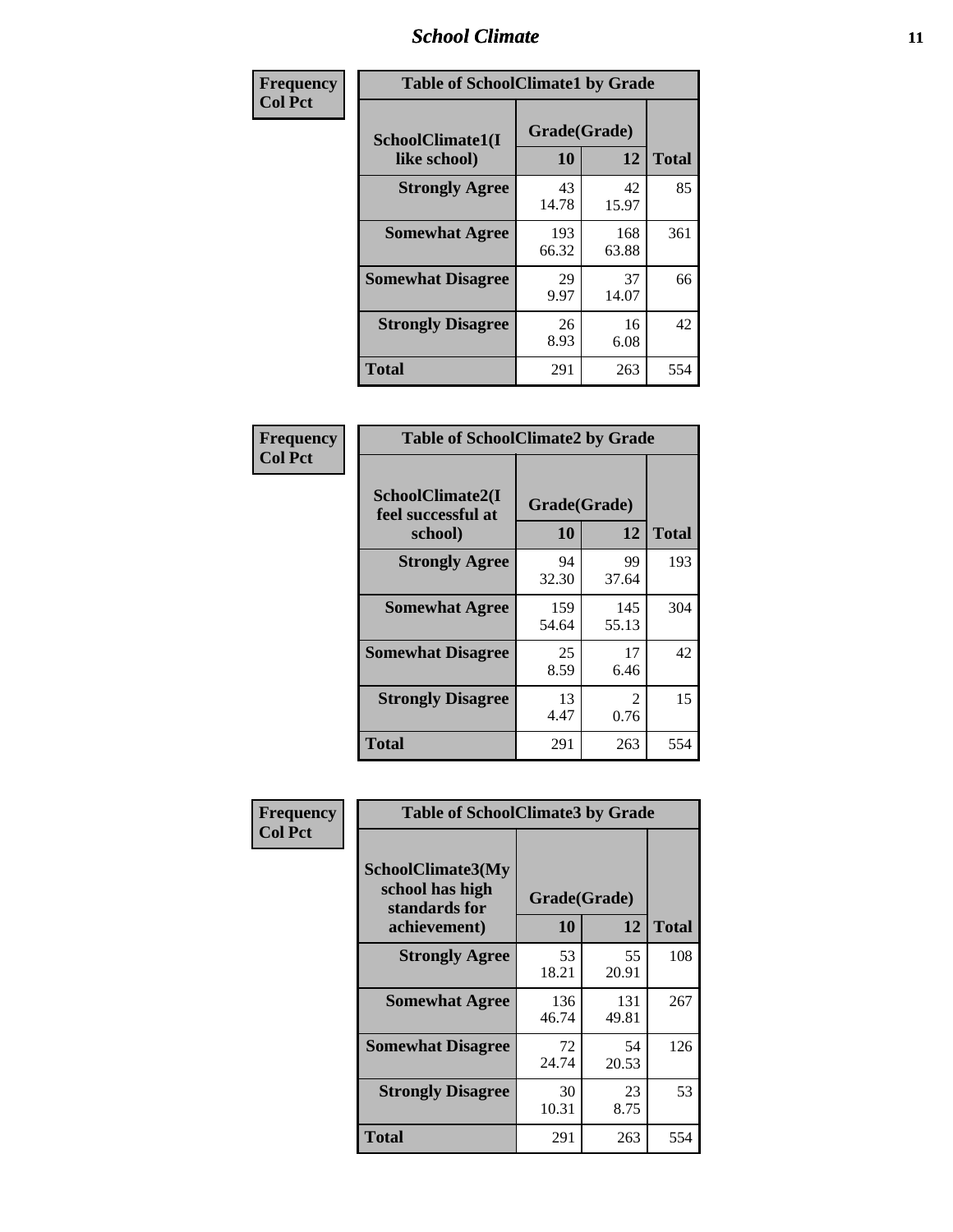#### *School Climate* **12**

| Frequency      |                                                               | <b>Table of SchoolClimate4 by Grade</b> |              |              |  |
|----------------|---------------------------------------------------------------|-----------------------------------------|--------------|--------------|--|
| <b>Col Pct</b> | SchoolClimate4(My<br>school sets clear<br>rules for behavior) | Grade(Grade)<br>10                      | 12           | <b>Total</b> |  |
|                | <b>Strongly Agree</b>                                         | 96<br>32.99                             | 107<br>40.68 | 203          |  |
|                | <b>Somewhat Agree</b>                                         | 117<br>40.21                            | 108<br>41.06 | 225          |  |
|                | <b>Somewhat Disagree</b>                                      | 55<br>18.90                             | 33<br>12.55  | 88           |  |
|                | <b>Strongly Disagree</b>                                      | 23<br>7.90                              | 15<br>5.70   | 38           |  |
|                | <b>Total</b>                                                  | 291                                     | 263          | 554          |  |

| <b>Table of SchoolClimate5 by Grade</b>                   |              |              |              |  |  |
|-----------------------------------------------------------|--------------|--------------|--------------|--|--|
| SchoolClimate5(I<br>know what to do in<br>an emergency at | Grade(Grade) |              |              |  |  |
| school)                                                   | 10           | 12           | <b>Total</b> |  |  |
| <b>Strongly Agree</b>                                     | 160<br>54.98 | 153<br>58.17 | 313          |  |  |
| <b>Somewhat Agree</b>                                     | 86<br>29.55  | 79<br>30.04  | 165          |  |  |
| <b>Somewhat Disagree</b>                                  | 30<br>10.31  | 24<br>9.13   | 54           |  |  |
| <b>Strongly Disagree</b>                                  | 15<br>5.15   | 7<br>2.66    | 22           |  |  |
| Total                                                     | 291          | 263          | 554          |  |  |

| Frequency      | <b>Table of SchoolClimate6 by Grade</b>                  |                    |              |              |
|----------------|----------------------------------------------------------|--------------------|--------------|--------------|
| <b>Col Pct</b> | <b>SchoolClimate6(Teachers</b><br>treat me with respect) | Grade(Grade)<br>10 | 12           | <b>Total</b> |
|                | <b>Strongly Agree</b>                                    | 83<br>28.52        | 88<br>33.46  | 171          |
|                | <b>Somewhat Agree</b>                                    | 120<br>41.24       | 115<br>43.73 | 235          |
|                | <b>Somewhat Disagree</b>                                 | 56<br>19.24        | 46<br>17.49  | 102          |
|                | <b>Strongly Disagree</b>                                 | 32<br>11.00        | 14<br>5.32   | 46           |
|                | <b>Total</b>                                             | 291                | 263          | 554          |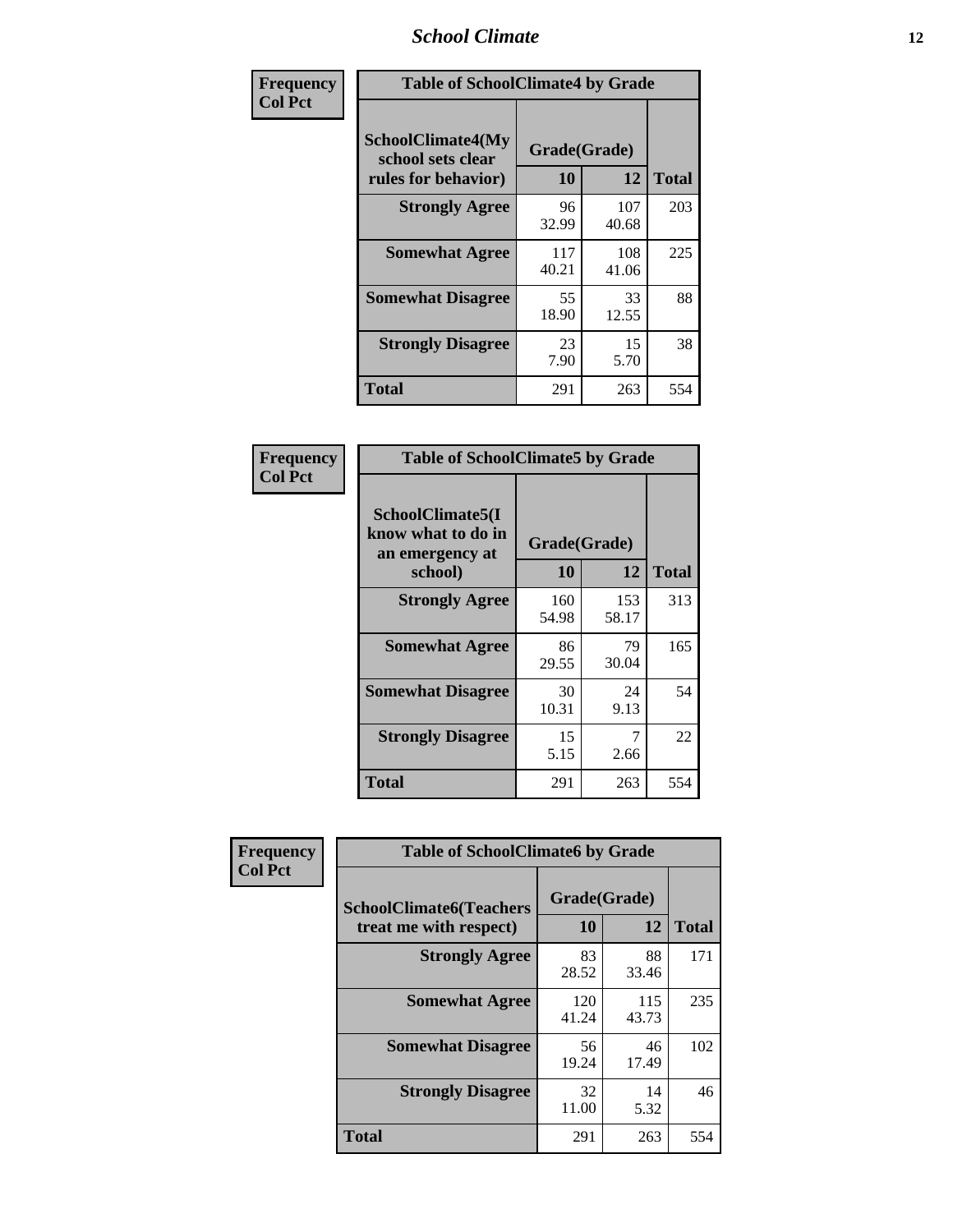#### *School Climate* **13**

| Frequency      | <b>Table of SchoolClimate7 by Grade</b>                                       |                    |              |              |
|----------------|-------------------------------------------------------------------------------|--------------------|--------------|--------------|
| <b>Col Pct</b> | <b>SchoolClimate7(Behaviors</b><br>in my class allow the<br>teacher to teach) | Grade(Grade)<br>10 | 12           | <b>Total</b> |
|                | <b>Strongly Agree</b>                                                         | 44<br>15.12        | 45<br>17.11  | 89           |
|                | <b>Somewhat Agree</b>                                                         | 116<br>39.86       | 123<br>46.77 | 239          |
|                | <b>Somewhat Disagree</b>                                                      | 83<br>28.52        | 66<br>25.10  | 149          |
|                | <b>Strongly Disagree</b>                                                      | 48<br>16.49        | 29<br>11.03  | 77           |
|                | <b>Total</b>                                                                  | 291                | 263          | 554          |

| Frequency      | <b>Table of SchoolClimate8 by Grade</b>                                              |                    |              |              |
|----------------|--------------------------------------------------------------------------------------|--------------------|--------------|--------------|
| <b>Col Pct</b> | <b>SchoolClimate8(Students</b><br>are frequently<br>recognized for good<br>behavior) | Grade(Grade)<br>10 | 12           | <b>Total</b> |
|                | <b>Strongly Agree</b>                                                                | 32<br>11.00        | 38<br>14.45  | 70           |
|                | <b>Somewhat Agree</b>                                                                | 97<br>33.33        | 103<br>39.16 | 200          |
|                | <b>Somewhat Disagree</b>                                                             | 108<br>37.11       | 74<br>28.14  | 182          |
|                | <b>Strongly Disagree</b>                                                             | 54<br>18.56        | 48<br>18.25  | 102          |
|                | <b>Total</b>                                                                         | 291                | 263          | 554          |

| Frequency      | <b>Table of SchoolClimate9 by Grade</b>                                                  |                    |              |              |
|----------------|------------------------------------------------------------------------------------------|--------------------|--------------|--------------|
| <b>Col Pct</b> | <b>SchoolClimate9(School</b><br>counselor would be<br>helpful if I needed<br>assistance) | Grade(Grade)<br>10 | 12           | <b>Total</b> |
|                | <b>Strongly Agree</b>                                                                    | 154<br>52.92       | 132<br>50.19 | 286          |
|                | <b>Somewhat Agree</b>                                                                    | 91<br>31.27        | 80<br>30.42  | 171          |
|                | <b>Somewhat Disagree</b>                                                                 | 27<br>9.28         | 31<br>11.79  | 58           |
|                | <b>Strongly Disagree</b>                                                                 | 19<br>6.53         | 20<br>7.60   | 39           |
|                | <b>Total</b>                                                                             | 291                | 263          | 554          |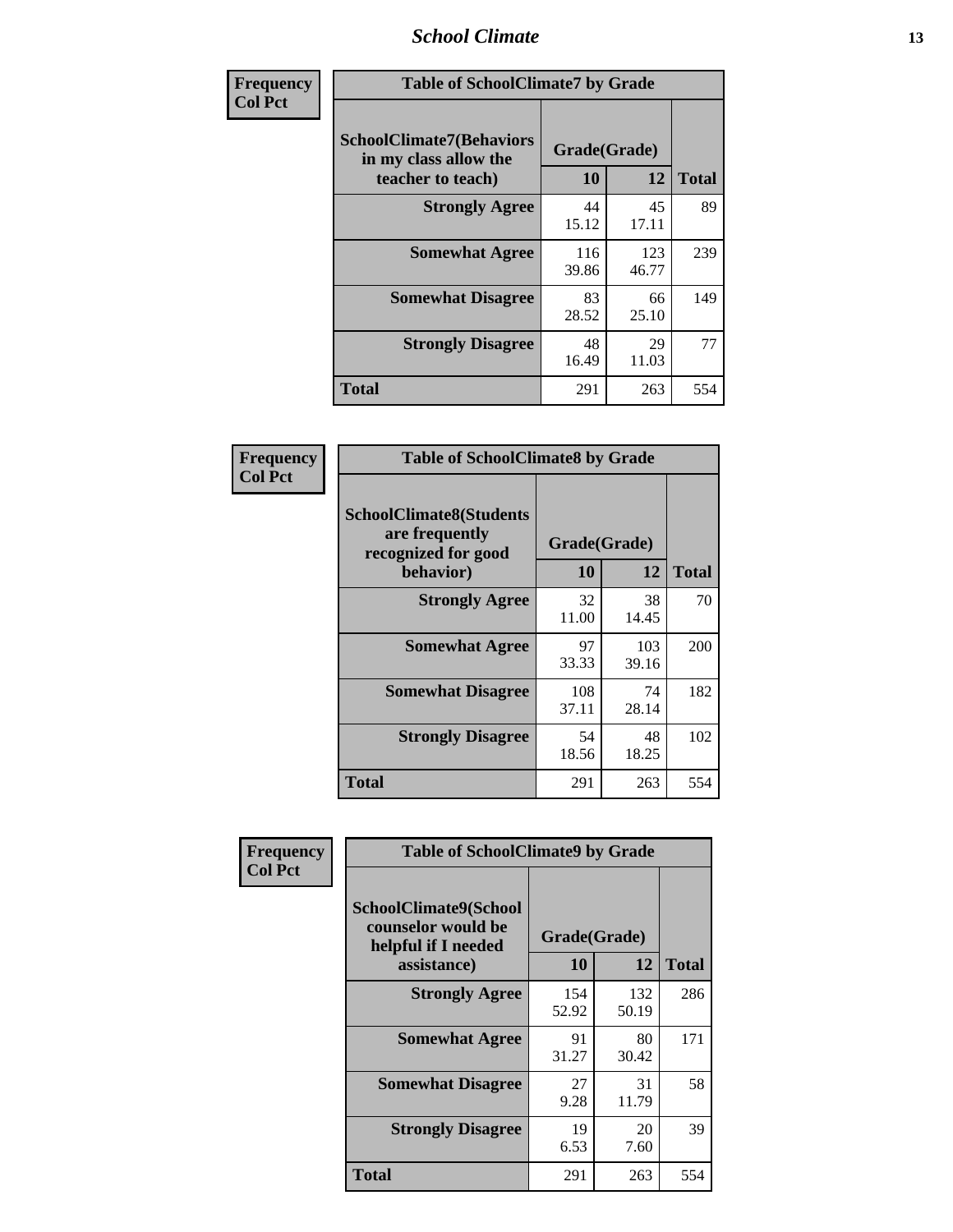### *Reasons for Dropping Out* **14**

| Frequency      | <b>Table of Dropoutreason by Grade</b>                                   |                    |                        |              |
|----------------|--------------------------------------------------------------------------|--------------------|------------------------|--------------|
| <b>Col Pct</b> | Dropoutreason(If<br>I dropped out the<br>reason would<br>most likely be) | Grade(Grade)<br>10 | 12                     | <b>Total</b> |
|                | Won't Drop out                                                           | 166<br>57.04       | 156<br>59.32           | 322          |
|                | <b>Bored</b>                                                             | 32<br>11.00        | 31<br>11.79            | 63           |
|                | <b>Family Reasons</b>                                                    | 31<br>10.65        | 17<br>6.46             | 48           |
|                | <b>Being Bullied</b>                                                     | 6<br>2.06          | $\mathfrak{D}$<br>0.76 | 8            |
|                | <b>Other</b>                                                             | 56<br>19.24        | 57<br>21.67            | 113          |
|                | <b>Total</b>                                                             | 291                | 263                    | 554          |

| Frequency      | <b>Table of Dropout by Grade</b>                                       |                    |       |              |  |
|----------------|------------------------------------------------------------------------|--------------------|-------|--------------|--|
| <b>Col Pct</b> | Dropout(I<br>have<br>thought<br>about<br>dropping<br>out of<br>school) | Grade(Grade)<br>10 | 12    | <b>Total</b> |  |
|                | Yes                                                                    | 80                 | 87    | 167          |  |
|                |                                                                        | 27.49              | 33.08 |              |  |
|                | N <sub>0</sub>                                                         | 211                | 176   | 387          |  |
|                |                                                                        | 72.51              | 66.92 |              |  |
|                | <b>Total</b>                                                           | 291                | 263   | 554          |  |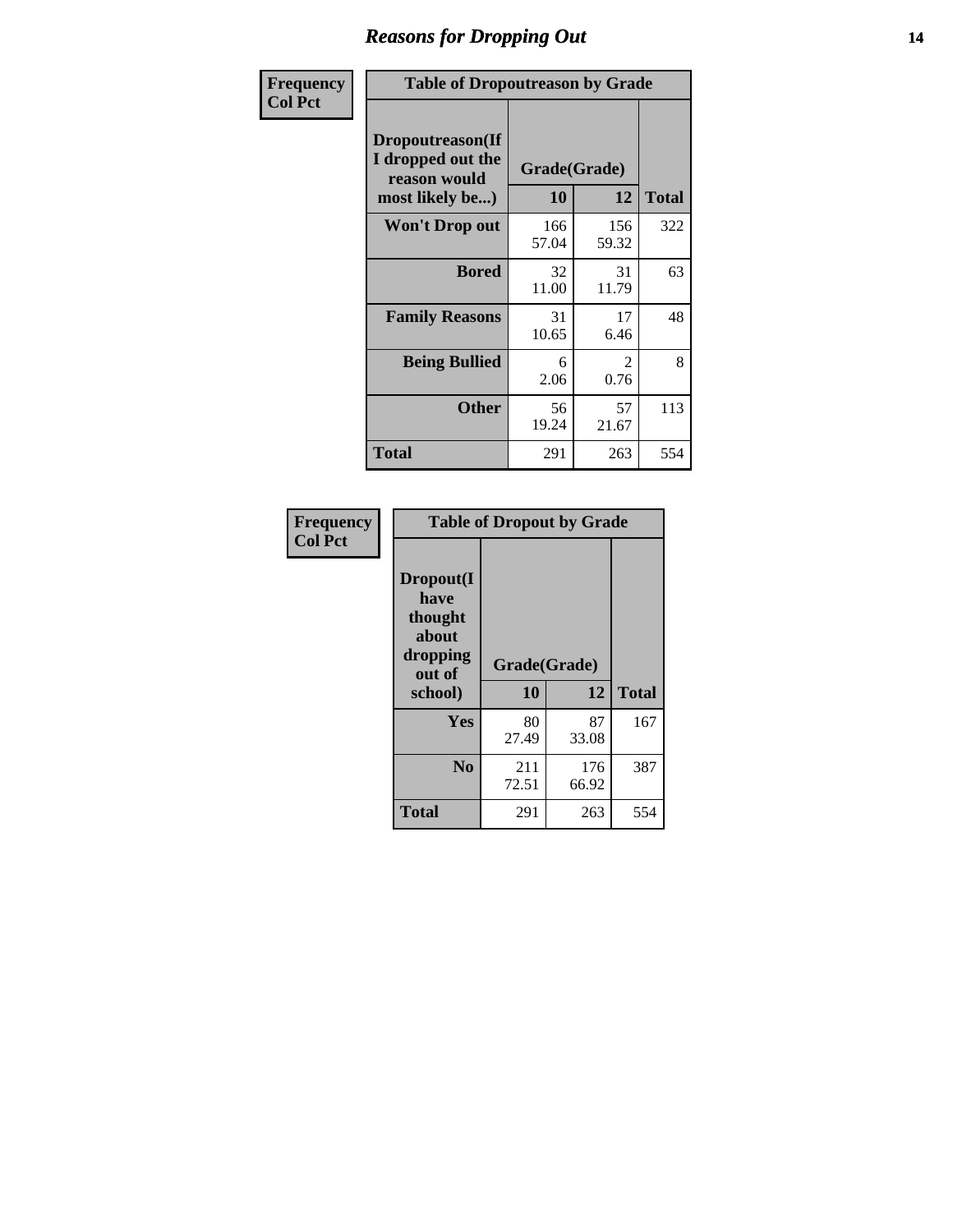*School Safety* **15**

| Frequency      | <b>Table of Gangself by Grade</b>                                                                 |                          |              |              |
|----------------|---------------------------------------------------------------------------------------------------|--------------------------|--------------|--------------|
| <b>Col Pct</b> | Gangself(I<br>have<br>participated<br>in illegal<br>gang<br>activities in<br>the past 30<br>days) | Grade(Grade)<br>10<br>12 |              | <b>Total</b> |
|                | Yes                                                                                               | 20<br>6.87               | 12<br>4.56   | 32           |
|                | N <sub>0</sub>                                                                                    | 271<br>93.13             | 251<br>95.44 | 522          |
|                | <b>Total</b>                                                                                      | 291                      | 263          | 554          |

| Frequency<br><b>Col Pct</b> | <b>Table of Gangpeers by Grade</b>                                                                                     |                    |              |              |  |
|-----------------------------|------------------------------------------------------------------------------------------------------------------------|--------------------|--------------|--------------|--|
|                             | Gangpeers(I<br>have friends<br>who have<br>participated<br>in illegal<br>gang<br>activities in<br>the past 30<br>days) | Grade(Grade)<br>10 | 12           | <b>Total</b> |  |
|                             | <b>Yes</b>                                                                                                             | 108<br>37.11       | 108<br>41.06 | 216          |  |
|                             | N <sub>0</sub>                                                                                                         | 183<br>62.89       | 155<br>58.94 | 338          |  |
|                             | <b>Total</b>                                                                                                           | 291                | 263          | 554          |  |

| Frequency      | <b>Table of Pickedon by Grade</b>                                  |              |             |              |
|----------------|--------------------------------------------------------------------|--------------|-------------|--------------|
| <b>Col Pct</b> | <b>Pickedon(I have</b><br>been picked on or<br>teased at school in | Grade(Grade) |             |              |
|                | the past 30 days)                                                  | 10           | 12          | <b>Total</b> |
|                | <b>Strongly Agree</b>                                              | 22<br>7.56   | 18<br>6.84  | 40           |
|                | <b>Somewhat Agree</b>                                              | 39<br>13.40  | 38<br>14.45 | 77           |
|                | <b>Somewhat Disagree</b>                                           | 43<br>14.78  | 33<br>12.55 | 76           |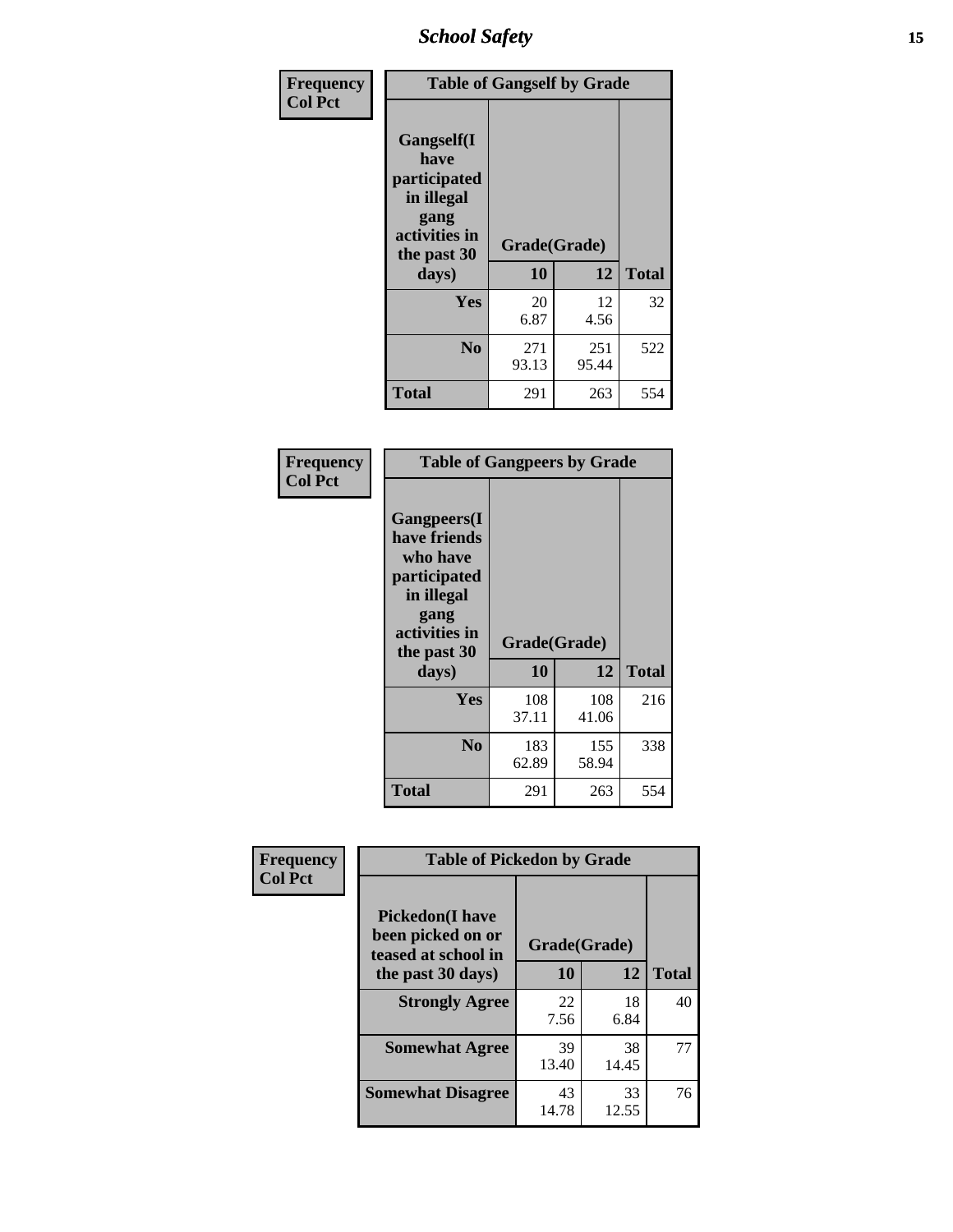# *School Safety* **16**

| <b>Frequency</b> | <b>Table of Pickedon by Grade</b>                                                       |                    |              |              |
|------------------|-----------------------------------------------------------------------------------------|--------------------|--------------|--------------|
| <b>Col Pct</b>   | <b>Pickedon(I have</b><br>been picked on or<br>teased at school in<br>the past 30 days) | Grade(Grade)<br>10 | 12           | <b>Total</b> |
|                  | <b>Strongly Disagree</b>                                                                | 187<br>64.26       | 174<br>66.16 | 361          |
|                  | Total                                                                                   | 291                | 263          | 554          |

| Frequency      | <b>Table of Safeschool by Grade</b>                      |                    |              |              |  |  |  |  |  |  |
|----------------|----------------------------------------------------------|--------------------|--------------|--------------|--|--|--|--|--|--|
| <b>Col Pct</b> | Safeschool(School<br>is a place at which I<br>feel safe) | Grade(Grade)<br>10 | 12           | <b>Total</b> |  |  |  |  |  |  |
|                | <b>Strongly Agree</b>                                    | 26<br>8.93         | 29<br>11.03  | 55           |  |  |  |  |  |  |
|                | <b>Somewhat Agree</b>                                    | 124<br>42.61       | 124<br>47.15 | 248          |  |  |  |  |  |  |
|                | <b>Somewhat Disagree</b>                                 | 74<br>25.43        | 71<br>27.00  | 145          |  |  |  |  |  |  |
|                | <b>Strongly Disagree</b>                                 | 67<br>23.02        | 39<br>14.83  | 106          |  |  |  |  |  |  |
|                | <b>Total</b>                                             | 291                | 263          | 554          |  |  |  |  |  |  |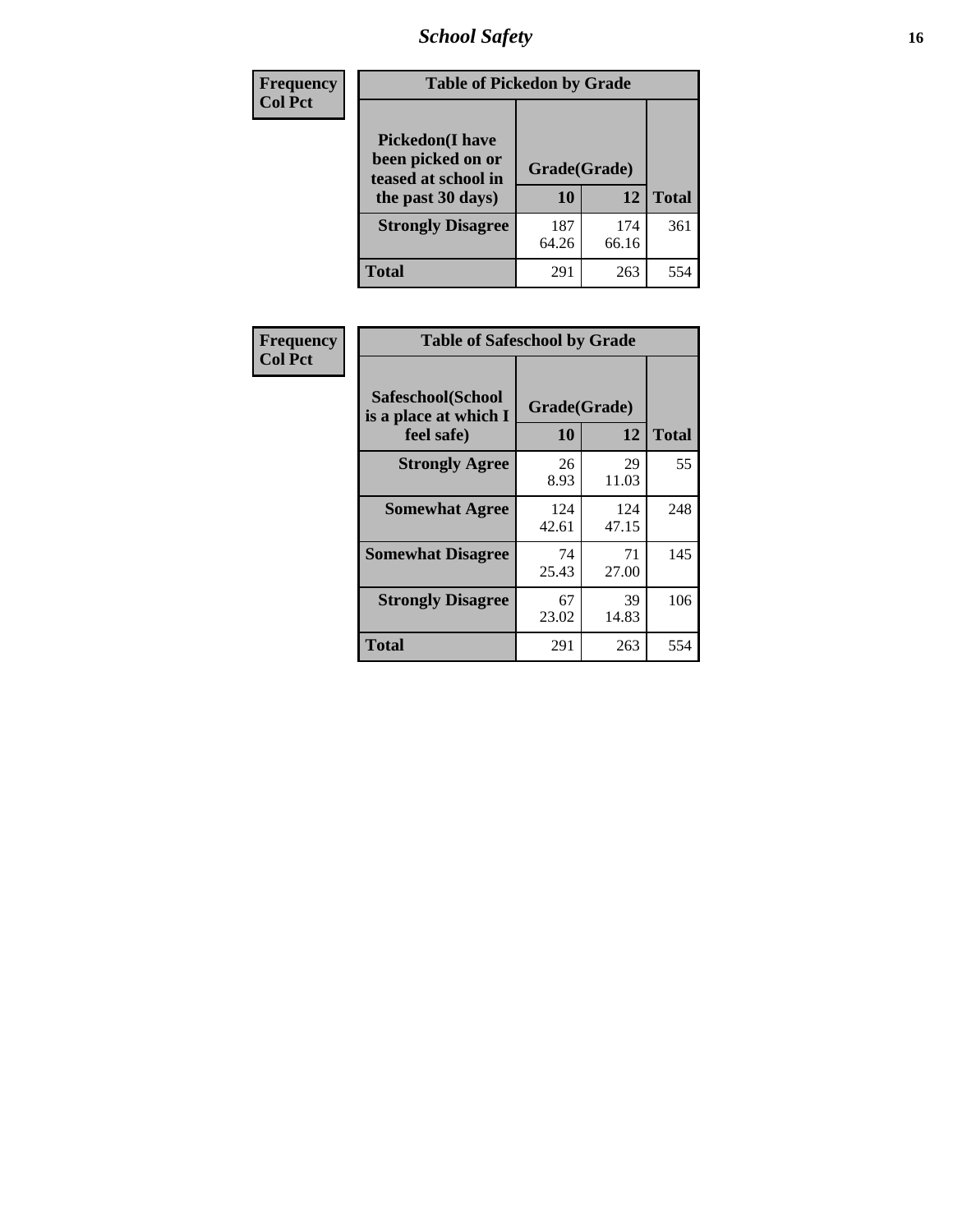*School Safety* **17**

**Frequency Row Pct**

| <b>Table of Grade by Bullied</b> |                         |                                                                               |                              |                        |                        |                        |                          |              |  |  |  |  |
|----------------------------------|-------------------------|-------------------------------------------------------------------------------|------------------------------|------------------------|------------------------|------------------------|--------------------------|--------------|--|--|--|--|
|                                  |                         | <b>Bullied</b> (I have been bullied by other<br>students in the past 30 days) |                              |                        |                        |                        |                          |              |  |  |  |  |
| Grade(Grade)                     | $\bf{0}$<br><b>Davs</b> | 1 or<br>2<br>days                                                             | 3 <sub>to</sub><br>5<br>days | 6 to<br>q<br>days      | 10<br>to<br>19<br>days | 20<br>to<br>29<br>days | All<br><b>30</b><br>days | <b>Total</b> |  |  |  |  |
| 10                               | 264<br>90.72            | 9<br>3.09                                                                     | 0.34                         | 5<br>1.72              | 5<br>1.72              | 3<br>1.03              | 4<br>1.37                | 291          |  |  |  |  |
| 12                               | 246<br>93.54            | 2.66                                                                          | 0.38                         | $\overline{c}$<br>0.76 | 2<br>0.76              | 2<br>0.76              | 3<br>1.14                | 263          |  |  |  |  |
| <b>Total</b>                     | 510                     | 16                                                                            | $\overline{2}$               | 7                      | 7                      | 5                      | 7                        | 554          |  |  |  |  |

**Frequency Row Pct**

| <b>Table of Grade by Bulliedothers</b>                                                                                                                                                                          |              |                                                                         |           |           |           |           |                        |              |  |  |  |  |  |
|-----------------------------------------------------------------------------------------------------------------------------------------------------------------------------------------------------------------|--------------|-------------------------------------------------------------------------|-----------|-----------|-----------|-----------|------------------------|--------------|--|--|--|--|--|
|                                                                                                                                                                                                                 |              | <b>Bulliedothers</b> (I bullied others in the past<br>$30 \text{ days}$ |           |           |           |           |                        |              |  |  |  |  |  |
| 20<br><b>10</b><br><b>All</b><br>1 or<br>3 <sub>to</sub><br>6 to<br>to<br>to<br>19<br>29<br>30<br>5<br>$\mathbf{0}$<br>9<br>2<br><b>Grade</b> (Grade)<br>days<br>days<br>days<br>days<br>  Days<br>days<br>days |              |                                                                         |           |           |           |           |                        | <b>Total</b> |  |  |  |  |  |
| 10                                                                                                                                                                                                              | 259<br>89.00 | 13<br>4.47                                                              | 4<br>1.37 | 5<br>1.72 | 3<br>1.03 | 2<br>0.69 | 5<br>1.72              | 291          |  |  |  |  |  |
| 12                                                                                                                                                                                                              | 236<br>89.73 | 13<br>4.94                                                              | 5<br>1.90 | 0.38      | 2<br>0.76 | 2<br>0.76 | $\overline{4}$<br>1.52 | 263          |  |  |  |  |  |
| Total                                                                                                                                                                                                           | 495          | 26                                                                      | 9         | 6         | 5         | 4         | 9                      | 554          |  |  |  |  |  |

| <b>Frequency</b> |              | <b>Table of Grade by Weaponschool</b> |                                                           |                        |                        |                          |       |
|------------------|--------------|---------------------------------------|-----------------------------------------------------------|------------------------|------------------------|--------------------------|-------|
| <b>Row Pct</b>   |              |                                       | Weaponschool (I brought a<br>weapon to school in the past | 30 days)               |                        |                          |       |
|                  | Grade(Grade) | $\bf{0}$<br><b>Days</b>               | 1 or<br>2<br>days                                         | 10<br>to<br>19<br>days | 20<br>to<br>29<br>days | All<br><b>30</b><br>days | Total |
|                  | 10           | 281<br>96.56                          | 7<br>2.41                                                 | 0<br>0.00              | 0.34                   | $\mathfrak{D}$<br>0.69   | 291   |
|                  | 12           | 257<br>97.72                          | 3<br>1.14                                                 | 0.38                   | 0.38                   | 0.38                     | 263   |
|                  | <b>Total</b> | 538                                   | 10                                                        | 1                      | $\mathfrak{D}$         | 3                        | 554   |

ł,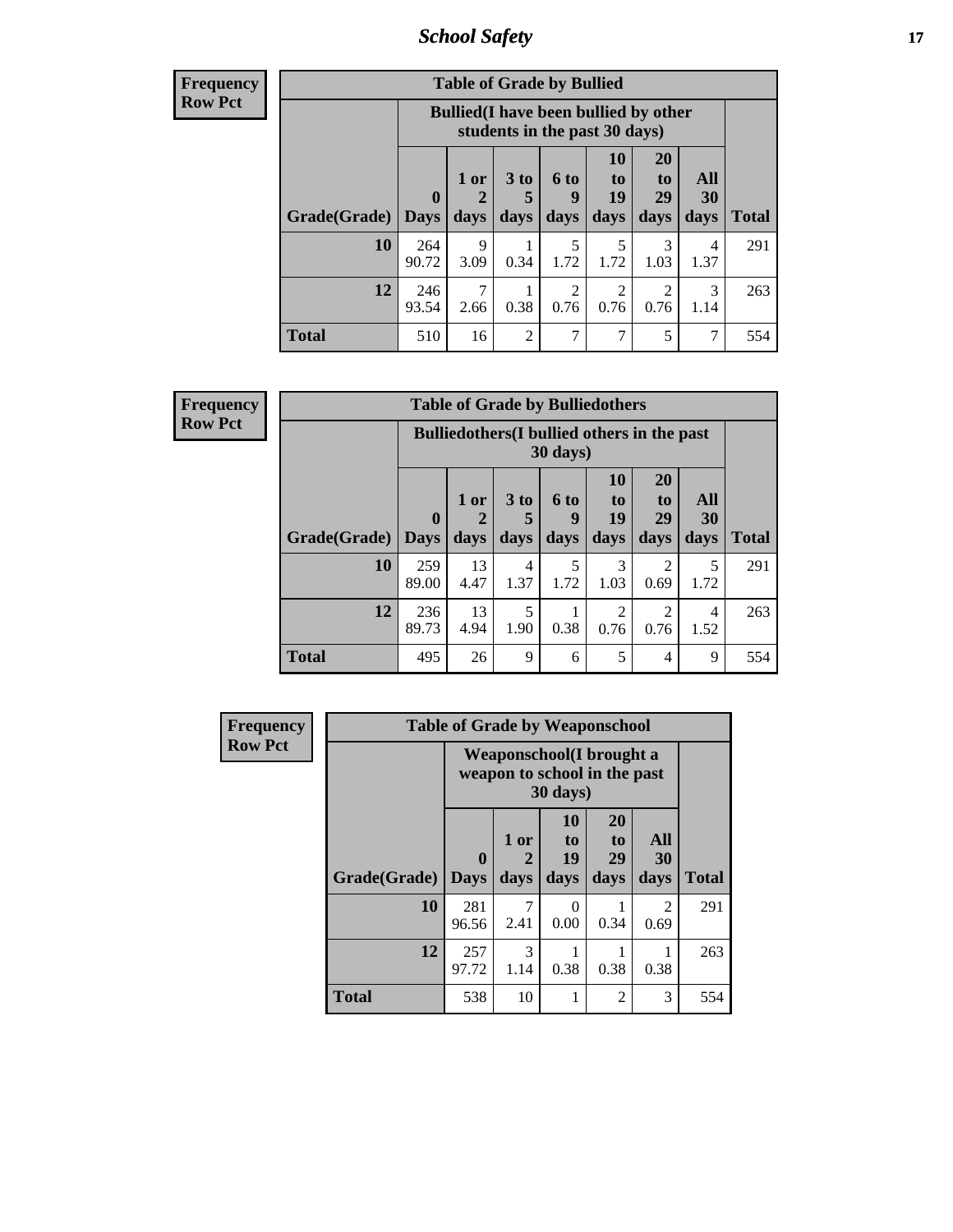*School Safety* **18**

| <b>Frequency</b> |              | <b>Table of Grade by Absentunsafe</b> |                                                  |                      |                                                                                 |                |                        |                  |              |  |  |  |
|------------------|--------------|---------------------------------------|--------------------------------------------------|----------------------|---------------------------------------------------------------------------------|----------------|------------------------|------------------|--------------|--|--|--|
| <b>Row Pct</b>   |              |                                       |                                                  |                      | Absentunsafe(I have missed school<br>because I felt unsafe in the past 30 days) |                |                        |                  |              |  |  |  |
|                  |              | $\mathbf{0}$                          | 1 or<br>2                                        | 3 <sub>to</sub><br>5 | 6 to<br>9                                                                       | 10<br>to<br>19 | <b>20</b><br>to<br>29  | All<br>30        |              |  |  |  |
|                  | Grade(Grade) | <b>Days</b>                           | days                                             | days                 | days                                                                            | days           | days                   | days             | <b>Total</b> |  |  |  |
|                  | 10           | 263<br>90.38                          | 15<br>5.15                                       | 6<br>2.06            | $\mathfrak{D}$<br>0.69                                                          | ာ<br>0.69      | $\mathfrak{D}$<br>0.69 | 0.34             | 291          |  |  |  |
|                  | 12           | 248<br>94.30                          | 9<br>3.42                                        | 0.38                 | 2<br>0.76                                                                       | 3<br>1.14      | $\Omega$<br>0.00       | $\Omega$<br>0.00 | 263          |  |  |  |
|                  | <b>Total</b> | 511                                   | 24<br>7<br>5<br>$\overline{2}$<br>$\overline{4}$ |                      |                                                                                 |                |                        |                  |              |  |  |  |
|                  |              |                                       |                                                  |                      |                                                                                 |                |                        |                  |              |  |  |  |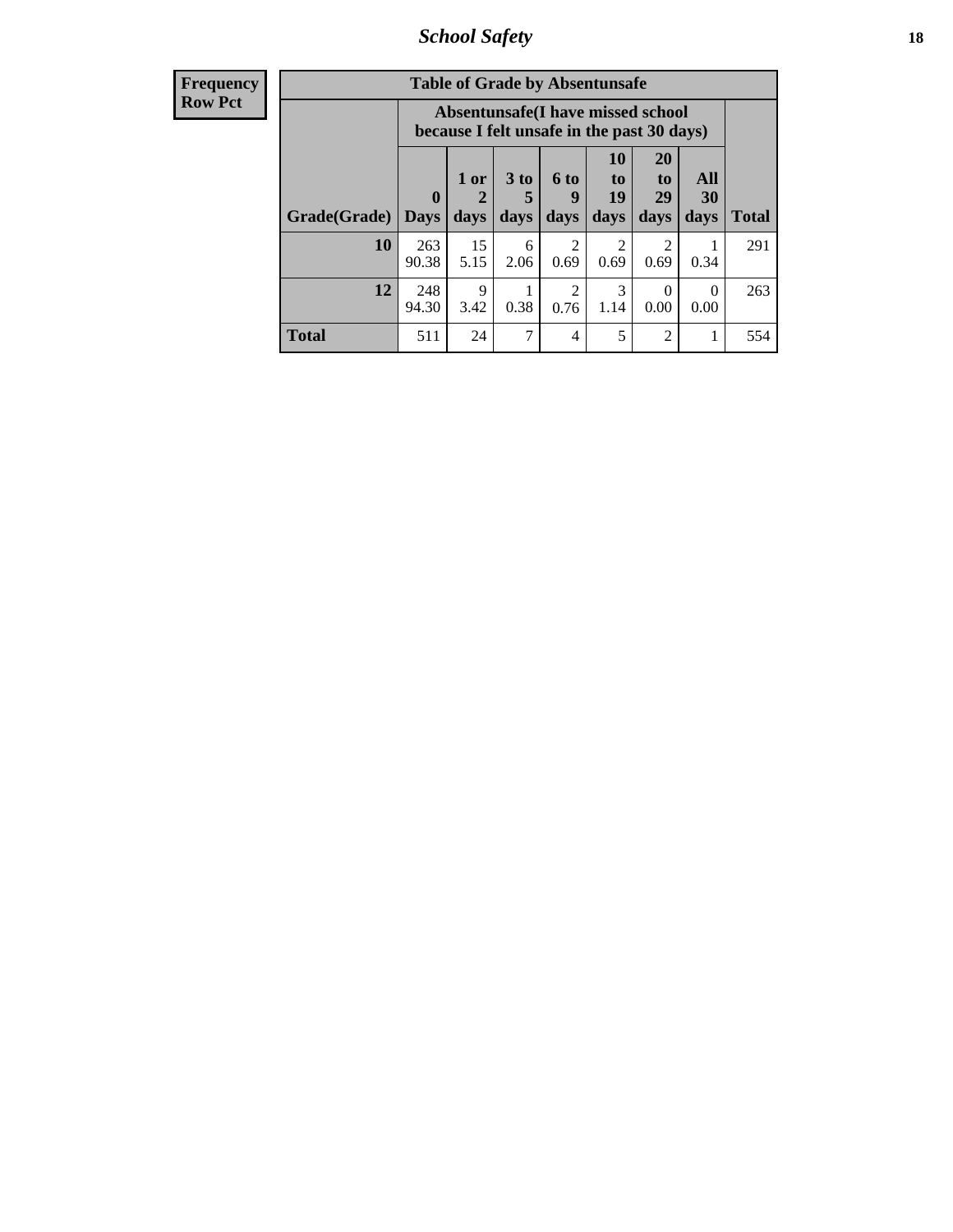# *Drug Use During Last 30 Days* **19**

#### **Frequency Row Pct**

| <b>Table of Grade by Alcohol</b> |                                 |                                     |                 |                 |                 |                   |                     |              |  |  |  |
|----------------------------------|---------------------------------|-------------------------------------|-----------------|-----------------|-----------------|-------------------|---------------------|--------------|--|--|--|
|                                  |                                 | Alcohol (Alcohol use, past 30 days) |                 |                 |                 |                   |                     |              |  |  |  |
| Grade(Grade)                     | <b>Did</b><br>not<br><b>use</b> | $1 - 2$<br>days                     | $3 - 5$<br>days | $6 - 9$<br>days | $10-19$<br>days | $20 - 29$<br>days | <b>Every</b><br>day | <b>Total</b> |  |  |  |
| 10                               | 228<br>78.35                    | 21<br>7.22                          | 12<br>4.12      | 4<br>1.37       | 9<br>3.09       | 8<br>2.75         | 9<br>3.09           | 291          |  |  |  |
| 12                               | 198<br>75.29                    | 21<br>7.98                          | 9<br>3.42       | 8<br>3.04       | 16<br>6.08      | 4<br>1.52         | 7<br>2.66           | 263          |  |  |  |
| <b>Total</b>                     | 426                             | 42                                  | 21              | 12              | 25              | 12                | 16                  | 554          |  |  |  |

#### **Frequency Row Pct**

| <b>Table of Grade by Cigarettes</b> |                                                                                                                                                                     |                                                   |           |                        |           |            |            |     |  |  |  |  |
|-------------------------------------|---------------------------------------------------------------------------------------------------------------------------------------------------------------------|---------------------------------------------------|-----------|------------------------|-----------|------------|------------|-----|--|--|--|--|
|                                     |                                                                                                                                                                     | Cigarettes (Smoking tobacco use,<br>past 30 days) |           |                        |           |            |            |     |  |  |  |  |
| Grade(Grade)                        | <b>Did</b><br>$10-19$<br>$6 - 9$<br>20-29<br>$3 - 5$<br>$1 - 2$<br><b>Every</b><br>not<br>days<br><b>Total</b><br>days<br>day<br>days<br>days<br>days<br><b>use</b> |                                                   |           |                        |           |            |            |     |  |  |  |  |
| 10                                  | 234<br>80.41                                                                                                                                                        | 26<br>8.93                                        | 5<br>1.72 | $\overline{2}$<br>0.69 | 7<br>2.41 | 5<br>1.72  | 12<br>4.12 | 291 |  |  |  |  |
| 12                                  | 216<br>82.13                                                                                                                                                        | 17<br>6.46                                        | 2<br>0.76 | 0.38                   | 6<br>2.28 | 10<br>3.80 | 11<br>4.18 | 263 |  |  |  |  |
| <b>Total</b>                        | 450                                                                                                                                                                 | 43                                                | 7         | 3                      | 13        | 15         | 23         | 554 |  |  |  |  |

**Frequency Row Pct**

| <b>Table of Grade by Smokeless</b> |                                 |                                                         |                  |               |                  |                        |                     |              |  |  |  |  |
|------------------------------------|---------------------------------|---------------------------------------------------------|------------------|---------------|------------------|------------------------|---------------------|--------------|--|--|--|--|
|                                    |                                 | <b>Smokeless</b> (Chewing tobacco use,<br>past 30 days) |                  |               |                  |                        |                     |              |  |  |  |  |
| Grade(Grade)                       | <b>Did</b><br>not<br><b>use</b> | $1 - 2$<br>days                                         | $3 - 5$<br>days  | $6-9$<br>days | $10-19$<br>days  | $20 - 29$<br>days      | <b>Every</b><br>day | <b>Total</b> |  |  |  |  |
| 10                                 | 270<br>92.78                    | 7<br>2.41                                               | 0.34             | 2<br>0.69     | 0.34             | 4<br>1.37              | 6<br>2.06           | 291          |  |  |  |  |
| 12                                 | 253<br>96.20                    | 7<br>2.66                                               | $\Omega$<br>0.00 | 0.38          | $\theta$<br>0.00 | $\mathfrak{D}$<br>0.76 | 0<br>0.00           | 263          |  |  |  |  |
| <b>Total</b>                       | 523                             | 14                                                      | ı                | 3             | 1                | 6                      | 6                   | 554          |  |  |  |  |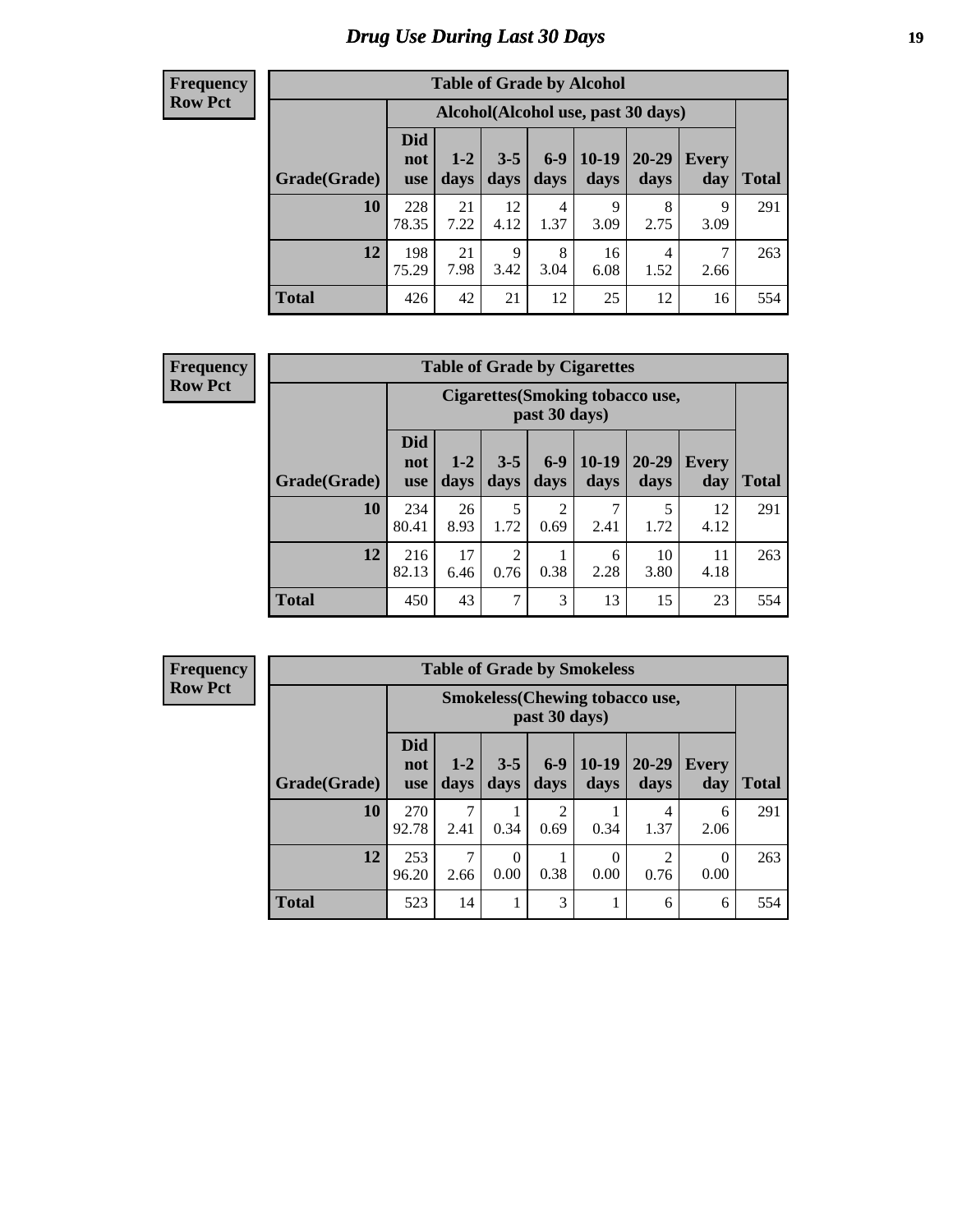#### **Frequency Row Pct**

 $\overline{\phantom{a}}$ 

| <b>Table of Grade by Marijuana</b> |                                         |                 |                 |                        |                 |                   |              |              |  |  |  |
|------------------------------------|-----------------------------------------|-----------------|-----------------|------------------------|-----------------|-------------------|--------------|--------------|--|--|--|
|                                    | Marijuana (Marijuana use, past 30 days) |                 |                 |                        |                 |                   |              |              |  |  |  |
| Grade(Grade)                       | <b>Did</b><br>not<br><b>use</b>         | $1 - 2$<br>days | $3 - 5$<br>days | $6 - 9$<br>days        | $10-19$<br>days | $20 - 29$<br>days | Every<br>day | <b>Total</b> |  |  |  |
| 10                                 | 249<br>85.57                            | 17<br>5.84      | 5<br>1.72       | $\theta$<br>0.00       | 8<br>2.75       | 4<br>1.37         | 8<br>2.75    | 291          |  |  |  |
| 12                                 | 226<br>85.93                            | 11<br>4.18      | 4<br>1.52       | $\overline{2}$<br>0.76 | 3<br>1.14       | 10<br>3.80        | 7<br>2.66    | 263          |  |  |  |
| <b>Total</b>                       | 475                                     | 28              | 9               | $\overline{c}$         | 11              | 14                | 15           | 554          |  |  |  |

| <b>Frequency</b> |              |                                 |                       | <b>Table of Grade by Cocaine</b>       |                  |                  |              |
|------------------|--------------|---------------------------------|-----------------------|----------------------------------------|------------------|------------------|--------------|
| <b>Row Pct</b>   |              |                                 |                       | Cocaine (Cocaine use,<br>past 30 days) |                  |                  |              |
|                  | Grade(Grade) | <b>Did</b><br>not<br><b>use</b> | $1 - 2$<br>days       | $10-19$<br>days                        | 20-29<br>days    | Every<br>day     | <b>Total</b> |
|                  | 10           | 286<br>98.28                    | $\mathcal{R}$<br>1.03 | $\Omega$<br>0.00                       | 0.34             | 0.34             | 291          |
|                  | 12           | 259<br>98.48                    | 3<br>1.14             | 0.38                                   | $\Omega$<br>0.00 | $\Omega$<br>0.00 | 263          |
|                  | <b>Total</b> | 545                             | 6                     | 1                                      |                  |                  | 554          |

| Frequency      | <b>Table of Grade by Inhalants</b> |                                                  |                        |                 |                        |              |              |
|----------------|------------------------------------|--------------------------------------------------|------------------------|-----------------|------------------------|--------------|--------------|
| <b>Row Pct</b> |                                    | <b>Inhalants</b> (Inhalant use,<br>past 30 days) |                        |                 |                        |              |              |
|                | Grade(Grade)                       | <b>Did</b><br>not<br><b>use</b>                  | $1 - 2$<br>days        | $3 - 5$<br>days | $20 - 29$<br>days      | Every<br>day | <b>Total</b> |
|                | 10                                 | 278<br>95.53                                     | 6<br>2.06              | 4<br>1.37       | $\mathfrak{D}$<br>0.69 | 0.34         | 291          |
|                | 12                                 | 259<br>98.48                                     | $\overline{2}$<br>0.76 | 0.38            | 0.38                   | 0<br>0.00    | 263          |
|                | <b>Total</b>                       | 537                                              | 8                      | 5               | 3                      |              | 554          |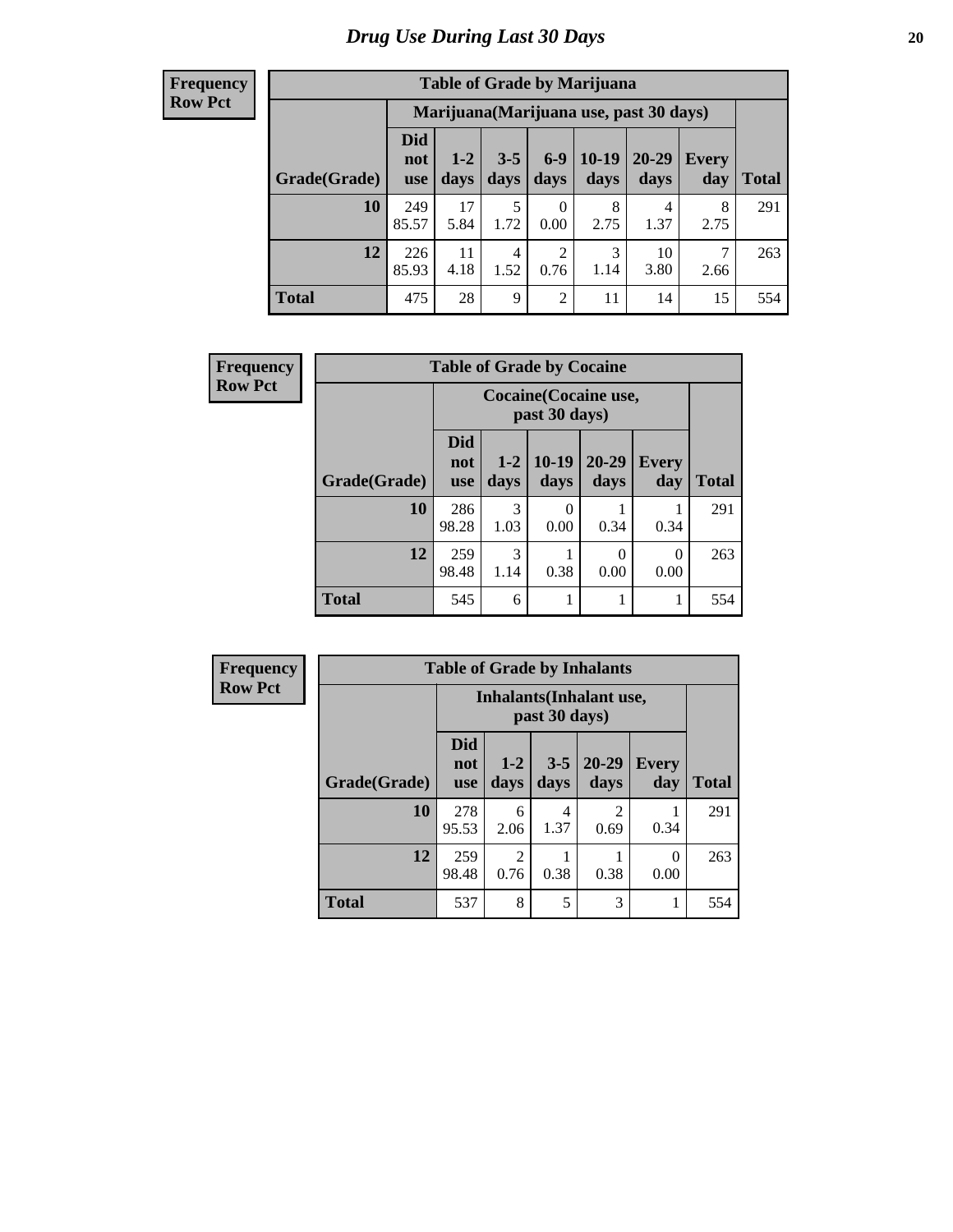# *Drug Use During Last 30 Days* **21**

| <b>Frequency</b> | <b>Table of Grade by Steroids</b> |                                 |                        |                 |                       |                     |              |
|------------------|-----------------------------------|---------------------------------|------------------------|-----------------|-----------------------|---------------------|--------------|
| <b>Row Pct</b>   |                                   |                                 | Steroids (Steroid use, | past 30 days)   |                       |                     |              |
|                  | Grade(Grade)                      | <b>Did</b><br>not<br><b>use</b> | $1-2$<br>days          | $3 - 5$<br>days | $6-9$<br>days         | <b>Every</b><br>day | <b>Total</b> |
|                  | 10                                | 286<br>98.28                    | 0.34                   | 0<br>0.00       | $\mathcal{R}$<br>1.03 | 0.34                | 291          |
|                  | 12                                | 260<br>98.86                    | 0.38                   | 0.38            | $\Omega$<br>0.00      | 0.38                | 263          |
|                  | <b>Total</b>                      | 546                             | $\overline{2}$         | 1               | 3                     | $\overline{2}$      | 554          |

**Frequency Row Pct**

| <b>Table of Grade by Ecstasy</b> |                                 |                                     |                  |                  |                        |                        |              |              |  |
|----------------------------------|---------------------------------|-------------------------------------|------------------|------------------|------------------------|------------------------|--------------|--------------|--|
|                                  |                                 | Ecstasy (Ecstasy use, past 30 days) |                  |                  |                        |                        |              |              |  |
| Grade(Grade)                     | <b>Did</b><br>not<br><b>use</b> | $1 - 2$<br>days                     | $3 - 5$<br>days  | $6-9$<br>days    | $10-19$<br>days        | 20-29<br>days          | Every<br>day | <b>Total</b> |  |
| 10                               | 280<br>96.22                    | 4<br>1.37                           | 0.34             | 0.34             | $\overline{c}$<br>0.69 | $\mathfrak{D}$<br>0.69 | 0.34         | 291          |  |
| 12                               | 261<br>99.24                    | $\overline{2}$<br>0.76              | $\Omega$<br>0.00 | $\Omega$<br>0.00 | 0<br>0.00              | 0<br>0.00              | 0<br>0.00    | 263          |  |
| <b>Total</b>                     | 541                             | 6                                   |                  |                  | $\overline{2}$         | 2                      | 1            | 554          |  |

| <b>Frequency</b> |                                                    |                       | <b>Table of Grade by Meth</b> |                     |              |  |  |  |
|------------------|----------------------------------------------------|-----------------------|-------------------------------|---------------------|--------------|--|--|--|
| <b>Row Pct</b>   | <b>Meth</b> (Methamphetamine<br>use, past 30 days) |                       |                               |                     |              |  |  |  |
|                  | Grade(Grade)                                       | Did not<br><b>use</b> | $1-2$ days                    | <b>Every</b><br>day | <b>Total</b> |  |  |  |
|                  | 10                                                 | 289<br>99.31          | 0.34                          | 0.34                | 291          |  |  |  |
|                  | 12                                                 | 262<br>99.62          | 0.38                          | $\Omega$<br>0.00    | 263          |  |  |  |
|                  | <b>Total</b>                                       | 551                   | $\mathfrak{D}$                |                     | 554          |  |  |  |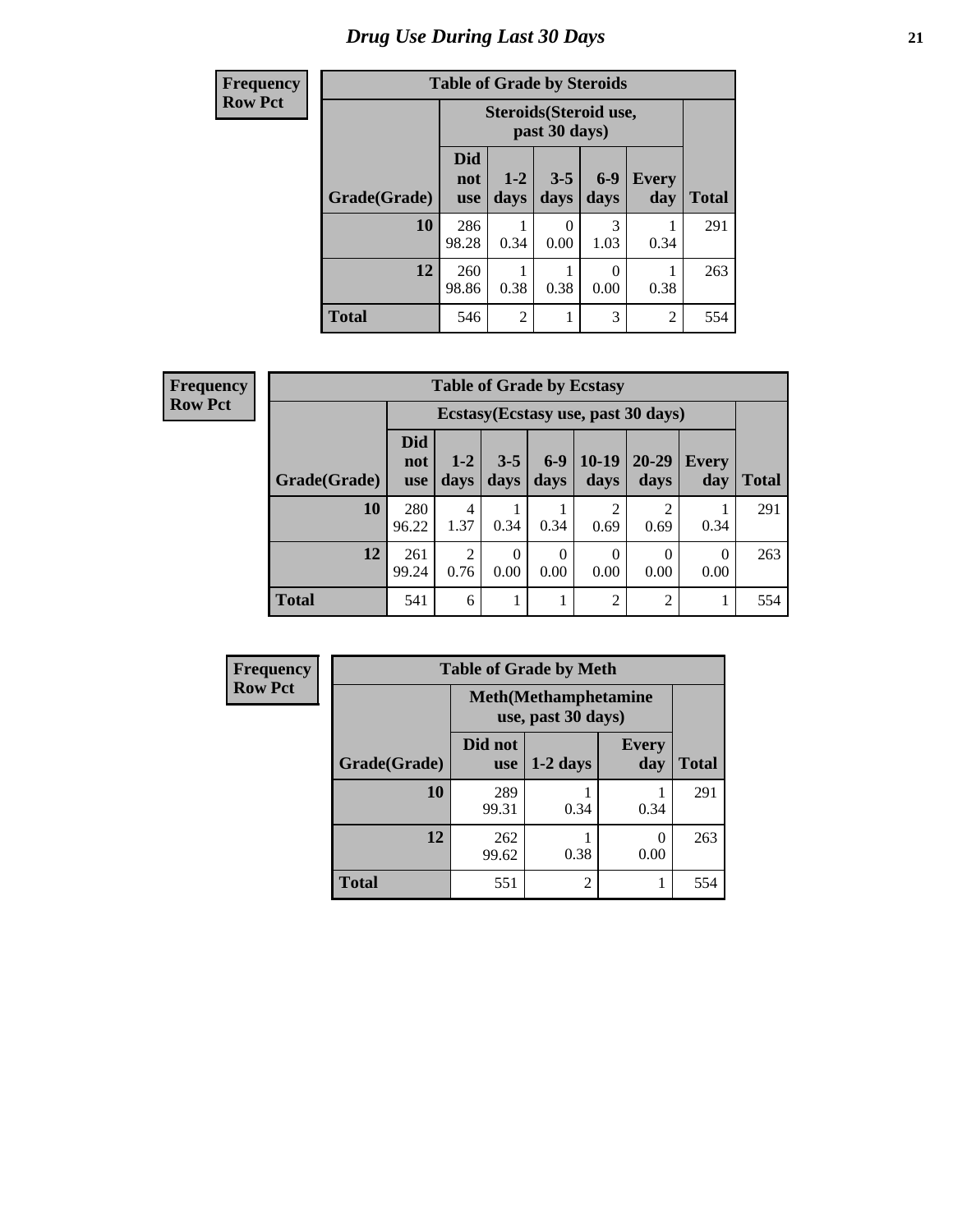# *Drug Use During Last 30 Days* **22**

| <b>Frequency</b> | <b>Table of Grade by Hallucinogens</b> |                                 |                                  |                  |                 |                     |              |
|------------------|----------------------------------------|---------------------------------|----------------------------------|------------------|-----------------|---------------------|--------------|
| <b>Row Pct</b>   |                                        |                                 | Hallucinogens (Hallucinogen use, | past 30 days)    |                 |                     |              |
|                  | Grade(Grade)                           | <b>Did</b><br>not<br><b>use</b> | $1-2$<br>days                    | $3 - 5$<br>days  | $10-19$<br>days | <b>Every</b><br>day | <b>Total</b> |
|                  | 10                                     | 286<br>98.28                    | $\mathfrak{D}$<br>0.69           | 0.34             | 0.34            | 0.34                | 291          |
|                  | 12                                     | 262<br>99.62                    | 0.38                             | $\Omega$<br>0.00 | 0<br>0.00       | $\Omega$<br>0.00    | 263          |
|                  | <b>Total</b>                           | 548                             | 3                                |                  | 1               |                     | 554          |

| <b>Frequency</b> |
|------------------|
| <b>Row Pct</b>   |

| <b>Table of Grade by Prescription</b> |                          |                                                                                |                 |                        |                 |                   |              |       |  |
|---------------------------------------|--------------------------|--------------------------------------------------------------------------------|-----------------|------------------------|-----------------|-------------------|--------------|-------|--|
|                                       |                          | <b>Prescription</b> (Prescription drugs not<br>prescribed to me, past 30 days) |                 |                        |                 |                   |              |       |  |
| Grade(Grade)                          | Did<br>not<br><b>use</b> | $1 - 2$<br>days                                                                | $3 - 5$<br>days | $6-9$<br>days          | $10-19$<br>days | $20 - 29$<br>days | Every<br>day | Total |  |
| 10                                    | 263<br>90.38             | 9<br>3.09                                                                      | 3<br>1.03       | 6<br>2.06              | 4<br>1.37       | 3<br>1.03         | 3<br>1.03    | 291   |  |
| 12                                    | 250<br>95.06             | 8<br>3.04                                                                      | 0.38            | $\overline{2}$<br>0.76 | 0.38            | 0.38              | 0<br>0.00    | 263   |  |
| <b>Total</b>                          | 513                      | 17                                                                             | 4               | 8                      | 5               | 4                 | 3            | 554   |  |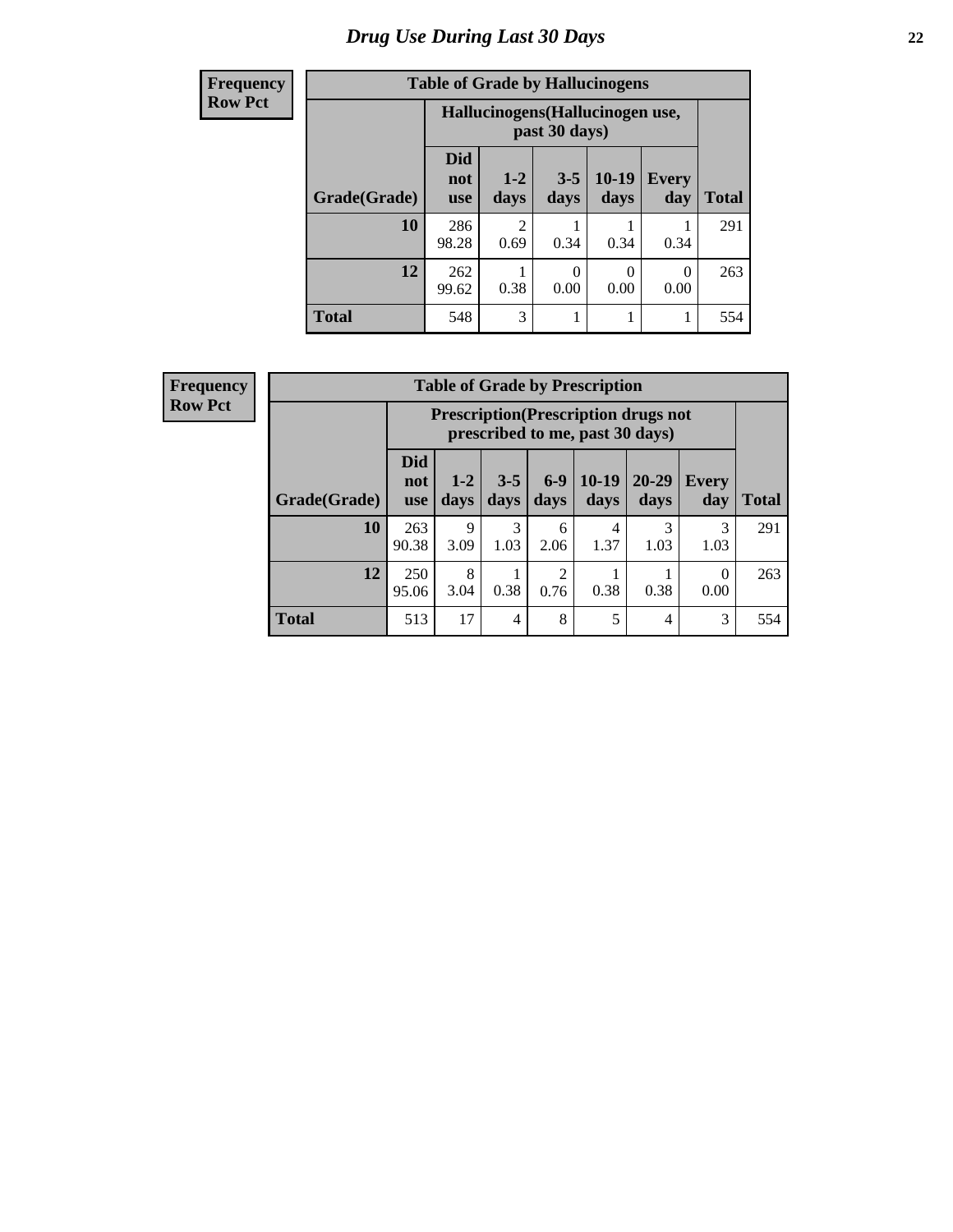| Frequency      | <b>Table of Alcoholease by Grade</b>              |                    |              |     |  |  |  |
|----------------|---------------------------------------------------|--------------------|--------------|-----|--|--|--|
| <b>Col Pct</b> | <b>Alcoholease</b> (It is<br>easy to get alcohol) | Grade(Grade)<br>10 | <b>Total</b> |     |  |  |  |
|                | <b>Strongly Agree</b>                             | 111<br>38.14       | 100<br>38.02 | 211 |  |  |  |
|                | <b>Somewhat Agree</b>                             | 94<br>32.30        | 91<br>34.60  | 185 |  |  |  |
|                | <b>Somewhat Disagree</b>                          | 26<br>8.93         | 27<br>10.27  | 53  |  |  |  |
|                | <b>Strongly Disagree</b>                          | 60<br>20.62        | 45<br>17.11  | 105 |  |  |  |
|                | <b>Total</b>                                      | 291                | 263          | 554 |  |  |  |

| Frequency<br>Col Pct |  |
|----------------------|--|
|                      |  |

| <b>Table of Cigarettesease by Grade</b>                  |                    |              |              |  |  |  |  |
|----------------------------------------------------------|--------------------|--------------|--------------|--|--|--|--|
| Cigarettesease (It is<br>easy to get smoking<br>tobacco) | Grade(Grade)<br>10 | 12           | <b>Total</b> |  |  |  |  |
| <b>Strongly Agree</b>                                    | 146<br>50.17       | 146<br>55.51 | 292          |  |  |  |  |
| <b>Somewhat Agree</b>                                    | 59<br>20.27        | 50<br>19.01  | 109          |  |  |  |  |
| <b>Somewhat Disagree</b>                                 | 20<br>6.87         | 20<br>7.60   | 40           |  |  |  |  |
| <b>Strongly Disagree</b>                                 | 66<br>22.68        | 47<br>17.87  | 113          |  |  |  |  |
| <b>Total</b>                                             | 291                | 263          | 554          |  |  |  |  |

| Frequency      | <b>Table of Smokelessease by Grade</b>                         |                    |              |              |  |  |  |
|----------------|----------------------------------------------------------------|--------------------|--------------|--------------|--|--|--|
| <b>Col Pct</b> | <b>Smokelessease</b> (It is<br>easy to get chewing<br>tobacco) | Grade(Grade)<br>10 | 12           | <b>Total</b> |  |  |  |
|                | <b>Strongly Agree</b>                                          | 125<br>42.96       | 121<br>46.01 | 246          |  |  |  |
|                | <b>Somewhat Agree</b>                                          | 58<br>19.93        | 47<br>17.87  | 105          |  |  |  |
|                | <b>Somewhat Disagree</b>                                       | 23<br>7.90         | 24<br>9.13   | 47           |  |  |  |
|                | <b>Strongly Disagree</b>                                       | 85<br>29.21        | 71<br>27.00  | 156          |  |  |  |
|                | <b>Total</b>                                                   | 291                | 263          | 554          |  |  |  |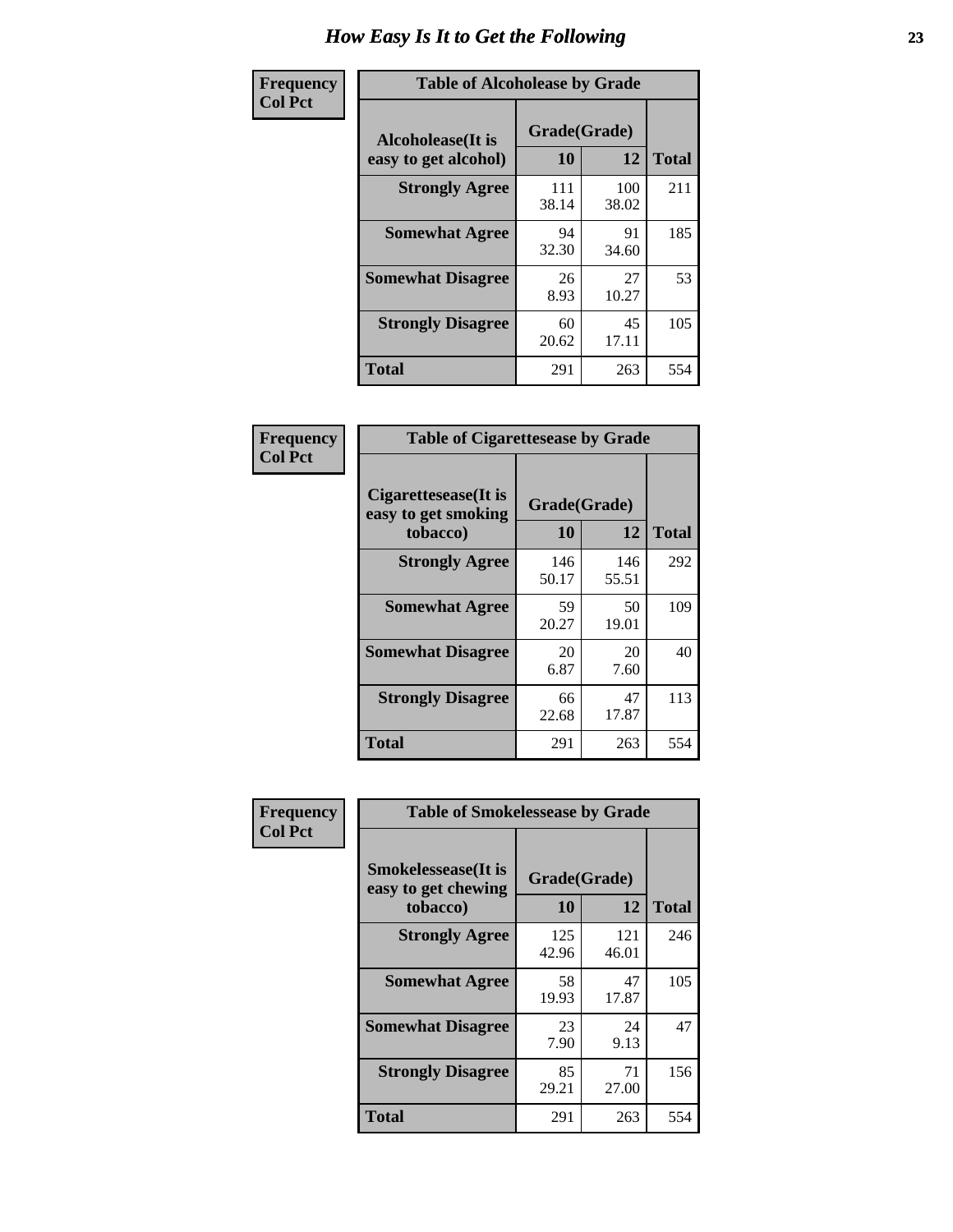| Frequency      | <b>Table of Marijuanaease by Grade</b>           |                    |              |              |  |  |  |
|----------------|--------------------------------------------------|--------------------|--------------|--------------|--|--|--|
| <b>Col Pct</b> | Marijuanaease(It is<br>easy to get<br>marijuana) | Grade(Grade)<br>10 | 12           | <b>Total</b> |  |  |  |
|                | <b>Strongly Agree</b>                            | 131<br>45.02       | 141<br>53.61 | 272          |  |  |  |
|                | <b>Somewhat Agree</b>                            | 58<br>19.93        | 54<br>20.53  | 112          |  |  |  |
|                | <b>Somewhat Disagree</b>                         | 35<br>12.03        | 15<br>5.70   | 50           |  |  |  |
|                | <b>Strongly Disagree</b>                         | 67<br>23.02        | 53<br>20.15  | 120          |  |  |  |
|                | Total                                            | 291                | 263          | 554          |  |  |  |

| <b>Table of Cocaineease by Grade</b>              |              |                    |     |  |  |  |  |  |  |  |  |
|---------------------------------------------------|--------------|--------------------|-----|--|--|--|--|--|--|--|--|
| <b>Cocaineease</b> (It is<br>easy to get cocaine) | 10           | Grade(Grade)<br>12 |     |  |  |  |  |  |  |  |  |
| <b>Strongly Agree</b>                             | 48<br>16.49  | 40<br>15.21        | 88  |  |  |  |  |  |  |  |  |
| <b>Somewhat Agree</b>                             | 46<br>15.81  | 49<br>18.63        | 95  |  |  |  |  |  |  |  |  |
| <b>Somewhat Disagree</b>                          | 67<br>23.02  | 54<br>20.53        | 121 |  |  |  |  |  |  |  |  |
| <b>Strongly Disagree</b>                          | 130<br>44.67 | 120<br>45.63       | 250 |  |  |  |  |  |  |  |  |
| <b>Total</b>                                      | 291          | 263                | 554 |  |  |  |  |  |  |  |  |

| Frequency      | <b>Table of Inhalantsease by Grade</b>     |              |              |              |
|----------------|--------------------------------------------|--------------|--------------|--------------|
| <b>Col Pct</b> | <b>Inhalantsease</b> (It is<br>easy to get | Grade(Grade) |              |              |
|                | inhalants)                                 | 10           | 12           | <b>Total</b> |
|                | <b>Strongly Agree</b>                      | 122<br>41.92 | 110<br>41.83 | 232          |
|                | <b>Somewhat Agree</b>                      | 39<br>13.40  | 42<br>15.97  | 81           |
|                | <b>Somewhat Disagree</b>                   | 31<br>10.65  | 26<br>9.89   | 57           |
|                | <b>Strongly Disagree</b>                   | 99<br>34.02  | 85<br>32.32  | 184          |
|                | <b>Total</b>                               | 291          | 263          | 554          |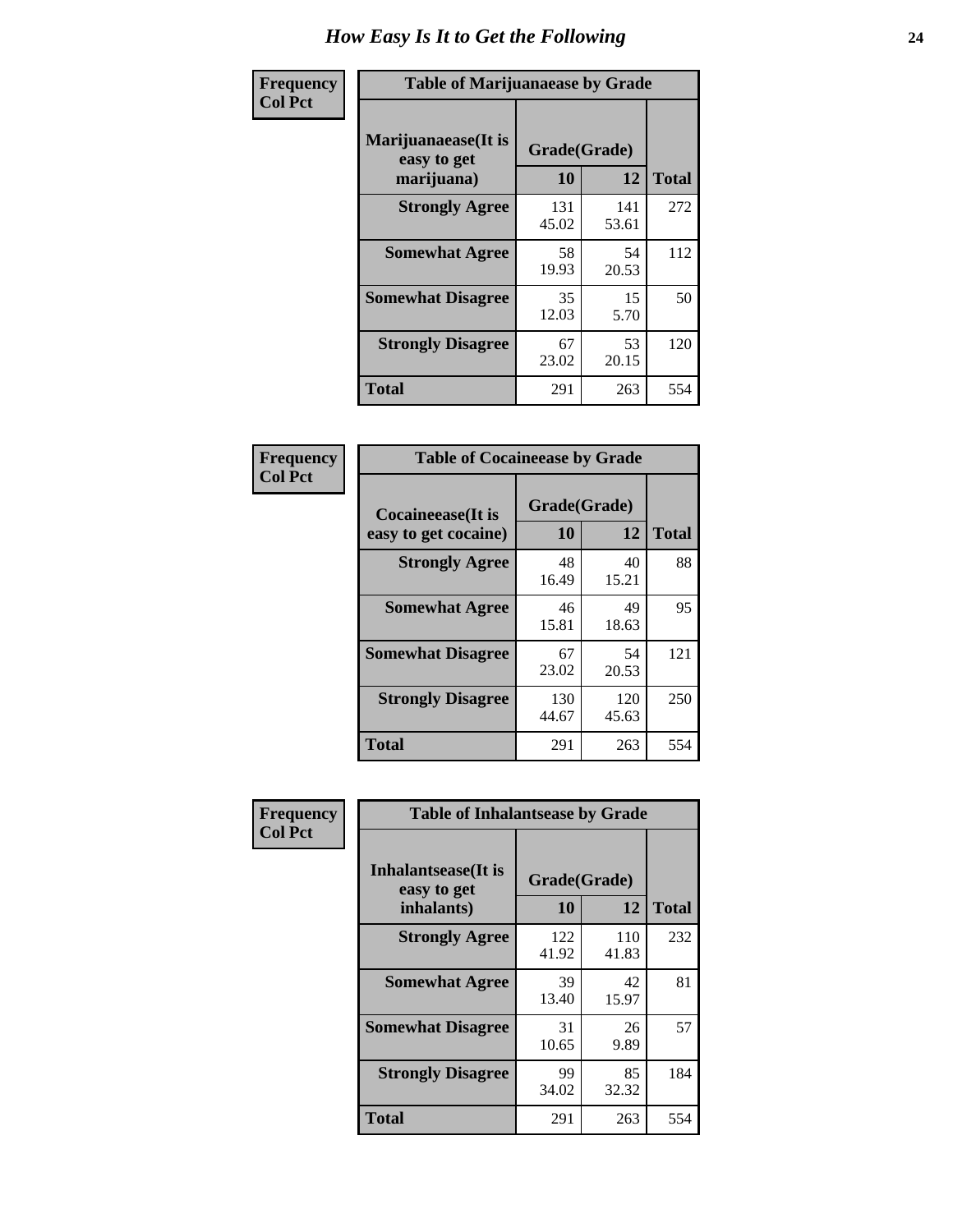| Frequency      | <b>Table of Steroidsease by Grade</b>               |                    |              |              |  |  |  |  |  |  |  |  |
|----------------|-----------------------------------------------------|--------------------|--------------|--------------|--|--|--|--|--|--|--|--|
| <b>Col Pct</b> | <b>Steroidsease</b> (It is<br>easy to get steroids) | Grade(Grade)<br>10 | 12           | <b>Total</b> |  |  |  |  |  |  |  |  |
|                | <b>Strongly Agree</b>                               | 52<br>17.87        | 42<br>15.97  | 94           |  |  |  |  |  |  |  |  |
|                | <b>Somewhat Agree</b>                               | 46<br>15.81        | 52<br>19.77  | 98           |  |  |  |  |  |  |  |  |
|                | <b>Somewhat Disagree</b>                            | 67<br>23.02        | 55<br>20.91  | 122          |  |  |  |  |  |  |  |  |
|                | <b>Strongly Disagree</b>                            | 126<br>43.30       | 114<br>43.35 | 240          |  |  |  |  |  |  |  |  |
|                | <b>Total</b>                                        | 291                | 263          | 554          |  |  |  |  |  |  |  |  |

| Frequency      | <b>Table of Ecstasyease by Grade</b>              |                    |              |              |
|----------------|---------------------------------------------------|--------------------|--------------|--------------|
| <b>Col Pct</b> | <b>Ecstasyease</b> (It is<br>easy to get ecstasy) | Grade(Grade)<br>10 | 12           | <b>Total</b> |
|                | <b>Strongly Agree</b>                             | 55<br>18.90        | 60<br>22.81  | 115          |
|                | <b>Somewhat Agree</b>                             | 61<br>20.96        | 44<br>16.73  | 105          |
|                | <b>Somewhat Disagree</b>                          | 56<br>19.24        | 42<br>15.97  | 98           |
|                | <b>Strongly Disagree</b>                          | 119<br>40.89       | 117<br>44.49 | 236          |
|                | <b>Total</b>                                      | 291                | 263          | 554          |

| Frequency      | <b>Table of Methease by Grade</b>                          |                    |              |              |
|----------------|------------------------------------------------------------|--------------------|--------------|--------------|
| <b>Col Pct</b> | <b>Methease</b> (It is easy<br>to get<br>methamphetamines) | Grade(Grade)<br>10 | 12           | <b>Total</b> |
|                | <b>Strongly Agree</b>                                      | 40<br>13.75        | 41<br>15.59  | 81           |
|                | <b>Somewhat Agree</b>                                      | 47<br>16.15        | 38<br>14.45  | 85           |
|                | <b>Somewhat Disagree</b>                                   | 66<br>22.68        | 55<br>20.91  | 121          |
|                | <b>Strongly Disagree</b>                                   | 138<br>47.42       | 129<br>49.05 | 267          |
|                | Total                                                      | 291                | 263          | 554          |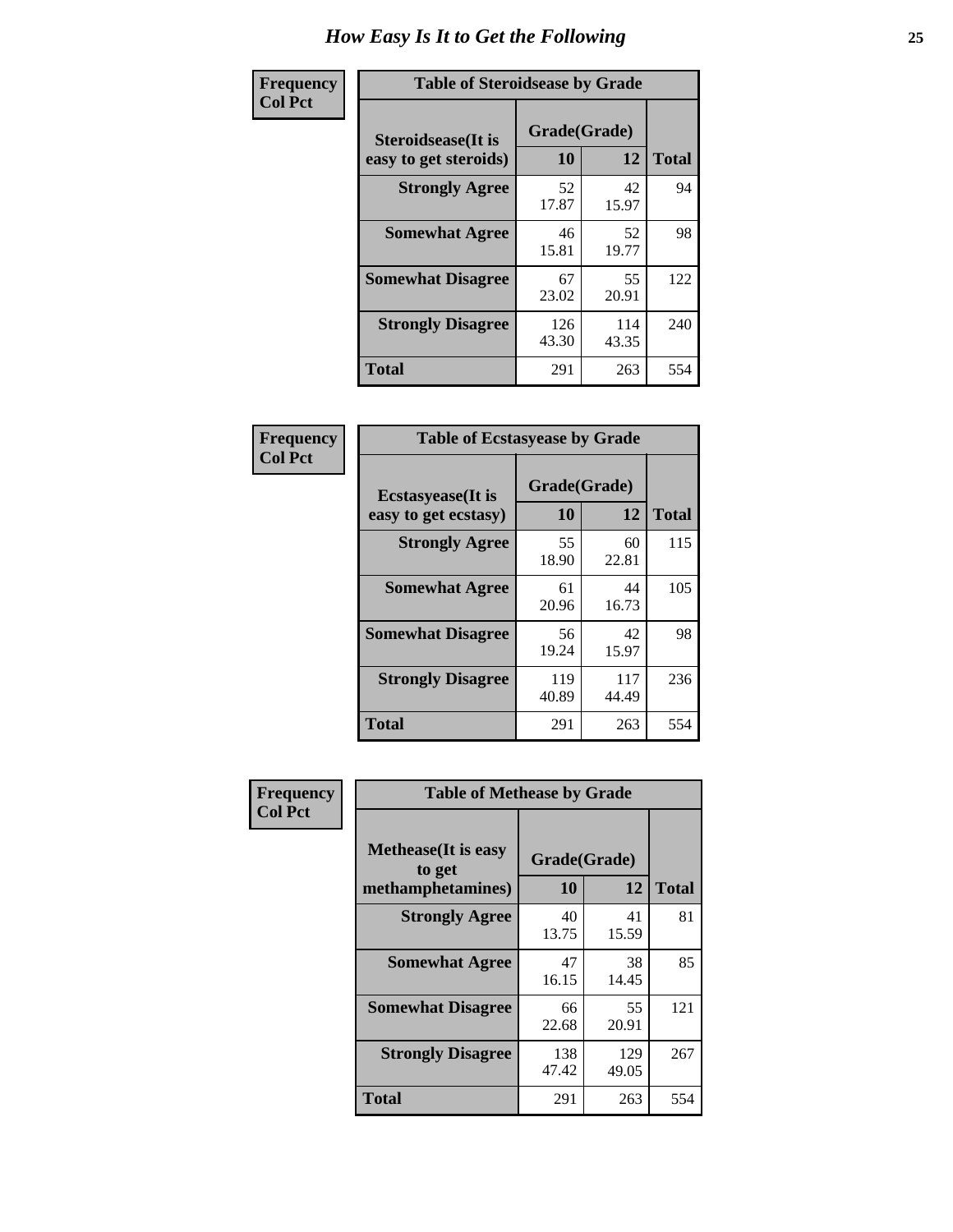| <b>Frequency</b> | <b>Table of Hallucinogensease by Grade</b>                |                    |              |     |  |  |  |  |  |  |  |  |  |
|------------------|-----------------------------------------------------------|--------------------|--------------|-----|--|--|--|--|--|--|--|--|--|
| <b>Col Pct</b>   | Hallucinogensease(It)<br>is easy to get<br>hallucinogens) | Grade(Grade)<br>10 | <b>Total</b> |     |  |  |  |  |  |  |  |  |  |
|                  | <b>Strongly Agree</b>                                     | 44<br>15.12        | 43<br>16.35  | 87  |  |  |  |  |  |  |  |  |  |
|                  | <b>Somewhat Agree</b>                                     | 57<br>19.59        | 46<br>17.49  | 103 |  |  |  |  |  |  |  |  |  |
|                  | <b>Somewhat Disagree</b>                                  | 54<br>18.56        | 52<br>19.77  | 106 |  |  |  |  |  |  |  |  |  |
|                  | <b>Strongly Disagree</b>                                  | 136<br>46.74       | 122<br>46.39 | 258 |  |  |  |  |  |  |  |  |  |
|                  | <b>Total</b>                                              | 291                | 263          | 554 |  |  |  |  |  |  |  |  |  |

| Frequency<br>Col Pct |
|----------------------|
|                      |

| <b>Table of Prescriptionease by Grade</b>                                                |              |              |              |
|------------------------------------------------------------------------------------------|--------------|--------------|--------------|
| <b>Prescriptionease</b> (It<br>is easy to get<br>prescription drugs<br>not prescribed to | Grade(Grade) |              |              |
| me)                                                                                      | 10           | 12           | <b>Total</b> |
| <b>Strongly Agree</b>                                                                    | 139<br>47.77 | 117<br>44.49 | 256          |
| <b>Somewhat Agree</b>                                                                    | 45<br>15.46  | 54<br>20.53  | 99           |
| <b>Somewhat Disagree</b>                                                                 | 19<br>6.53   | 18<br>6.84   | 37           |
| <b>Strongly Disagree</b>                                                                 | 88<br>30.24  | 74<br>28.14  | 162          |
| Total                                                                                    | 291          | 263          | 554          |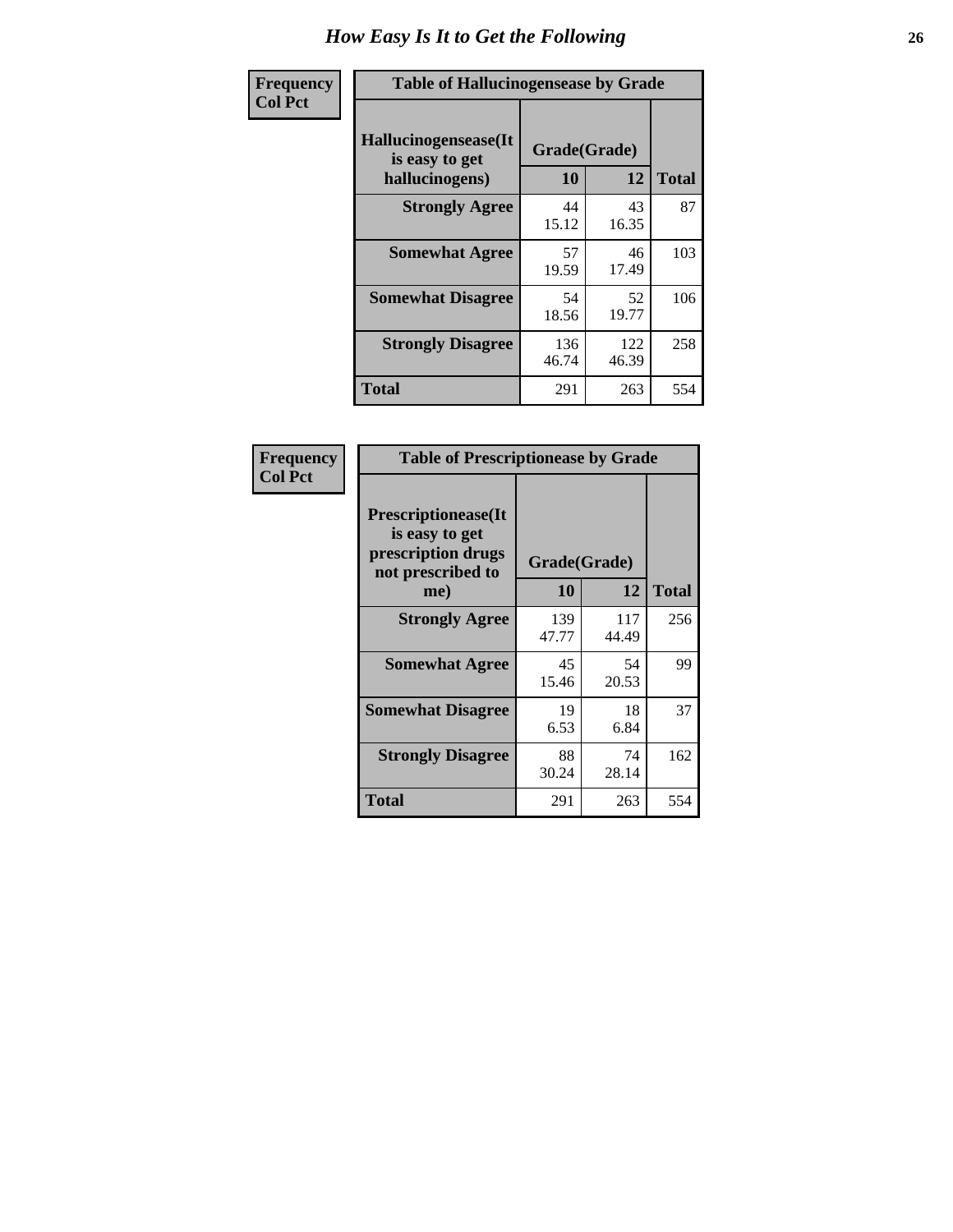*Age at Onset of Use* **27** *Results for "Age at Onset of Use" questions exclude students who said they did not use that substance*

| <b>Frequency</b> | <b>Table of Grade by Alcoholinit</b> |                        |           |                     |           |           |                           |                                                  |             |             |                  |                       |              |
|------------------|--------------------------------------|------------------------|-----------|---------------------|-----------|-----------|---------------------------|--------------------------------------------------|-------------|-------------|------------------|-----------------------|--------------|
| <b>Row Pct</b>   |                                      |                        |           |                     |           |           |                           | Alcoholinit (I started using alcohol when I was) |             |             |                  |                       |              |
|                  | Grade(Grade)                         | <b>8 or</b><br>younger | 9         | 10                  | 11        | 12        | 13                        | 14                                               | 15          | 16          | 17               | <b>18 or</b><br>older | <b>Total</b> |
|                  | 10                                   | 6<br>5.41              | 4<br>3.60 | $\mathbf Q$<br>8.11 | 6.31      | 9<br>8.11 | 21<br>18.92               | 28<br>25.23                                      | 25<br>22.52 | ↑<br>1.80   | $\theta$<br>0.00 | $\mathbf{0}$<br>0.00  | 111          |
|                  | 12                                   | 9<br>7.20              | 3<br>2.40 | 3<br>2.40           | 3<br>2.40 | 6<br>4.80 | 11<br>8.80                | 17<br>13.60                                      | 29<br>23.20 | 25<br>20.00 | 18<br>14.40      | 0.80                  | 125          |
|                  | <b>Total</b>                         | 15                     | 7         | 12                  | 10        | 15        | 32                        | 45                                               | 54          | 27          | 18               |                       | 236          |
|                  |                                      |                        |           |                     |           |           | Frequency Missing $=$ 318 |                                                  |             |             |                  |                       |              |

| Frequency      | <b>Table of Grade by Cigarettesinit</b> |                        |           |               |                                                       |             |                        |             |             |             |                        |                       |       |
|----------------|-----------------------------------------|------------------------|-----------|---------------|-------------------------------------------------------|-------------|------------------------|-------------|-------------|-------------|------------------------|-----------------------|-------|
| <b>Row Pct</b> |                                         |                        |           |               | Cigarettesinit (I started smoking tobacco when I was) |             |                        |             |             |             |                        |                       |       |
|                | Grade(Grade)                            | <b>8 or</b><br>younger | 9         | 10            | 11                                                    | 12          | 13                     | 14          | 15          | 16          | 17                     | <b>18 or</b><br>older | Total |
|                | 10                                      | 2.56                   | 2<br>2.56 | 1.28          | 8<br>10.26                                            | 11<br>14.10 | 17<br>21.79            | 18<br>23.08 | 17<br>21.79 | 2.56        | $\overline{0}$<br>0.00 | $\Omega$<br>0.00      | 78    |
|                | 12                                      | 1.35                   | ∍<br>2.70 | 6<br>8.11     | 3<br>4.05                                             | 8<br>10.81  | $\overline{7}$<br>9.46 | 4<br>5.41   | 13<br>17.57 | 16<br>21.62 | 10<br>13.51            | 4<br>5.41             | 74    |
|                | <b>Total</b>                            | 3                      | 4         | $\mathcal{I}$ | 11                                                    | 19          | 24                     | 22          | 30          | 18          | 10                     | 4                     | 152   |
|                |                                         |                        |           |               | Frequency Missing $= 402$                             |             |                        |             |             |             |                        |                       |       |

| Frequency      |              | <b>Table of Grade by Smokelessinit</b> |                                                     |                           |                         |                           |            |             |            |            |              |  |  |  |
|----------------|--------------|----------------------------------------|-----------------------------------------------------|---------------------------|-------------------------|---------------------------|------------|-------------|------------|------------|--------------|--|--|--|
| <b>Row Pct</b> |              |                                        | Smokelessinit(I started chewing tobacco when I was) |                           |                         |                           |            |             |            |            |              |  |  |  |
|                | Grade(Grade) | <b>8</b> or<br>younger                 | <b>10</b>                                           | 11                        | 12                      | 13                        | 14         | 15          | 16         | 17         | <b>Total</b> |  |  |  |
|                | 10           | 6.90                                   | 0<br>0.00                                           | 2<br>6.90                 | 3<br>10.34              | $\mathfrak{D}$<br>6.90    | 24.14      | 11<br>37.93 | 3.45       | 3.45       | 29           |  |  |  |
|                | 12           | 0.00                                   | 5.56                                                | $\Omega$<br>$0.00\degree$ | $\mathfrak{D}$<br>11.11 | 3<br>16.67                | 3<br>16.67 | 4<br>22.22  | ∍<br>11.11 | 3<br>16.67 | 18           |  |  |  |
|                | <b>Total</b> | റ                                      |                                                     | $\overline{2}$            | 5                       | 5                         | 10         | 15          | 3          | 4          | 47           |  |  |  |
|                |              |                                        |                                                     |                           |                         | Frequency Missing $= 507$ |            |             |            |            |              |  |  |  |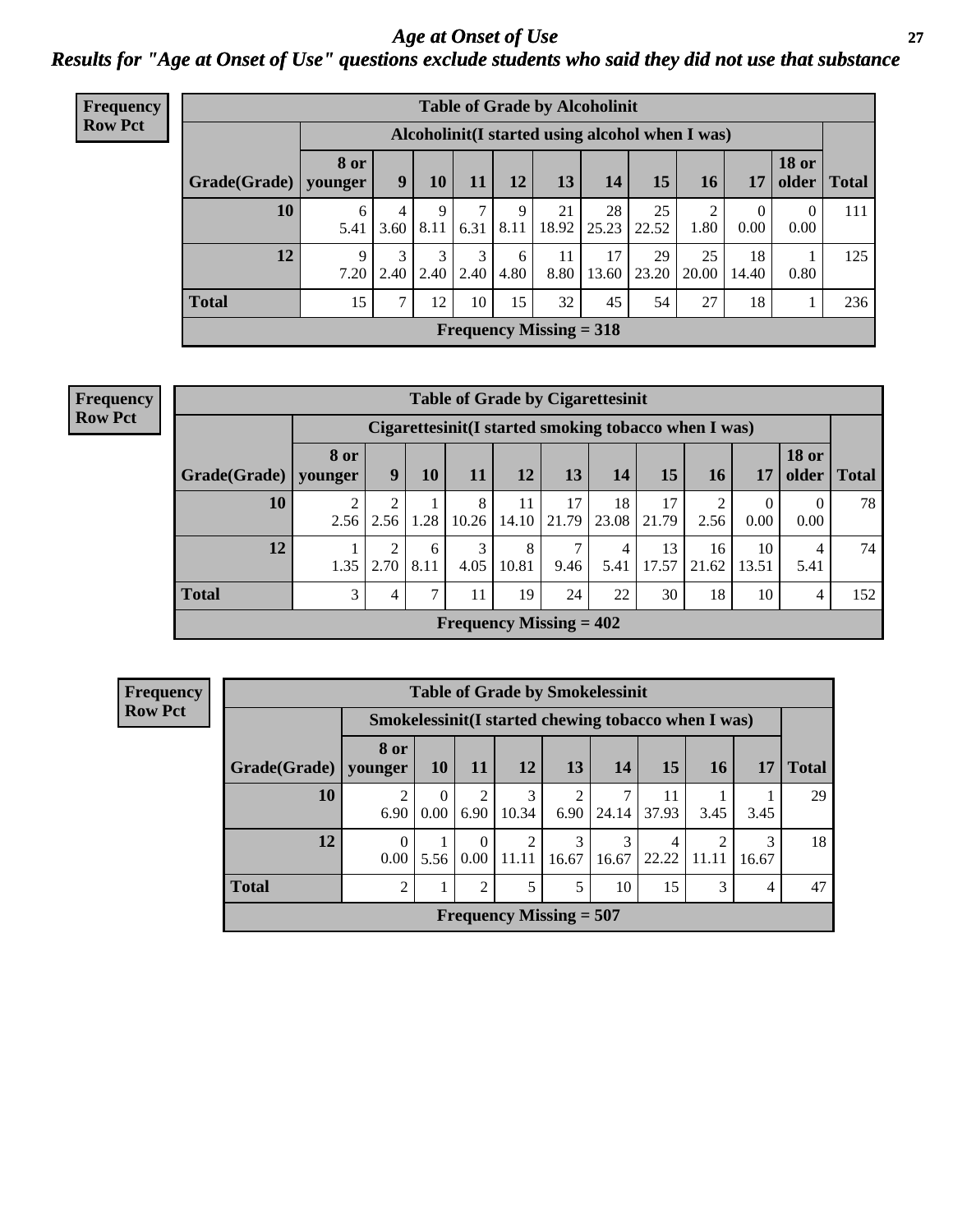#### *Age at Onset of Use* **28**

### *Results for "Age at Onset of Use" questions exclude students who said they did not use that substance*

| Frequency      |              |                        |      |           |                                      |             | <b>Table of Grade by Marijuanainit</b>               |             |             |             |           |              |
|----------------|--------------|------------------------|------|-----------|--------------------------------------|-------------|------------------------------------------------------|-------------|-------------|-------------|-----------|--------------|
| <b>Row Pct</b> |              |                        |      |           |                                      |             | Marijuanainit (I started using marijuana when I was) |             |             |             |           |              |
|                | Grade(Grade) | <b>8 or</b><br>younger | 9    | 10        | 11                                   | 12          | 13                                                   | <b>14</b>   | 15          | 16          | 17        | <b>Total</b> |
|                | 10           | 3<br>4.05              | 1.35 | 2<br>2.70 | 5<br>6.76                            | 3<br>4.05   | 13<br>17.57                                          | 30<br>40.54 | 14<br>18.92 | 2<br>2.70   | 1.35      | 74           |
|                | 12           | 1.18                   | 1.18 | 3<br>3.53 | $\overline{2}$<br>$\vert 2.35 \vert$ | 13<br>15.29 | 8.24                                                 | 9<br>10.59  | 20<br>23.53 | 23<br>27.06 | 6<br>7.06 | 85           |
|                | <b>Total</b> | $\overline{4}$         | 2    | 5         | 7                                    | 16          | 20                                                   | 39          | 34          | 25          | 7         | 159          |
|                |              |                        |      |           |                                      |             | Frequency Missing $=$ 395                            |             |             |             |           |              |

| <b>Frequency</b> |              |                                                    |                  |                            | <b>Table of Grade by Cocaineinit</b> |                  |                 |                         |              |
|------------------|--------------|----------------------------------------------------|------------------|----------------------------|--------------------------------------|------------------|-----------------|-------------------------|--------------|
| <b>Row Pct</b>   |              | Cocaine in it (I started using cocaine when I was) |                  |                            |                                      |                  |                 |                         |              |
|                  | Grade(Grade) | 8 or<br>younger                                    | 12               | 13                         | 14                                   | 15               | 16 <sup>1</sup> | 17                      | <b>Total</b> |
|                  | 10           | 14.29                                              | 14.29            | 14.29                      | $\mathfrak{D}$<br>28.57              | 28.57            | 0.00            | 0.00                    |              |
|                  | 12           | $\Omega$<br>0.00                                   | $\Omega$<br>0.00 | $\Omega$<br>$0.00^{\circ}$ | $\Omega$<br>0.00 <sub>1</sub>        | $\Omega$<br>0.00 | 33.33           | $\mathfrak{D}$<br>66.67 | 3            |
|                  | <b>Total</b> |                                                    |                  | 1                          | $\overline{2}$                       | 2                |                 | $\mathfrak{D}$          | 10           |
|                  |              |                                                    |                  |                            | Frequency Missing $= 544$            |                  |                 |                         |              |

| Frequency      |              |                                                      | <b>Table of Grade by Inhalantsinit</b> |                  |                           |       |            |           |            |              |
|----------------|--------------|------------------------------------------------------|----------------------------------------|------------------|---------------------------|-------|------------|-----------|------------|--------------|
| <b>Row Pct</b> |              | Inhalantsinit (I started using inhalants when I was) |                                        |                  |                           |       |            |           |            |              |
|                | Grade(Grade) | 8 or<br>younger                                      | 9                                      | <b>10</b>        | <b>12</b>                 | 13    | <b>14</b>  | 15        | 16         | <b>Total</b> |
|                | 10           | 7.14                                                 | 14.29                                  | 2<br>14.29       | 2<br>14.29                | 21.43 | 4<br>28.57 | 0<br>0.00 | 0.00       | 14           |
|                | 12           | 0<br>0.00                                            | $\left($<br>0.00                       | $\Omega$<br>0.00 | 2<br>25.00                | 0.00  | 25.00      | 12.50     | 3<br>37.50 | 8            |
|                | <b>Total</b> |                                                      | 2                                      | $\overline{2}$   | 4                         | 3     | 6          |           | 3          | 22           |
|                |              |                                                      |                                        |                  | Frequency Missing $= 532$ |       |            |           |            |              |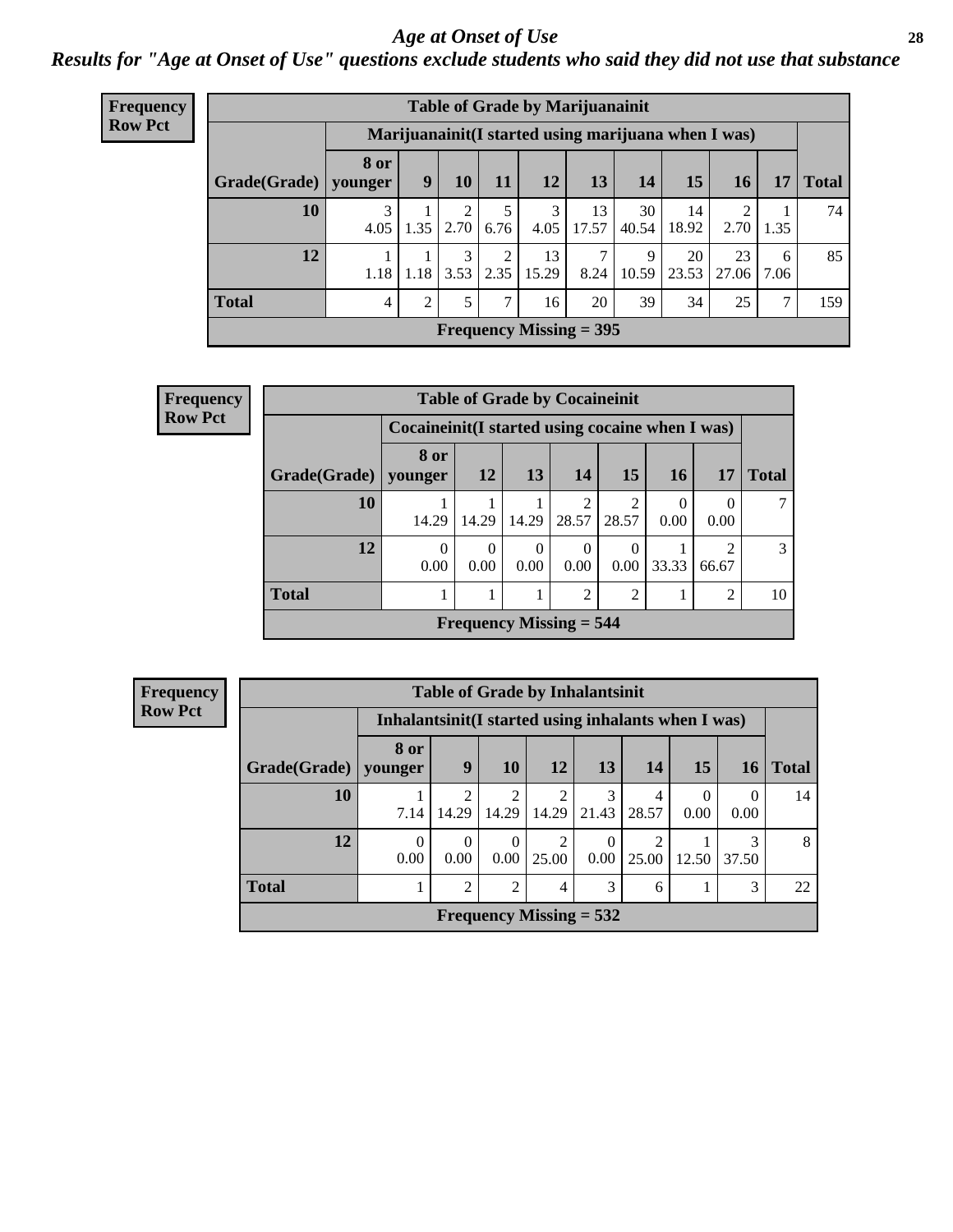#### *Age at Onset of Use* **29**

*Results for "Age at Onset of Use" questions exclude students who said they did not use that substance*

| <b>Frequency</b> |              | <b>Table of Grade by Steroidsinit</b> |                         |       |       |              |
|------------------|--------------|---------------------------------------|-------------------------|-------|-------|--------------|
| <b>Row Pct</b>   |              | <b>Steroidsinit (I started using</b>  | steroids when I was)    |       |       |              |
|                  | Grade(Grade) | 8 or<br>younger                       | 13                      | 14    | 15    | <b>Total</b> |
|                  | 10           | $\mathfrak{D}$<br>33.33               | $\mathfrak{D}$<br>33.33 | 16.67 | 16.67 | 6            |
|                  | 12           | 0                                     | 0                       | 0     | 0     |              |
|                  | <b>Total</b> | $\mathfrak{D}$                        | $\overline{c}$          |       |       | 6            |
|                  |              | Frequency Missing $= 548$             |                         |       |       |              |

| <b>Frequency</b> |              |                                             |                | <b>Table of Grade by Ecstasyinit</b> |            |                         |                |                       |              |
|------------------|--------------|---------------------------------------------|----------------|--------------------------------------|------------|-------------------------|----------------|-----------------------|--------------|
| <b>Row Pct</b>   |              | Ecstasyinit (I started using ecstasy when I |                |                                      | was)       |                         |                |                       |              |
|                  | Grade(Grade) | <b>8 or</b><br>vounger                      | <b>12</b>      | <b>14</b>                            | 15         | <b>16</b>               | <b>17</b>      | <b>18</b> or<br>older | <b>Total</b> |
|                  | 10           | 6.25                                        | 6.25           | 3<br>18.75                           | 8<br>50.00 | $\mathfrak{D}$<br>12.50 | 6.25           | $\Omega$<br>0.00      | 16           |
|                  | 12           | $\Omega$<br>0.00                            | 7.69           | 7.69                                 | 7.69       | 8<br>61.54              | 7.69           | 7.69                  | 13           |
|                  | <b>Total</b> |                                             | $\overline{2}$ | $\overline{4}$                       | 9          | 10                      | $\overline{2}$ |                       | 29           |
|                  |              |                                             |                | Frequency Missing $= 525$            |            |                         |                |                       |              |

| <b>Frequency</b> |              | <b>Table of Grade by Methinit</b>                           |       |                |       |              |
|------------------|--------------|-------------------------------------------------------------|-------|----------------|-------|--------------|
| <b>Row Pct</b>   |              | <b>Methinit</b> (I started using<br>methamphetamines when I |       |                |       |              |
|                  | Grade(Grade) | 8 or<br>vounger                                             | 14    | 15             | 16    | <b>Total</b> |
|                  | 10           | 33.33                                                       | 33.33 | 33.33          | 0.00  | 3            |
|                  | 12           | $\theta$<br>0.00                                            | 33.33 | 33.33          | 33.33 | 3            |
|                  | <b>Total</b> |                                                             | 2     | $\overline{2}$ |       | 6            |
|                  |              | Frequency Missing $= 548$                                   |       |                |       |              |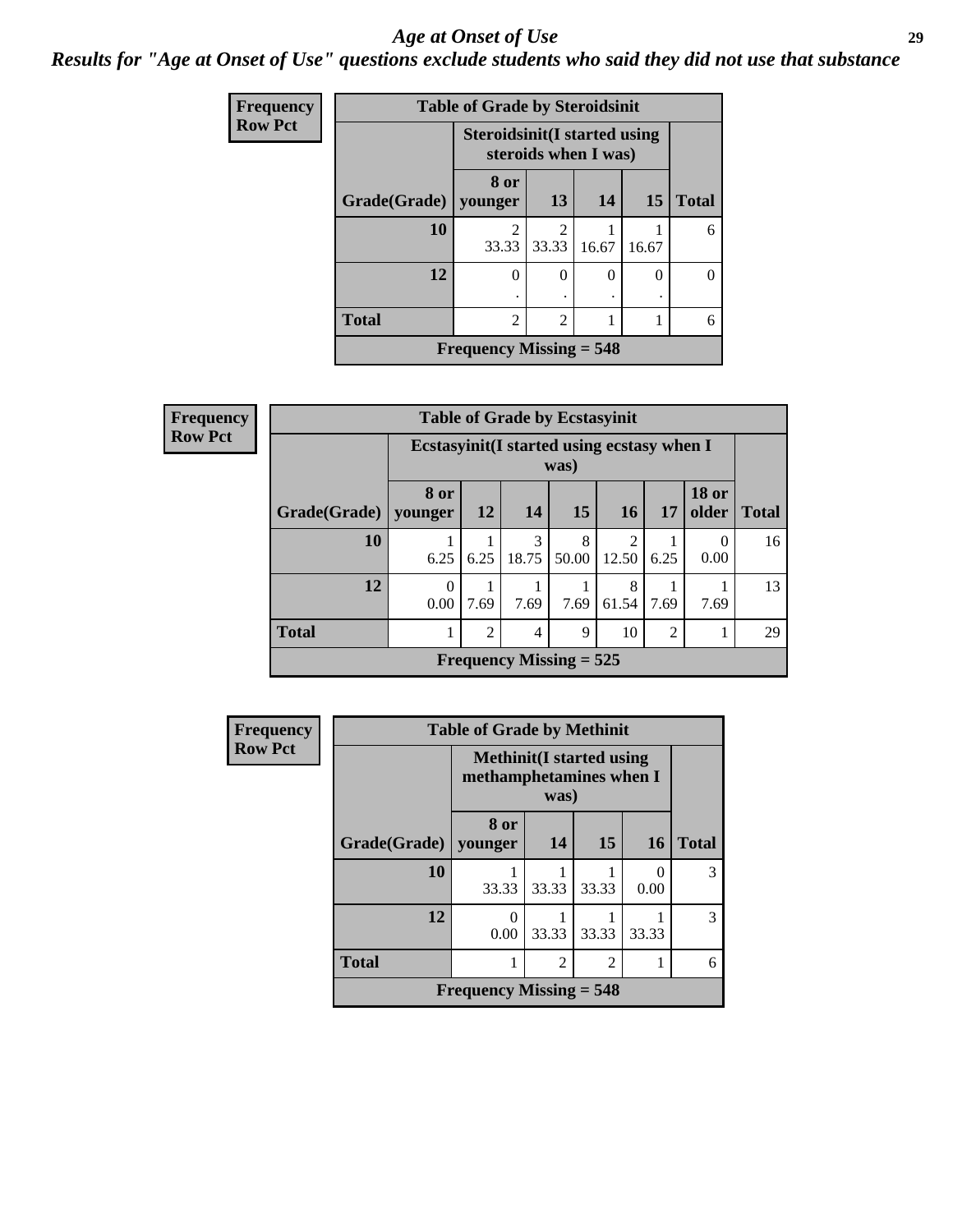#### Age at Onset of Use **30**

#### *Results for "Age at Onset of Use" questions exclude students who said they did not use that substance*

| Frequency      |              | <b>Table of Grade by Hallucinogensinit</b> |                |                           |                        |                  |              |
|----------------|--------------|--------------------------------------------|----------------|---------------------------|------------------------|------------------|--------------|
| <b>Row Pct</b> |              | Hallucinogensinit (I started using         |                | hallucinogens when I was) |                        |                  |              |
|                | Grade(Grade) | 8 or<br>younger                            | <b>14</b>      | <b>15</b>                 | 16                     | 17               | <b>Total</b> |
|                | 10           | 14.29                                      | 14.29          | 5<br>71.43                | 0.00                   | $\Omega$<br>0.00 |              |
|                | 12           | $\mathcal{L}$<br>0.00                      | 20.00          | 20.00                     | $\mathcal{D}$<br>40.00 | 20.00            | 5.           |
|                | <b>Total</b> |                                            | $\overline{2}$ | 6                         | $\overline{c}$         |                  | 12           |
|                |              | Frequency Missing $= 542$                  |                |                           |                        |                  |              |

| <b>Frequency</b> |              |                        |                  |                  |                  |           | <b>Table of Grade by Prescriptioninit</b>                                                  |             |             |            |      |              |
|------------------|--------------|------------------------|------------------|------------------|------------------|-----------|--------------------------------------------------------------------------------------------|-------------|-------------|------------|------|--------------|
| <b>Row Pct</b>   |              |                        |                  |                  |                  |           | Prescription in it (I started using prescription drugs not<br>prescribed to me when I was) |             |             |            |      |              |
|                  | Grade(Grade) | <b>8 or</b><br>vounger | 9                | 10               | 11               | 12        | 13                                                                                         | <b>14</b>   | 15          | 16         | 17   | <b>Total</b> |
|                  | 10           | 5<br>10.87             | $\Omega$<br>0.00 | 2<br>4.35        | 4.35             | 2<br>4.35 | 7<br>15.22                                                                                 | 10<br>21.74 | 16<br>34.78 | 2.17       | 2.17 | 46           |
|                  | 12           | $\overline{2}$<br>8.70 | 2<br>8.70        | $\Omega$<br>0.00 | $\Omega$<br>0.00 | 4.35      | 3<br>13.04                                                                                 | 3<br>13.04  | 6<br>26.09  | 5<br>21.74 | 4.35 | 23           |
|                  | <b>Total</b> | 7                      | 2                | $\overline{2}$   | $\overline{2}$   | 3         | 10                                                                                         | 13          | 22          | 6          | 2    | 69           |
|                  |              |                        |                  |                  |                  |           | Frequency Missing $= 485$                                                                  |             |             |            |      |              |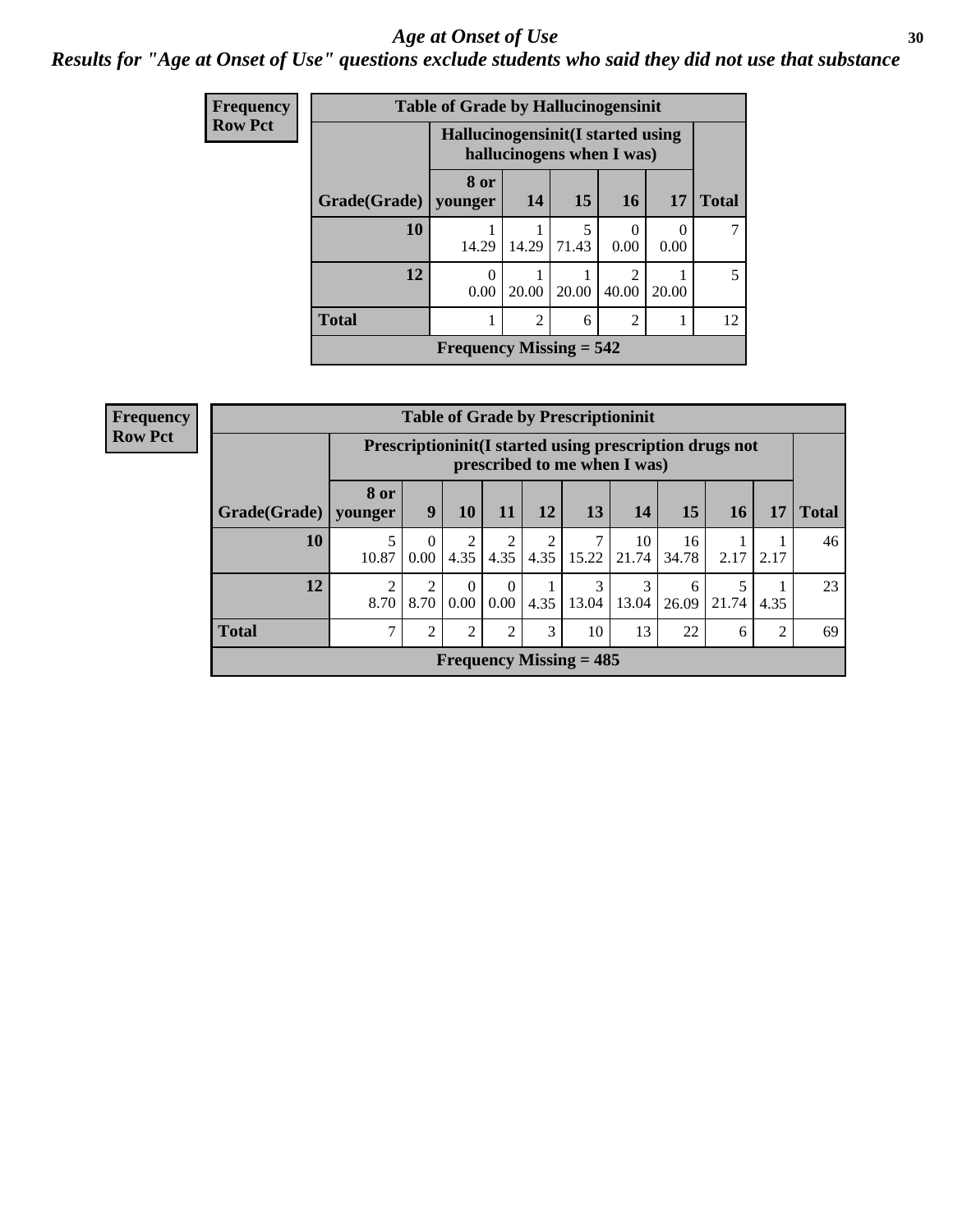| Frequency      |                                               | <b>Table of Alcoholharm by Grade</b> |              |              |  |  |  |  |  |
|----------------|-----------------------------------------------|--------------------------------------|--------------|--------------|--|--|--|--|--|
| <b>Col Pct</b> | Alcoholharm(I<br>think alcohol is<br>harmful) | Grade(Grade)<br>10                   | 12           | <b>Total</b> |  |  |  |  |  |
|                | <b>Strongly Agree</b>                         | 159<br>54.64                         | 132<br>50.19 | 291          |  |  |  |  |  |
|                | <b>Somewhat Agree</b>                         | 82<br>28.18                          | 78<br>29.66  | 160          |  |  |  |  |  |
|                | <b>Somewhat Disagree</b>                      | 26<br>8.93                           | 39<br>14.83  | 65           |  |  |  |  |  |
|                | <b>Strongly Disagree</b>                      | 24<br>8.25                           | 14<br>5.32   | 38           |  |  |  |  |  |
|                | <b>Total</b>                                  | 291                                  | 263          | 554          |  |  |  |  |  |

| <b>Table of Cigarettesharm by Grade</b>                  |                    |              |              |  |  |  |  |  |
|----------------------------------------------------------|--------------------|--------------|--------------|--|--|--|--|--|
| Cigarettesharm(I<br>think smoking<br>tobacco is harmful) | Grade(Grade)<br>10 | 12           | <b>Total</b> |  |  |  |  |  |
| <b>Strongly Agree</b>                                    | 228<br>78.35       | 210<br>79.85 | 438          |  |  |  |  |  |
| <b>Somewhat Agree</b>                                    | 35<br>12.03        | 30<br>11.41  | 65           |  |  |  |  |  |
| <b>Somewhat Disagree</b>                                 | 7<br>2.41          | 10<br>3.80   | 17           |  |  |  |  |  |
| <b>Strongly Disagree</b>                                 | 21<br>7.22         | 13<br>4.94   | 34           |  |  |  |  |  |
| <b>Total</b>                                             | 291                | 263          | 554          |  |  |  |  |  |

| Frequency      | <b>Table of Smokelessharm by Grade</b> |              |              |              |
|----------------|----------------------------------------|--------------|--------------|--------------|
| <b>Col Pct</b> | Smokelessharm(I<br>think chewing       | Grade(Grade) |              |              |
|                | tobacco is harmful)                    | 10           | 12           | <b>Total</b> |
|                | <b>Strongly Agree</b>                  | 227<br>78.01 | 206<br>78.33 | 433          |
|                | <b>Somewhat Agree</b>                  | 38<br>13.06  | 39<br>14.83  | 77           |
|                | <b>Somewhat Disagree</b>               | 9<br>3.09    | 4<br>1.52    | 13           |
|                | <b>Strongly Disagree</b>               | 17<br>5.84   | 14<br>5.32   | 31           |
|                | <b>Total</b>                           | 291          | 263          | 554          |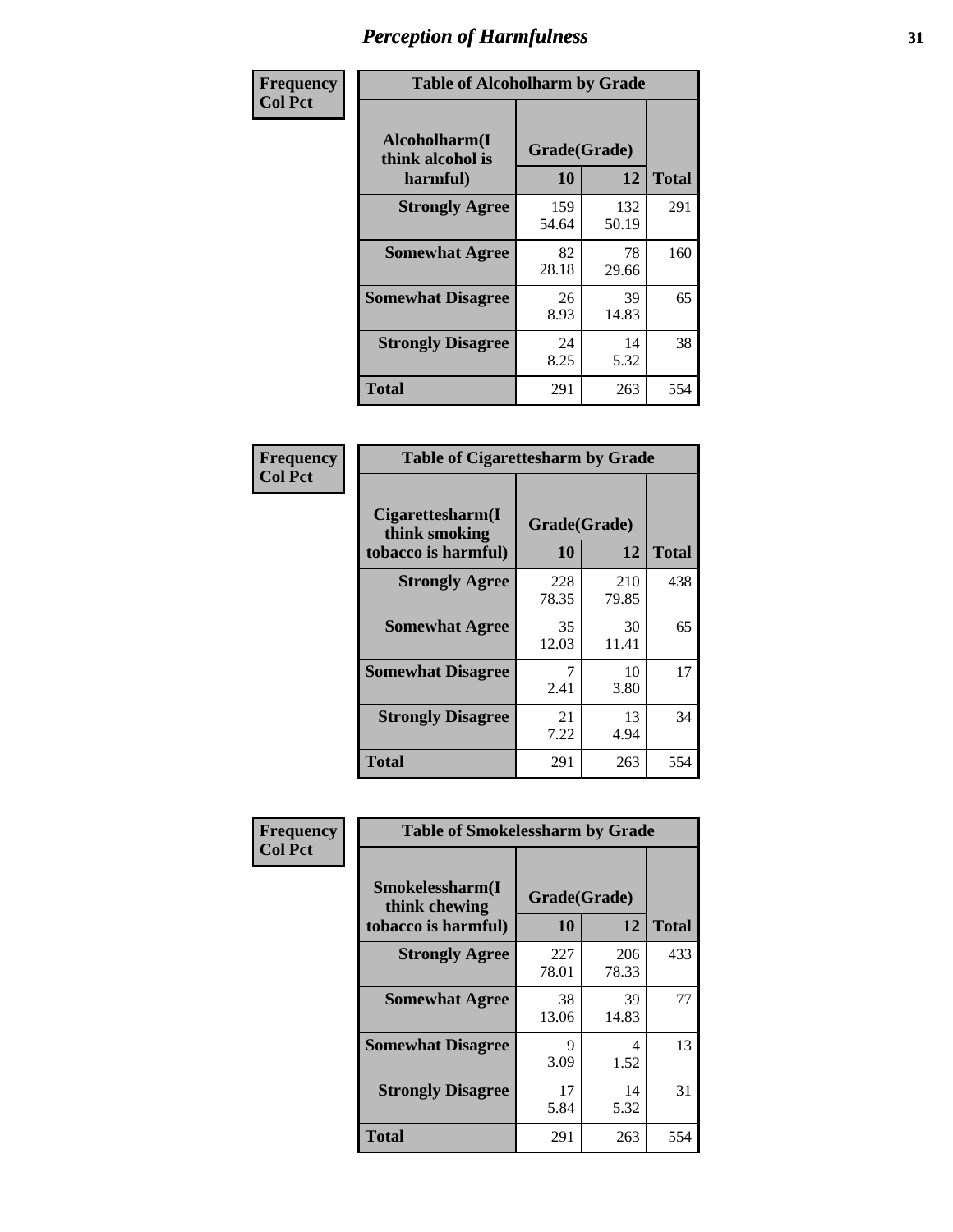| Frequency      |                                                   | <b>Table of Marijuanaharm by Grade</b> |              |              |  |  |  |  |  |
|----------------|---------------------------------------------------|----------------------------------------|--------------|--------------|--|--|--|--|--|
| <b>Col Pct</b> | Marijuanaharm(I<br>think marijuana is<br>harmful) | Grade(Grade)<br>10                     | 12           | <b>Total</b> |  |  |  |  |  |
|                | <b>Strongly Agree</b>                             | 176<br>60.48                           | 160<br>60.84 | 336          |  |  |  |  |  |
|                | <b>Somewhat Agree</b>                             | 40<br>13.75                            | 33<br>12.55  | 73           |  |  |  |  |  |
|                | <b>Somewhat Disagree</b>                          | 29<br>9.97                             | 39<br>14.83  | 68           |  |  |  |  |  |
|                | <b>Strongly Disagree</b>                          | 46<br>15.81                            | 31<br>11.79  | 77           |  |  |  |  |  |
|                | <b>Total</b>                                      | 291                                    | 263          | 554          |  |  |  |  |  |

| <b>Table of Cocaineharm by Grade</b>          |                    |              |              |  |  |  |  |  |  |
|-----------------------------------------------|--------------------|--------------|--------------|--|--|--|--|--|--|
| Cocaineharm(I<br>think cocaine is<br>harmful) | Grade(Grade)<br>10 | 12           | <b>Total</b> |  |  |  |  |  |  |
| <b>Strongly Agree</b>                         | 263<br>90.38       | 234<br>88.97 | 497          |  |  |  |  |  |  |
| <b>Somewhat Agree</b>                         | 13<br>4.47         | 12<br>4.56   | 25           |  |  |  |  |  |  |
| <b>Somewhat Disagree</b>                      | 4<br>1.37          | 3<br>1.14    | 7            |  |  |  |  |  |  |
| <b>Strongly Disagree</b>                      | 11<br>3.78         | 14<br>5.32   | 25           |  |  |  |  |  |  |
| Total                                         | 291                | 263          | 554          |  |  |  |  |  |  |

| Frequency      | <b>Table of Inhalantsharm by Grade</b>             |                    |              |              |
|----------------|----------------------------------------------------|--------------------|--------------|--------------|
| <b>Col Pct</b> | Inhalantsharm(I<br>think inhalants are<br>harmful) | Grade(Grade)<br>10 | 12           | <b>Total</b> |
|                | <b>Strongly Agree</b>                              | 249<br>85.57       | 229<br>87.07 | 478          |
|                | <b>Somewhat Agree</b>                              | 25<br>8.59         | 18<br>6.84   | 43           |
|                | <b>Somewhat Disagree</b>                           | 4<br>1.37          | 3<br>1.14    | 7            |
|                | <b>Strongly Disagree</b>                           | 13<br>4.47         | 13<br>4.94   | 26           |
|                | <b>Total</b>                                       | 291                | 263          | 554          |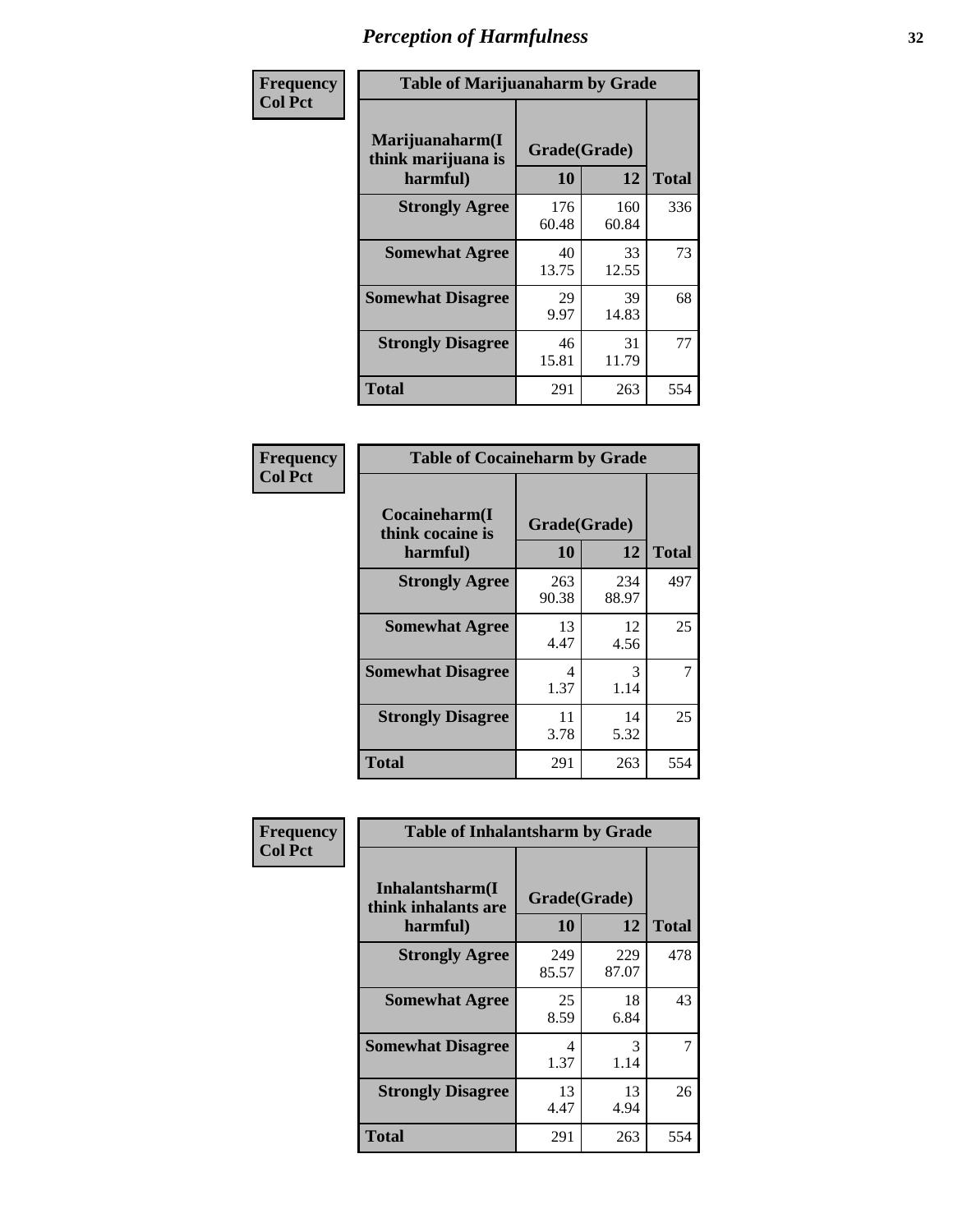| Frequency      | <b>Table of Steroidsharm by Grade</b>            |                    |              |              |
|----------------|--------------------------------------------------|--------------------|--------------|--------------|
| <b>Col Pct</b> | Steroidsharm(I<br>think steroids are<br>harmful) | Grade(Grade)<br>10 | 12           | <b>Total</b> |
|                | <b>Strongly Agree</b>                            | 241<br>82.82       | 224<br>85.17 | 465          |
|                | <b>Somewhat Agree</b>                            | 30<br>10.31        | 18<br>6.84   | 48           |
|                | <b>Somewhat Disagree</b>                         | 8<br>2.75          | 6<br>2.28    | 14           |
|                | <b>Strongly Disagree</b>                         | 12<br>4.12         | 15<br>5.70   | 27           |
|                | <b>Total</b>                                     | 291                | 263          | 554          |

| <b>Table of Ecstasyharm by Grade</b>          |                    |              |              |  |  |
|-----------------------------------------------|--------------------|--------------|--------------|--|--|
| Ecstasyharm(I<br>think ecstasy is<br>harmful) | Grade(Grade)<br>10 | 12           | <b>Total</b> |  |  |
| <b>Strongly Agree</b>                         | 247<br>84.88       | 225<br>85.55 | 472          |  |  |
| <b>Somewhat Agree</b>                         | 27<br>9.28         | 19<br>7.22   | 46           |  |  |
| <b>Somewhat Disagree</b>                      | 8<br>2.75          | 7<br>2.66    | 15           |  |  |
| <b>Strongly Disagree</b>                      | 9<br>3.09          | 12<br>4.56   | 21           |  |  |
| <b>Total</b>                                  | 291                | 263          | 554          |  |  |

| Frequency      | <b>Table of Methharm by Grade</b>                            |                           |              |              |
|----------------|--------------------------------------------------------------|---------------------------|--------------|--------------|
| <b>Col Pct</b> | <b>Methharm</b> (I think<br>methamphetamines<br>are harmful) | Grade(Grade)<br><b>10</b> | 12           | <b>Total</b> |
|                | <b>Strongly Agree</b>                                        | 265<br>91.07              | 237<br>90.11 | 502          |
|                | <b>Somewhat Agree</b>                                        | 15<br>5.15                | 9<br>3.42    | 24           |
|                | <b>Somewhat Disagree</b>                                     | $\mathfrak{D}$<br>0.69    | 3<br>1.14    | 5            |
|                | <b>Strongly Disagree</b>                                     | 9<br>3.09                 | 14<br>5.32   | 23           |
|                | <b>Total</b>                                                 | 291                       | 263          | 554          |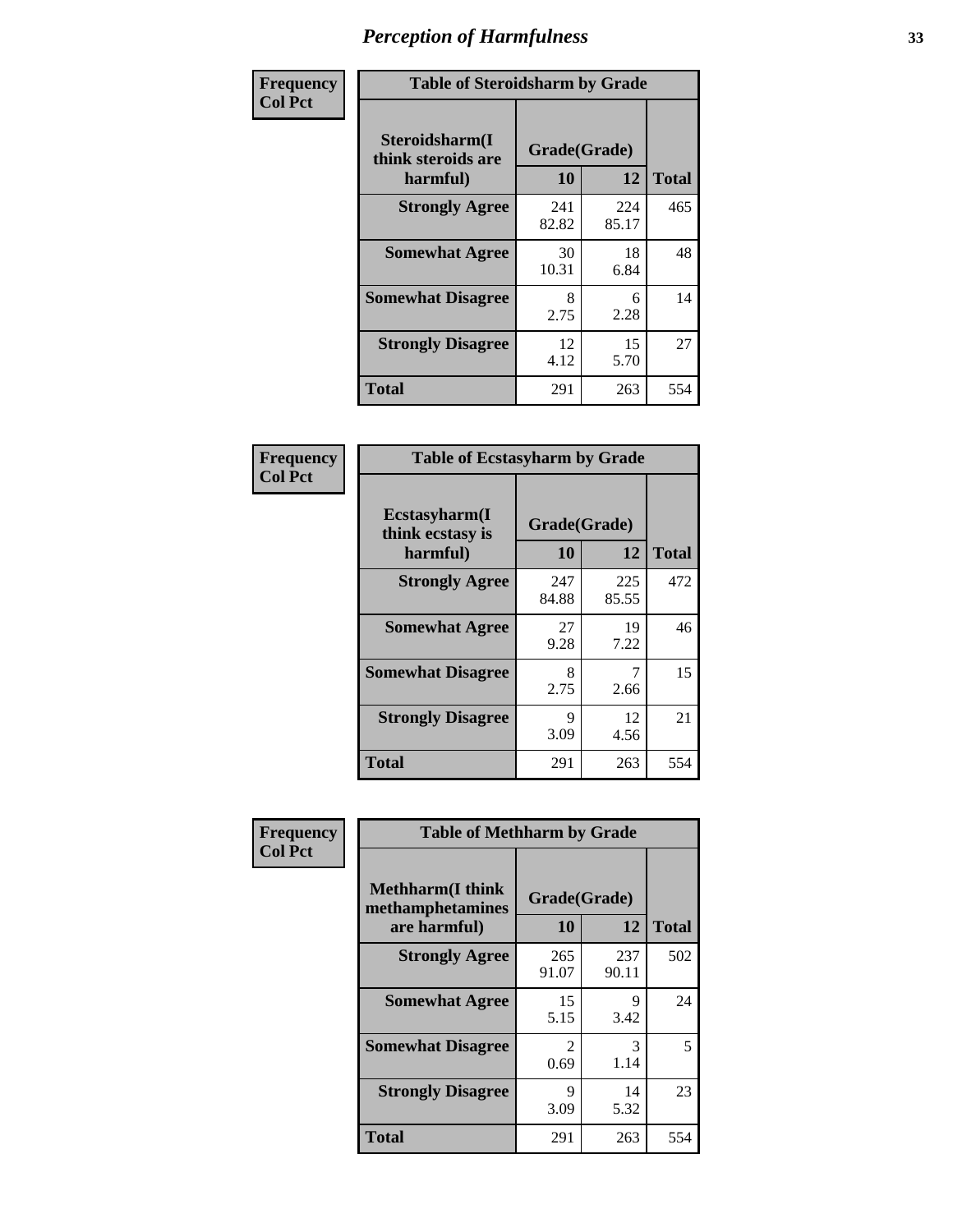| Frequency      | <b>Table of Hallucinogensharm by Grade</b>                 |                    |                                  |              |
|----------------|------------------------------------------------------------|--------------------|----------------------------------|--------------|
| <b>Col Pct</b> | Hallucinogensharm(I<br>think hallucinogens<br>are harmful) | Grade(Grade)<br>10 | 12                               | <b>Total</b> |
|                | <b>Strongly Agree</b>                                      | 253<br>86.94       | 231<br>87.83                     | 484          |
|                | <b>Somewhat Agree</b>                                      | 25<br>8.59         | 13<br>4.94                       | 38           |
|                | <b>Somewhat Disagree</b>                                   | 3<br>1.03          | $\overline{\mathcal{L}}$<br>1.90 | 8            |
|                | <b>Strongly Disagree</b>                                   | 10<br>3.44         | 14<br>5.32                       | 24           |
|                | <b>Total</b>                                               | 291                | 263                              | 554          |

| <b>Table of Prescriptionharm by Grade</b>                                 |              |              |              |  |  |
|---------------------------------------------------------------------------|--------------|--------------|--------------|--|--|
| Prescriptionharm(I<br>think prescription<br>drugs not<br>prescribed to me | Grade(Grade) |              |              |  |  |
| are harmful)                                                              | 10           | 12           | <b>Total</b> |  |  |
| <b>Strongly Agree</b>                                                     | 204<br>70.10 | 201<br>76.43 | 405          |  |  |
| <b>Somewhat Agree</b>                                                     | 39<br>13.40  | 36<br>13.69  | 75           |  |  |
| <b>Somewhat Disagree</b>                                                  | 28<br>9.62   | Q<br>3.42    | 37           |  |  |
| <b>Strongly Disagree</b>                                                  | 20<br>6.87   | 17<br>6.46   | 37           |  |  |
| <b>Total</b>                                                              | 291          | 263          | 554          |  |  |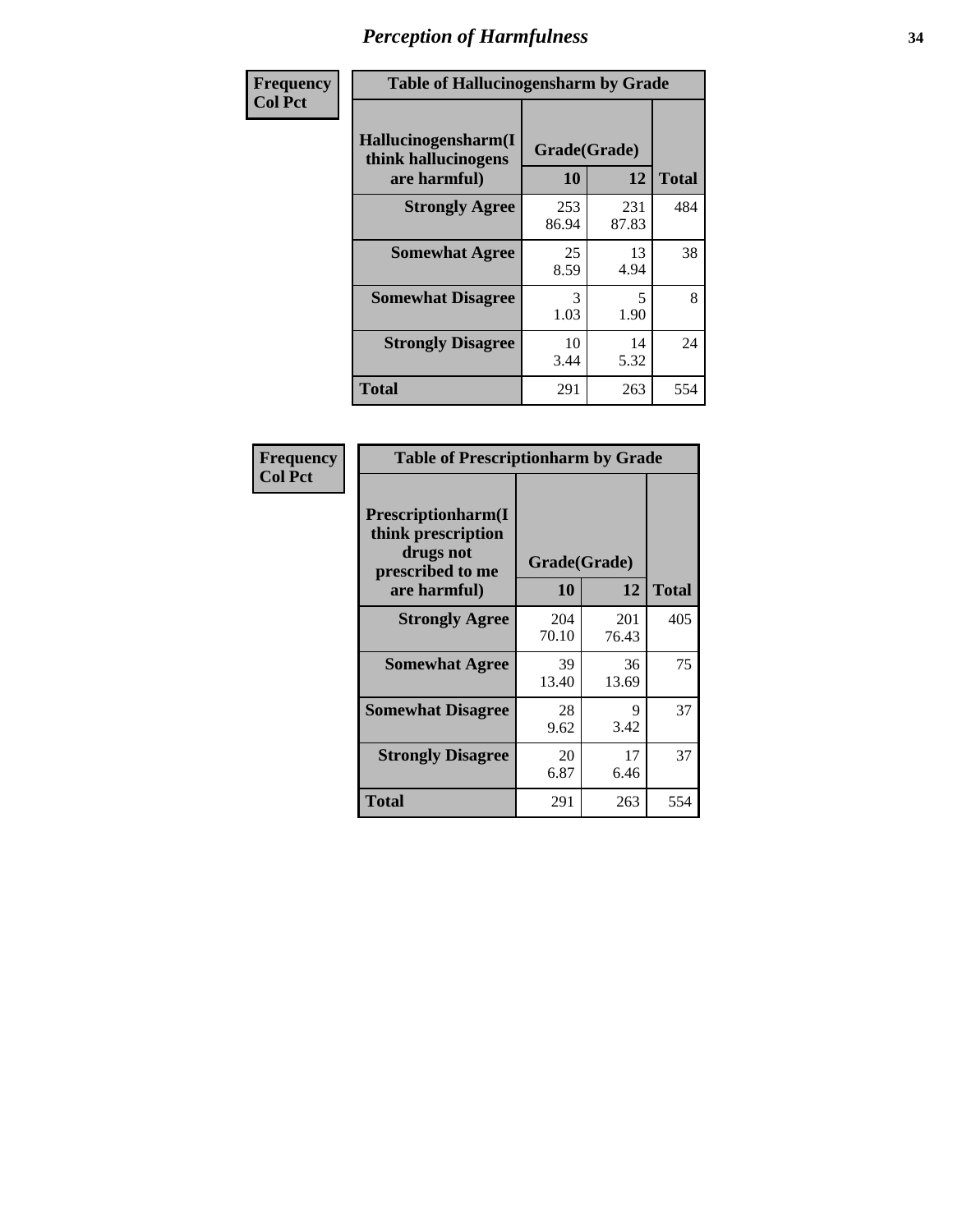# *Disapproval by Adults* **35**

| Frequency      | <b>Table of Alcoholadult by Grade</b>                                 |                    |              |              |
|----------------|-----------------------------------------------------------------------|--------------------|--------------|--------------|
| <b>Col Pct</b> | <b>Alcoholadult</b> (Adults<br>would disapprove if<br>I used alcohol) | Grade(Grade)<br>10 | 12           | <b>Total</b> |
|                | <b>Strongly Agree</b>                                                 | 174<br>59.79       | 133<br>50.57 | 307          |
|                | <b>Somewhat Agree</b>                                                 | 62<br>21.31        | 57<br>21.67  | 119          |
|                | <b>Somewhat Disagree</b>                                              | 31<br>10.65        | 47<br>17.87  | 78           |
|                | <b>Strongly Disagree</b>                                              | 24<br>8.25         | 26<br>9.89   | 50           |
|                | <b>Total</b>                                                          | 291                | 263          | 554          |

| <b>Table of Tobaccoadult by Grade</b>                                 |                    |              |              |  |  |
|-----------------------------------------------------------------------|--------------------|--------------|--------------|--|--|
| <b>Tobaccoadult</b> (Adults<br>would disapprove if<br>I used tobacco) | Grade(Grade)<br>10 | 12           | <b>Total</b> |  |  |
| <b>Strongly Agree</b>                                                 | 211<br>72.51       | 178<br>67.68 | 389          |  |  |
| <b>Somewhat Agree</b>                                                 | 37<br>12.71        | 38<br>14.45  | 75           |  |  |
| <b>Somewhat Disagree</b>                                              | 17<br>5.84         | 26<br>9.89   | 43           |  |  |
| <b>Strongly Disagree</b>                                              | 26<br>8.93         | 21<br>7.98   | 47           |  |  |
| Total                                                                 | 291                | 263          | 554          |  |  |

| Frequency<br><b>Col Pct</b> | <b>Table of Marijuanaadult by Grade</b>                           |                    |              |              |  |
|-----------------------------|-------------------------------------------------------------------|--------------------|--------------|--------------|--|
|                             | Marijuanaadult(Adults<br>would disapprove if I<br>used marijuana) | Grade(Grade)<br>10 | 12           | <b>Total</b> |  |
|                             | <b>Strongly Agree</b>                                             | 230<br>79.04       | 195<br>74.14 | 425          |  |
|                             | <b>Somewhat Agree</b>                                             | 27<br>9.28         | 33<br>12.55  | 60           |  |
|                             | <b>Somewhat Disagree</b>                                          | 18<br>6.19         | 18<br>6.84   | 36           |  |
|                             | <b>Strongly Disagree</b>                                          | 16<br>5.50         | 17<br>6.46   | 33           |  |
|                             | <b>Total</b>                                                      | 291                | 263          | 554          |  |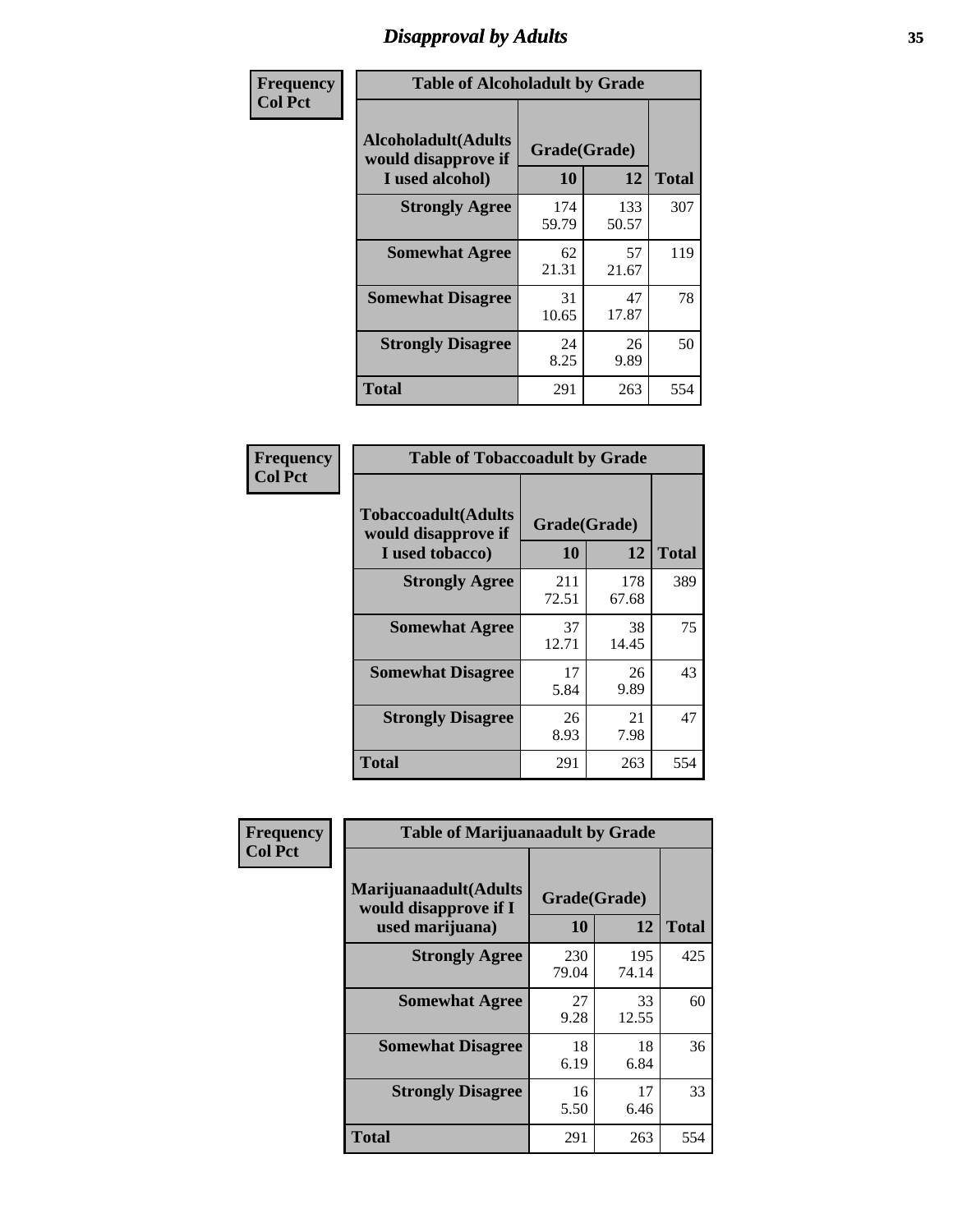# *Disapproval by Adults* **36**

| Frequency      | <b>Table of Otherdrugadult by Grade</b>                                     |                    |              |              |
|----------------|-----------------------------------------------------------------------------|--------------------|--------------|--------------|
| <b>Col Pct</b> | <b>Otherdrugadult</b> (Adults<br>would disapprove if I<br>used other drugs) | Grade(Grade)<br>10 | 12           | <b>Total</b> |
|                | <b>Strongly Agree</b>                                                       | 259<br>89.00       | 228<br>86.69 | 487          |
|                | <b>Somewhat Agree</b>                                                       | 13<br>4.47         | 11<br>4.18   | 24           |
|                | <b>Somewhat Disagree</b>                                                    | 4<br>1.37          | 10<br>3.80   | 14           |
|                | <b>Strongly Disagree</b>                                                    | 15<br>5.15         | 14<br>5.32   | 29           |
|                | <b>Total</b>                                                                | 291                | 263          | 554          |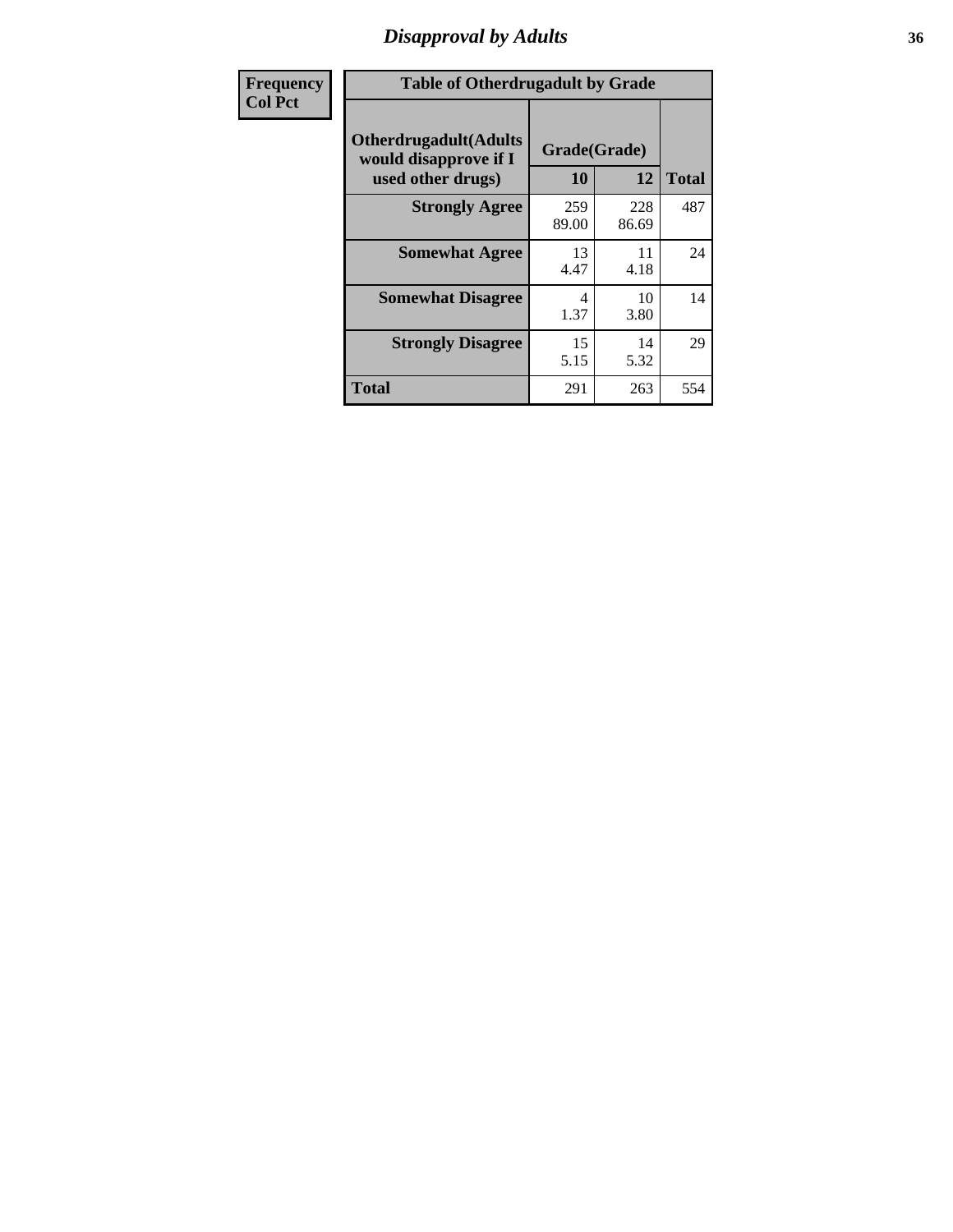## *Disapproval by Peers* **37**

| Frequency      | <b>Table of Alcoholpeer by Grade</b>                    |              |              |              |  |
|----------------|---------------------------------------------------------|--------------|--------------|--------------|--|
| <b>Col Pct</b> | Alcoholpeer(My<br>friends would<br>disapprove if I used | Grade(Grade) |              |              |  |
|                | alcohol)                                                | 10           | 12           | <b>Total</b> |  |
|                | <b>Strongly Agree</b>                                   | 59<br>20.27  | 34<br>12.93  | 93           |  |
|                | <b>Somewhat Agree</b>                                   | 44<br>15.12  | 61<br>23.19  | 105          |  |
|                | <b>Somewhat Disagree</b>                                | 69<br>23.71  | 59<br>22.43  | 128          |  |
|                | <b>Strongly Disagree</b>                                | 119<br>40.89 | 109<br>41.44 | 228          |  |
|                | Total                                                   | 291          | 263          | 554          |  |

| Frequency      | <b>Table of Tobaccopeer by Grade</b>                                |                    |             |              |
|----------------|---------------------------------------------------------------------|--------------------|-------------|--------------|
| <b>Col Pct</b> | Tobaccopeer(My<br>friends would<br>disapprove if I used<br>tobacco) | Grade(Grade)<br>10 | 12          | <b>Total</b> |
|                | <b>Strongly Agree</b>                                               | 109<br>37.46       | 86<br>32.70 | 195          |
|                | <b>Somewhat Agree</b>                                               | 35<br>12.03        | 58<br>22.05 | 93           |
|                | <b>Somewhat Disagree</b>                                            | 46<br>15.81        | 46<br>17.49 | 92           |
|                | <b>Strongly Disagree</b>                                            | 101<br>34.71       | 73<br>27.76 | 174          |
|                | Total                                                               | 291                | 263         | 554          |

| Frequency      | <b>Table of Marijuanapeer by Grade</b>                    |              |             |              |
|----------------|-----------------------------------------------------------|--------------|-------------|--------------|
| <b>Col Pct</b> | Marijuanapeer(My<br>friends would<br>disapprove if I used | Grade(Grade) |             |              |
|                | marijuana)                                                | 10           | 12          | <b>Total</b> |
|                | <b>Strongly Agree</b>                                     | 88<br>30.24  | 70<br>26.62 | 158          |
|                | <b>Somewhat Agree</b>                                     | 39<br>13.40  | 51<br>19.39 | 90           |
|                | <b>Somewhat Disagree</b>                                  | 59<br>20.27  | 51<br>19.39 | 110          |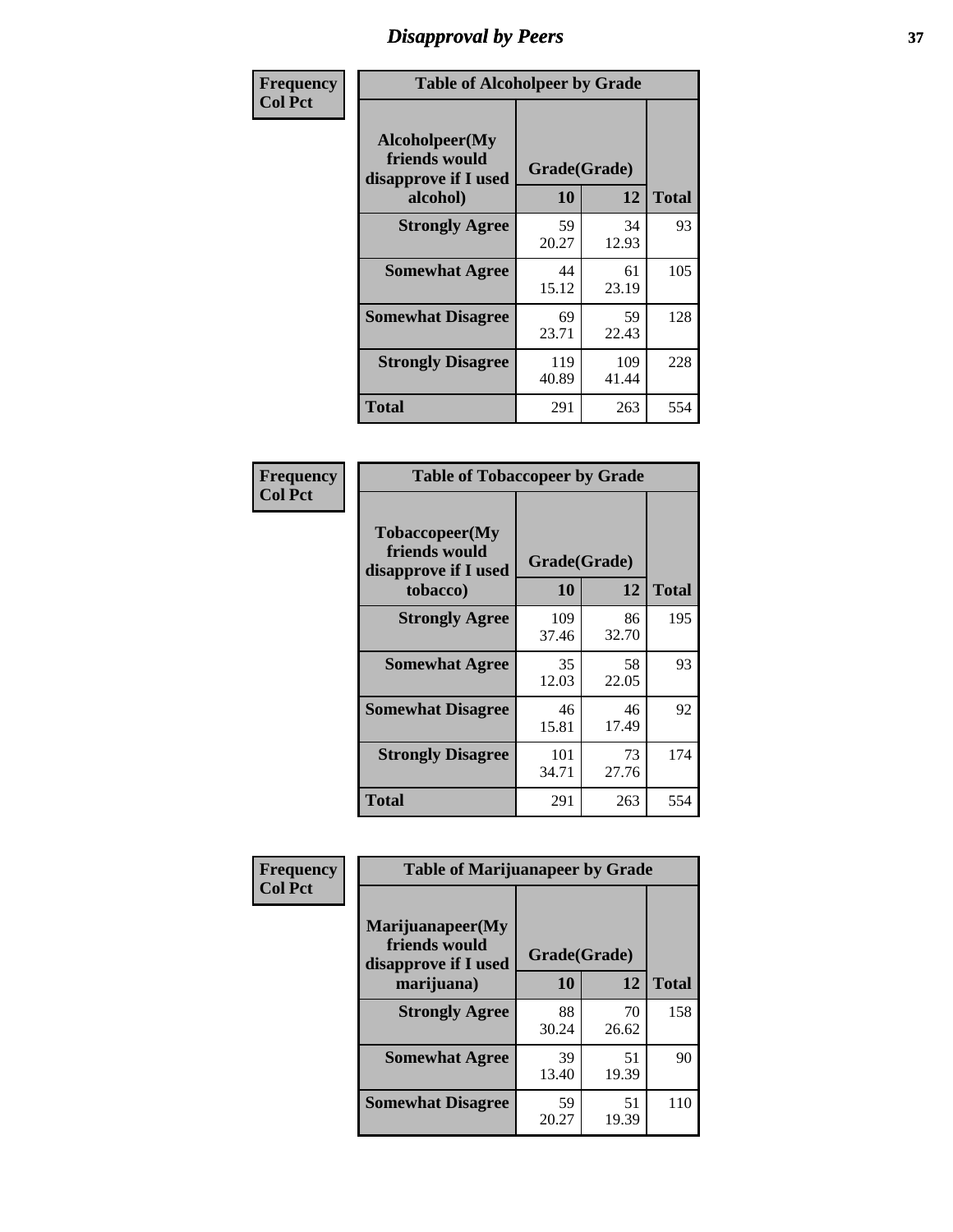# *Disapproval by Peers* **38**

| Frequency<br><b>Col Pct</b> | <b>Table of Marijuanapeer by Grade</b>                                  |                          |             |              |  |
|-----------------------------|-------------------------------------------------------------------------|--------------------------|-------------|--------------|--|
|                             | Marijuanapeer(My<br>friends would<br>disapprove if I used<br>marijuana) | Grade(Grade)<br>10<br>12 |             | <b>Total</b> |  |
|                             | <b>Strongly Disagree</b>                                                | 105<br>36.08             | 91<br>34.60 | 196          |  |
|                             | Total                                                                   | 291                      | 263         | 554          |  |

| Frequency      | <b>Table of Otherdrugpeer by Grade</b>                                    |                    |              |              |
|----------------|---------------------------------------------------------------------------|--------------------|--------------|--------------|
| <b>Col Pct</b> | Otherdrugpeer(My<br>friends would<br>disapprove if I used<br>other drugs) | Grade(Grade)<br>10 | 12           | <b>Total</b> |
|                | <b>Strongly Agree</b>                                                     | 145<br>49.83       | 143<br>54.37 | 288          |
|                | <b>Somewhat Agree</b>                                                     | 36<br>12.37        | 44<br>16.73  | 80           |
|                | <b>Somewhat Disagree</b>                                                  | 38<br>13.06        | 31<br>11.79  | 69           |
|                | <b>Strongly Disagree</b>                                                  | 72<br>24.74        | 45<br>17.11  | 117          |
|                | <b>Total</b>                                                              | 291                | 263          | 554          |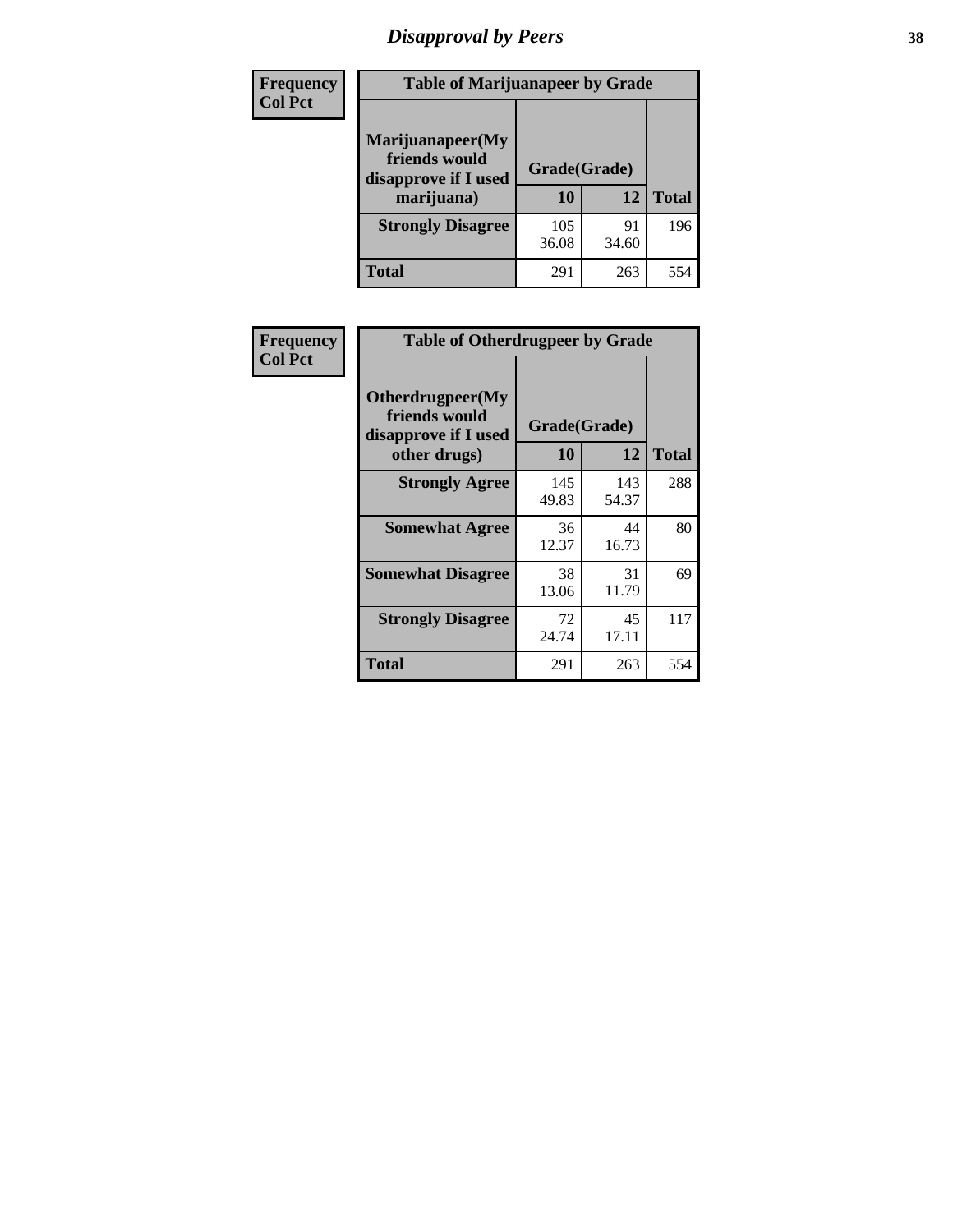| Frequency      | <b>Table of Alcohollocation1 by Grade</b> |              |              |              |
|----------------|-------------------------------------------|--------------|--------------|--------------|
| <b>Col Pct</b> | <b>Alcohollocation1(Places</b>            | Grade(Grade) |              |              |
|                | <b>Friends Use Alcohol)</b>               | 10           | 12           | <b>Total</b> |
|                |                                           | 183<br>62.89 | 187<br>71.10 | 370          |
|                | Do Not Use                                | 108<br>37.11 | 76<br>28.90  | 184          |
|                | <b>Total</b>                              | 291          | 263          | 554          |

| Frequency      | <b>Table of Alcohollocation2 by Grade</b>                     |                    |              |              |
|----------------|---------------------------------------------------------------|--------------------|--------------|--------------|
| <b>Col Pct</b> | <b>Alcohollocation2(Places</b><br><b>Friends Use Alcohol)</b> | Grade(Grade)<br>10 | 12           | <b>Total</b> |
|                |                                                               | 151<br>51.89       | 110<br>41.83 | 261          |
|                | Home                                                          | 140<br>48.11       | 153<br>58.17 | 293          |
|                | <b>Total</b>                                                  | 291                | 263          | 554          |

| Frequency<br><b>Col Pct</b> | <b>Table of Alcohollocation 3 by Grade</b>                    |                    |              |              |
|-----------------------------|---------------------------------------------------------------|--------------------|--------------|--------------|
|                             | <b>Alcohollocation3(Places</b><br><b>Friends Use Alcohol)</b> | Grade(Grade)<br>10 | 12           | <b>Total</b> |
|                             |                                                               | 262<br>90.03       | 237<br>90.11 | 499          |
|                             | <b>School</b>                                                 | 29<br>9.97         | 26<br>9.89   | 55           |
|                             | Total                                                         | 291                | 263          | 554          |

| Frequency      | <b>Table of Alcohollocation4 by Grade</b> |              |              |              |  |
|----------------|-------------------------------------------|--------------|--------------|--------------|--|
| <b>Col Pct</b> | <b>Alcohollocation4(Places</b>            | Grade(Grade) |              |              |  |
|                | <b>Friends Use Alcohol)</b>               | 10           | 12           | <b>Total</b> |  |
|                |                                           | 238<br>81.79 | 215<br>81.75 | 453          |  |
|                | Car                                       | 53<br>18.21  | 48<br>18.25  | 101          |  |
|                | <b>Total</b>                              | 291          | 263          | 554          |  |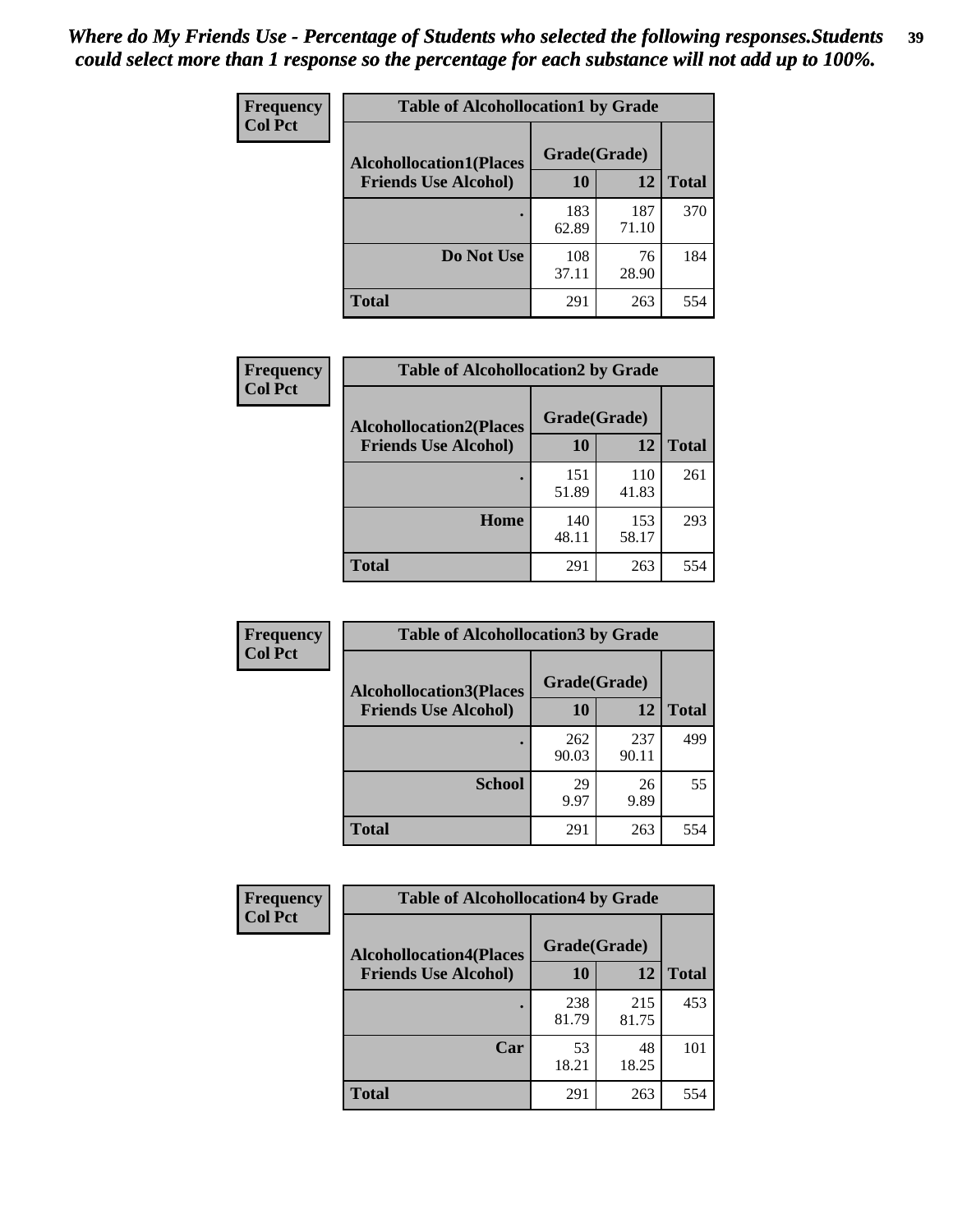| Frequency<br><b>Col Pct</b> | <b>Table of Alcohollocation5 by Grade</b> |              |              |              |  |
|-----------------------------|-------------------------------------------|--------------|--------------|--------------|--|
|                             | <b>Alcohollocation5(Places</b>            | Grade(Grade) |              |              |  |
|                             | <b>Friends Use Alcohol)</b>               | 10           | 12           | <b>Total</b> |  |
|                             |                                           | 144<br>49.48 | 111<br>42.21 | 255          |  |
|                             | <b>Friend's House</b>                     | 147<br>50.52 | 152<br>57.79 | 299          |  |
|                             | <b>Total</b>                              | 291          | 263          | 554          |  |

| <b>Frequency</b> | <b>Table of Alcohollocation6 by Grade</b> |              |              |              |
|------------------|-------------------------------------------|--------------|--------------|--------------|
| <b>Col Pct</b>   | <b>Alcohollocation6(Places</b>            | Grade(Grade) |              |              |
|                  | <b>Friends Use Alcohol)</b>               | 10           | 12           | <b>Total</b> |
|                  |                                           | 185<br>63.57 | 177<br>67.30 | 362          |
|                  | <b>Other</b>                              | 106<br>36.43 | 86<br>32.70  | 192          |
|                  | <b>Total</b>                              | 291          | 263          | 554          |

| Frequency      | <b>Table of Tobaccolocation1 by Grade</b> |              |              |              |
|----------------|-------------------------------------------|--------------|--------------|--------------|
| <b>Col Pct</b> | <b>Tobaccolocation1(Places</b>            | Grade(Grade) |              |              |
|                | <b>Friends Use Tobacco)</b>               | 10           | <b>12</b>    | <b>Total</b> |
|                |                                           | 148<br>50.86 | 140<br>53.23 | 288          |
|                | Do Not Use                                | 143<br>49.14 | 123<br>46.77 | 266          |
|                | <b>Total</b>                              | 291          | 263          | 554          |

| <b>Frequency</b> | <b>Table of Tobaccolocation2 by Grade</b> |              |              |              |
|------------------|-------------------------------------------|--------------|--------------|--------------|
| <b>Col Pct</b>   | <b>Tobaccolocation2(Places</b>            | Grade(Grade) |              |              |
|                  | <b>Friends Use Tobacco)</b>               | 10           | 12           | <b>Total</b> |
|                  |                                           | 167<br>57.39 | 137<br>52.09 | 304          |
|                  | Home                                      | 124<br>42.61 | 126<br>47.91 | 250          |
|                  | <b>Total</b>                              | 291          | 263          | 554          |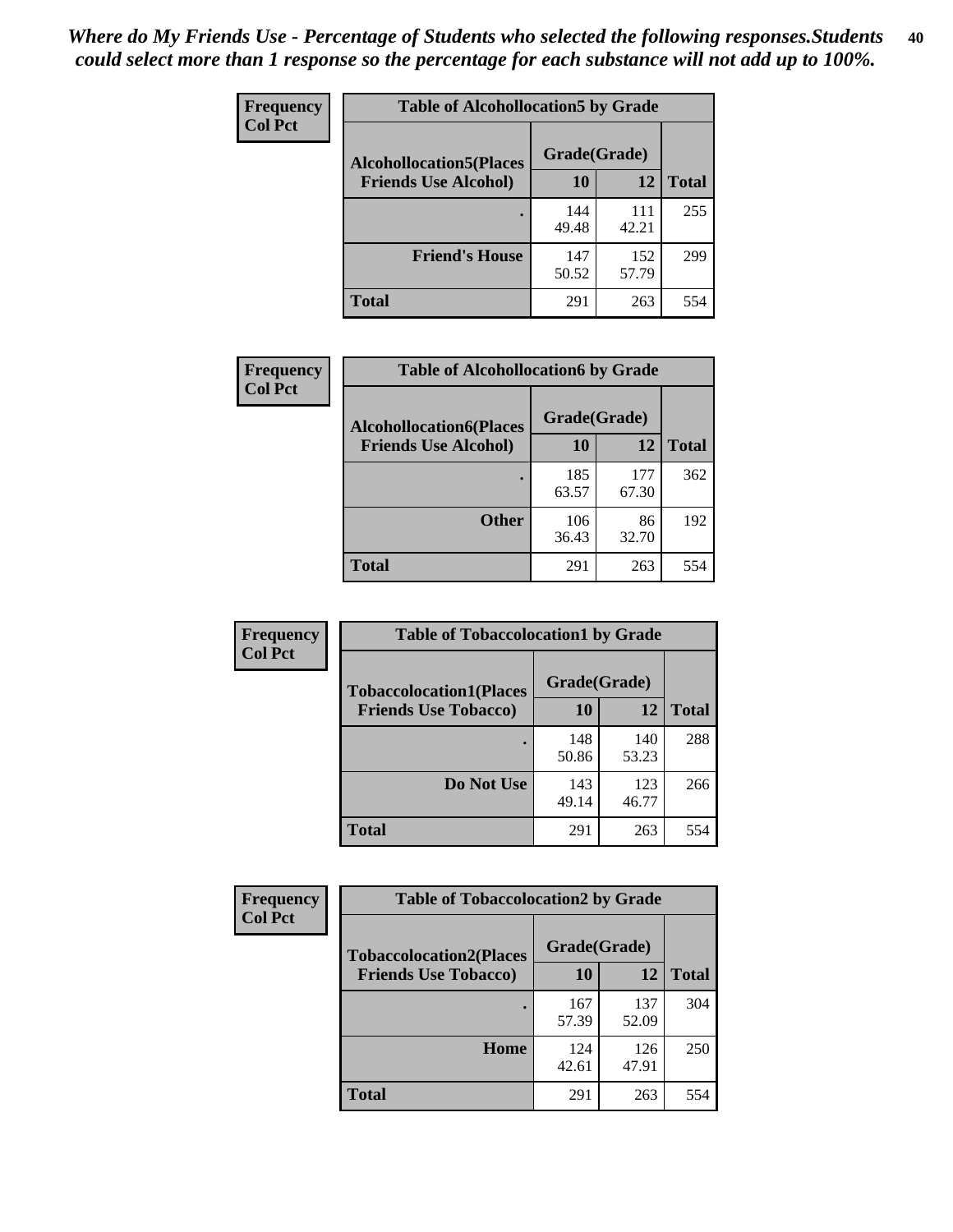| Frequency      | <b>Table of Tobaccolocation 3 by Grade</b> |              |              |              |  |
|----------------|--------------------------------------------|--------------|--------------|--------------|--|
| <b>Col Pct</b> | <b>Tobaccolocation3(Places</b>             | Grade(Grade) |              |              |  |
|                | <b>Friends Use Tobacco)</b>                | 10           | 12           | <b>Total</b> |  |
|                |                                            | 213<br>73.20 | 200<br>76.05 | 413          |  |
|                | <b>School</b>                              | 78<br>26.80  | 63<br>23.95  | 141          |  |
|                | <b>Total</b>                               | 291          | 263          | 554          |  |

| Frequency      |                                | <b>Table of Tobaccolocation4 by Grade</b> |              |              |  |
|----------------|--------------------------------|-------------------------------------------|--------------|--------------|--|
| <b>Col Pct</b> | <b>Tobaccolocation4(Places</b> | Grade(Grade)                              |              |              |  |
|                | <b>Friends Use Tobacco)</b>    | 10                                        | <b>12</b>    | <b>Total</b> |  |
|                |                                | 200<br>68.73                              | 155<br>58.94 | 355          |  |
|                | Car                            | 91<br>31.27                               | 108<br>41.06 | 199          |  |
|                | <b>Total</b>                   | 291                                       | 263          | 554          |  |

| Frequency<br><b>Col Pct</b> | <b>Table of Tobaccolocation5 by Grade</b>                     |                    |              |              |
|-----------------------------|---------------------------------------------------------------|--------------------|--------------|--------------|
|                             | <b>Tobaccolocation5(Places</b><br><b>Friends Use Tobacco)</b> | Grade(Grade)<br>10 | <b>12</b>    | <b>Total</b> |
|                             |                                                               |                    |              |              |
|                             |                                                               | 180<br>61.86       | 141<br>53.61 | 321          |
|                             | <b>Friend's House</b>                                         | 111<br>38.14       | 122<br>46.39 | 233          |
|                             | <b>Total</b>                                                  | 291                | 263          | 554          |

| Frequency      | <b>Table of Tobaccolocation6 by Grade</b> |              |              |              |  |
|----------------|-------------------------------------------|--------------|--------------|--------------|--|
| <b>Col Pct</b> | <b>Tobaccolocation6(Places</b>            | Grade(Grade) |              |              |  |
|                | <b>Friends Use Tobacco)</b>               | 10           | 12           | <b>Total</b> |  |
|                |                                           | 198<br>68.04 | 183<br>69.58 | 381          |  |
|                | <b>Other</b>                              | 93<br>31.96  | 80<br>30.42  | 173          |  |
|                | <b>Total</b>                              | 291          | 263          | 554          |  |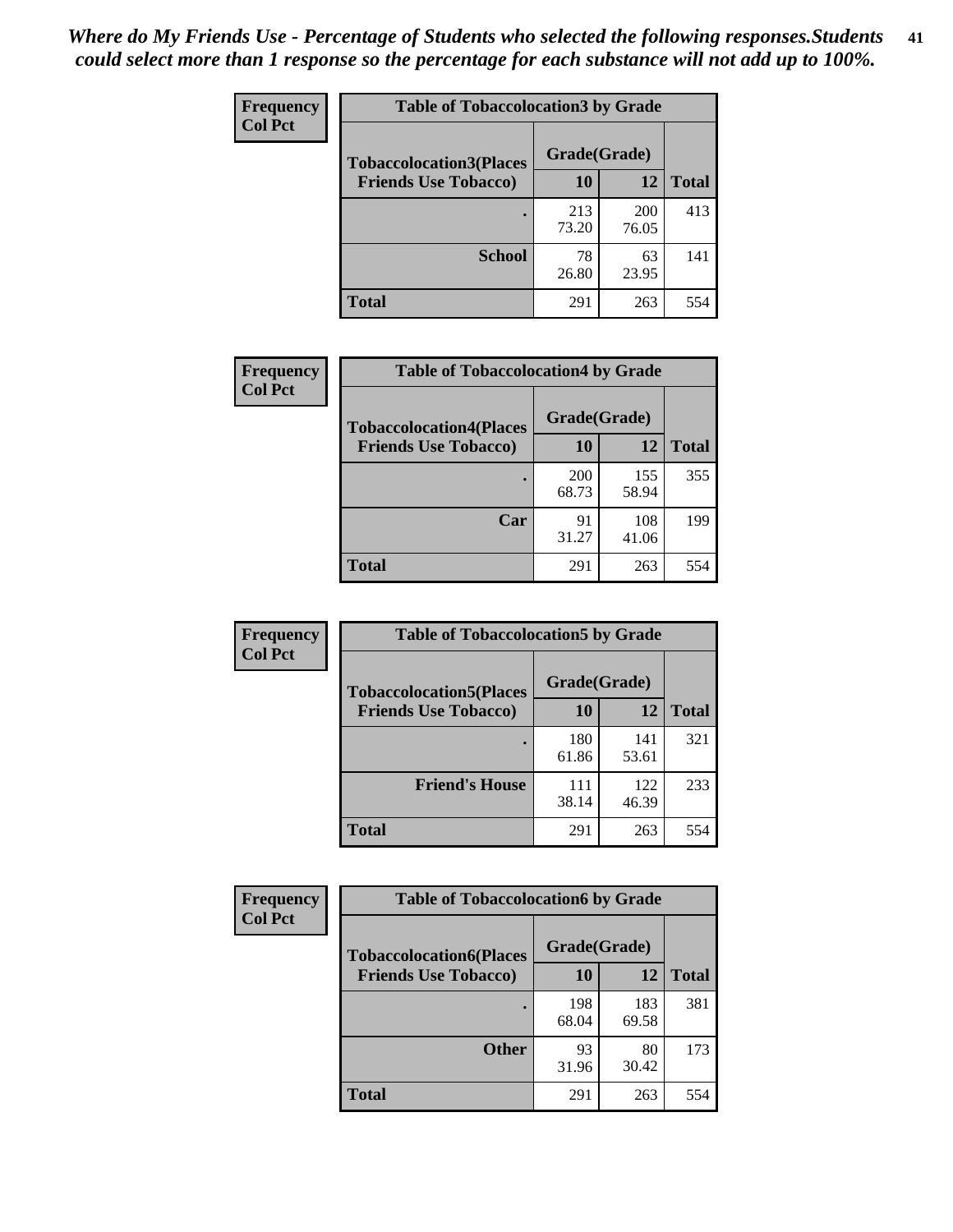| <b>Frequency</b> | <b>Table of Marijuanalocation1 by Grade</b> |              |              |              |
|------------------|---------------------------------------------|--------------|--------------|--------------|
| <b>Col Pct</b>   | <b>Marijuanalocation1(Places</b>            | Grade(Grade) |              |              |
|                  | <b>Friends Use Marijuana</b> )              | 10           | 12           | <b>Total</b> |
|                  |                                             | 156<br>53.61 | 160<br>60.84 | 316          |
|                  | Do Not Use                                  | 135<br>46.39 | 103<br>39.16 | 238          |
|                  | <b>Total</b>                                | 291          | 263          | 554          |

| <b>Frequency</b> | <b>Table of Marijuanalocation2 by Grade</b>                        |                    |              |              |
|------------------|--------------------------------------------------------------------|--------------------|--------------|--------------|
| <b>Col Pct</b>   | <b>Marijuanalocation2(Places</b><br><b>Friends Use Marijuana</b> ) | Grade(Grade)<br>10 | 12           | <b>Total</b> |
|                  |                                                                    | 157<br>53.95       | 123<br>46.77 | 280          |
|                  | Home                                                               | 134<br>46.05       | 140<br>53.23 | 274          |
|                  | <b>Total</b>                                                       | 291                | 263          | 554          |

| Frequency<br><b>Col Pct</b> | <b>Table of Marijuanalocation3 by Grade</b> |              |              |              |
|-----------------------------|---------------------------------------------|--------------|--------------|--------------|
|                             | <b>Marijuanalocation3</b> (Places           | Grade(Grade) |              |              |
|                             | <b>Friends Use Marijuana</b> )              | <b>10</b>    | 12           | <b>Total</b> |
|                             |                                             | 249<br>85.57 | 210<br>79.85 | 459          |
|                             | <b>School</b>                               | 42<br>14.43  | 53<br>20.15  | 95           |
|                             | <b>Total</b>                                | 291          | 263          | 554          |

| <b>Frequency</b> | <b>Table of Marijuanalocation4 by Grade</b> |              |              |              |  |
|------------------|---------------------------------------------|--------------|--------------|--------------|--|
| <b>Col Pct</b>   | <b>Marijuanalocation4(Places</b>            | Grade(Grade) |              |              |  |
|                  | <b>Friends Use Marijuana</b> )              | <b>10</b>    | 12           | <b>Total</b> |  |
|                  |                                             | 212<br>72.85 | 142<br>53.99 | 354          |  |
|                  | Car                                         | 79<br>27.15  | 121<br>46.01 | 200          |  |
|                  | <b>Total</b>                                | 291          | 263          | 554          |  |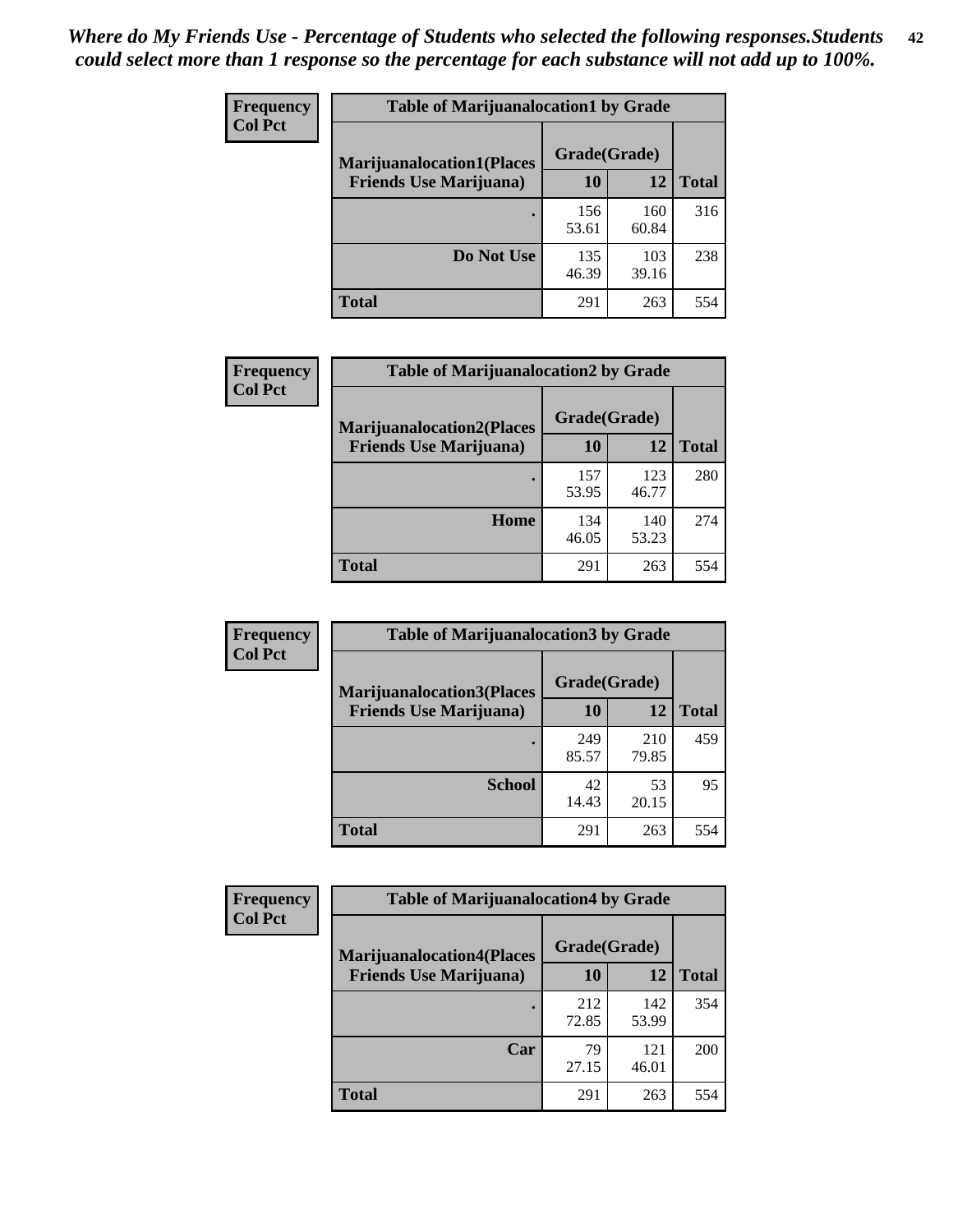| <b>Frequency</b> | <b>Table of Marijuanalocation5 by Grade</b> |              |              |              |
|------------------|---------------------------------------------|--------------|--------------|--------------|
| <b>Col Pct</b>   | <b>Marijuanalocation5</b> (Places           | Grade(Grade) |              |              |
|                  | <b>Friends Use Marijuana</b> )              | 10           | 12           | <b>Total</b> |
|                  |                                             | 163<br>56.01 | 118<br>44.87 | 281          |
|                  | <b>Friend's House</b>                       | 128<br>43.99 | 145<br>55.13 | 273          |
|                  | <b>Total</b>                                | 291          | 263          | 554          |

| <b>Frequency</b> | <b>Table of Marijuanalocation6 by Grade</b>                        |                    |              |              |
|------------------|--------------------------------------------------------------------|--------------------|--------------|--------------|
| <b>Col Pct</b>   | <b>Marijuanalocation6(Places</b><br><b>Friends Use Marijuana</b> ) | Grade(Grade)<br>10 | 12           | <b>Total</b> |
|                  |                                                                    | 189<br>64.95       | 171<br>65.02 | 360          |
|                  | <b>Other</b>                                                       | 102<br>35.05       | 92<br>34.98  | 194          |
|                  | <b>Total</b>                                                       | 291                | 263          | 554          |

| <b>Frequency</b> | <b>Table of Otherdruglocation1 by Grade</b>                          |              |              |              |
|------------------|----------------------------------------------------------------------|--------------|--------------|--------------|
| <b>Col Pct</b>   | <b>Otherdruglocation1(Places</b><br><b>Friends Use Other Illegal</b> | Grade(Grade) |              |              |
|                  | Drugs)                                                               | 10           | 12           | <b>Total</b> |
|                  |                                                                      | 81<br>27.84  | 70<br>26.62  | 151          |
|                  | Do Not Use                                                           | 210<br>72.16 | 193<br>73.38 | 403          |
|                  | <b>Total</b>                                                         | 291          | 263          | 554          |

| Frequency      | <b>Table of Otherdruglocation2 by Grade</b>                          |              |              |              |
|----------------|----------------------------------------------------------------------|--------------|--------------|--------------|
| <b>Col Pct</b> | <b>Otherdruglocation2(Places</b><br><b>Friends Use Other Illegal</b> | Grade(Grade) |              |              |
|                | Drugs)                                                               | 10           | 12           | <b>Total</b> |
|                |                                                                      | 228<br>78.35 | 208<br>79.09 | 436          |
|                | <b>Home</b>                                                          | 63<br>21.65  | 55<br>20.91  | 118          |
|                | <b>Total</b>                                                         | 291          | 263          | 554          |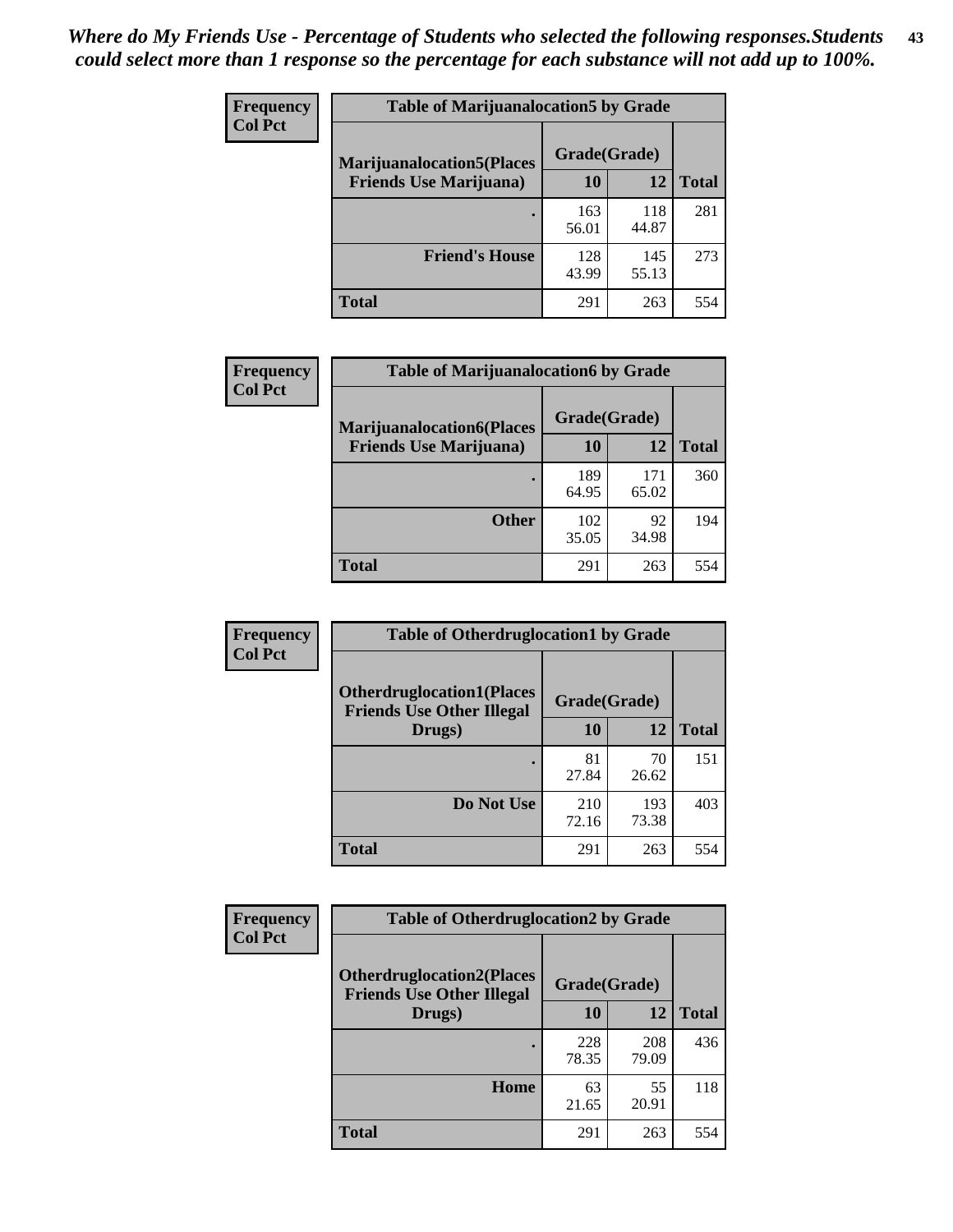| <b>Frequency</b> | <b>Table of Otherdruglocation3 by Grade</b>                          |              |              |              |
|------------------|----------------------------------------------------------------------|--------------|--------------|--------------|
| <b>Col Pct</b>   | <b>Otherdruglocation3(Places</b><br><b>Friends Use Other Illegal</b> | Grade(Grade) |              |              |
|                  | Drugs)                                                               | 10           | 12           | <b>Total</b> |
|                  |                                                                      | 265<br>91.07 | 237<br>90.11 | 502          |
|                  | <b>School</b>                                                        | 26<br>8.93   | 26<br>9.89   | 52           |
|                  | <b>Total</b>                                                         | 291          | 263          | 554          |

| <b>Frequency</b> | <b>Table of Otherdruglocation4 by Grade</b>                          |              |              |              |
|------------------|----------------------------------------------------------------------|--------------|--------------|--------------|
| <b>Col Pct</b>   | <b>Otherdruglocation4(Places</b><br><b>Friends Use Other Illegal</b> | Grade(Grade) |              |              |
|                  | Drugs)                                                               | 10           | 12           | <b>Total</b> |
|                  |                                                                      | 255<br>87.63 | 223<br>84.79 | 478          |
|                  | Car                                                                  | 36<br>12.37  | 40<br>15.21  | 76           |
|                  | <b>Total</b>                                                         | 291          | 263          | 554          |

| Frequency      | <b>Table of Otherdruglocation5 by Grade</b>                          |              |              |              |
|----------------|----------------------------------------------------------------------|--------------|--------------|--------------|
| <b>Col Pct</b> | <b>Otherdruglocation5(Places</b><br><b>Friends Use Other Illegal</b> | Grade(Grade) |              |              |
|                | Drugs)                                                               | 10           | 12           | <b>Total</b> |
|                |                                                                      | 229<br>78.69 | 205<br>77.95 | 434          |
|                | <b>Friend's House</b>                                                | 62<br>21.31  | 58<br>22.05  | 120          |
|                | <b>Total</b>                                                         | 291          | 263          | 554          |

| <b>Frequency</b> | <b>Table of Otherdruglocation6 by Grade</b>                          |              |              |              |
|------------------|----------------------------------------------------------------------|--------------|--------------|--------------|
| <b>Col Pct</b>   | <b>Otherdruglocation6(Places</b><br><b>Friends Use Other Illegal</b> | Grade(Grade) |              |              |
|                  | Drugs)                                                               | 10           | 12           | <b>Total</b> |
|                  |                                                                      | 233<br>80.07 | 214<br>81.37 | 447          |
|                  | <b>Other</b>                                                         | 58<br>19.93  | 49<br>18.63  | 107          |
|                  | <b>Total</b>                                                         | 291          | 263          | 554          |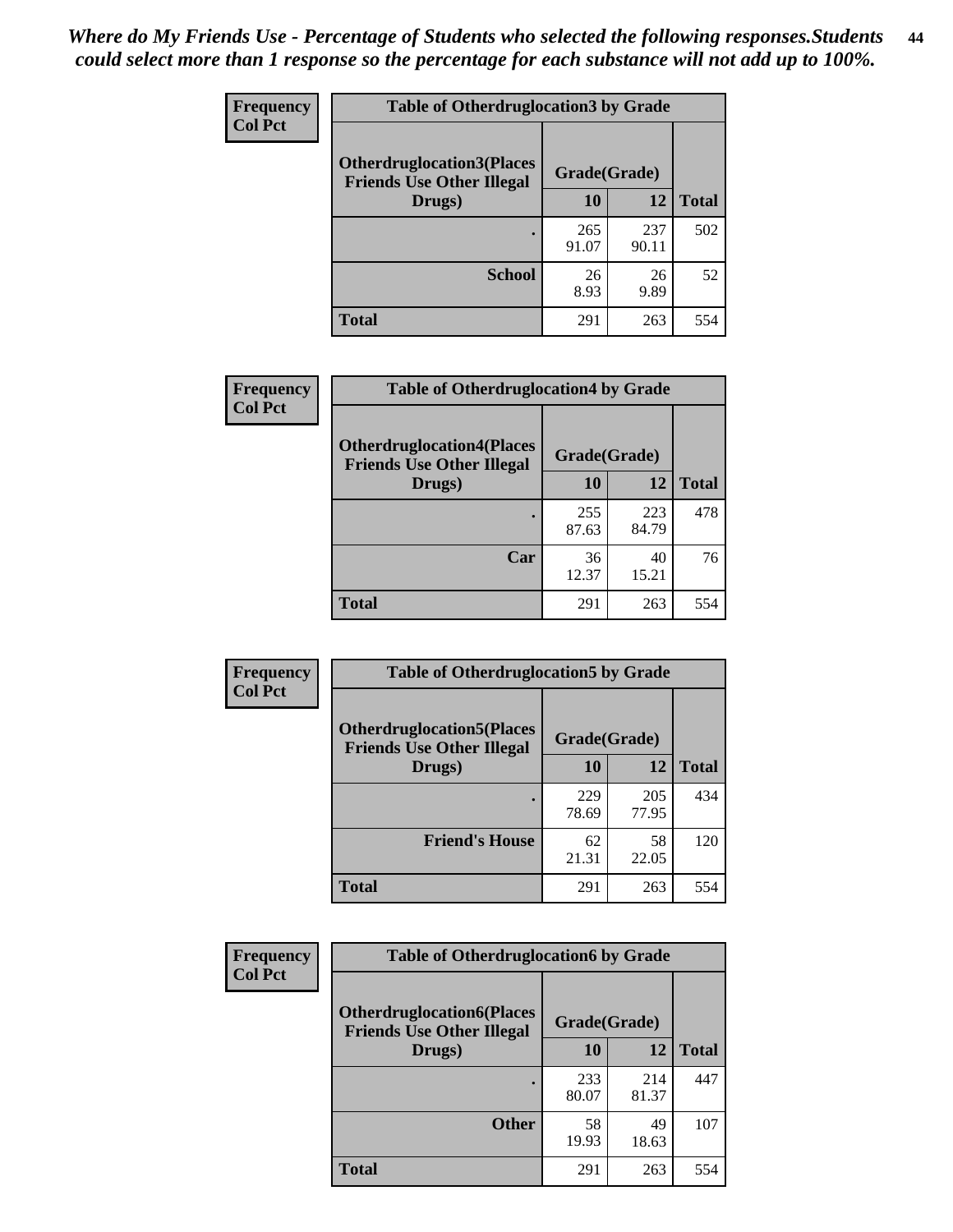| Frequency      | <b>Table of Alcoholtime1 by Grade</b>           |              |              |              |
|----------------|-------------------------------------------------|--------------|--------------|--------------|
| <b>Col Pct</b> | <b>Alcoholtime1(Times</b><br><b>Friends Use</b> | Grade(Grade) |              |              |
|                | Alcohol)                                        | 10           | 12           | <b>Total</b> |
|                |                                                 | 186<br>63.92 | 191<br>72.62 | 377          |
|                | Do Not Use                                      | 105<br>36.08 | 72<br>27.38  | 177          |
|                | <b>Total</b>                                    | 291          | 263          | 554          |

| Frequency      | <b>Table of Alcoholtime2 by Grade</b>           |              |              |              |
|----------------|-------------------------------------------------|--------------|--------------|--------------|
| <b>Col Pct</b> | <b>Alcoholtime2(Times</b><br><b>Friends Use</b> | Grade(Grade) |              |              |
|                | Alcohol)                                        | 10           | 12           | <b>Total</b> |
|                |                                                 | 250<br>85.91 | 231<br>87.83 | 481          |
|                | <b>On Way to School</b>                         | 41<br>14.09  | 32<br>12.17  | 73           |
|                | <b>Total</b>                                    | 291          | 263          | 554          |

| Frequency<br><b>Col Pct</b> | <b>Table of Alcoholtime3 by Grade</b>                           |              |              |              |
|-----------------------------|-----------------------------------------------------------------|--------------|--------------|--------------|
|                             | <b>Alcoholtime3(Times</b><br>Grade(Grade)<br><b>Friends Use</b> |              |              |              |
|                             | <b>Alcohol</b> )                                                | 10           | 12           | <b>Total</b> |
|                             |                                                                 | 263<br>90.38 | 242<br>92.02 | 505          |
|                             | <b>During School</b>                                            | 28<br>9.62   | 21<br>7.98   | 49           |
|                             | Total                                                           | 291          | 263          | 554          |

| <b>Frequency</b> | <b>Table of Alcoholtime4 by Grade</b> |              |              |              |  |
|------------------|---------------------------------------|--------------|--------------|--------------|--|
| <b>Col Pct</b>   | <b>Alcoholtime4(Times</b>             | Grade(Grade) |              |              |  |
|                  | <b>Friends Use Alcohol)</b>           | 10           | 12           | <b>Total</b> |  |
|                  | ٠                                     | 256<br>87.97 | 226<br>85.93 | 482          |  |
|                  | <b>On Way Home From School</b>        | 35<br>12.03  | 37<br>14.07  | 72           |  |
|                  | <b>Total</b>                          | 291          | 263          | 554          |  |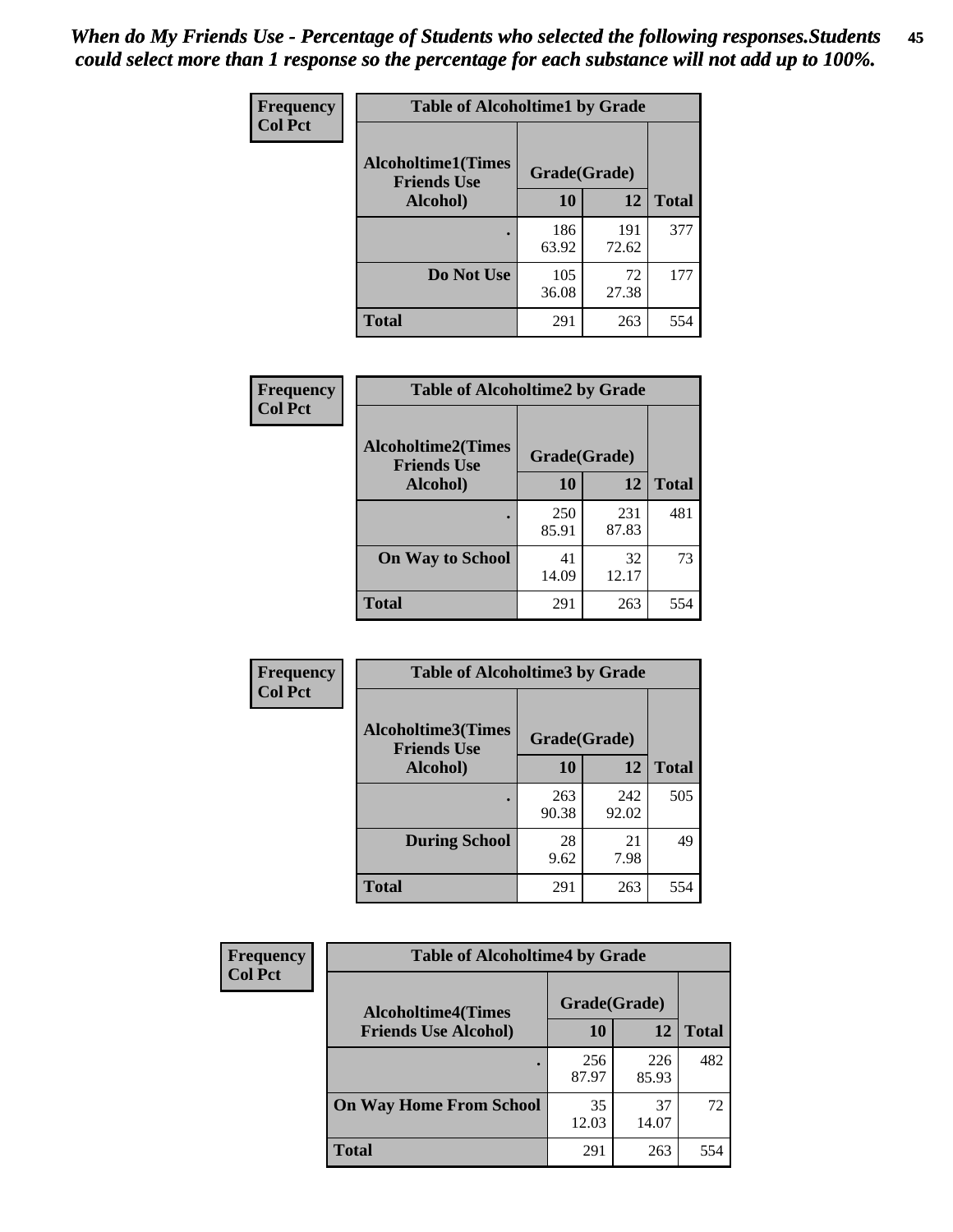*When do My Friends Use - Percentage of Students who selected the following responses.Students could select more than 1 response so the percentage for each substance will not add up to 100%.* **46**

| Frequency      | <b>Table of Alcoholtime5 by Grade</b>           |              |              |              |
|----------------|-------------------------------------------------|--------------|--------------|--------------|
| <b>Col Pct</b> | <b>Alcoholtime5(Times</b><br><b>Friends Use</b> | Grade(Grade) |              |              |
|                | Alcohol)                                        | 10           | 12           | <b>Total</b> |
|                |                                                 | 216<br>74.23 | 170<br>64.64 | 386          |
|                | Weeknights                                      | 75<br>25.77  | 93<br>35.36  | 168          |
|                | <b>Total</b>                                    | 291          | 263          | 554          |

| Frequency      | <b>Table of Alcoholtime6 by Grade</b>           |              |              |              |
|----------------|-------------------------------------------------|--------------|--------------|--------------|
| <b>Col Pct</b> | <b>Alcoholtime6(Times</b><br><b>Friends Use</b> | Grade(Grade) |              |              |
|                | Alcohol)                                        | 10           | 12           | <b>Total</b> |
|                | ٠                                               | 100<br>34.36 | 70<br>26.62  | 170          |
|                | Weekends                                        | 191<br>65.64 | 193<br>73.38 | 384          |
|                | <b>Total</b>                                    | 291          | 263          | 554          |

| Frequency      | <b>Table of Tobaccotime1 by Grade</b>           |              |              |              |
|----------------|-------------------------------------------------|--------------|--------------|--------------|
| <b>Col Pct</b> | <b>Tobaccotime1(Times</b><br><b>Friends Use</b> | Grade(Grade) |              |              |
|                | <b>Tobacco</b> )                                | 10           | 12           | <b>Total</b> |
|                |                                                 | 146<br>50.17 | 150<br>57.03 | 296          |
|                | Do Not Use                                      | 145<br>49.83 | 113<br>42.97 | 258          |
|                | <b>Total</b>                                    | 291          | 263          | 554          |

| <b>Frequency</b> | <b>Table of Tobaccotime2 by Grade</b>           |              |              |              |
|------------------|-------------------------------------------------|--------------|--------------|--------------|
| <b>Col Pct</b>   | <b>Tobaccotime2(Times</b><br><b>Friends Use</b> | Grade(Grade) |              |              |
|                  | <b>Tobacco</b> )                                | 10           | 12           | <b>Total</b> |
|                  |                                                 | 196<br>67.35 | 159<br>60.46 | 355          |
|                  | <b>On Way to School</b>                         | 95<br>32.65  | 104<br>39.54 | 199          |
|                  | <b>Total</b>                                    | 291          | 263          | 554          |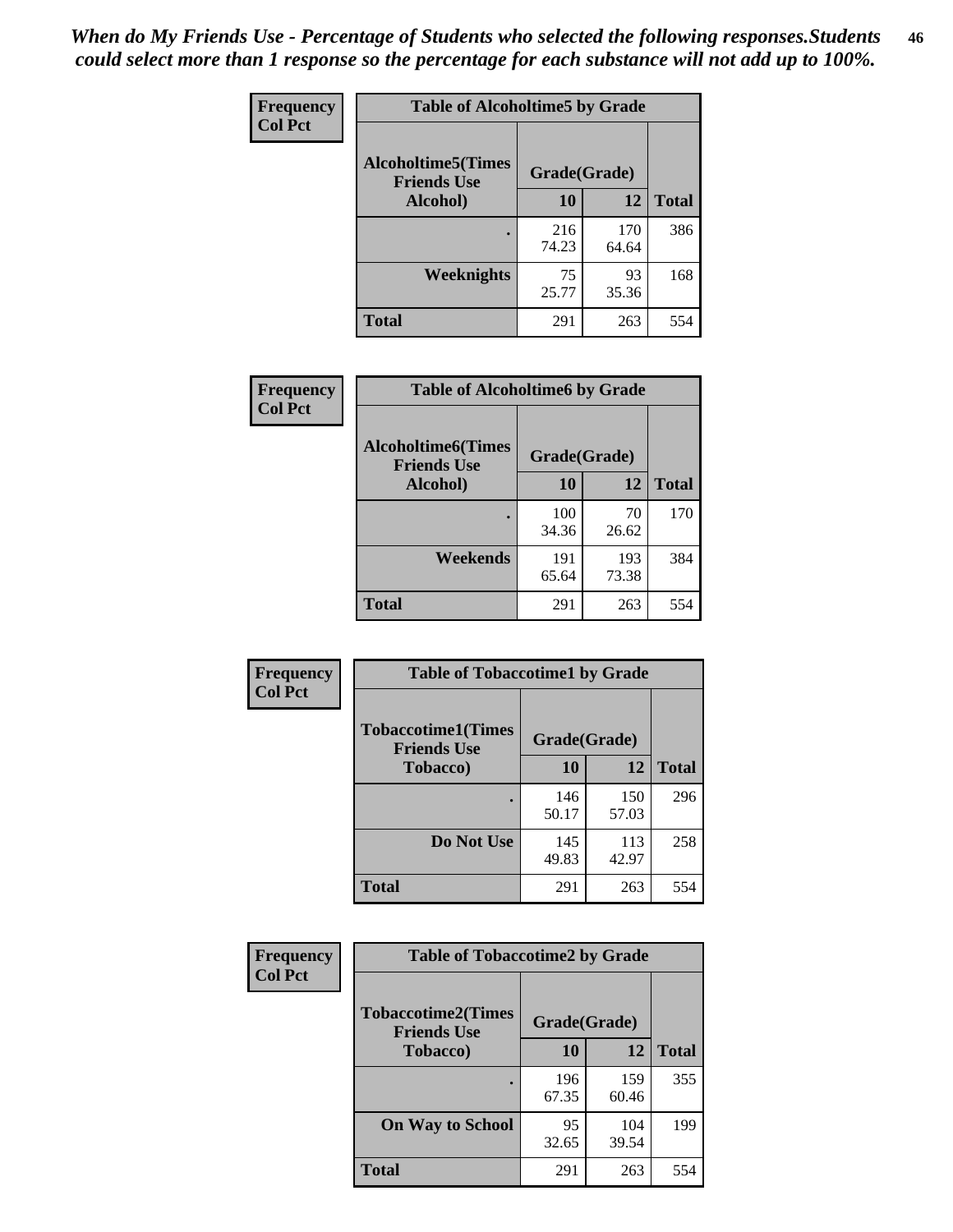*When do My Friends Use - Percentage of Students who selected the following responses.Students could select more than 1 response so the percentage for each substance will not add up to 100%.* **47**

| <b>Frequency</b> | <b>Table of Tobaccotime3 by Grade</b>           |              |              |              |
|------------------|-------------------------------------------------|--------------|--------------|--------------|
| <b>Col Pct</b>   | <b>Tobaccotime3(Times</b><br><b>Friends Use</b> | Grade(Grade) |              |              |
|                  | <b>Tobacco</b> )                                | 10           | 12           | <b>Total</b> |
|                  |                                                 | 218<br>74.91 | 214<br>81.37 | 432          |
|                  | <b>During School</b>                            | 73<br>25.09  | 49<br>18.63  | 122          |
|                  | Total                                           | 291          | 263          | 554          |

| Frequency<br><b>Col Pct</b> | <b>Table of Tobaccotime4 by Grade</b> |              |              |              |
|-----------------------------|---------------------------------------|--------------|--------------|--------------|
|                             | <b>Tobaccotime4(Times</b>             | Grade(Grade) |              |              |
|                             | <b>Friends Use Tobacco)</b>           | 10           | 12           | <b>Total</b> |
|                             |                                       | 256<br>87.97 | 226<br>85.93 | 482          |
|                             | <b>On Way Home From School</b>        | 35<br>12.03  | 37<br>14.07  | 72           |
|                             | Total                                 | 291          | 263          | 554          |

| <b>Frequency</b> | <b>Table of Tobaccotime5 by Grade</b>           |              |              |              |
|------------------|-------------------------------------------------|--------------|--------------|--------------|
| <b>Col Pct</b>   | <b>Tobaccotime5(Times</b><br><b>Friends Use</b> | Grade(Grade) |              |              |
|                  | <b>Tobacco</b> )                                | 10           | 12           | <b>Total</b> |
|                  |                                                 | 177<br>60.82 | 136<br>51.71 | 313          |
|                  | Weeknights                                      | 114<br>39.18 | 127<br>48.29 | 241          |
|                  | <b>Total</b>                                    | 291          | 263          | 554          |

| Frequency<br><b>Col Pct</b> | <b>Table of Tobaccotime6 by Grade</b>                           |              |              |              |  |
|-----------------------------|-----------------------------------------------------------------|--------------|--------------|--------------|--|
|                             | <b>Tobaccotime6(Times</b><br>Grade(Grade)<br><b>Friends Use</b> |              |              |              |  |
|                             | <b>Tobacco</b> )                                                | 10           | 12           | <b>Total</b> |  |
|                             |                                                                 | 153<br>52.58 | 123<br>46.77 | 276          |  |
|                             | Weekends                                                        | 138<br>47.42 | 140<br>53.23 | 278          |  |
|                             | <b>Total</b>                                                    | 291          | 263          | 554          |  |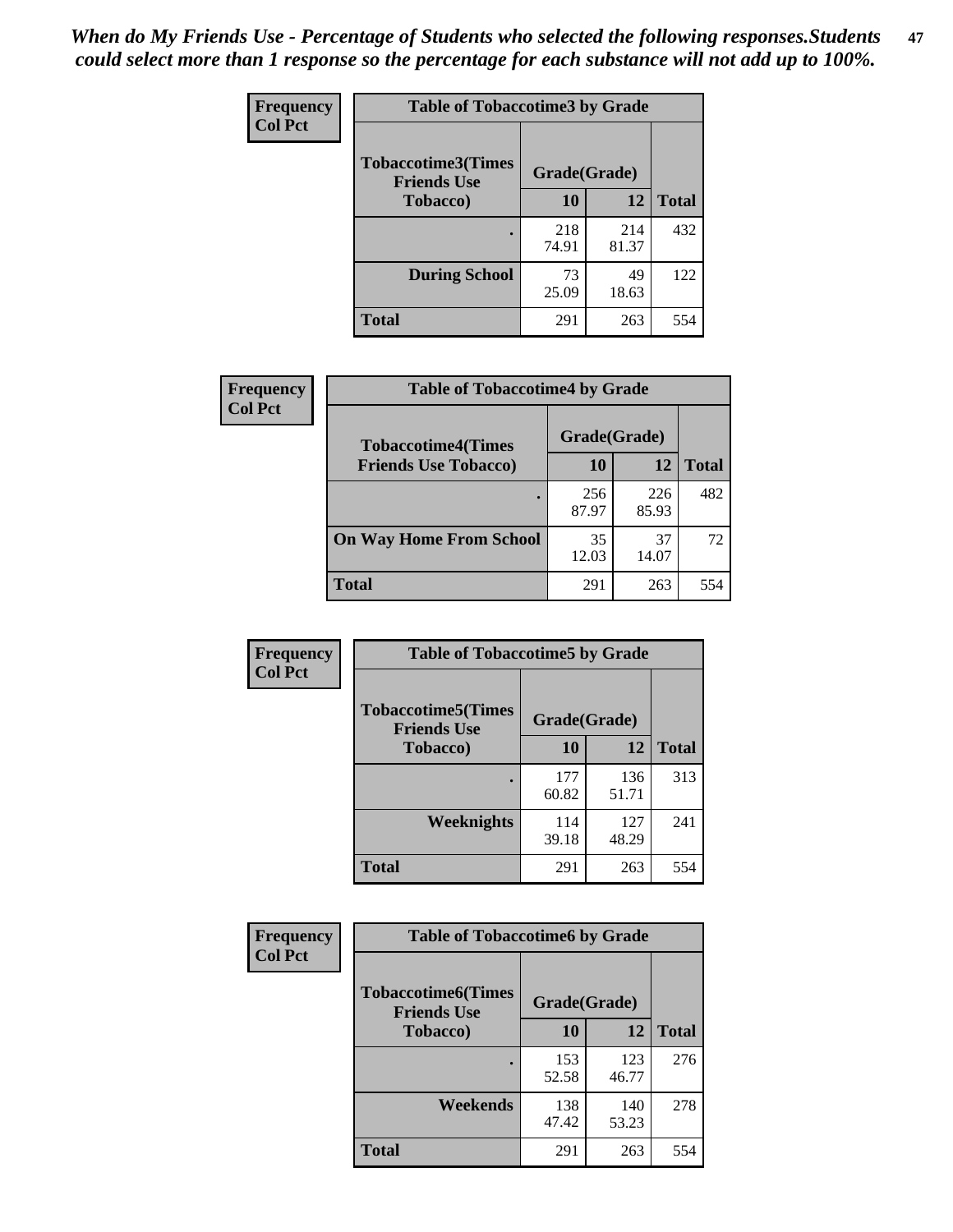| Frequency      | <b>Table of Marijuanatime1 by Grade</b>           |              |              |              |  |
|----------------|---------------------------------------------------|--------------|--------------|--------------|--|
| <b>Col Pct</b> | <b>Marijuanatime1(Times</b><br><b>Friends Use</b> | Grade(Grade) |              |              |  |
|                | Marijuana)                                        | 10           | 12           | <b>Total</b> |  |
|                |                                                   | 156<br>53.61 | 163<br>61.98 | 319          |  |
|                | Do Not Use                                        | 135<br>46.39 | 100<br>38.02 | 235          |  |
|                | <b>Total</b>                                      | 291          | 263          | 554          |  |

| <b>Frequency</b> | <b>Table of Marijuanatime2 by Grade</b>           |              |              |              |
|------------------|---------------------------------------------------|--------------|--------------|--------------|
| <b>Col Pct</b>   | <b>Marijuanatime2(Times</b><br><b>Friends Use</b> | Grade(Grade) |              |              |
|                  | Marijuana)                                        | 10           | 12           | <b>Total</b> |
|                  | ٠                                                 | 218<br>74.91 | 166<br>63.12 | 384          |
|                  | <b>On Way to School</b>                           | 73<br>25.09  | 97<br>36.88  | 170          |
|                  | <b>Total</b>                                      | 291          | 263          | 554          |

| Frequency      | <b>Table of Marijuanatime3 by Grade</b>    |              |              |              |  |
|----------------|--------------------------------------------|--------------|--------------|--------------|--|
| <b>Col Pct</b> | Marijuanatime3(Times<br><b>Friends Use</b> | Grade(Grade) |              |              |  |
|                | Marijuana)                                 | 10           | 12           | <b>Total</b> |  |
|                |                                            | 257<br>88.32 | 220<br>83.65 | 477          |  |
|                | <b>During School</b>                       | 34<br>11.68  | 43<br>16.35  | 77           |  |
|                | Total                                      | 291          | 263          | 554          |  |

| <b>Frequency</b> | <b>Table of Marijuanatime4 by Grade</b> |              |              |       |
|------------------|-----------------------------------------|--------------|--------------|-------|
| <b>Col Pct</b>   | <b>Marijuanatime4</b> (Times            | Grade(Grade) |              |       |
|                  | <b>Friends Use Marijuana</b> )          | 10           | 12           | Total |
|                  |                                         | 219<br>75.26 | 172<br>65.40 | 391   |
|                  | <b>On Way Home From School</b>          | 72<br>24.74  | 91<br>34.60  | 163   |
|                  | <b>Total</b>                            | 291          | 263          | 554   |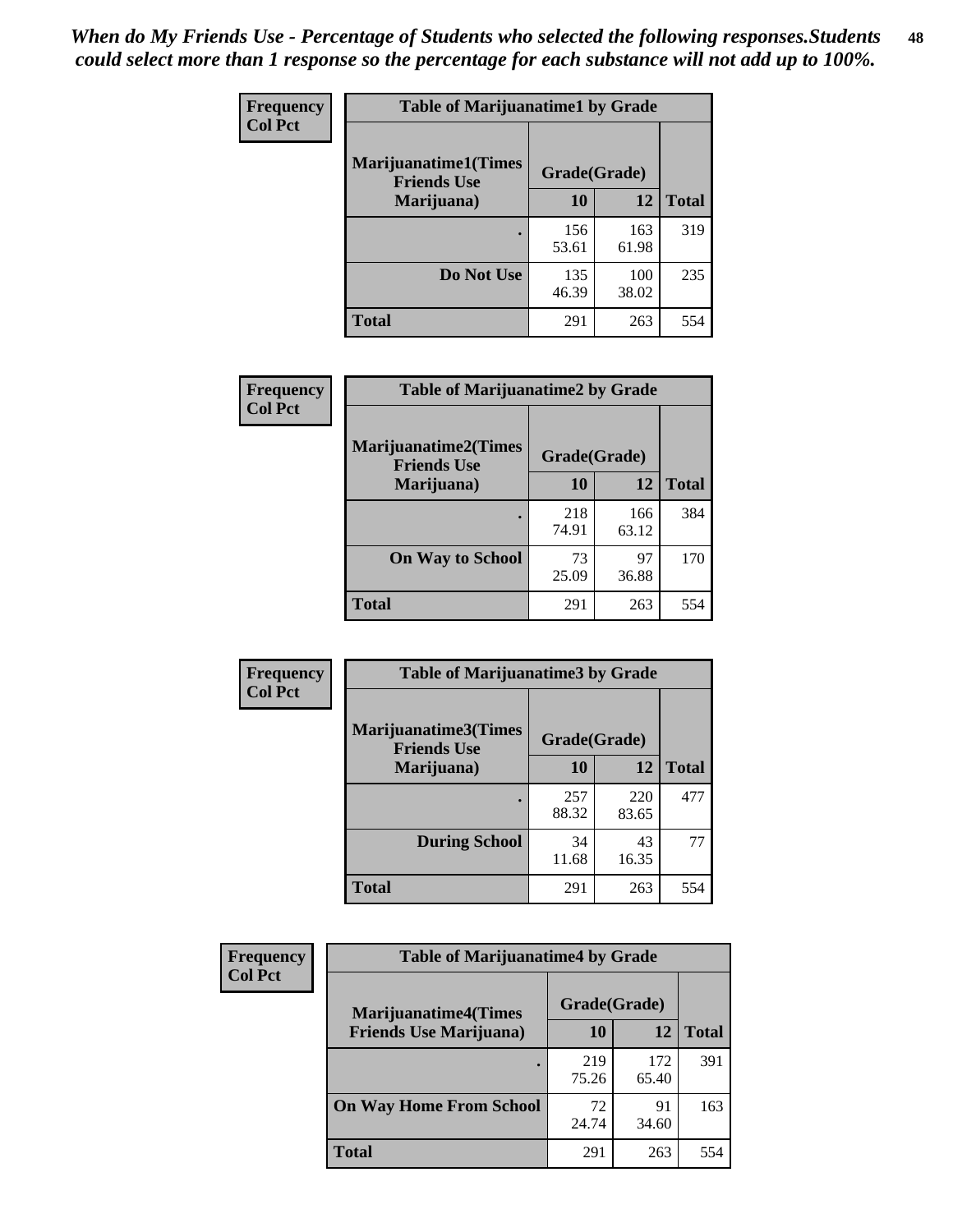| Frequency      | <b>Table of Marijuanatime5 by Grade</b>            |              |              |              |
|----------------|----------------------------------------------------|--------------|--------------|--------------|
| <b>Col Pct</b> | <b>Marijuanatime5</b> (Times<br><b>Friends Use</b> | Grade(Grade) |              |              |
|                | Marijuana)                                         | 10           | 12           | <b>Total</b> |
|                |                                                    | 184<br>63.23 | 125<br>47.53 | 309          |
|                | Weeknights                                         | 107<br>36.77 | 138<br>52.47 | 245          |
|                | <b>Total</b>                                       | 291          | 263          | 554          |

| Frequency      | <b>Table of Marijuanatime6 by Grade</b>           |              |              |              |
|----------------|---------------------------------------------------|--------------|--------------|--------------|
| <b>Col Pct</b> | <b>Marijuanatime6(Times</b><br><b>Friends Use</b> | Grade(Grade) |              |              |
|                | Marijuana)                                        | 10           | 12           | <b>Total</b> |
|                |                                                   | 135<br>46.39 | 100<br>38.02 | 235          |
|                | Weekends                                          | 156<br>53.61 | 163<br>61.98 | 319          |
|                | <b>Total</b>                                      | 291          | 263          | 554          |

| Frequency      | <b>Table of Otherdrugtime1 by Grade</b>                 |              |              |              |
|----------------|---------------------------------------------------------|--------------|--------------|--------------|
| <b>Col Pct</b> | <b>Otherdrugtime1(Times</b><br><b>Friends Use Other</b> | Grade(Grade) |              |              |
|                | <b>Illegal Drugs</b> )                                  | 10           | 12           | <b>Total</b> |
|                |                                                         | 82<br>28.18  | 67<br>25.48  | 149          |
|                | Do Not Use                                              | 209<br>71.82 | 196<br>74.52 | 405          |
|                | <b>Total</b>                                            | 291          | 263          | 554          |

| Frequency      | <b>Table of Otherdrugtime2 by Grade</b>                 |              |              |              |
|----------------|---------------------------------------------------------|--------------|--------------|--------------|
| <b>Col Pct</b> | <b>Otherdrugtime2(Times</b><br><b>Friends Use Other</b> | Grade(Grade) |              |              |
|                | <b>Illegal Drugs</b> )                                  | 10           | 12           | <b>Total</b> |
|                |                                                         | 261<br>89.69 | 239<br>90.87 | 500          |
|                | <b>On Way to School</b>                                 | 30<br>10.31  | 24<br>9.13   | 54           |
|                | Total                                                   | 291          | 263          | 554          |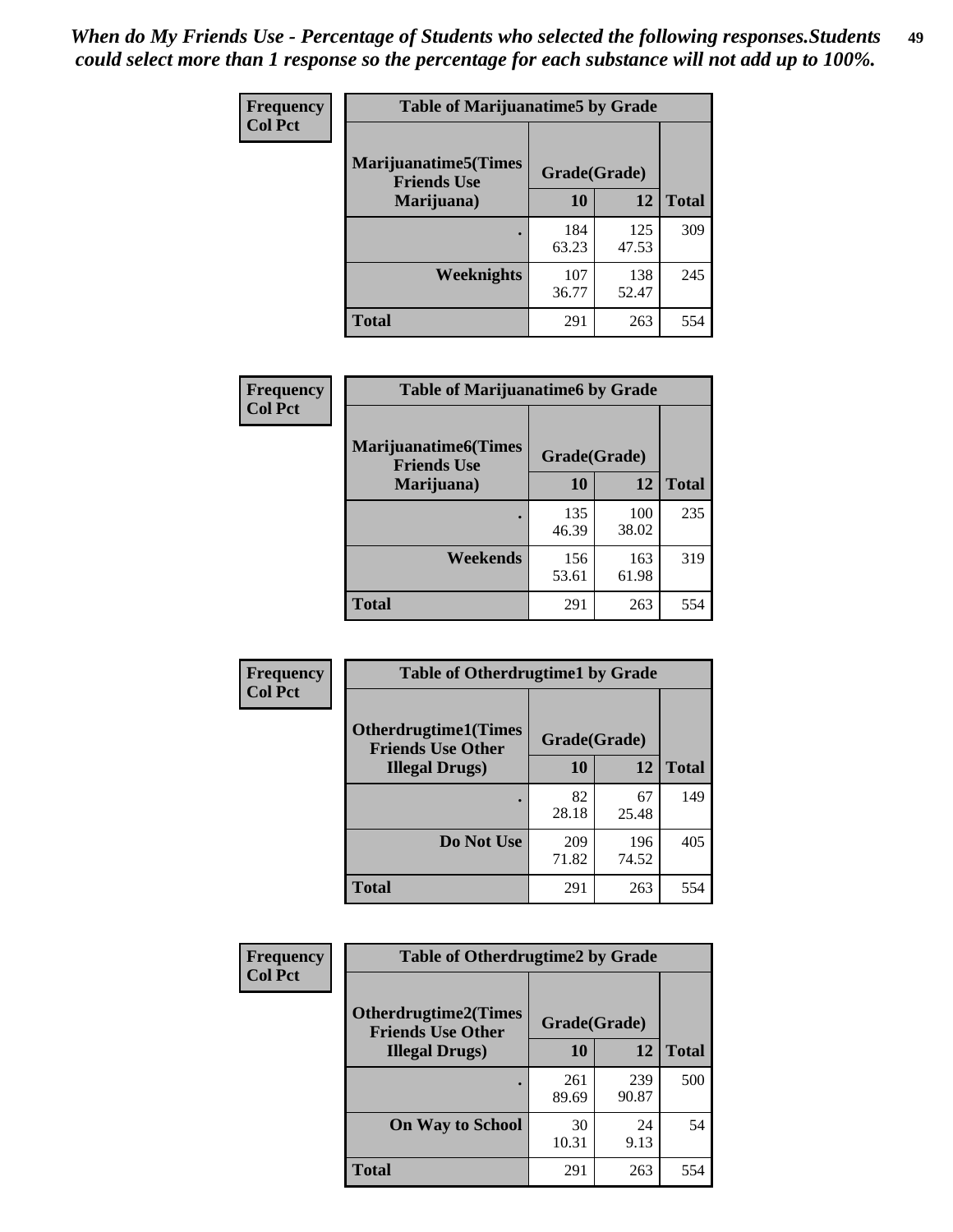| <b>Frequency</b><br><b>Col Pct</b> | <b>Table of Otherdrugtime3 by Grade</b>                 |              |              |              |  |  |
|------------------------------------|---------------------------------------------------------|--------------|--------------|--------------|--|--|
|                                    | <b>Otherdrugtime3(Times</b><br><b>Friends Use Other</b> | Grade(Grade) |              |              |  |  |
|                                    | <b>Illegal Drugs)</b>                                   | 10           | 12           | <b>Total</b> |  |  |
|                                    |                                                         | 264<br>90.72 | 245<br>93.16 | 509          |  |  |
|                                    | <b>During School</b>                                    | 27<br>9.28   | 18<br>6.84   | 45           |  |  |
|                                    | Total                                                   | 291          | 263          | 554          |  |  |

| <b>Frequency</b> | <b>Table of Otherdrugtime4 by Grade</b>                         |              |              |              |  |  |
|------------------|-----------------------------------------------------------------|--------------|--------------|--------------|--|--|
| <b>Col Pct</b>   | <b>Otherdrugtime4(Times</b><br><b>Friends Use Other Illegal</b> | Grade(Grade) |              |              |  |  |
|                  | Drugs)                                                          | 10           | 12           | <b>Total</b> |  |  |
|                  |                                                                 | 258<br>88.66 | 239<br>90.87 | 497          |  |  |
|                  | <b>On Way Home From School</b>                                  | 33<br>11.34  | 24<br>9.13   | 57           |  |  |
|                  | <b>Total</b>                                                    | 291          | 263          | 554          |  |  |

| <b>Frequency</b><br><b>Col Pct</b> | <b>Table of Otherdrugtime5 by Grade</b>                  |              |              |              |  |  |
|------------------------------------|----------------------------------------------------------|--------------|--------------|--------------|--|--|
|                                    | <b>Otherdrugtime5</b> (Times<br><b>Friends Use Other</b> | Grade(Grade) |              |              |  |  |
|                                    | <b>Illegal Drugs</b> )                                   | 10           | 12           | <b>Total</b> |  |  |
|                                    |                                                          | 229<br>78.69 | 219<br>83.27 | 448          |  |  |
|                                    | <b>Weeknights</b>                                        | 62<br>21.31  | 44<br>16.73  | 106          |  |  |
|                                    | Total                                                    | 291          | 263          | 554          |  |  |

| <b>Frequency</b> | <b>Table of Otherdrugtime6 by Grade</b>                 |              |              |              |  |  |
|------------------|---------------------------------------------------------|--------------|--------------|--------------|--|--|
| <b>Col Pct</b>   | <b>Otherdrugtime6(Times</b><br><b>Friends Use Other</b> | Grade(Grade) |              |              |  |  |
|                  | <b>Illegal Drugs</b> )                                  | 10           | 12           | <b>Total</b> |  |  |
|                  |                                                         | 202<br>69.42 | 194<br>73.76 | 396          |  |  |
|                  | Weekends                                                | 89<br>30.58  | 69<br>26.24  | 158          |  |  |
|                  | <b>Total</b>                                            | 291          | 263          | 554          |  |  |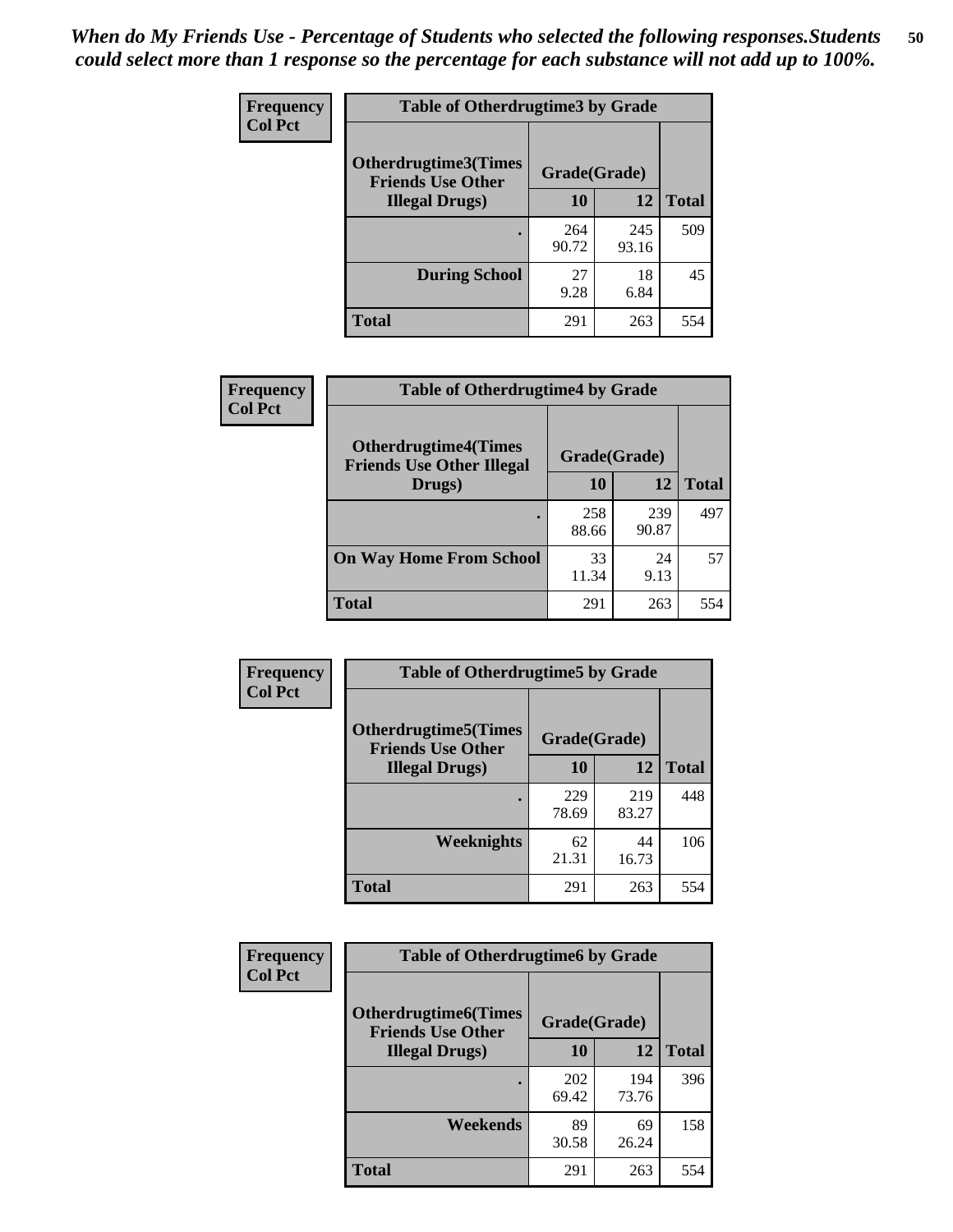| Frequency      | <b>Table of Educationalcohol by Grade</b>                                                                  |              |              |              |  |
|----------------|------------------------------------------------------------------------------------------------------------|--------------|--------------|--------------|--|
| <b>Col Pct</b> | Educationalcohol(I<br>have been taught<br>about alcohol,<br>tobacco,<br>and other drugs<br>within the last | Grade(Grade) |              |              |  |
|                | year at school)                                                                                            | 10           | 12           | <b>Total</b> |  |
|                | Yes                                                                                                        | 233<br>80.07 | 131<br>49.81 | 364          |  |
|                | N <sub>0</sub>                                                                                             | 58<br>19.93  | 132<br>50.19 | 190          |  |
|                | <b>Total</b>                                                                                               | 291          | 263          | 554          |  |

| Frequency      | <b>Table of Eversmoked by Grade</b>         |              |              |              |  |  |
|----------------|---------------------------------------------|--------------|--------------|--------------|--|--|
| <b>Col Pct</b> | Eversmoked(I<br>Grade(Grade)<br>have smoked |              |              |              |  |  |
|                | a cigarette)                                | 10           | 12           | <b>Total</b> |  |  |
|                | <b>Yes</b>                                  | 123<br>42.27 | 111<br>42.21 | 234          |  |  |
|                | N <sub>0</sub>                              | 168<br>57.73 | 152<br>57.79 | 320          |  |  |
|                | <b>Total</b>                                | 291          | 263          | 554          |  |  |

| Frequency      | <b>Table of Drovedrinking by Grade</b>                                                                              |                    |              |              |  |
|----------------|---------------------------------------------------------------------------------------------------------------------|--------------------|--------------|--------------|--|
| <b>Col Pct</b> | Drovedrinking(In<br>the past 30 days I<br>have driven a car<br>or other vehicle<br>while I was<br>drinking alcohol) | Grade(Grade)<br>10 | 12           | <b>Total</b> |  |
|                | <b>Yes</b>                                                                                                          | 10<br>3.44         | 14<br>5.32   | 24           |  |
|                | N <sub>0</sub>                                                                                                      | 281<br>96.56       | 249<br>94.68 | 530          |  |
|                | <b>Total</b>                                                                                                        | 291                | 263          | 554          |  |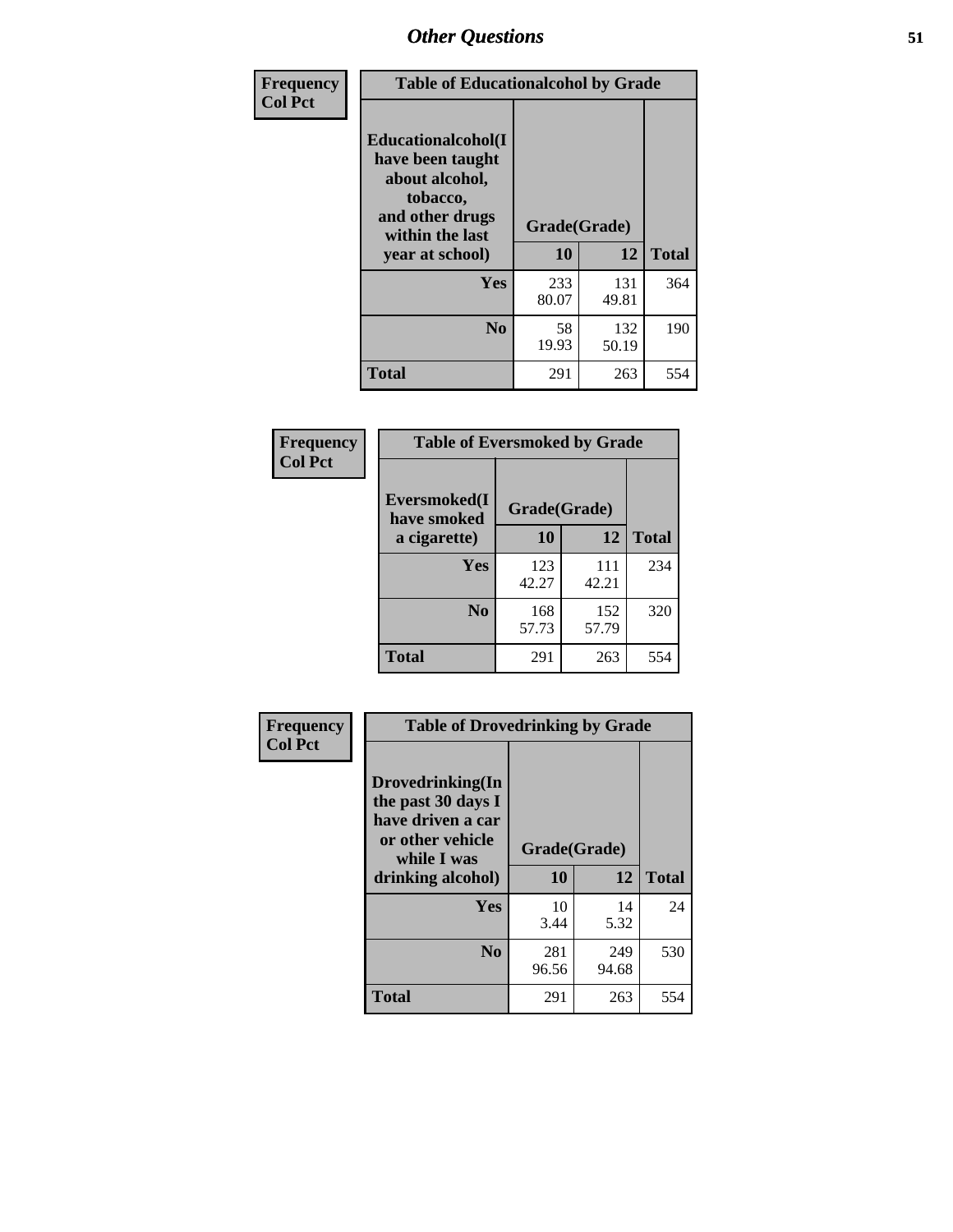| Frequency<br><b>Col Pct</b> | <b>Table of Rodedrinking by Grade</b>                                                                                  |                          |              |              |  |
|-----------------------------|------------------------------------------------------------------------------------------------------------------------|--------------------------|--------------|--------------|--|
|                             | Rodedrinking(In<br>the past 30 days<br>I have ridden in<br>a car with a<br>driver who had<br>been drinking<br>alcohol) | Grade(Grade)<br>10<br>12 |              | <b>Total</b> |  |
|                             |                                                                                                                        |                          |              |              |  |
|                             | <b>Yes</b>                                                                                                             | 40<br>13.75              | 27<br>10.27  | 67           |  |
|                             | N <sub>0</sub>                                                                                                         | 251<br>86.25             | 236<br>89.73 | 487          |  |
|                             | <b>Total</b>                                                                                                           | 291                      | 263          | 554          |  |

#### **Frequency Col Pct**

| <b>Table of Drugsschool by Grade</b>                                                                                      |              |              |              |  |  |  |
|---------------------------------------------------------------------------------------------------------------------------|--------------|--------------|--------------|--|--|--|
| <b>Drugsschool</b> (During<br>the past 12 months,<br>I have been offered,<br>sold,<br>or given illegal<br>drugs on school | Grade(Grade) |              |              |  |  |  |
| property)                                                                                                                 | 10           | 12           | <b>Total</b> |  |  |  |
| <b>Yes</b>                                                                                                                | 75<br>25.77  | 68<br>25.86  | 143          |  |  |  |
| N <sub>0</sub>                                                                                                            | 216<br>74.23 | 195<br>74.14 | 411          |  |  |  |
| Total                                                                                                                     | 291          | 263          | 554          |  |  |  |

|                             | <b>Table of Helpbullied by Grade</b>                 |              |              |              |  |  |
|-----------------------------|------------------------------------------------------|--------------|--------------|--------------|--|--|
| Frequency<br><b>Col Pct</b> |                                                      |              |              |              |  |  |
|                             | $Helpb$ ullied $(I$<br>would help<br>someone who was | Grade(Grade) |              |              |  |  |
|                             | being bullied)                                       | <b>10</b>    | 12           | <b>Total</b> |  |  |
|                             | <b>Strongly Agree</b>                                | 119<br>40.89 | 119<br>45.25 | 238          |  |  |
|                             | <b>Somewhat Agree</b>                                | 110<br>37.80 | 105<br>39.92 | 215          |  |  |
|                             | <b>Somewhat Disagree</b>                             | 36<br>12.37  | 21<br>7.98   | 57           |  |  |
|                             | <b>Strongly Disagree</b>                             | 26<br>8.93   | 18<br>6.84   | 44           |  |  |
|                             | <b>Total</b>                                         | 291          | 263          | 554          |  |  |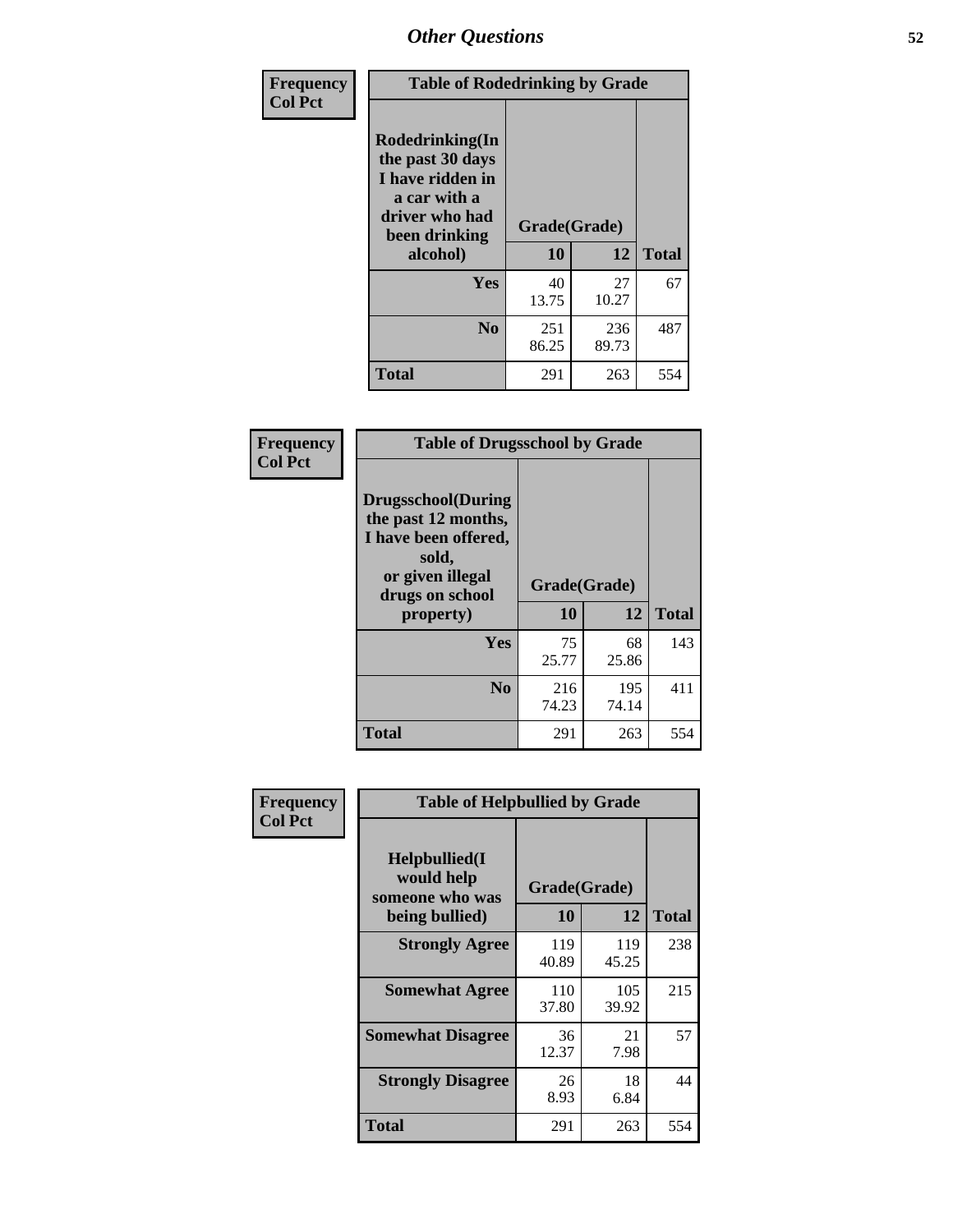8 2.75

15 5.70

11 3.78

7 2.66

**Total** 475 23 18 8 14 7 9 554

2 0.69

6 2.28

| Frequency      |                            |  |                |                         | <b>Table of Grade by Bingedrinking</b>                                                                          |                                  |                               |                                      |
|----------------|----------------------------|--|----------------|-------------------------|-----------------------------------------------------------------------------------------------------------------|----------------------------------|-------------------------------|--------------------------------------|
| <b>Row Pct</b> |                            |  |                |                         | <b>Bingedrinking</b> (I have drunk five or more<br>drinks of alcohol at one sitting during the<br>last 30 days) |                                  |                               |                                      |
|                | Grade(Grade)   Days   days |  | $1$ or $\vert$ | 3 <sub>to</sub><br>days | <b>6 to</b><br>days                                                                                             | 10<br>$\mathbf{t}$<br>19<br>days | <b>20</b><br>to<br>29<br>days | <b>All</b><br>3 <sub>0</sub><br>days |

**10** 254 87.29

 $12 | 221$ 84.03 **Total**

291

263

7 2.41

7 2.66

> 3 1.03

> 4 1.52

**All 30 days**

> 6 2.06

3 1.14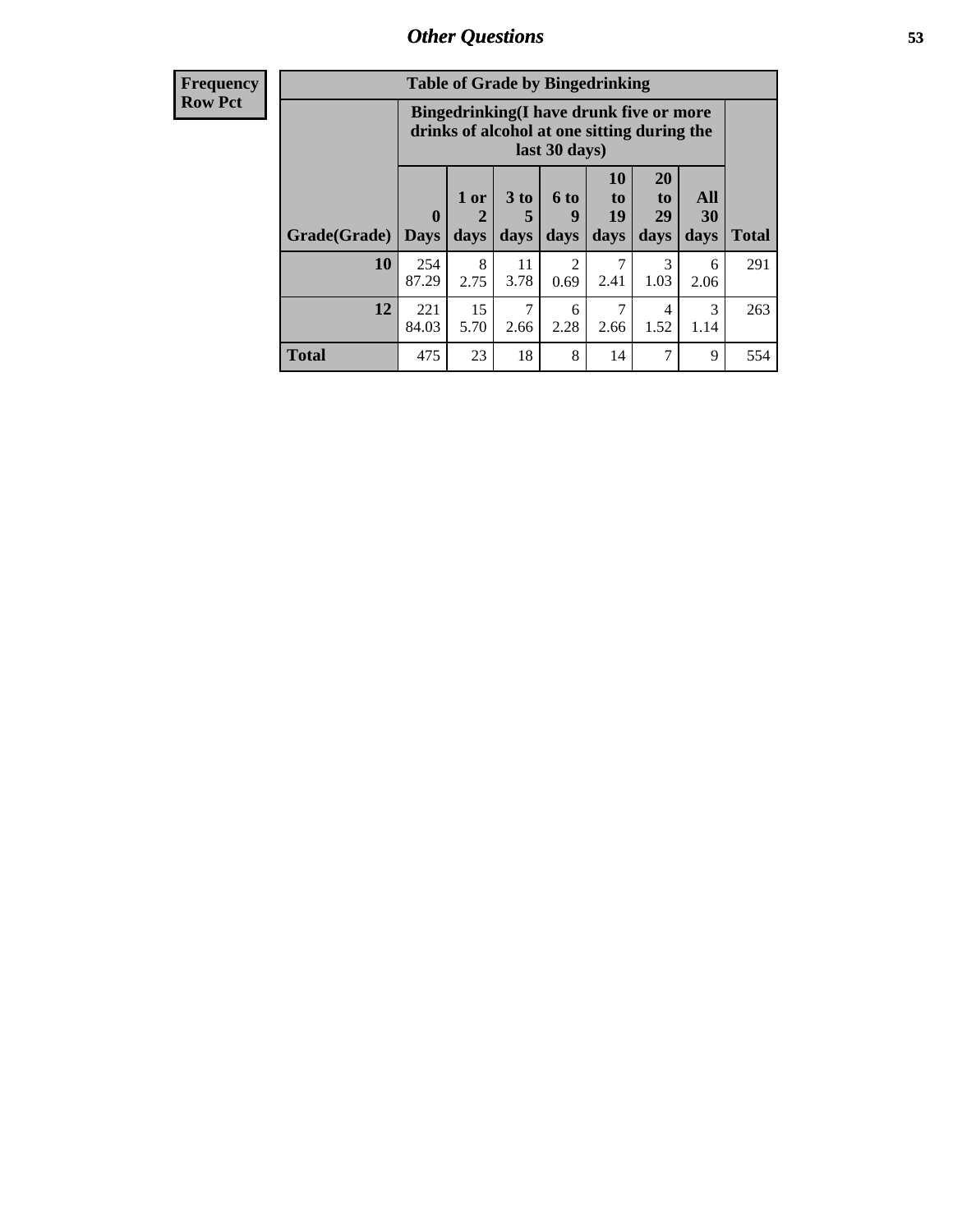## *Nutrition* **54**

| <b>Frequency</b> |
|------------------|
| <b>Row Pct</b>   |

| <b>Table of Grade by Dairy</b> |                          |                                                                 |                                    |                                    |              |  |  |
|--------------------------------|--------------------------|-----------------------------------------------------------------|------------------------------------|------------------------------------|--------------|--|--|
|                                |                          | Dairy (I eat at least 3 servings of dairy<br>products each day) |                                    |                                    |              |  |  |
| Grade(Grade)                   | <b>Strongly</b><br>Agree | Somewhat<br>Agree                                               | <b>Somewhat</b><br><b>Disagree</b> | <b>Strongly</b><br><b>Disagree</b> | <b>Total</b> |  |  |
| 10                             | 80<br>27.49              | 111<br>38.14                                                    | 48<br>16.49                        | 52<br>17.87                        | 291          |  |  |
| 12                             | 74<br>28.14              | 98<br>37.26                                                     | 51<br>19.39                        | 40<br>15.21                        | 263          |  |  |
| <b>Total</b>                   | 154                      | 209                                                             | 99                                 | 92                                 | 554          |  |  |

| <b>Frequency</b> |  |
|------------------|--|
| <b>Row Pct</b>   |  |

| <b>Table of Grade by Fruitveg</b> |                                                                          |             |                                        |                                    |              |  |
|-----------------------------------|--------------------------------------------------------------------------|-------------|----------------------------------------|------------------------------------|--------------|--|
|                                   | Fruitveg(I eat at least 5 servings of fruits<br>and vegetables each day) |             |                                        |                                    |              |  |
| Grade(Grade)                      | <b>Strongly</b><br>Agree                                                 | Agree       | <b>Somewhat   Somewhat</b><br>Disagree | <b>Strongly</b><br><b>Disagree</b> | <b>Total</b> |  |
| 10                                | 45<br>15.46                                                              | 87<br>29.90 | 86<br>29.55                            | 73<br>25.09                        | 291          |  |
| 12                                | 36<br>13.69                                                              | 89<br>33.84 | 75<br>28.52                            | 63<br>23.95                        | 263          |  |
| <b>Total</b>                      | 81                                                                       | 176         | 161                                    | 136                                | 554          |  |

| Frequency      | <b>Table of Grade by Cafeteriahealthy</b>                             |                          |             |                                        |                                    |              |  |
|----------------|-----------------------------------------------------------------------|--------------------------|-------------|----------------------------------------|------------------------------------|--------------|--|
| <b>Row Pct</b> | Cafeteriahealthy (School meals in my<br>school cafeteria are healthy) |                          |             |                                        |                                    |              |  |
|                | Grade(Grade)                                                          | <b>Strongly</b><br>Agree | Agree       | Somewhat   Somewhat<br><b>Disagree</b> | <b>Strongly</b><br><b>Disagree</b> | <b>Total</b> |  |
|                | 10                                                                    | 22<br>7.56               | 84<br>28.87 | 65<br>22.34                            | 120<br>41.24                       | 291          |  |
|                | 12                                                                    | 26<br>9.89               | 79<br>30.04 | 70<br>26.62                            | 88<br>33.46                        | 263          |  |
|                | <b>Total</b>                                                          | 48                       | 163         | 135                                    | 208                                | 554          |  |

| <b>Frequency</b> |
|------------------|
| <b>Row Pct</b>   |

| <b>Table of Grade by Cafeterianutrition</b> |                          |                                                                                           |                                        |                                    |              |  |  |
|---------------------------------------------|--------------------------|-------------------------------------------------------------------------------------------|----------------------------------------|------------------------------------|--------------|--|--|
|                                             |                          | <b>Cafeterianutrition</b> (Facts about nutrition<br>are available in my school cafeteria) |                                        |                                    |              |  |  |
| Grade(Grade)                                | <b>Strongly</b><br>Agree | Agree                                                                                     | Somewhat   Somewhat<br><b>Disagree</b> | <b>Strongly</b><br><b>Disagree</b> | <b>Total</b> |  |  |
| 10                                          | 37<br>12.71              | 77<br>26.46                                                                               | 68<br>23.37                            | 109<br>37.46                       | 291          |  |  |
| 12                                          | 42<br>15.97              | 71<br>27.00                                                                               | 70<br>26.62                            | 80<br>30.42                        | 263          |  |  |
| <b>Total</b>                                | 79                       | 148                                                                                       | 138                                    | 189                                | 554          |  |  |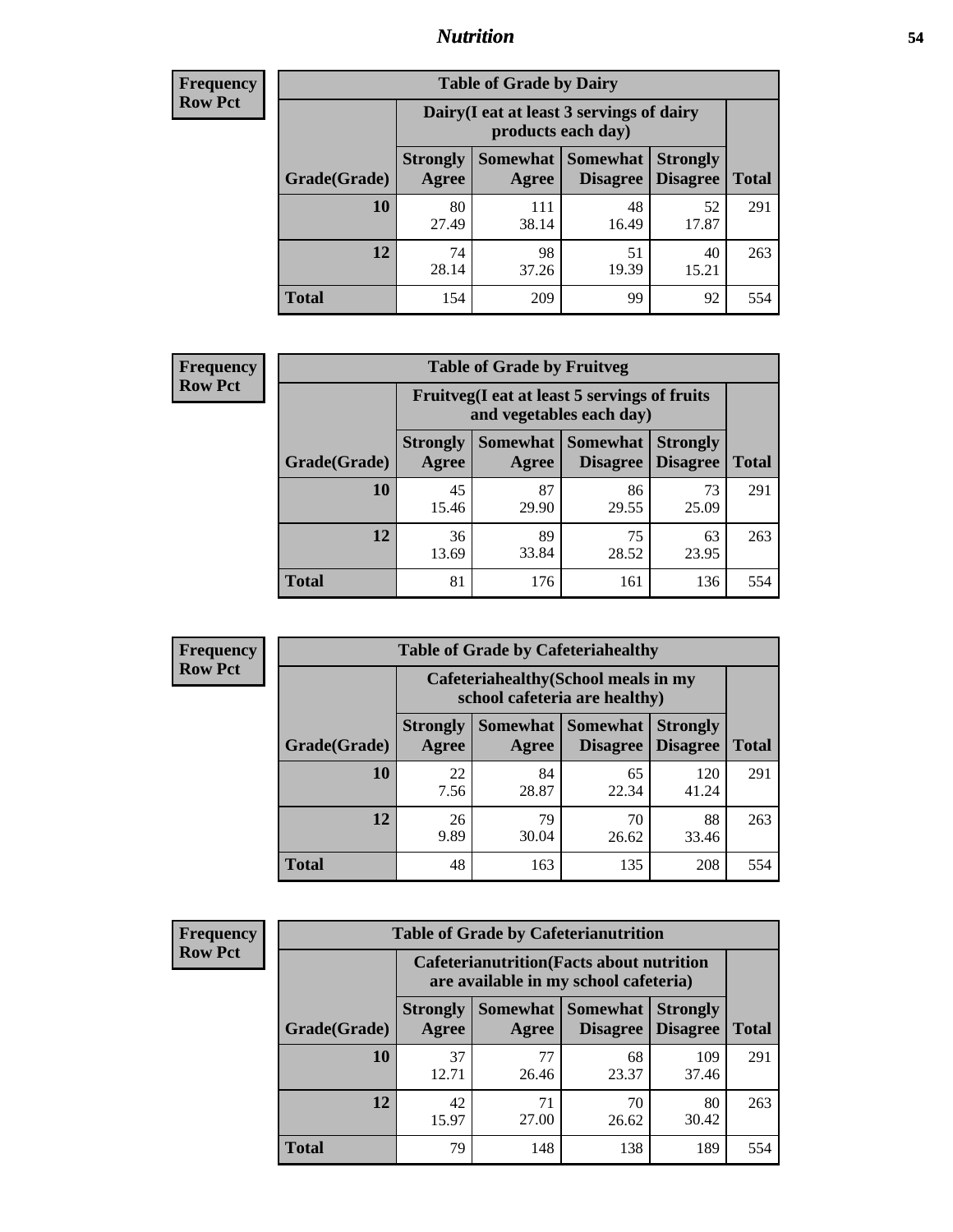## *Nutrition* **55**

| Frequency      |
|----------------|
| <b>Row Pct</b> |

| <b>Table of Grade by Schoollunch</b> |                          |                                                                 |                             |                                    |              |  |  |
|--------------------------------------|--------------------------|-----------------------------------------------------------------|-----------------------------|------------------------------------|--------------|--|--|
|                                      |                          | Schoollunch(I eat school lunch three or<br>more times per week) |                             |                                    |              |  |  |
| Grade(Grade)                         | <b>Strongly</b><br>Agree | Somewhat  <br>Agree                                             | <b>Somewhat</b><br>Disagree | <b>Strongly</b><br><b>Disagree</b> | <b>Total</b> |  |  |
| 10                                   | 161<br>55.33             | 54<br>18.56                                                     | 17<br>5.84                  | 59<br>20.27                        | 291          |  |  |
| 12                                   | 155<br>58.94             | 44<br>16.73                                                     | 16<br>6.08                  | 48<br>18.25                        | 263          |  |  |
| <b>Total</b>                         | 316                      | 98                                                              | 33                          | 107                                | 554          |  |  |

| <b>Frequency</b> |  |
|------------------|--|
| <b>Row Pct</b>   |  |

| <b>Table of Grade by Foodchoices</b> |                                                                            |             |                               |                                    |              |  |
|--------------------------------------|----------------------------------------------------------------------------|-------------|-------------------------------|------------------------------------|--------------|--|
|                                      | <b>Foodchoices</b> (I make healthy food choices in<br>my school cafeteria) |             |                               |                                    |              |  |
| Grade(Grade)                         | <b>Strongly</b><br>Agree                                                   | Agree       | Somewhat Somewhat<br>Disagree | <b>Strongly</b><br><b>Disagree</b> | <b>Total</b> |  |
| 10                                   | 59<br>20.27                                                                | 95<br>32.65 | 64<br>21.99                   | 73<br>25.09                        | 291          |  |
| 12                                   | 52<br>19.77                                                                | 90<br>34.22 | 53<br>20.15                   | 68<br>25.86                        | 263          |  |
| <b>Total</b>                         | 111                                                                        | 185         | 117                           | 141                                | 554          |  |

| r requency |  |
|------------|--|
| Kow Pet    |  |

| <b>Table of Grade by Wholewheat</b> |                          |                                                                                                             |                                      |                                    |              |  |
|-------------------------------------|--------------------------|-------------------------------------------------------------------------------------------------------------|--------------------------------------|------------------------------------|--------------|--|
|                                     |                          | Wholewheat (There are whole wheat and<br>multigrain breads and cereals available in<br>my school cafeteria) |                                      |                                    |              |  |
| Grade(Grade)                        | <b>Strongly</b><br>Agree | Agree                                                                                                       | <b>Somewhat Somewhat</b><br>Disagree | <b>Strongly</b><br><b>Disagree</b> | <b>Total</b> |  |
| 10                                  | 79<br>27.15              | 100<br>34.36                                                                                                | 51<br>17.53                          | 61<br>20.96                        | 291          |  |
| 12                                  | 86<br>32.70              | 92<br>34.98                                                                                                 | 37<br>14.07                          | 48<br>18.25                        | 263          |  |
| <b>Total</b>                        | 165                      | 192                                                                                                         | 88                                   | 109                                | 554          |  |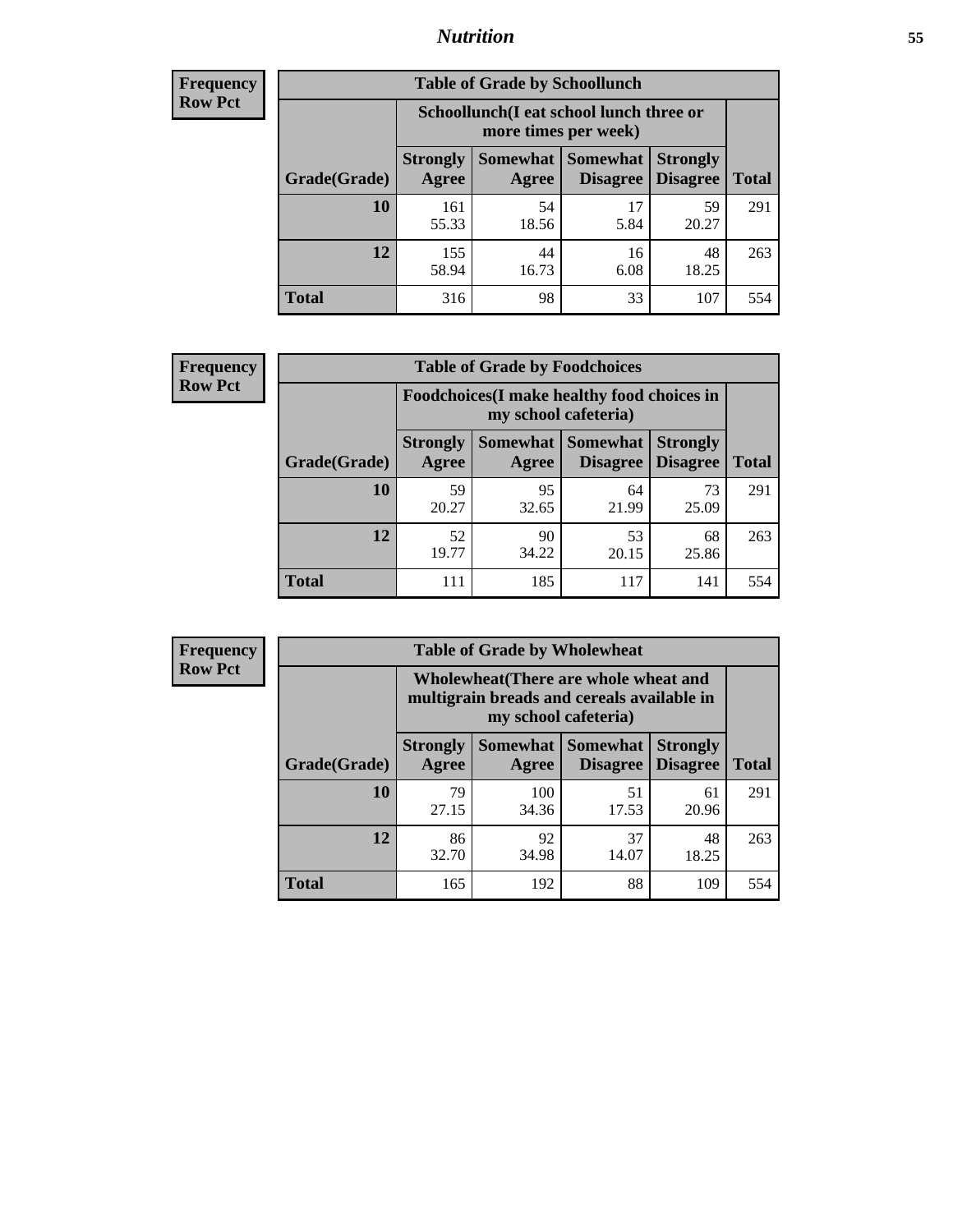## *Nutrition* **56**

**Frequency Row Pct**

| <b>Table of Grade by Healthyvending</b> |                                                                                                                                               |                          |                                    |                                    |              |  |  |
|-----------------------------------------|-----------------------------------------------------------------------------------------------------------------------------------------------|--------------------------|------------------------------------|------------------------------------|--------------|--|--|
|                                         | Healthyvending (If only healthy snacks and<br>beverages were available in the vending<br>machines during the school day,<br>I would buy them) |                          |                                    |                                    |              |  |  |
| Grade(Grade)                            | <b>Strongly</b><br>Agree                                                                                                                      | <b>Somewhat</b><br>Agree | <b>Somewhat</b><br><b>Disagree</b> | <b>Strongly</b><br><b>Disagree</b> | <b>Total</b> |  |  |
| 10                                      | 56<br>19.24                                                                                                                                   | 70<br>24.05              | 61<br>20.96                        | 104<br>35.74                       | 291          |  |  |
| 12                                      | 61<br>23.19                                                                                                                                   | 74<br>28.14              | 47<br>17.87                        | 81<br>30.80                        | 263          |  |  |
| <b>Total</b>                            | 117                                                                                                                                           | 144                      | 108                                | 185                                | 554          |  |  |

**Frequency Row Pct**

| <b>Table of Grade by Schoolbreakfast</b> |                                                                                                                                         |             |                                               |                                    |              |  |
|------------------------------------------|-----------------------------------------------------------------------------------------------------------------------------------------|-------------|-----------------------------------------------|------------------------------------|--------------|--|
|                                          | Schoolbreakfast (If breakfast were<br>available at school,<br>but outside the cafeteria,<br>I would eat breakfast at school more often) |             |                                               |                                    |              |  |
| Grade(Grade)                             | <b>Strongly</b><br>Agree                                                                                                                | Agree       | <b>Somewhat   Somewhat</b><br><b>Disagree</b> | <b>Strongly</b><br><b>Disagree</b> | <b>Total</b> |  |
| 10                                       | 124<br>42.61                                                                                                                            | 71<br>24.40 | 38<br>13.06                                   | 58<br>19.93                        | 291          |  |
| 12                                       | 102<br>38.78                                                                                                                            | 77<br>29.28 | 41<br>15.59                                   | 43<br>16.35                        | 263          |  |
| <b>Total</b>                             | 226                                                                                                                                     | 148         | 79                                            | 101                                | 554          |  |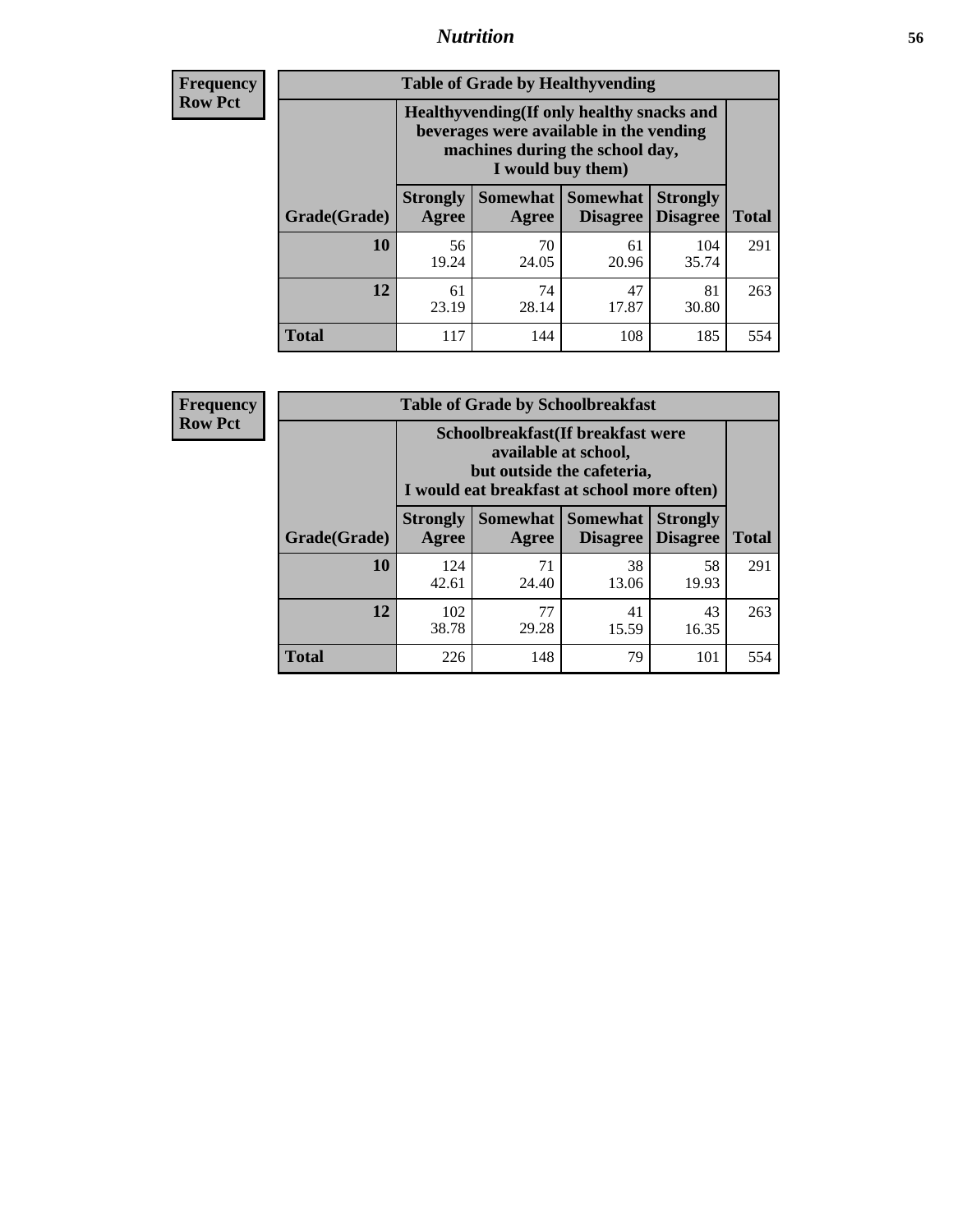| Frequency<br><b>Col Pct</b> | <b>Table of Educationaids by Grade</b>                                                                    |                    |              |              |
|-----------------------------|-----------------------------------------------------------------------------------------------------------|--------------------|--------------|--------------|
|                             | <b>Educationaids</b> (I<br>have been<br>taught about<br><b>HIV/AIDS</b> at<br>school in the<br>past year) | Grade(Grade)<br>10 | 12           | <b>Total</b> |
|                             | Yes                                                                                                       | 260<br>89.35       | 152<br>57.79 | 412          |
|                             | N <sub>0</sub>                                                                                            | 31<br>10.65        | 111<br>42.21 | 142          |
|                             | <b>Total</b>                                                                                              | 291                | 263          | 554          |

| <b>Frequency</b> | <b>Table of Educationcharacter by Grade</b> |              |              |              |  |
|------------------|---------------------------------------------|--------------|--------------|--------------|--|
| <b>Col Pct</b>   | Educationcharacter(I<br>have been taught    |              |              |              |  |
|                  | about character<br>education in the past    | Grade(Grade) |              |              |  |
|                  | year at school)                             | 10           | 12           | <b>Total</b> |  |
|                  | Yes                                         | 219<br>75.26 | 147<br>55.89 | 366          |  |
|                  | N <sub>0</sub>                              | 72<br>24.74  | 116<br>44.11 | 188          |  |
|                  | <b>Total</b>                                | 291          | 263          | 554          |  |

| Frequency      | <b>Table of Gradcoach1 by Grade</b>              |              |              |              |  |
|----------------|--------------------------------------------------|--------------|--------------|--------------|--|
| <b>Col Pct</b> | Gradcoach1(I<br>know who my<br><b>Graduation</b> | Grade(Grade) |              |              |  |
|                | Coach is)                                        | 10           | 12           | <b>Total</b> |  |
|                | Yes                                              | 36<br>12.37  | 98<br>37.26  | 134          |  |
|                | N <sub>0</sub>                                   | 255<br>87.63 | 165<br>62.74 | 420          |  |
|                | <b>Total</b>                                     | 291          | 263          | 554          |  |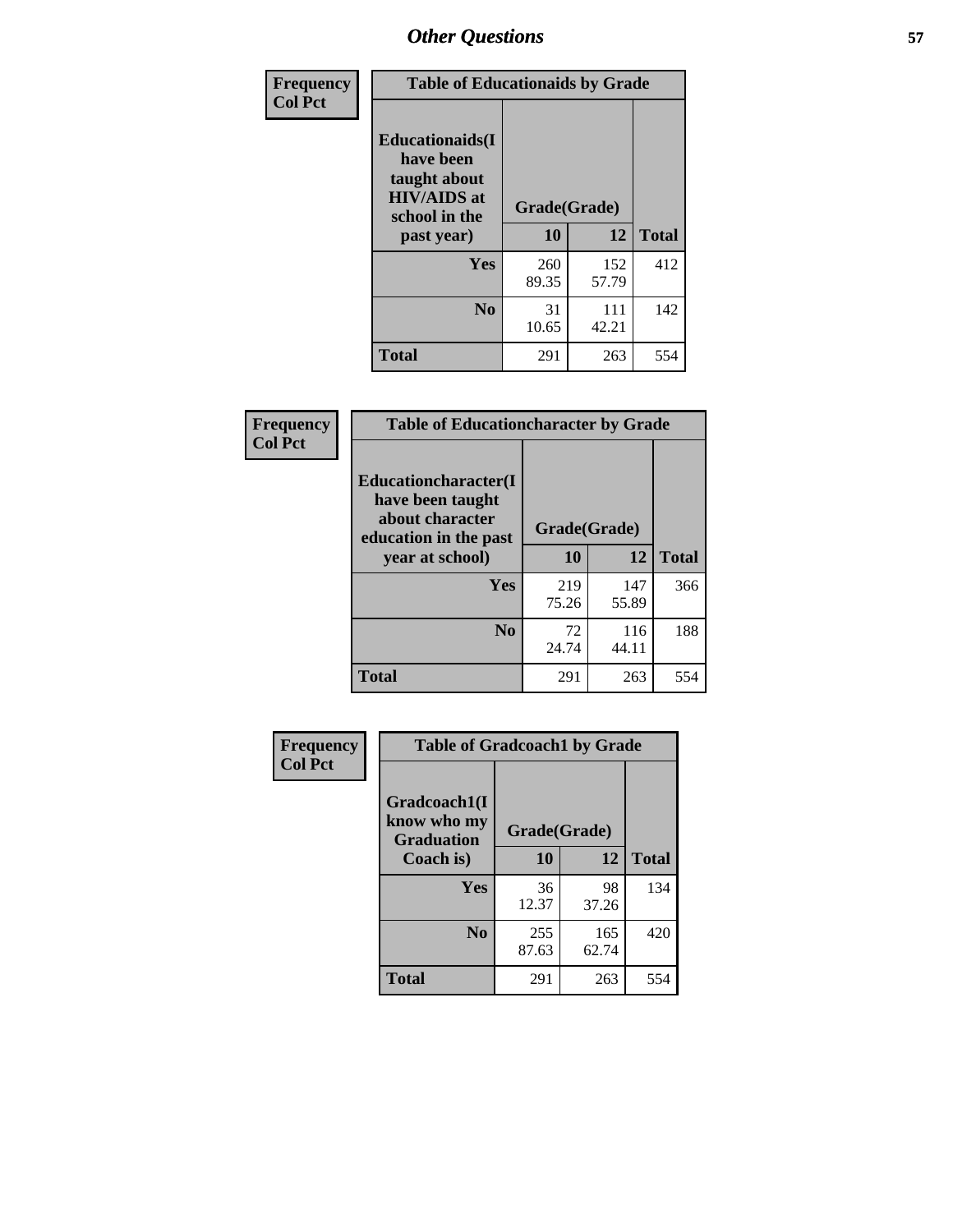| Frequency      | <b>Table of Gradcoach2 by Grade</b> |              |              |              |  |
|----------------|-------------------------------------|--------------|--------------|--------------|--|
| <b>Col Pct</b> | Gradcoach2(I<br>have                |              |              |              |  |
|                | contacted my<br><b>Graduation</b>   | Grade(Grade) |              |              |  |
|                | Coach)                              | 10           | 12           | <b>Total</b> |  |
|                | Yes                                 | 10<br>3.44   | 51<br>19.39  | 61           |  |
|                | N <sub>0</sub>                      | 281<br>96.56 | 212<br>80.61 | 493          |  |
|                | <b>Total</b>                        | 291          | 263          | 554          |  |

| <b>Frequency</b><br><b>Col Pct</b> | <b>Table of Gradcoach3 by Grade</b>                                         |              |              |              |
|------------------------------------|-----------------------------------------------------------------------------|--------------|--------------|--------------|
|                                    | Gradcoach3(I<br>have received<br>assistance<br>from my<br><b>Graduation</b> | Grade(Grade) |              |              |
|                                    | Coach)                                                                      | 10           | 12           | <b>Total</b> |
|                                    | Yes                                                                         | 12<br>4.12   | 45<br>17.11  | 57           |
|                                    | N <sub>0</sub>                                                              | 65<br>22.34  | 64<br>24.33  | 129          |
|                                    | Don't know                                                                  | 214<br>73.54 | 154<br>58.56 | 368          |
|                                    | <b>Total</b>                                                                | 291          | 263          | 554          |

| Frequency      | <b>Table of Selfharm by Grade</b>                                                                                                                                                      |                    |              |              |
|----------------|----------------------------------------------------------------------------------------------------------------------------------------------------------------------------------------|--------------------|--------------|--------------|
| <b>Col Pct</b> | <b>Selfharm</b> (During<br>the past 12<br>months,<br>I harmed myself<br>on purpose<br><b>Suicideconsider</b><br>During the past<br>12 months,<br>I seriously<br>considered<br>suicide) | Grade(Grade)<br>10 | 12           | <b>Total</b> |
|                | Yes                                                                                                                                                                                    | 29<br>9.97         | 16<br>6.08   | 45           |
|                | N <sub>0</sub>                                                                                                                                                                         | 262<br>90.03       | 247<br>93.92 | 509          |
|                | <b>Total</b>                                                                                                                                                                           | 291                | 263          | 554          |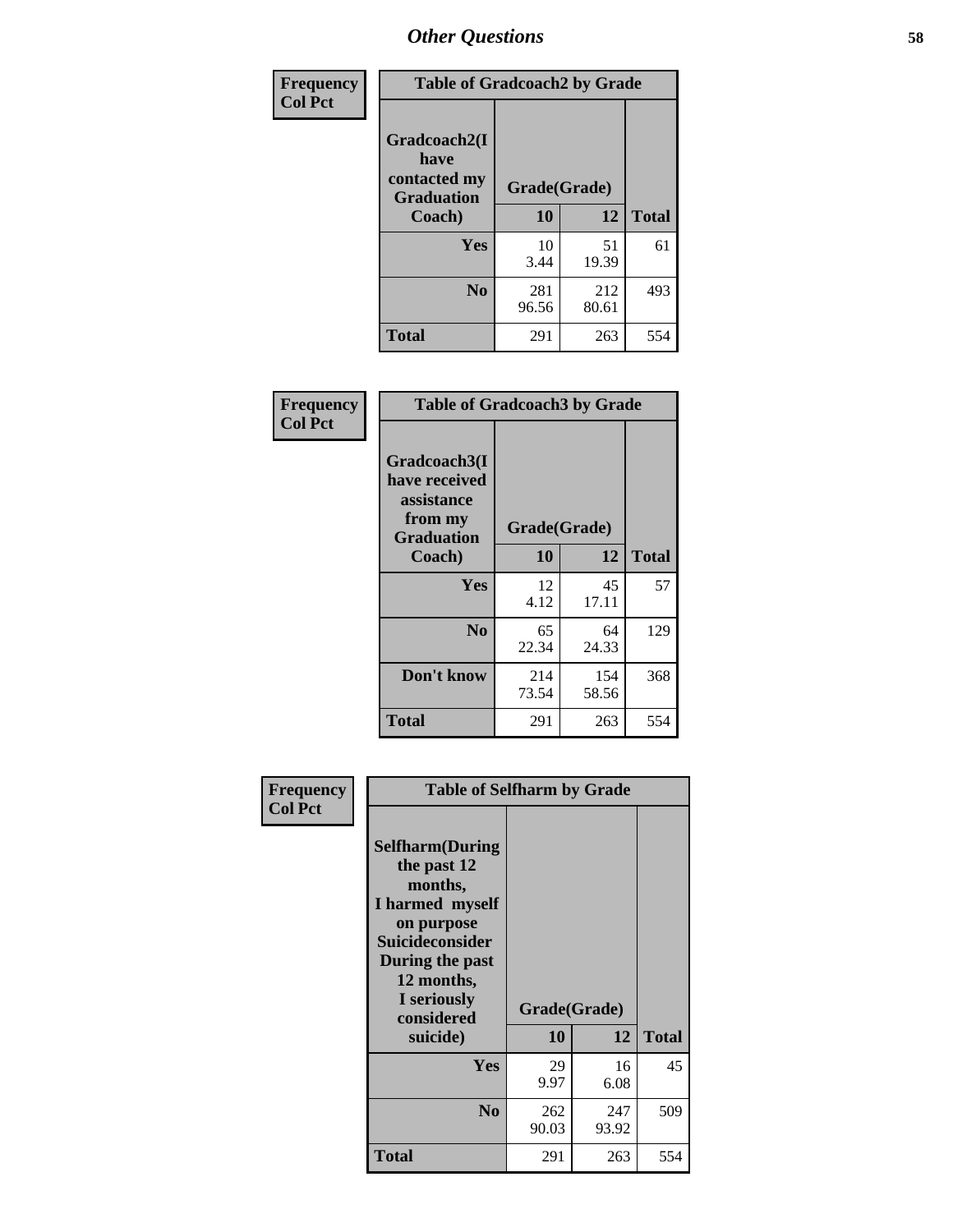| <b>Frequency</b> | <b>Table of Suicideconsider by Grade</b> |              |              |              |
|------------------|------------------------------------------|--------------|--------------|--------------|
| <b>Col Pct</b>   |                                          | Grade(Grade) |              |              |
|                  | Suicideconsider                          | <b>10</b>    | 12           | <b>Total</b> |
|                  | Yes                                      | 22<br>7.56   | 17<br>6.46   | 39           |
|                  | N <sub>0</sub>                           | 269<br>92.44 | 246<br>93.54 | 515          |
|                  | Total                                    | 291          | 263          | 554          |

| Frequency      | <b>Table of Suicideattempt by Grade</b>              |              |              |              |
|----------------|------------------------------------------------------|--------------|--------------|--------------|
| <b>Col Pct</b> | Suicideattempt(I<br>have attempted<br>suicide in the | Grade(Grade) |              |              |
|                | last year)                                           | 10           | 12           | <b>Total</b> |
|                | Yes                                                  | 16<br>5.50   | 6<br>2.28    | 22           |
|                | N <sub>0</sub>                                       | 275<br>94.50 | 257<br>97.72 | 532          |
|                | <b>Total</b>                                         | 291          | 263          | 554          |

| Frequency      | <b>Table of Instantmessaged by Grade</b>               |              |              |              |
|----------------|--------------------------------------------------------|--------------|--------------|--------------|
| <b>Col Pct</b> | Instantmessaged(I<br>have instant<br>messaged people I | Grade(Grade) |              |              |
|                | do not even know)                                      | 10           | 12           | <b>Total</b> |
|                | Yes                                                    | 114<br>39.18 | 96<br>36.50  | 210          |
|                | N <sub>0</sub>                                         | 177<br>60.82 | 167<br>63.50 | 344          |
|                | <b>Total</b>                                           | 291          | 263          | 554          |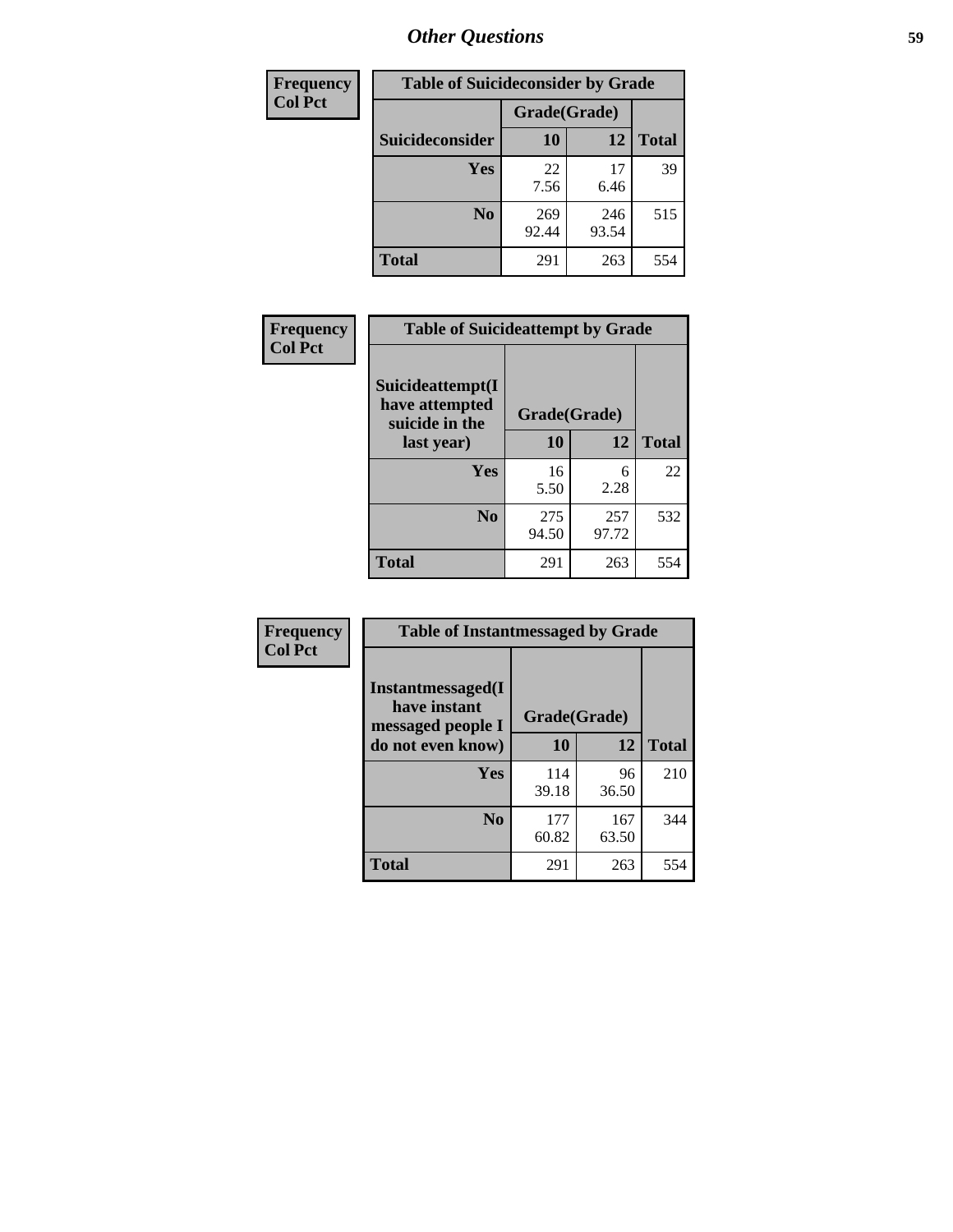| Frequency      | <b>Table of Getsalong by Grade</b>                          |              |              |              |  |  |  |
|----------------|-------------------------------------------------------------|--------------|--------------|--------------|--|--|--|
| <b>Col Pct</b> | <b>Getsalong</b> (I get<br>along with other<br>students and |              | Grade(Grade) |              |  |  |  |
|                | adults)                                                     | 10           | 12           | <b>Total</b> |  |  |  |
|                | <b>Strongly Agree</b>                                       | 135<br>46.39 | 151<br>57.41 | 286          |  |  |  |
|                | <b>Somewhat Agree</b>                                       | 118<br>40.55 | 98<br>37.26  | 216          |  |  |  |
|                | <b>Somewhat Disagree</b>                                    | 26<br>8.93   | 8<br>3.04    | 34           |  |  |  |
|                | <b>Strongly Disagree</b>                                    | 12<br>4.12   | 6<br>2.28    | 18           |  |  |  |
|                | Total                                                       | 291          | 263          | 554          |  |  |  |

| Frequency      | <b>Table of Safehome by Grade</b> |                           |              |              |  |  |  |
|----------------|-----------------------------------|---------------------------|--------------|--------------|--|--|--|
| <b>Col Pct</b> | Safehome(I feel<br>safe at home)  | Grade(Grade)<br><b>10</b> | 12           | <b>Total</b> |  |  |  |
|                | <b>Strongly Agree</b>             | 202<br>69.42              | 192<br>73.00 | 394          |  |  |  |
|                | <b>Somewhat Agree</b>             | 60<br>20.62               | 54<br>20.53  | 114          |  |  |  |
|                | <b>Somewhat Disagree</b>          | 16<br>5.50                | 8<br>3.04    | 24           |  |  |  |
|                | <b>Strongly Disagree</b>          | 13<br>4.47                | 9<br>3.42    | 22           |  |  |  |
|                | <b>Total</b>                      | 291                       | 263          | 554          |  |  |  |

| Frequency      |                                                                                     | <b>Table of Adulttalk by Grade</b> |              |              |
|----------------|-------------------------------------------------------------------------------------|------------------------------------|--------------|--------------|
| <b>Col Pct</b> | <b>Adulttalk(I</b><br>know an<br>adult at<br>school that<br>I can talk<br>with if I | Grade(Grade)                       |              |              |
|                | need help)                                                                          | 10                                 | 12           | <b>Total</b> |
|                | <b>Yes</b>                                                                          | 197<br>67.70                       | 201<br>76.43 | 398          |
|                | N <sub>0</sub>                                                                      | 94<br>32.30                        | 62<br>23.57  | 156          |
|                | <b>Total</b>                                                                        | 291                                | 263          | 554          |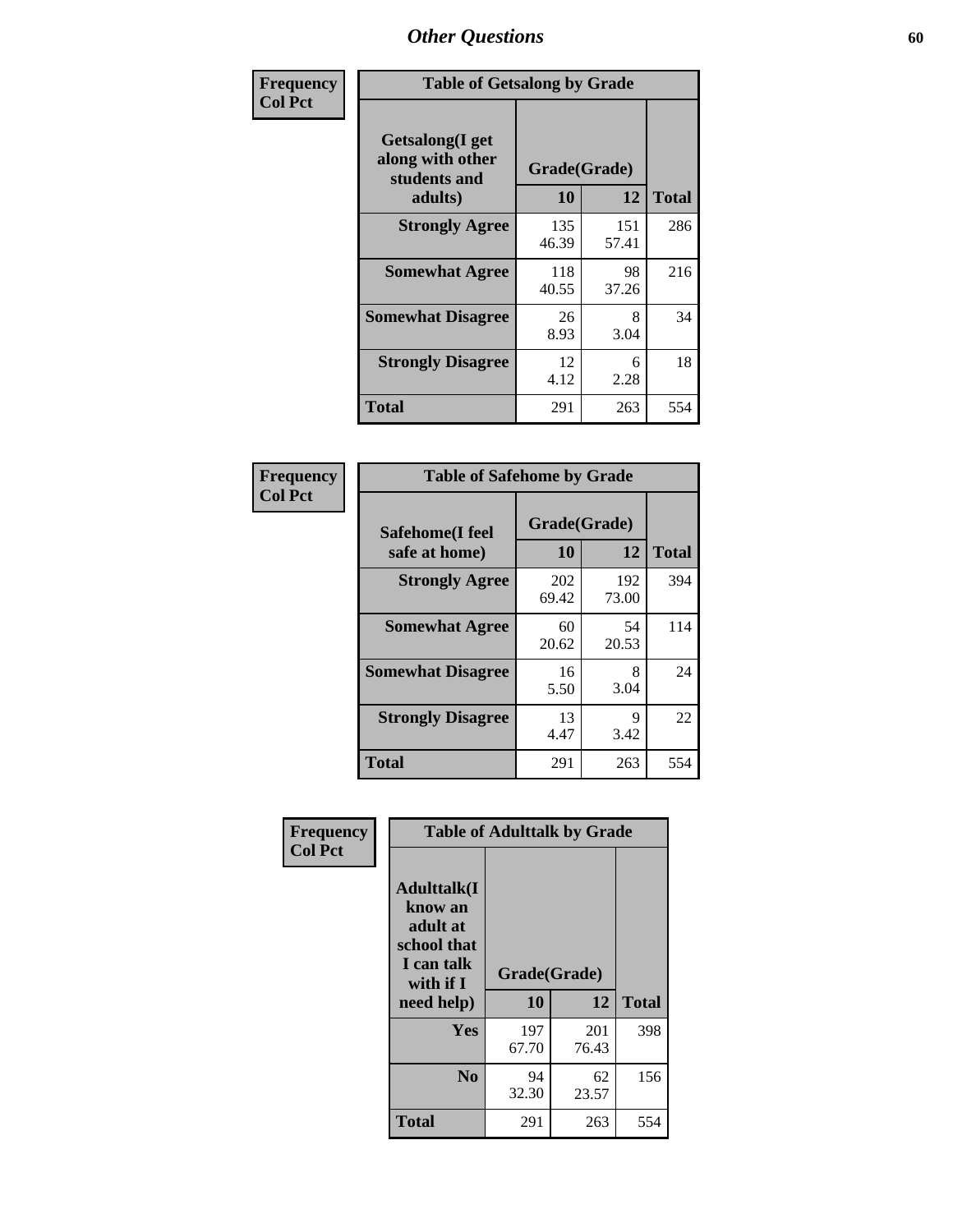**Frequency Row Pct**

| <b>Table of Grade by Tytime</b> |             |                                                                                         |             |             |             |             |              |  |  |  |
|---------------------------------|-------------|-----------------------------------------------------------------------------------------|-------------|-------------|-------------|-------------|--------------|--|--|--|
|                                 |             | Tytime (On an average school day,<br>how much unsupervised time do I spend watching TV) |             |             |             |             |              |  |  |  |
|                                 |             | <b>Less that</b>                                                                        |             | $2 - 3$     | $4 - 5$     | $6+$        |              |  |  |  |
| Grade(Grade)   None             |             | hour/day                                                                                | hour/day    | hours/day   | hours/day   | hours/day   | <b>Total</b> |  |  |  |
| 10                              | 41<br>14.09 | 42<br>14.43                                                                             | 38<br>13.06 | 82<br>28.18 | 35<br>12.03 | 53<br>18.21 | 291          |  |  |  |
| 12                              | 51<br>19.39 | 29<br>11.03                                                                             | 35<br>13.31 | 77<br>29.28 | 31<br>11.79 | 40<br>15.21 | 263          |  |  |  |
| <b>Total</b>                    | 92          | 71                                                                                      | 73          | 159         | 66          | 93          | 554          |  |  |  |

**Frequency Row Pct**

| <b>Table of Grade by Computertime</b> |             |                                                                                                   |             |                      |                      |                   |              |  |  |  |
|---------------------------------------|-------------|---------------------------------------------------------------------------------------------------|-------------|----------------------|----------------------|-------------------|--------------|--|--|--|
|                                       |             | Computertime (On an average school day,<br>how much unsupervised time do I spend on the computer) |             |                      |                      |                   |              |  |  |  |
| Grade(Grade)                          | None        | <b>Less that</b><br>hour/day                                                                      | hour/day    | $2 - 3$<br>hours/day | $4 - 5$<br>hours/day | $6+$<br>hours/day | <b>Total</b> |  |  |  |
| 10                                    | 53<br>18.21 | 63<br>21.65                                                                                       | 43<br>14.78 | 70<br>24.05          | 22<br>7.56           | 40<br>13.75       | 291          |  |  |  |
| 12                                    | 41<br>15.59 | 58<br>51<br>22<br>65<br>26<br>19.39<br>24.71<br>8.37<br>9.89<br>22.05                             |             |                      |                      |                   |              |  |  |  |
| <b>Total</b>                          | 94          | 121                                                                                               | 94          | 135                  | 44                   | 66                | 554          |  |  |  |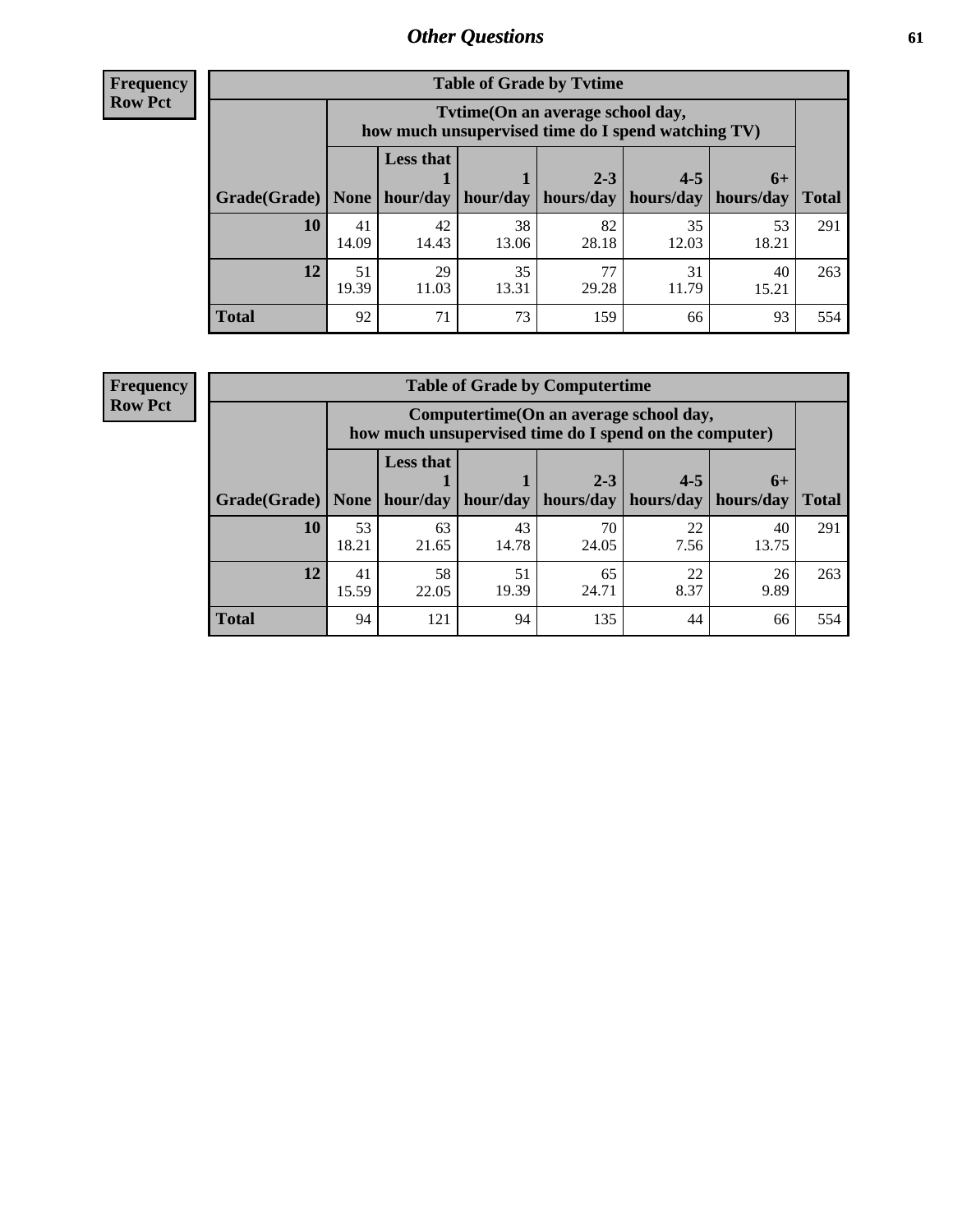#### *Questions about Driving Laws* **62** *Driving Questions were asked only of high school students.*

| <b>Frequency</b> |
|------------------|
| <b>Row Pct</b>   |

| <b>Table of Grade by License1</b> |                                                                      |                                                                                                                                           |                |            |                      |              |  |  |  |
|-----------------------------------|----------------------------------------------------------------------|-------------------------------------------------------------------------------------------------------------------------------------------|----------------|------------|----------------------|--------------|--|--|--|
|                                   |                                                                      | License1(During the first 6 months of driving<br>with a provisional license,<br>the only passengers who can ride with the<br>driver are:) |                |            |                      |              |  |  |  |
| Grade(Grade)                      | <b>Parent or</b><br><b>Guardian</b>                                  | Family<br><b>Members</b>                                                                                                                  | <b>Friends</b> | Anyone     | Don't<br><b>Know</b> | <b>Total</b> |  |  |  |
| 10                                | 94<br>32.30                                                          | 135<br>46.39                                                                                                                              | 0.00           | 12<br>4.12 | 50<br>17.18          | 291          |  |  |  |
| 12                                | 7<br>25<br>68<br>149<br>14<br>5.32<br>9.51<br>25.86<br>56.65<br>2.66 |                                                                                                                                           |                |            |                      |              |  |  |  |
| <b>Total</b>                      | 162                                                                  | 284                                                                                                                                       | 7              | 26         | 75                   | 554          |  |  |  |

| Frequency      |              | <b>Table of Grade by License2</b>                                                                        |                  |                  |                                                      |                      |              |  |  |
|----------------|--------------|----------------------------------------------------------------------------------------------------------|------------------|------------------|------------------------------------------------------|----------------------|--------------|--|--|
| <b>Row Pct</b> |              | License2(17 yr old drivers with a<br>provisional driver's license cannot<br>drive between the hours of:) |                  |                  |                                                      |                      |              |  |  |
|                | Grade(Grade) | <b>Midnight</b><br>to 6am                                                                                | 1am<br>to<br>5am | 1am<br>to<br>6am | N <sub>0</sub><br>curfew<br>for $17$<br>year<br>olds | Don't<br><b>Know</b> | <b>Total</b> |  |  |
|                | 10           | 166<br>57.04                                                                                             | 18<br>6.19       | 31<br>10.65      | 15<br>5.15                                           | 61<br>20.96          | 291          |  |  |
|                | 12           | 181<br>68.82                                                                                             | 19<br>7.22       | 29<br>11.03      | 10<br>3.80                                           | 24<br>9.13           | 263          |  |  |
|                | <b>Total</b> | 347                                                                                                      | 37               | 60               | 25                                                   | 85                   | 554          |  |  |

| <b>Frequency</b> |              | <b>Table of Grade by License3</b>     |                                     |                 |            |            |               |              |  |  |
|------------------|--------------|---------------------------------------|-------------------------------------|-----------------|------------|------------|---------------|--------------|--|--|
| <b>Row Pct</b>   |              | License3(For drivers under the age of | what level of alcohol is considered | 21,<br>$DUI$ ?) |            |            |               |              |  |  |
|                  | Grade(Grade) | Any<br><b>Amount</b>                  | 0.02                                | 0.04            | 0.06       | 0.08       | Don't<br>know | <b>Total</b> |  |  |
|                  | 10           | 37<br>12.71                           | 102<br>35.05                        | 27<br>9.28      | 18<br>6.19 | 27<br>9.28 | 80<br>27.49   | 291          |  |  |
|                  | 12           | 73<br>27.76                           | 60<br>22.81                         | 22<br>8.37      | 17<br>6.46 | 24<br>9.13 | 67<br>25.48   | 263          |  |  |
|                  | <b>Total</b> | 110                                   | 162                                 | 49              | 35         | 51         | 147           | 554          |  |  |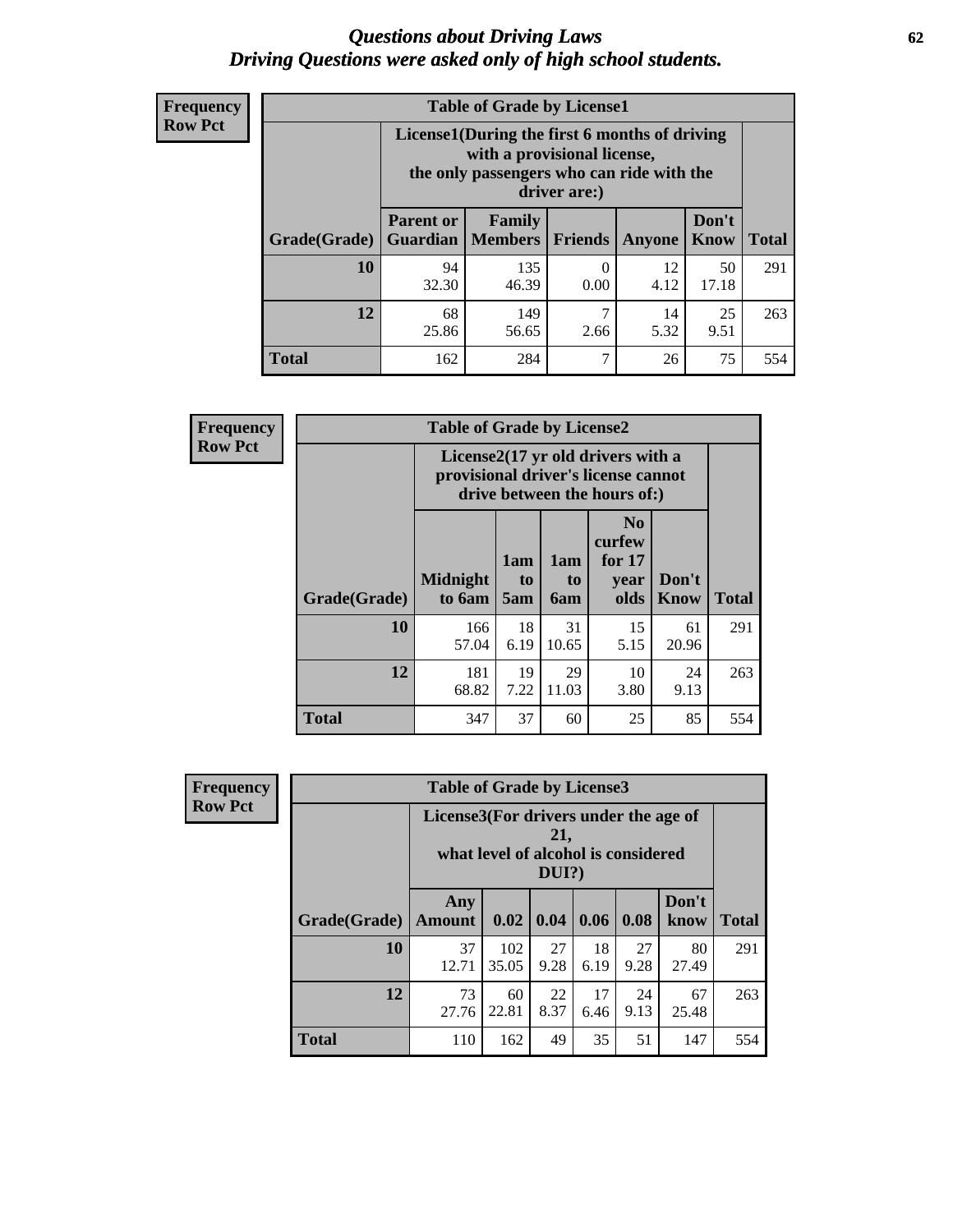#### *Questions about Driving Laws* **63** *Driving Questions were asked only of high school students.*

**Frequency Row Pct**

|              |             |                                                                                                                                                                                                                                                                                |             | <b>Table of Grade by License4</b> |            |             |     |  |  |
|--------------|-------------|--------------------------------------------------------------------------------------------------------------------------------------------------------------------------------------------------------------------------------------------------------------------------------|-------------|-----------------------------------|------------|-------------|-----|--|--|
|              |             | License4(A driver under 21 automatically<br>loses his/her license if caught exceeding the<br>posted speet limit by:)<br>Can't<br>lose<br><b>Depends</b><br>license<br>$15+$<br>$25+$<br>$35+$<br>Don't<br>for<br>on<br><b>Total</b><br>mph<br>speeding<br>know<br>mph<br>judge |             |                                   |            |             |     |  |  |
| Grade(Grade) | mph         |                                                                                                                                                                                                                                                                                |             |                                   |            |             |     |  |  |
| 10           | 71<br>24.40 | 45<br>15.46                                                                                                                                                                                                                                                                    | 41<br>14.09 | 20<br>6.87                        | 22<br>7.56 | 92<br>31.62 | 291 |  |  |
| 12           | 60<br>22.81 | 25<br>59<br>30<br>15<br>74<br>9.51<br>5.70<br>22.43<br>11.41<br>28.14                                                                                                                                                                                                          |             |                                   |            |             |     |  |  |
| <b>Total</b> | 131         | 104                                                                                                                                                                                                                                                                            | 71          | 45                                | 37         | 166         | 554 |  |  |

| Frequency      | <b>Table of Grade by License5</b> |                                                                                                                                                             |                |               |       |
|----------------|-----------------------------------|-------------------------------------------------------------------------------------------------------------------------------------------------------------|----------------|---------------|-------|
| <b>Row Pct</b> |                                   | License5(A)<br>Georgia teenager<br>with family<br>connections or a<br>good lawyer can<br>break a teen<br>driving law and<br>keep their driver's<br>license) |                |               |       |
|                | Grade(Grade)                      | Yes                                                                                                                                                         | N <sub>0</sub> | Don't<br>know | Total |
|                | 10                                | 31<br>10.65                                                                                                                                                 | 144<br>49.48   | 116<br>39.86  | 291   |
|                | 12                                | 49<br>18.63                                                                                                                                                 | 134<br>50.95   | 80<br>30.42   | 263   |
|                | Total                             | 80                                                                                                                                                          | 278            | 196           | 554   |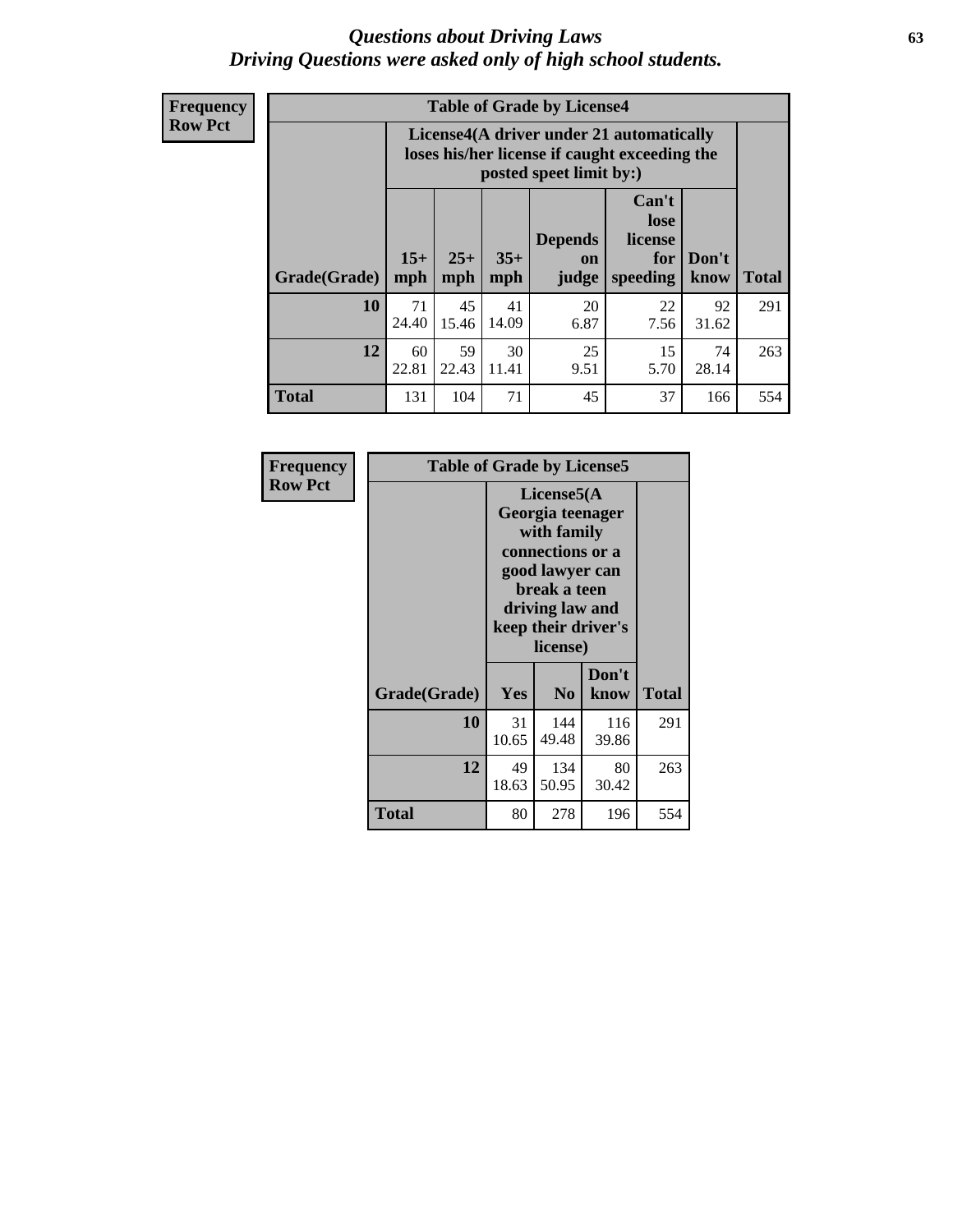#### *Questions about Driving Laws* **64** *Driving Questions were asked only of high school students.*

| <b>Frequency</b> | <b>Table of Grade by License6</b> |                                                                                                                                                 |                |               |              |
|------------------|-----------------------------------|-------------------------------------------------------------------------------------------------------------------------------------------------|----------------|---------------|--------------|
| <b>Row Pct</b>   |                                   | License <sub>6</sub> (I know a<br>friend or<br>classmate that<br>broke a teen<br>driving law,<br>but was allowed to<br>keep his/her<br>license) |                |               |              |
|                  | Grade(Grade)                      | Yes                                                                                                                                             | N <sub>0</sub> | Don't<br>know | <b>Total</b> |
|                  | 10                                | 58<br>19.93                                                                                                                                     | 126<br>43.30   | 107<br>36.77  | 291          |
|                  | 12                                | 102<br>107<br>54<br>38.78<br>40.68<br>20.53                                                                                                     |                |               | 263          |
|                  | <b>Total</b>                      | 160                                                                                                                                             | 233            | 161           | 554          |

| Frequency      |              |                                                                             | <b>Table of Grade by License7</b>                                                             |                                                   |                        |              |  |
|----------------|--------------|-----------------------------------------------------------------------------|-----------------------------------------------------------------------------------------------|---------------------------------------------------|------------------------|--------------|--|
| <b>Row Pct</b> |              |                                                                             | License7(A student under the age of 18 cam loser<br>his/her driving privileges if he or she:) |                                                   |                        |              |  |
|                | Grade(Grade) | <b>Have</b><br>more than<br>10<br>unexcused<br>absences<br>per school<br>yr | Drop out<br>without  <br>graduating                                                           | <b>Bring</b><br>alcohol/drugs/weapon<br>to school | All of<br>the<br>above | <b>Total</b> |  |
|                | 10           | 47<br>16.15                                                                 | 16<br>5.50                                                                                    | 14<br>4.81                                        | 214<br>73.54           | 291          |  |
|                | 12           | 49<br>18.63                                                                 | 6<br>2.28                                                                                     | ⇁<br>2.66                                         | 201<br>76.43           | 263          |  |
|                | <b>Total</b> | 96                                                                          | 22                                                                                            | 21                                                | 415                    | 554          |  |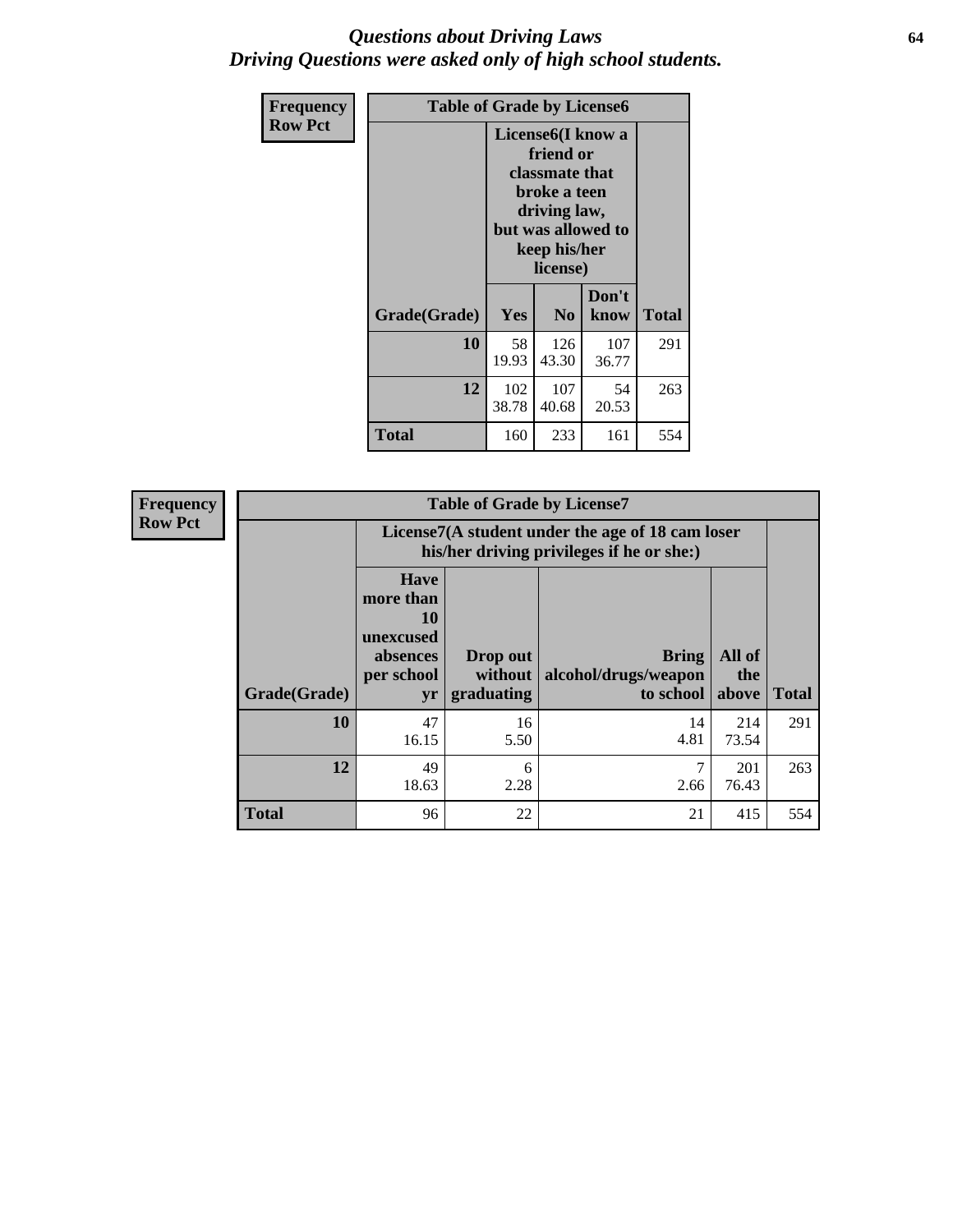# *Select Results by Gender* **65**

| Frequency      | <b>Table of SchoolClimate2 by Gender</b>          |                                 |              |              |
|----------------|---------------------------------------------------|---------------------------------|--------------|--------------|
| <b>Col Pct</b> | SchoolClimate2(I<br>feel successful at<br>school) | Gender(Gender)<br><b>Female</b> | <b>Male</b>  | <b>Total</b> |
|                | <b>Strongly Agree</b>                             | 105<br>38.75                    | 88<br>31.10  | 193          |
|                | <b>Somewhat Agree</b>                             | 140<br>51.66                    | 164<br>57.95 | 304          |
|                | <b>Somewhat Disagree</b>                          | 20<br>7.38                      | 22<br>7.77   | 42           |
|                | <b>Strongly Disagree</b>                          | 6<br>2.21                       | 9<br>3.18    | 15           |
|                | <b>Total</b>                                      | 271                             | 283          | 554          |

| Frequency      | <b>Table of SchoolClimate6 by Gender</b>                 |                                 |              |              |  |
|----------------|----------------------------------------------------------|---------------------------------|--------------|--------------|--|
| <b>Col Pct</b> | <b>SchoolClimate6(Teachers</b><br>treat me with respect) | Gender(Gender)<br><b>Female</b> | <b>Male</b>  | <b>Total</b> |  |
|                | <b>Strongly Agree</b>                                    | 87<br>32.10                     | 84<br>29.68  | 171          |  |
|                | <b>Somewhat Agree</b>                                    | 113<br>41.70                    | 122<br>43.11 | 235          |  |
|                | <b>Somewhat Disagree</b>                                 | 50<br>18.45                     | 52<br>18.37  | 102          |  |
|                | <b>Strongly Disagree</b>                                 | 21<br>7.75                      | 25<br>8.83   | 46           |  |
|                | <b>Total</b>                                             | 271                             | 283          | 554          |  |

| <b>Frequency</b> | <b>Table of SchoolClimate8 by Gender</b>                                             |               |                               |              |
|------------------|--------------------------------------------------------------------------------------|---------------|-------------------------------|--------------|
| <b>Col Pct</b>   | <b>SchoolClimate8(Students</b><br>are frequently<br>recognized for good<br>behavior) | <b>Female</b> | Gender(Gender)<br><b>Male</b> | <b>Total</b> |
|                  | <b>Strongly Agree</b>                                                                | 34<br>12.55   | 36<br>12.72                   | 70           |
|                  | <b>Somewhat Agree</b>                                                                | 95<br>35.06   | 105<br>37.10                  | 200          |
|                  | <b>Somewhat Disagree</b>                                                             | 93<br>34.32   | 89<br>31.45                   | 182          |
|                  | <b>Strongly Disagree</b>                                                             | 49<br>18.08   | 53<br>18.73                   | 102          |
|                  | Total                                                                                | 271           | 283                           | 554          |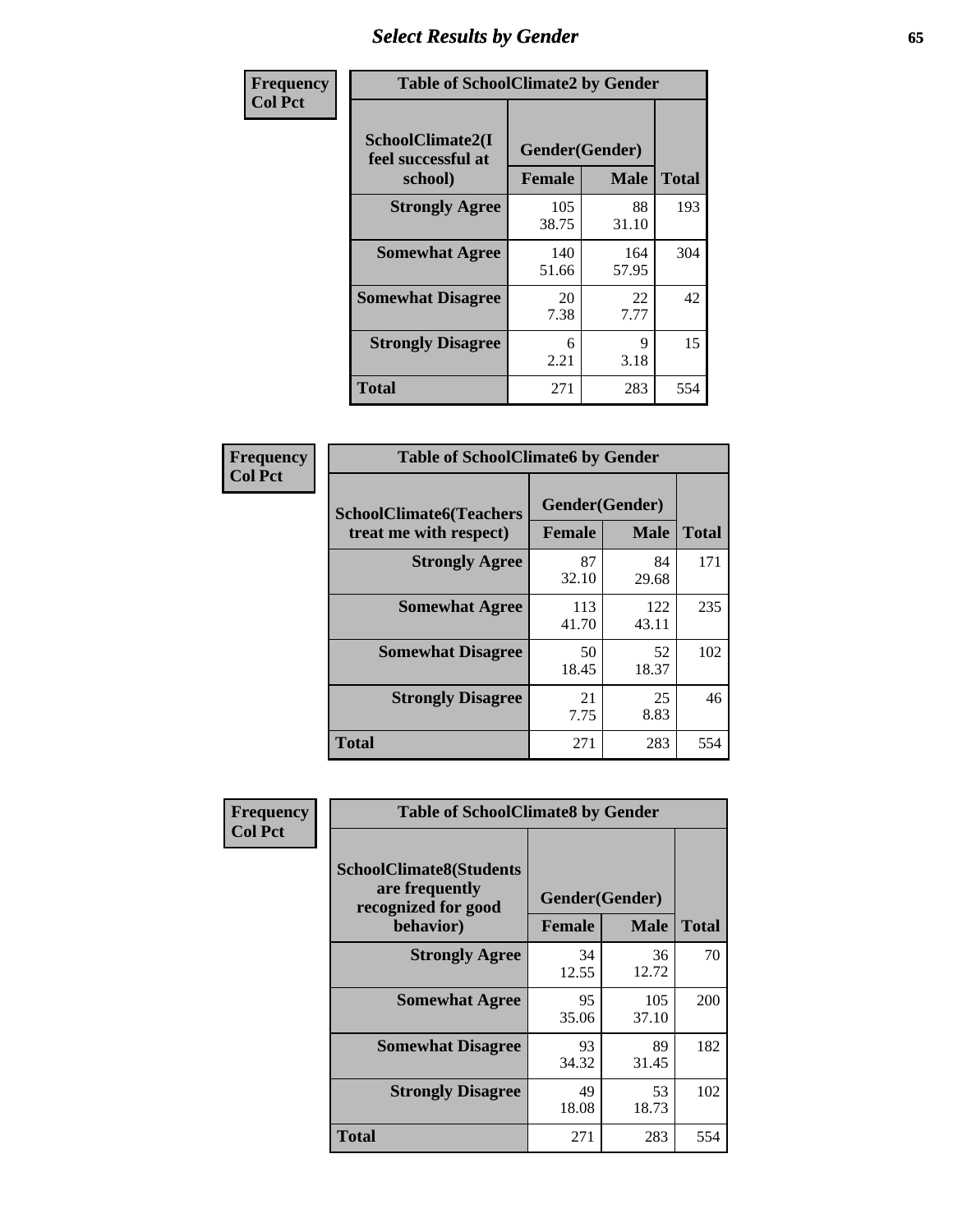## *Select Results by Gender* **66**

| <b>Frequency</b> | <b>Table of Gender by Dropout</b> |                                                                        |                |              |
|------------------|-----------------------------------|------------------------------------------------------------------------|----------------|--------------|
| <b>Row Pct</b>   |                                   | Dropout(I<br>have<br>thought<br>about<br>dropping<br>out of<br>school) |                |              |
|                  | Gender(Gender)                    | Yes                                                                    | N <sub>0</sub> | <b>Total</b> |
|                  | <b>Female</b>                     | 84<br>31.00                                                            | 187<br>69.00   | 271          |
|                  | <b>Male</b>                       | 83<br>29.33                                                            | 200<br>70.67   | 283          |
|                  | <b>Total</b>                      | 167                                                                    | 387            | 554          |

| <b>Frequency</b> | <b>Table of Gender by Dropoutreason</b> |                             |              |                                                                     |                                |              |              |
|------------------|-----------------------------------------|-----------------------------|--------------|---------------------------------------------------------------------|--------------------------------|--------------|--------------|
| <b>Row Pct</b>   |                                         |                             |              | Dropoutreason (If I dropped out the<br>reason would most likely be) |                                |              |              |
|                  | Gender(Gender)                          | Won't<br><b>Drop</b><br>out | <b>Bored</b> | <b>Family</b><br><b>Reasons</b>                                     | <b>Being</b><br><b>Bullied</b> | <b>Other</b> | <b>Total</b> |
|                  | Female                                  | 164<br>60.52                | 24<br>8.86   | 22<br>8.12                                                          | 4<br>1.48                      | 57<br>21.03  | 271          |
|                  | <b>Male</b>                             | 158<br>55.83                | 39<br>13.78  | 26<br>9.19                                                          | 4<br>1.41                      | 56<br>19.79  | 283          |
|                  | <b>Total</b>                            | 322                         | 63           | 48                                                                  | 8                              | 113          | 554          |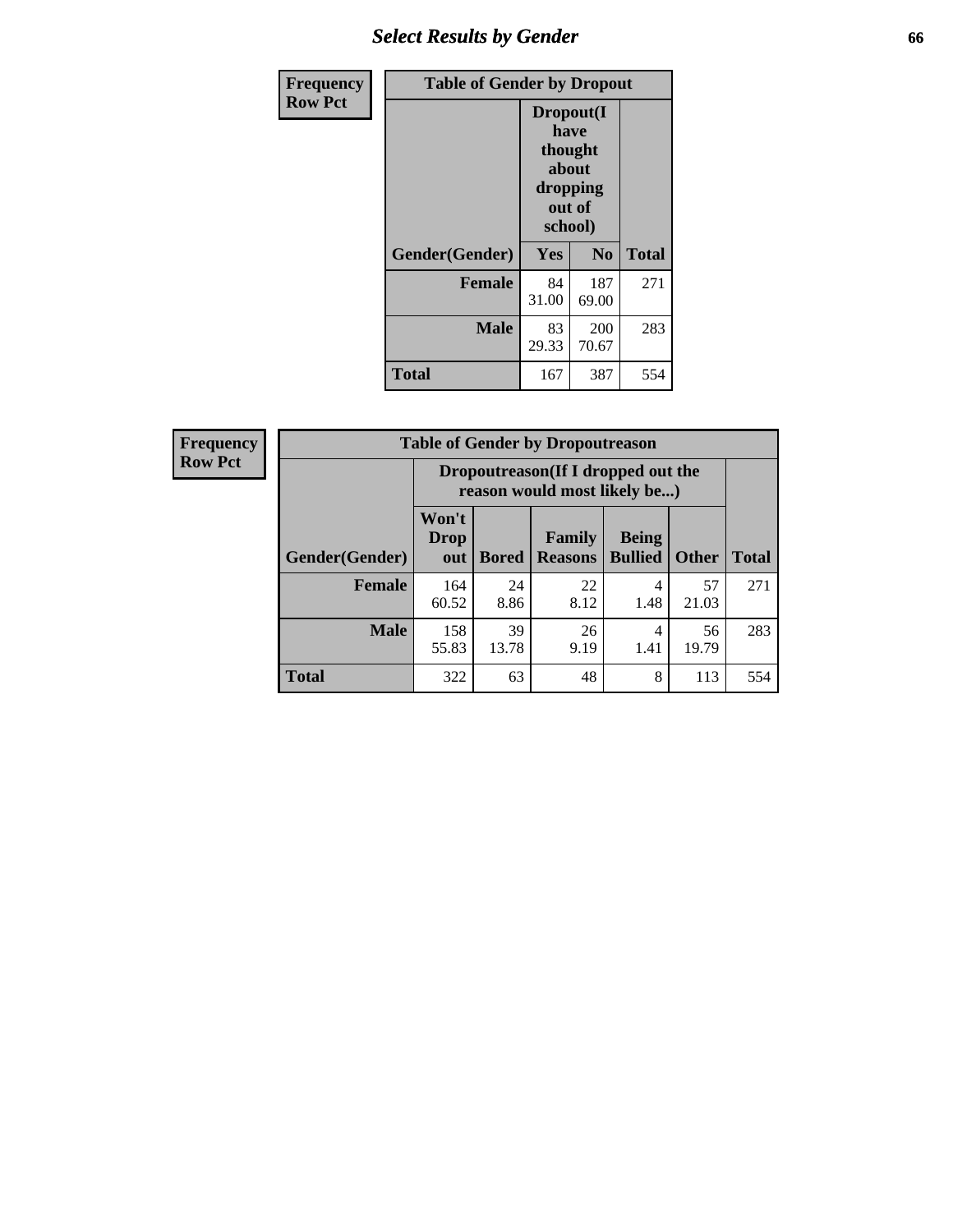*School Safety* **67**

| Frequency      |                |                 | <b>Table of Gender by Bullied2</b> |              |  |
|----------------|----------------|-----------------|------------------------------------|--------------|--|
| <b>Row Pct</b> |                | <b>Bullied2</b> |                                    |              |  |
|                | Gender(Gender) | Yes             | N <sub>0</sub>                     | <b>Total</b> |  |
|                | <b>Female</b>  | 25<br>9.23      | 246<br>90.77                       | 271          |  |
|                | <b>Male</b>    | 19<br>6.71      | 264<br>93.29                       | 283          |  |
|                | <b>Total</b>   | 44              | 510                                | 554          |  |

| Frequency      | <b>Table of Gender by Bulliedothers2</b> |                       |                |              |
|----------------|------------------------------------------|-----------------------|----------------|--------------|
| <b>Row Pct</b> |                                          | <b>Bulliedothers2</b> |                |              |
|                | Gender(Gender)                           | <b>Yes</b>            | N <sub>0</sub> | <b>Total</b> |
|                | <b>Female</b>                            | 31<br>11.44           | 240<br>88.56   | 271          |
|                | <b>Male</b>                              | 28<br>9.89            | 255<br>90.11   | 283          |
|                | <b>Total</b>                             | 59                    | 495            | 554          |

| <b>Frequency</b> | <b>Table of Gender by Weaponschool2</b> |               |                |              |
|------------------|-----------------------------------------|---------------|----------------|--------------|
| <b>Row Pct</b>   |                                         | Weaponschool2 |                |              |
|                  | Gender(Gender)                          | Yes           | N <sub>0</sub> | <b>Total</b> |
|                  | <b>Female</b>                           | 0.37          | 270<br>99.63   | 271          |
|                  | <b>Male</b>                             | 15<br>5.30    | 268<br>94.70   | 283          |
|                  | <b>Total</b>                            | 16            | 538            | 554          |

| <b>Frequency</b> | <b>Table of Gender by Absentunsafe2</b> |               |                |              |
|------------------|-----------------------------------------|---------------|----------------|--------------|
| <b>Row Pct</b>   |                                         | Absentunsafe2 |                |              |
|                  | Gender(Gender)                          | Yes           | N <sub>0</sub> | <b>Total</b> |
|                  | <b>Female</b>                           | 18<br>6.64    | 253<br>93.36   | 271          |
|                  | <b>Male</b>                             | 25<br>8.83    | 258<br>91.17   | 283          |
|                  | <b>Total</b>                            | 43            | 511            | 554          |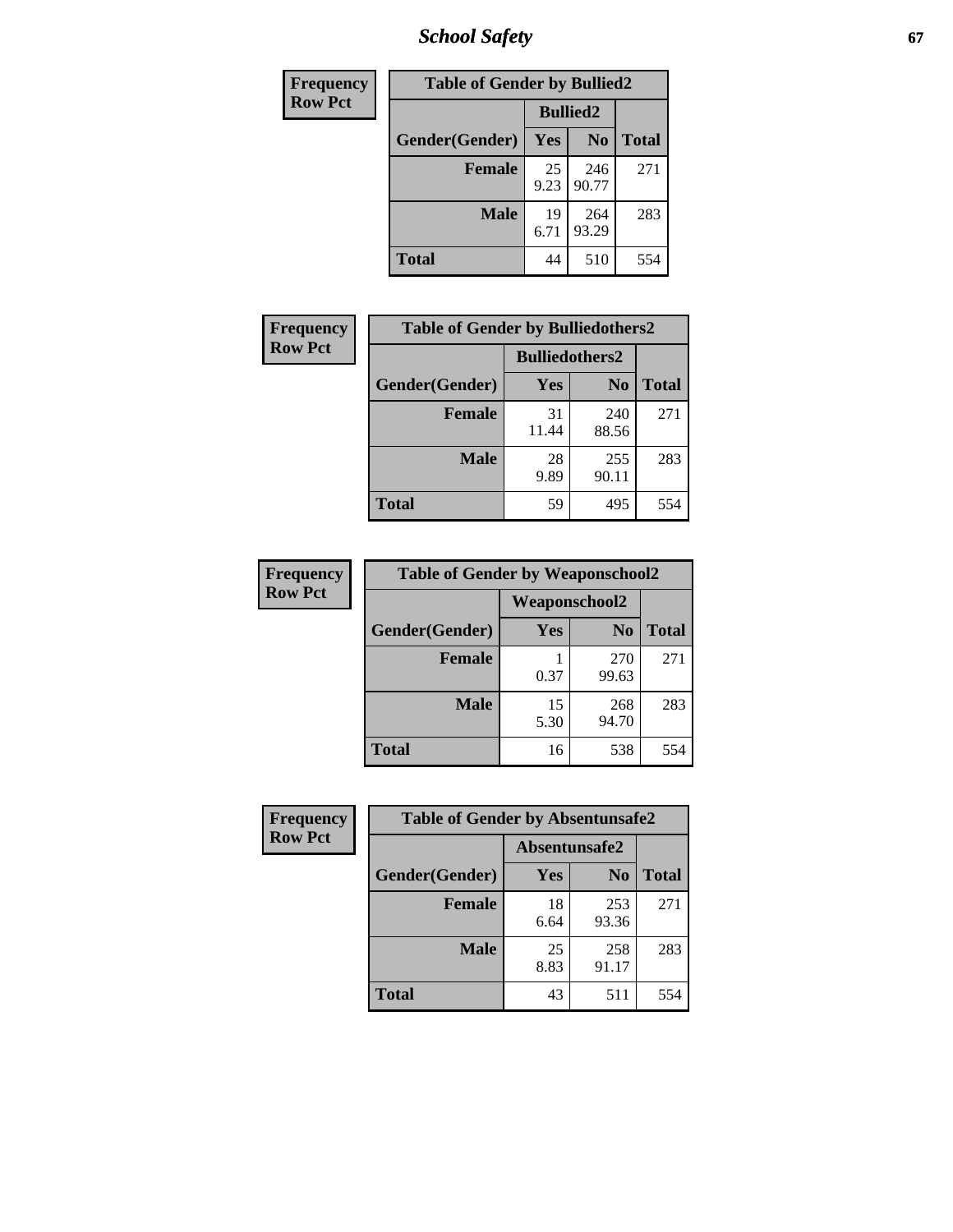*School Safety* **68**

| Frequency      | <b>Table of Gender by Gangself</b> |                                                                                                        |              |              |
|----------------|------------------------------------|--------------------------------------------------------------------------------------------------------|--------------|--------------|
| <b>Row Pct</b> |                                    | <b>Gangself</b> (I<br>have<br>participated<br>in illegal gang<br>activities in<br>the past 30<br>days) |              |              |
|                | Gender(Gender)                     | Yes                                                                                                    | No           | <b>Total</b> |
|                | <b>Female</b>                      | 8<br>2.95                                                                                              | 263<br>97.05 | 271          |
|                | <b>Male</b>                        | 24<br>8.48                                                                                             | 259<br>91.52 | 283          |
|                | <b>Total</b>                       | 32                                                                                                     | 522          | 554          |

| Frequency      | <b>Table of Gender by Gangpeers</b> |                                                                                                                             |                |              |
|----------------|-------------------------------------|-----------------------------------------------------------------------------------------------------------------------------|----------------|--------------|
| <b>Row Pct</b> |                                     | <b>Gangpeers</b> (I<br>have friends<br>who have<br>participated<br>in illegal gang<br>activities in<br>the past 30<br>days) |                |              |
|                | Gender(Gender)                      | <b>Yes</b>                                                                                                                  | N <sub>0</sub> | <b>Total</b> |
|                | <b>Female</b>                       | 98<br>36.16                                                                                                                 | 173<br>63.84   | 271          |
|                | <b>Male</b>                         | 118<br>41.70                                                                                                                | 165<br>58.30   | 283          |
|                | Total                               | 216                                                                                                                         | 338            | 554          |

| Frequency      | <b>Table of Gender by Pickedon2</b> |             |                |              |
|----------------|-------------------------------------|-------------|----------------|--------------|
| <b>Row Pct</b> |                                     | Pickedon2   |                |              |
|                | Gender(Gender)                      | Yes         | N <sub>0</sub> | <b>Total</b> |
|                | <b>Female</b>                       | 70<br>25.83 | 201<br>74.17   | 271          |
|                | <b>Male</b>                         | 47<br>16.61 | 236<br>83.39   | 283          |
|                | <b>Total</b>                        | 117         | 437            | 554          |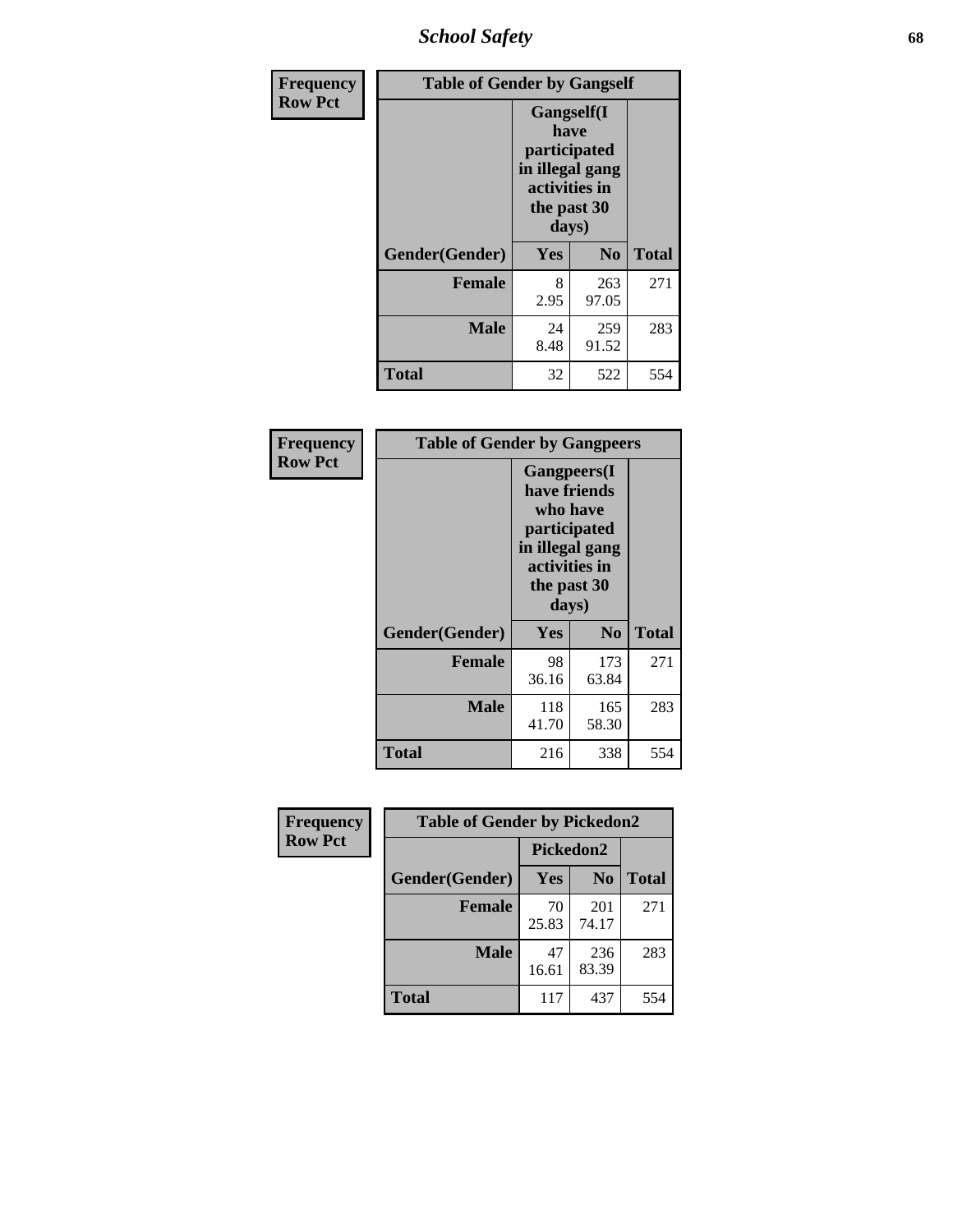*School Safety* **69**

| Frequency      | <b>Table of Gender by Safeschool2</b> |              |                |              |
|----------------|---------------------------------------|--------------|----------------|--------------|
| <b>Row Pct</b> |                                       |              | Safeschool2    |              |
|                | Gender(Gender)                        | <b>Yes</b>   | N <sub>0</sub> | <b>Total</b> |
|                | <b>Female</b>                         | 135<br>49.82 | 136<br>50.18   | 271          |
|                | <b>Male</b>                           | 168<br>59.36 | 115<br>40.64   | 283          |
|                | <b>Total</b>                          | 303          | 251            | 554          |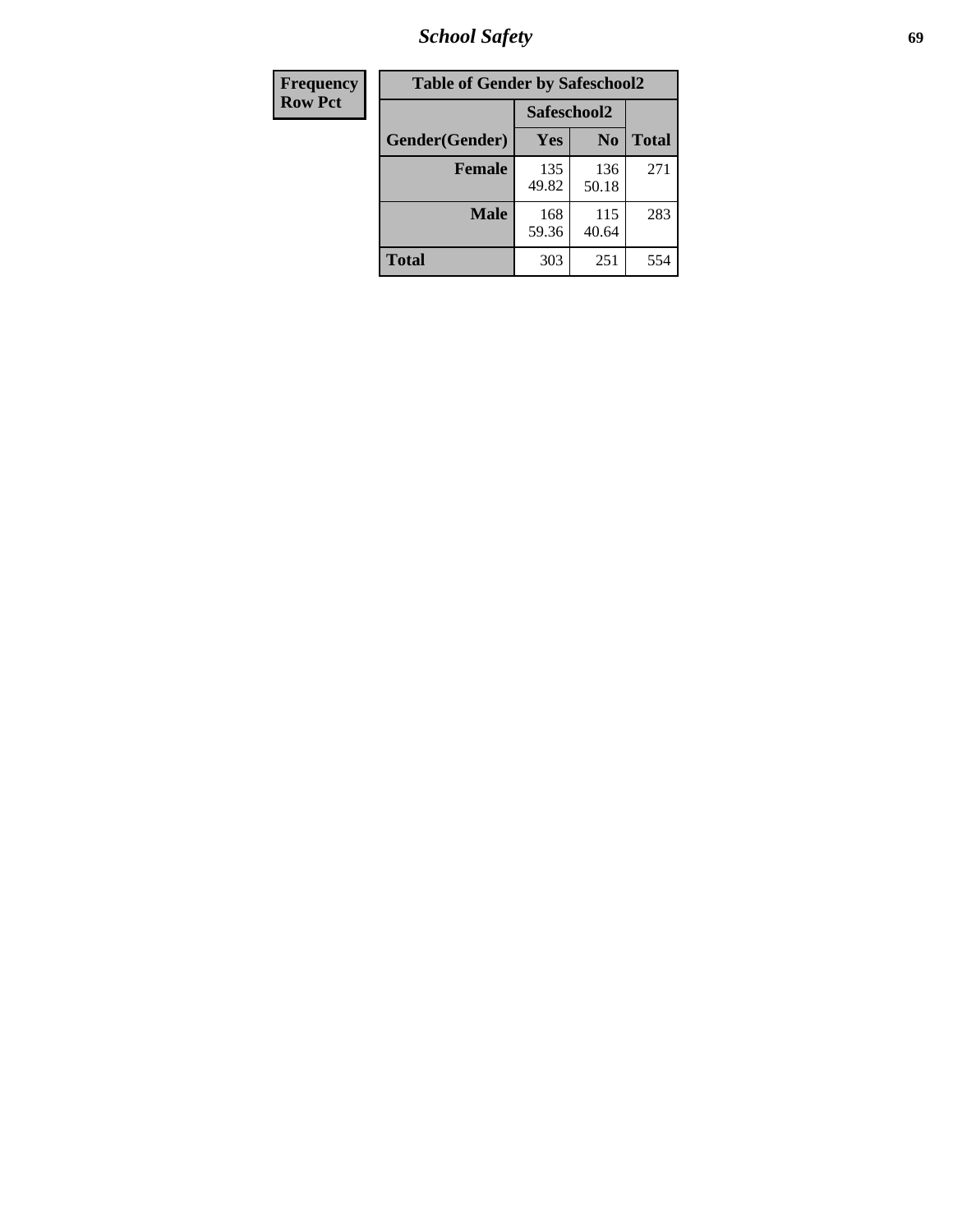# *Incidence of Drug Use* **70**

| <b>Frequency</b> | <b>Table of Gender by AlcoholAlt</b> |                                          |                |              |  |
|------------------|--------------------------------------|------------------------------------------|----------------|--------------|--|
| <b>Row Pct</b>   |                                      | AlcoholAlt(Alcohol<br>use, past 30 days) |                |              |  |
|                  | Gender(Gender)                       | <b>Yes</b>                               | N <sub>0</sub> | <b>Total</b> |  |
|                  | <b>Female</b>                        | 65<br>23.99                              | 206<br>76.01   | 271          |  |
|                  | <b>Male</b>                          | 63<br>22.26                              | 220<br>77.74   | 283          |  |
|                  | <b>Total</b>                         | 128                                      | 426            | 554          |  |

| Frequency      | <b>Table of Gender by TobaccoAny</b> |                                          |                |              |  |
|----------------|--------------------------------------|------------------------------------------|----------------|--------------|--|
| <b>Row Pct</b> |                                      | TobaccoAny(Tobacco<br>use, past 30 days) |                |              |  |
|                | Gender(Gender)                       | Yes                                      | N <sub>0</sub> | <b>Total</b> |  |
|                | <b>Female</b>                        | 40<br>14.76                              | 231<br>85.24   | 271          |  |
|                | <b>Male</b>                          | 71<br>25.09                              | 212<br>74.91   | 283          |  |
|                | Total                                | 111                                      | 443            | 554          |  |

| <b>Frequency</b> | <b>Table of Gender by MarijuanaAlt</b> |             |                                              |              |
|------------------|----------------------------------------|-------------|----------------------------------------------|--------------|
| <b>Row Pct</b>   |                                        |             | MarijuanaAlt(Marijuana<br>use, past 30 days) |              |
|                  | Gender(Gender)                         | <b>Yes</b>  | N <sub>0</sub>                               | <b>Total</b> |
|                  | <b>Female</b>                          | 26<br>9.59  | 245<br>90.41                                 | 271          |
|                  | <b>Male</b>                            | 53<br>18.73 | 230<br>81.27                                 | 283          |
|                  | <b>Total</b>                           | 79          | 475                                          | 554          |

| <b>Frequency</b> | <b>Table of Gender by OtherDrugAny</b> |                                                      |                |              |
|------------------|----------------------------------------|------------------------------------------------------|----------------|--------------|
| <b>Row Pct</b>   |                                        | <b>OtherDrugAny(Other</b><br>drug use, past 30 days) |                |              |
|                  | Gender(Gender)                         | <b>Yes</b>                                           | N <sub>0</sub> | <b>Total</b> |
|                  | <b>Female</b>                          | 28<br>10.33                                          | 243<br>89.67   | 271          |
|                  | <b>Male</b>                            | 24<br>8.48                                           | 259<br>91.52   | 283          |
|                  | <b>Total</b>                           | 52                                                   | 502            | 554          |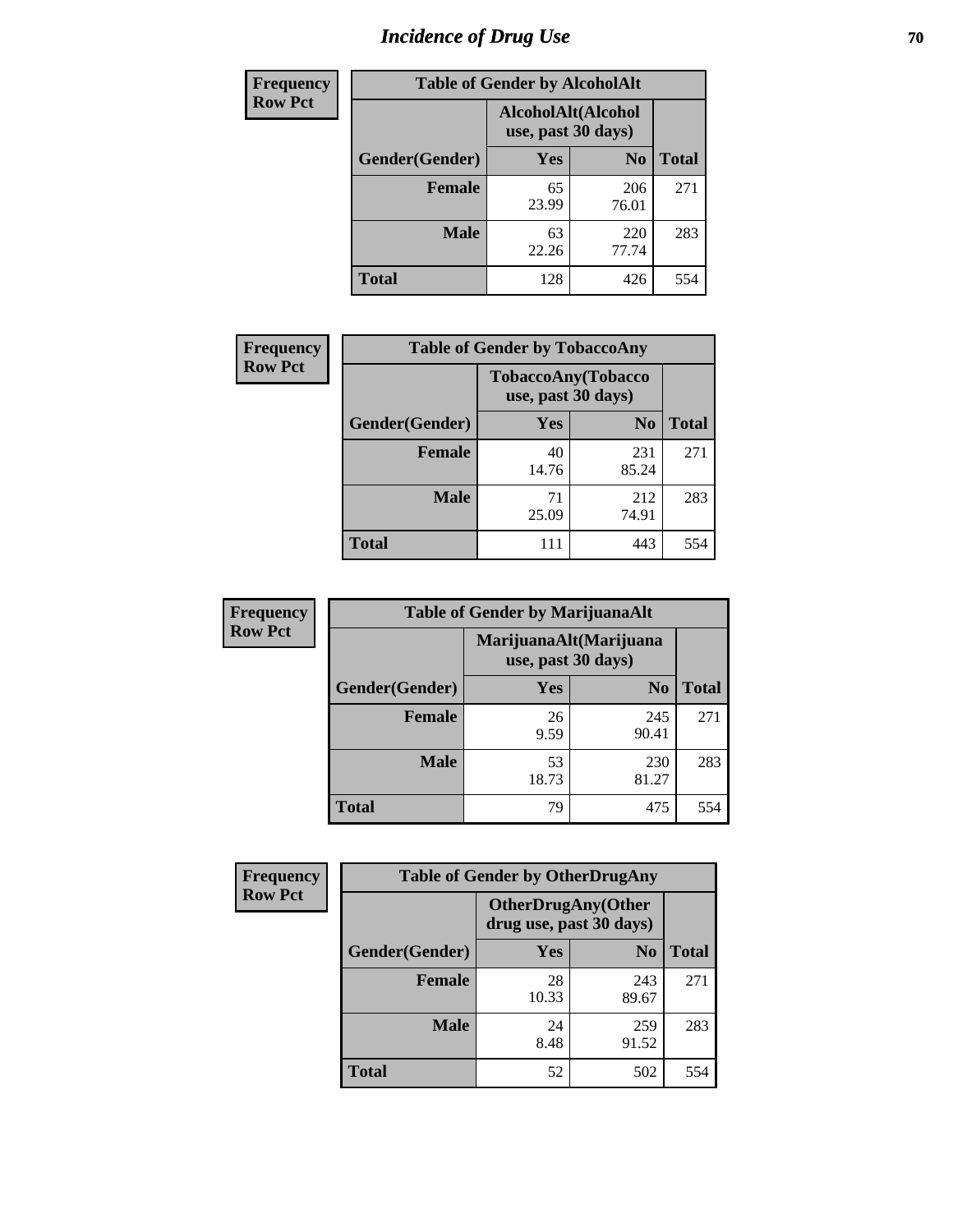### *Average Age at Onset of Use* **71** *Results for "Average Age at Onset of Use" questions exclude students who said they did not use that substance*

#### **Gender=Female**

| <b>Variable</b>    | <b>Label</b>                                                       | <b>Mean</b> |
|--------------------|--------------------------------------------------------------------|-------------|
| Alcoholinit2       | I started using alcohol when I was                                 | 13.93       |
| Cigarettesinit2    | I started smoking tobacco when I was                               | 14.21       |
| Smokelessinit2     | I started chewing tobacco when I was                               | 14.17       |
| Marijuanainit2     | I started using marijuana when I was                               | 14.21       |
| Cocaineinit2       | I started using cocaine when I was                                 | 14.75       |
| Inhalantsinit2     | I started using inhalants when I was                               | 13.33       |
| Steroidsinit2      | I started using steroids when I was                                | 11.67       |
| Ecstasyinit2       | I started using ecstasy when I was                                 | 15.64       |
| Methinit2          | I started using methamphetamines when I was                        | 15.00       |
| Hallucinogensinit2 | I started using hallucinogens when I was                           | 15.00       |
| Prescription in t2 | I started using prescription drugs not prescribed to me when I was | 13.00       |

#### **Gender=Male**

| <b>Variable</b>    | Label                                                              | <b>Mean</b> |
|--------------------|--------------------------------------------------------------------|-------------|
| Alcoholinit2       | I started using alcohol when I was                                 | 13.17       |
| Cigarettesinit2    | I started smoking tobacco when I was                               | 13.25       |
| Smokelessinit2     | I started chewing tobacco when I was                               | 13.88       |
| Marijuanainit2     | I started using marijuana when I was                               | 13.58       |
| Cocaineinit2       | I started using cocaine when I was                                 | 13.67       |
| Inhalantsinit2     | I started using inhalants when I was                               | 12.31       |
| Steroidsinit2      | I started using steroids when I was                                | 12.00       |
| Ecstasyinit2       | I started using ecstasy when I was                                 | 14.61       |
| Methinit2          | I started using methamphetamines when I was                        | 13.40       |
| Hallucinogensinit2 | I started using hallucinogens when I was                           | 14.44       |
| Prescriptioninit2  | I started using prescription drugs not prescribed to me when I was | 13.87       |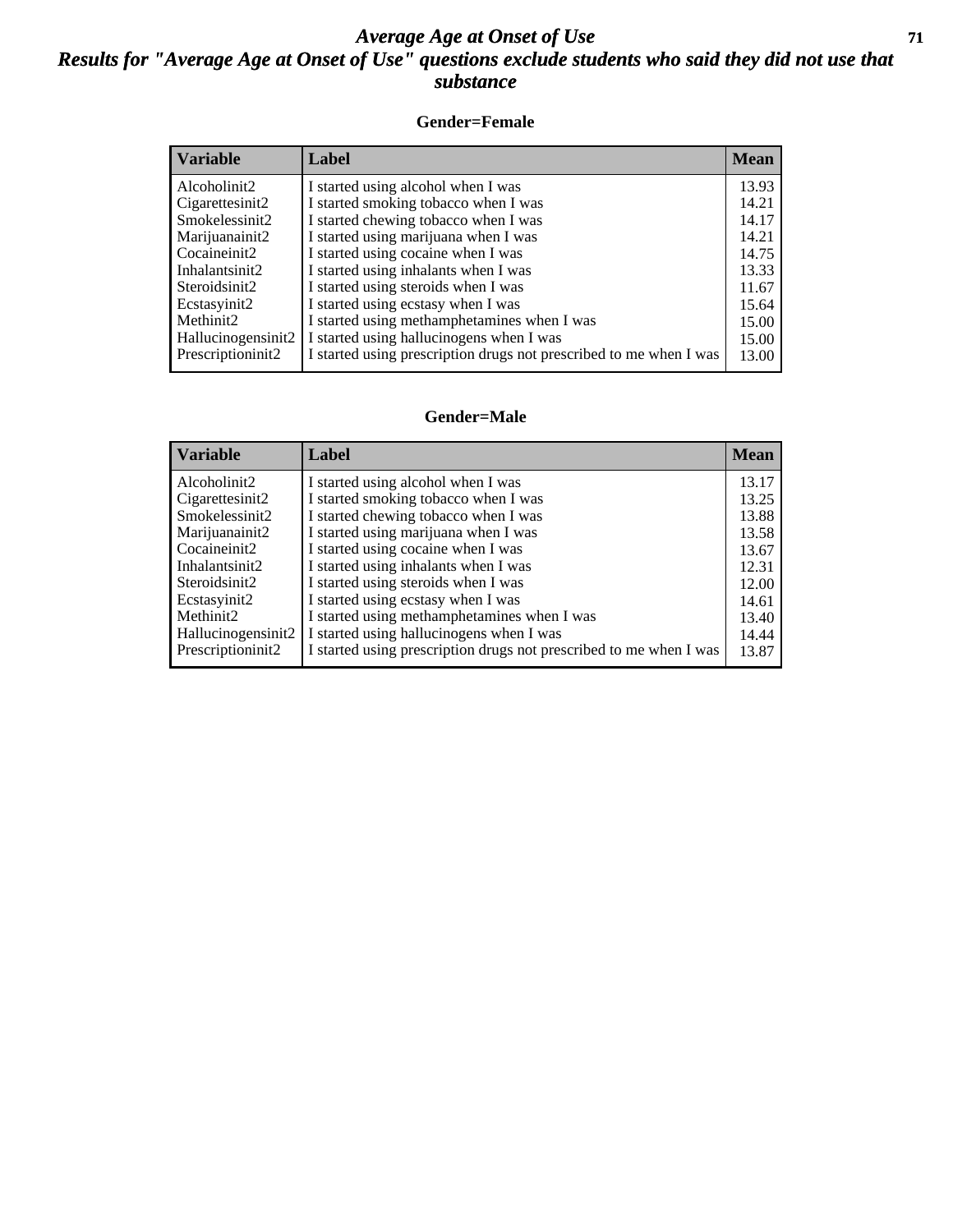# *I Think These Drugs are Harmful* **72**

| <b>Frequency</b> | <b>Table of Gender by Alcoholharmdich</b> |                                                   |                |              |
|------------------|-------------------------------------------|---------------------------------------------------|----------------|--------------|
| <b>Row Pct</b>   |                                           | Alcoholharmdich(I<br>think alcohol is<br>harmful) |                |              |
|                  | Gender(Gender)                            | Yes                                               | N <sub>0</sub> | <b>Total</b> |
|                  | <b>Female</b>                             | 217<br>80.07                                      | 54<br>19.93    | 271          |
|                  | <b>Male</b>                               | 234<br>82.69                                      | 49<br>17.31    | 283          |
|                  | <b>Total</b>                              | 451                                               | 103            | 554          |

| Frequency      | <b>Table of Gender by Tobaccoharmdich</b> |                              |                   |              |  |
|----------------|-------------------------------------------|------------------------------|-------------------|--------------|--|
| <b>Row Pct</b> |                                           | think tobacco is<br>harmful) | Tobaccoharmdich(I |              |  |
|                | Gender(Gender)                            | Yes                          | N <sub>0</sub>    | <b>Total</b> |  |
|                | <b>Female</b>                             | 256<br>94.46                 | 15<br>5.54        | 271          |  |
|                | <b>Male</b>                               | 262<br>92.58                 | 21<br>7.42        | 283          |  |
|                | <b>Total</b>                              | 518                          | 36                | 554          |  |

| Frequency      | <b>Table of Gender by Marijuanaharmdich</b> |                                                       |                |              |  |
|----------------|---------------------------------------------|-------------------------------------------------------|----------------|--------------|--|
| <b>Row Pct</b> |                                             | Marijuanaharmdich(I<br>think marijuana is<br>harmful) |                |              |  |
|                | Gender(Gender)                              | <b>Yes</b>                                            | N <sub>0</sub> | <b>Total</b> |  |
|                | <b>Female</b>                               | 211<br>77.86                                          | 60<br>22.14    | 271          |  |
|                | <b>Male</b>                                 | 198<br>69.96                                          | 85<br>30.04    | 283          |  |
|                | <b>Total</b>                                | 409                                                   | 145            | 554          |  |

| Frequency      | <b>Table of Gender by Otherdrugharmdich</b> |                                                          |                |              |  |
|----------------|---------------------------------------------|----------------------------------------------------------|----------------|--------------|--|
| <b>Row Pct</b> |                                             | Otherdrugharmdich(I<br>think other drugs are<br>harmful) |                |              |  |
|                | Gender(Gender)                              | <b>Yes</b>                                               | N <sub>0</sub> | <b>Total</b> |  |
|                | <b>Female</b>                               | 263<br>97.05                                             | 8<br>2.95      | 271          |  |
|                | <b>Male</b>                                 | 269<br>95.05                                             | 14<br>4.95     | 283          |  |
|                | <b>Total</b>                                | 532                                                      | 22             | 554          |  |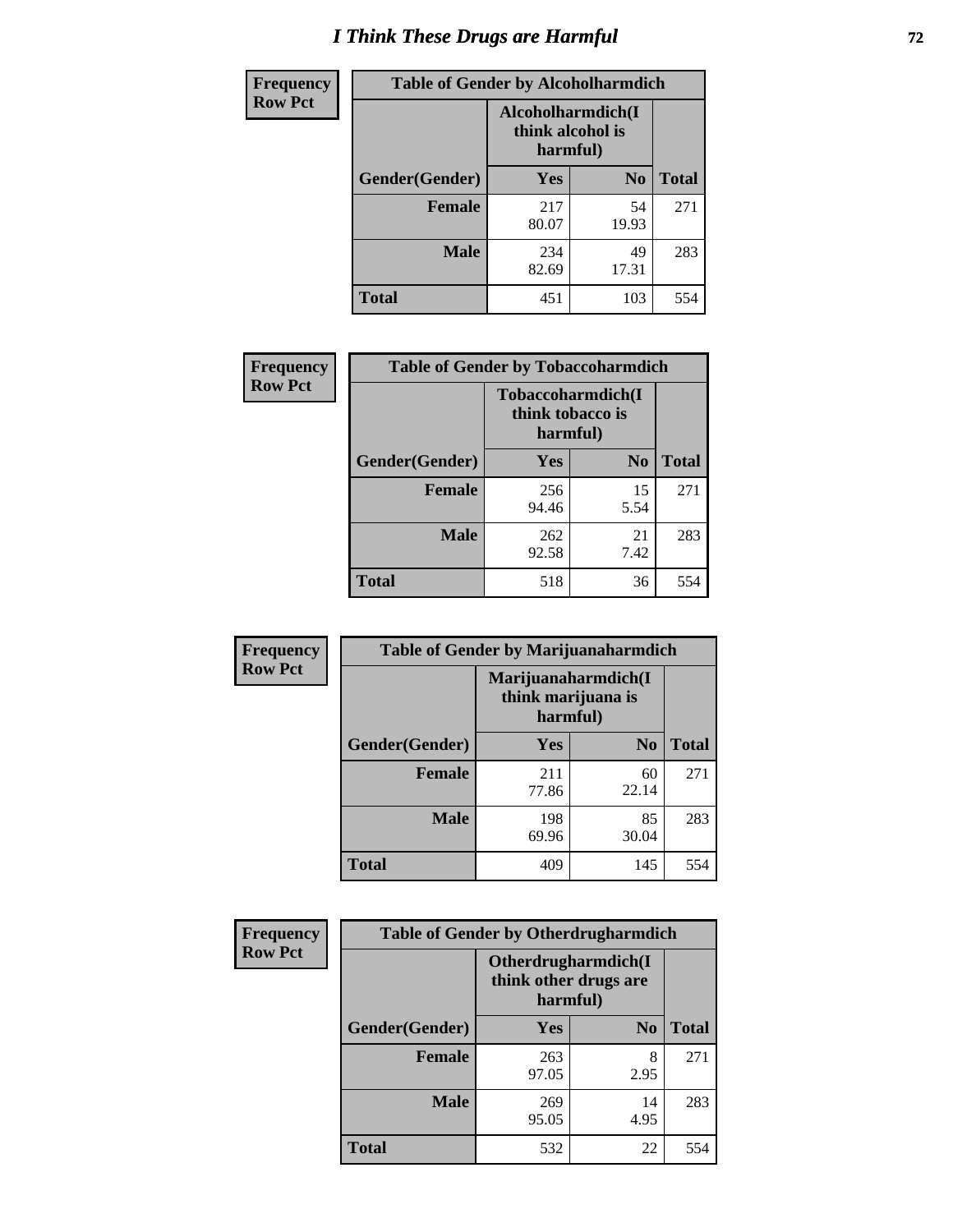| <b>Frequency</b> | <b>Table of Gender by Alcohollocation1</b> |                                                               |             |              |
|------------------|--------------------------------------------|---------------------------------------------------------------|-------------|--------------|
| <b>Row Pct</b>   |                                            | <b>Alcohollocation1(Places</b><br><b>Friends Use Alcohol)</b> |             |              |
|                  | Gender(Gender)                             |                                                               | Do Not Use  | <b>Total</b> |
|                  | <b>Female</b>                              | 180<br>66.42                                                  | 91<br>33.58 | 271          |
|                  | <b>Male</b>                                | 190<br>67.14                                                  | 93<br>32.86 | 283          |
|                  | <b>Total</b>                               | 370                                                           | 184         | 554          |

| <b>Frequency</b> | <b>Table of Gender by Alcohollocation2</b> |              |                                                               |              |
|------------------|--------------------------------------------|--------------|---------------------------------------------------------------|--------------|
| <b>Row Pct</b>   |                                            |              | <b>Alcohollocation2(Places</b><br><b>Friends Use Alcohol)</b> |              |
|                  | Gender(Gender)                             |              | Home                                                          | <b>Total</b> |
|                  | <b>Female</b>                              | 122<br>45.02 | 149<br>54.98                                                  | 271          |
|                  | <b>Male</b>                                | 139<br>49.12 | 144<br>50.88                                                  | 283          |
|                  | <b>Total</b>                               | 261          | 293                                                           | 554          |

| Frequency      | <b>Table of Gender by Alcohollocation3</b> |              |                                                               |              |
|----------------|--------------------------------------------|--------------|---------------------------------------------------------------|--------------|
| <b>Row Pct</b> |                                            |              | <b>Alcohollocation3(Places</b><br><b>Friends Use Alcohol)</b> |              |
|                | Gender(Gender)                             |              | <b>School</b>                                                 | <b>Total</b> |
|                | <b>Female</b>                              | 241<br>88.93 | 30<br>11.07                                                   | 271          |
|                | <b>Male</b>                                | 258<br>91.17 | 25<br>8.83                                                    | 283          |
|                | <b>Total</b>                               | 499          | 55                                                            | 554          |

| <b>Frequency</b> | <b>Table of Gender by Alcohollocation4</b> |                                                               |             |              |
|------------------|--------------------------------------------|---------------------------------------------------------------|-------------|--------------|
| <b>Row Pct</b>   |                                            | <b>Alcohollocation4(Places</b><br><b>Friends Use Alcohol)</b> |             |              |
|                  | <b>Gender</b> (Gender)                     |                                                               | Car         | <b>Total</b> |
|                  | <b>Female</b>                              | 218<br>80.44                                                  | 53<br>19.56 | 271          |
|                  | <b>Male</b>                                | 235<br>83.04                                                  | 48<br>16.96 | 283          |
|                  | <b>Total</b>                               | 453                                                           | 101         | 554          |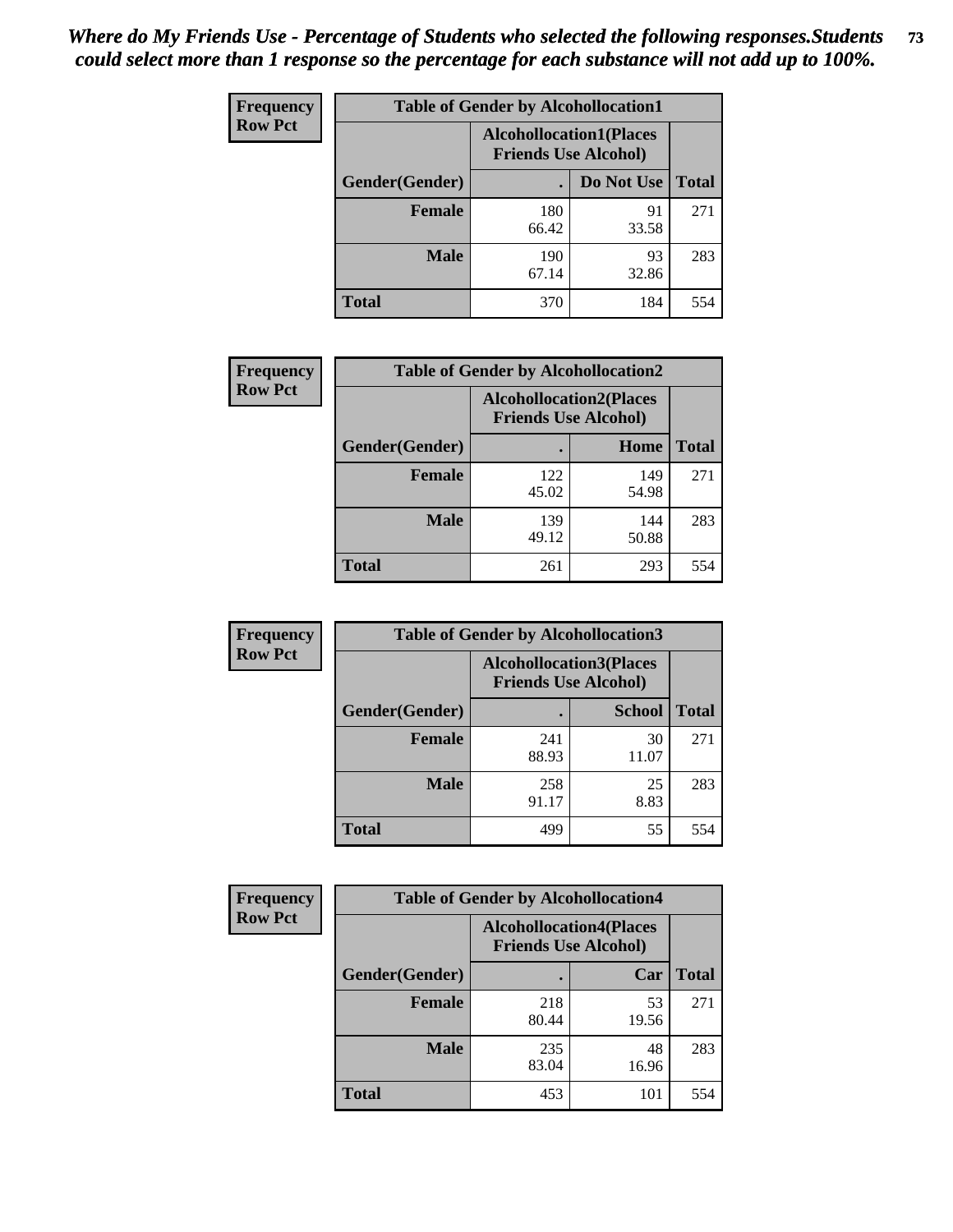| <b>Frequency</b> | <b>Table of Gender by Alcohollocation5</b> |                                                                |                                 |              |
|------------------|--------------------------------------------|----------------------------------------------------------------|---------------------------------|--------------|
| <b>Row Pct</b>   |                                            | <b>Alcohollocation5</b> (Places<br><b>Friends Use Alcohol)</b> |                                 |              |
|                  | Gender(Gender)                             |                                                                | <b>Friend's</b><br><b>House</b> | <b>Total</b> |
|                  | <b>Female</b>                              | 119<br>43.91                                                   | 152<br>56.09                    | 271          |
|                  | <b>Male</b>                                | 136<br>48.06                                                   | 147<br>51.94                    | 283          |
|                  | <b>Total</b>                               | 255                                                            | 299                             | 554          |

| <b>Frequency</b> | <b>Table of Gender by Alcohollocation6</b> |                                                               |              |              |  |
|------------------|--------------------------------------------|---------------------------------------------------------------|--------------|--------------|--|
| <b>Row Pct</b>   |                                            | <b>Alcohollocation6(Places</b><br><b>Friends Use Alcohol)</b> |              |              |  |
|                  | Gender(Gender)                             |                                                               | <b>Other</b> | <b>Total</b> |  |
|                  | <b>Female</b>                              | 175<br>64.58                                                  | 96<br>35.42  | 271          |  |
|                  | <b>Male</b>                                | 187<br>66.08                                                  | 96<br>33.92  | 283          |  |
|                  | <b>Total</b>                               | 362                                                           | 192          | 554          |  |

| Frequency      | <b>Table of Gender by Tobaccolocation1</b> |                                                               |              |              |  |
|----------------|--------------------------------------------|---------------------------------------------------------------|--------------|--------------|--|
| <b>Row Pct</b> |                                            | <b>Tobaccolocation1(Places</b><br><b>Friends Use Tobacco)</b> |              |              |  |
|                | Gender(Gender)                             |                                                               | Do Not Use   | <b>Total</b> |  |
|                | Female                                     | 125<br>46.13                                                  | 146<br>53.87 | 271          |  |
|                | <b>Male</b>                                | 163<br>57.60                                                  | 120<br>42.40 | 283          |  |
|                | <b>Total</b>                               | 288                                                           | 266          | 554          |  |

| Frequency      | <b>Table of Gender by Tobaccolocation2</b> |                                                               |              |              |
|----------------|--------------------------------------------|---------------------------------------------------------------|--------------|--------------|
| <b>Row Pct</b> |                                            | <b>Tobaccolocation2(Places</b><br><b>Friends Use Tobacco)</b> |              |              |
|                | Gender(Gender)                             |                                                               | Home         | <b>Total</b> |
|                | Female                                     | 156<br>57.56                                                  | 115<br>42.44 | 271          |
|                | <b>Male</b>                                | 148<br>52.30                                                  | 135<br>47.70 | 283          |
|                | <b>Total</b>                               | 304                                                           | 250          | 554          |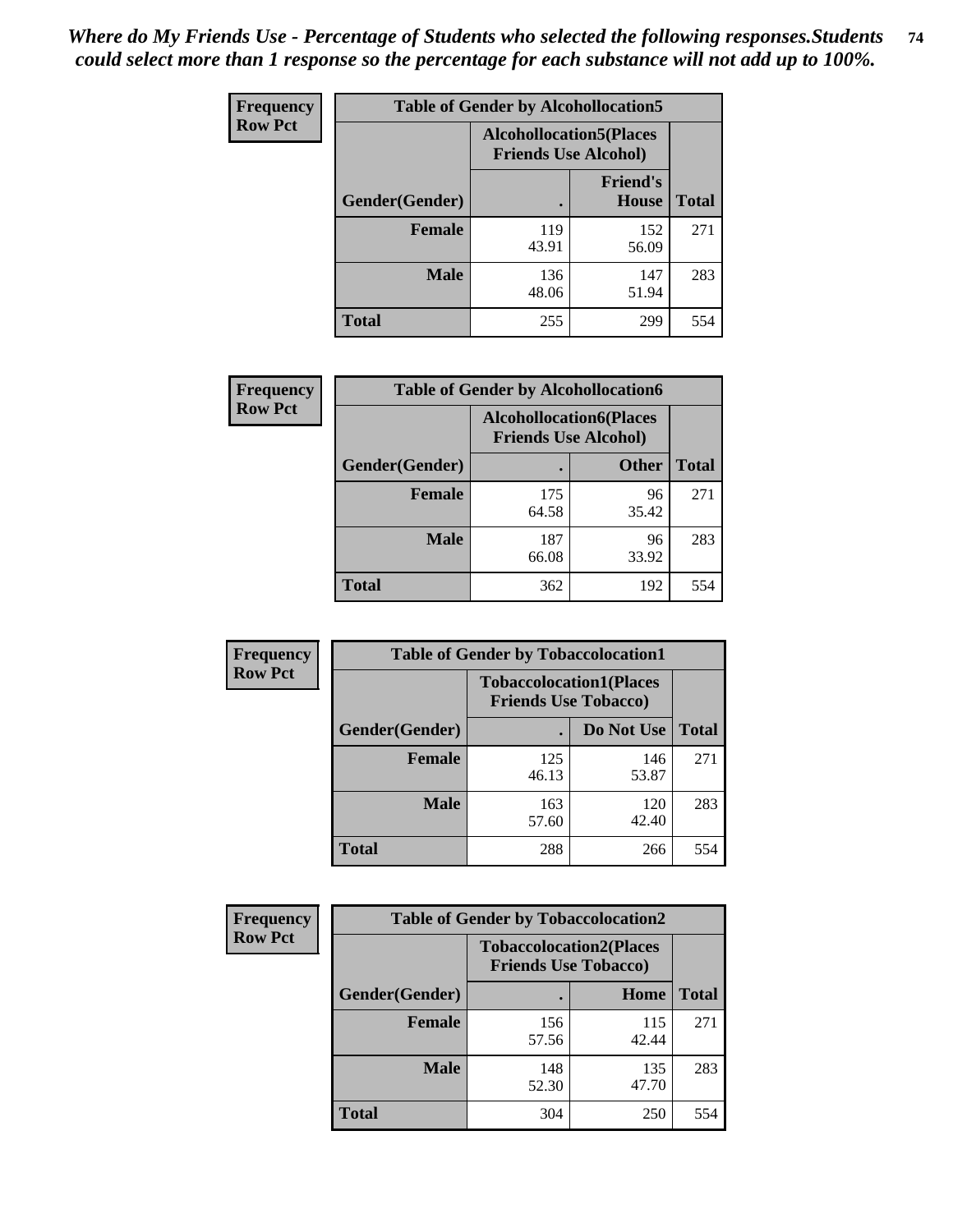| <b>Frequency</b> | <b>Table of Gender by Tobaccolocation3</b> |                                                               |               |              |
|------------------|--------------------------------------------|---------------------------------------------------------------|---------------|--------------|
| <b>Row Pct</b>   |                                            | <b>Tobaccolocation3(Places</b><br><b>Friends Use Tobacco)</b> |               |              |
|                  | Gender(Gender)                             |                                                               | <b>School</b> | <b>Total</b> |
|                  | <b>Female</b>                              | 204<br>75.28                                                  | 67<br>24.72   | 271          |
|                  | <b>Male</b>                                | 209<br>73.85                                                  | 74<br>26.15   | 283          |
|                  | Total                                      | 413                                                           | 141           | 554          |

| <b>Frequency</b> | <b>Table of Gender by Tobaccolocation4</b> |                             |                                |              |
|------------------|--------------------------------------------|-----------------------------|--------------------------------|--------------|
| <b>Row Pct</b>   |                                            | <b>Friends Use Tobacco)</b> | <b>Tobaccolocation4(Places</b> |              |
|                  | Gender(Gender)                             |                             | Car                            | <b>Total</b> |
|                  | <b>Female</b>                              | 176<br>64.94                | 95<br>35.06                    | 271          |
|                  | <b>Male</b>                                | 179<br>63.25                | 104<br>36.75                   | 283          |
|                  | <b>Total</b>                               | 355                         | 199                            | 554          |

| <b>Frequency</b> | <b>Table of Gender by Tobaccolocation5</b> |                             |                                 |              |
|------------------|--------------------------------------------|-----------------------------|---------------------------------|--------------|
| <b>Row Pct</b>   |                                            | <b>Friends Use Tobacco)</b> | <b>Tobaccolocation5(Places</b>  |              |
|                  | Gender(Gender)                             |                             | <b>Friend's</b><br><b>House</b> | <b>Total</b> |
|                  | <b>Female</b>                              | 156<br>57.56                | 115<br>42.44                    | 271          |
|                  | <b>Male</b>                                | 165<br>58.30                | 118<br>41.70                    | 283          |
|                  | <b>Total</b>                               | 321                         | 233                             | 554          |

| <b>Frequency</b> | <b>Table of Gender by Tobaccolocation6</b> |                                                               |              |              |
|------------------|--------------------------------------------|---------------------------------------------------------------|--------------|--------------|
| <b>Row Pct</b>   |                                            | <b>Tobaccolocation6(Places</b><br><b>Friends Use Tobacco)</b> |              |              |
|                  | Gender(Gender)                             |                                                               | <b>Other</b> | <b>Total</b> |
|                  | Female                                     | 192<br>70.85                                                  | 79<br>29.15  | 271          |
|                  | <b>Male</b>                                | 189<br>66.78                                                  | 94<br>33.22  | 283          |
|                  | <b>Total</b>                               | 381                                                           | 173          | 554          |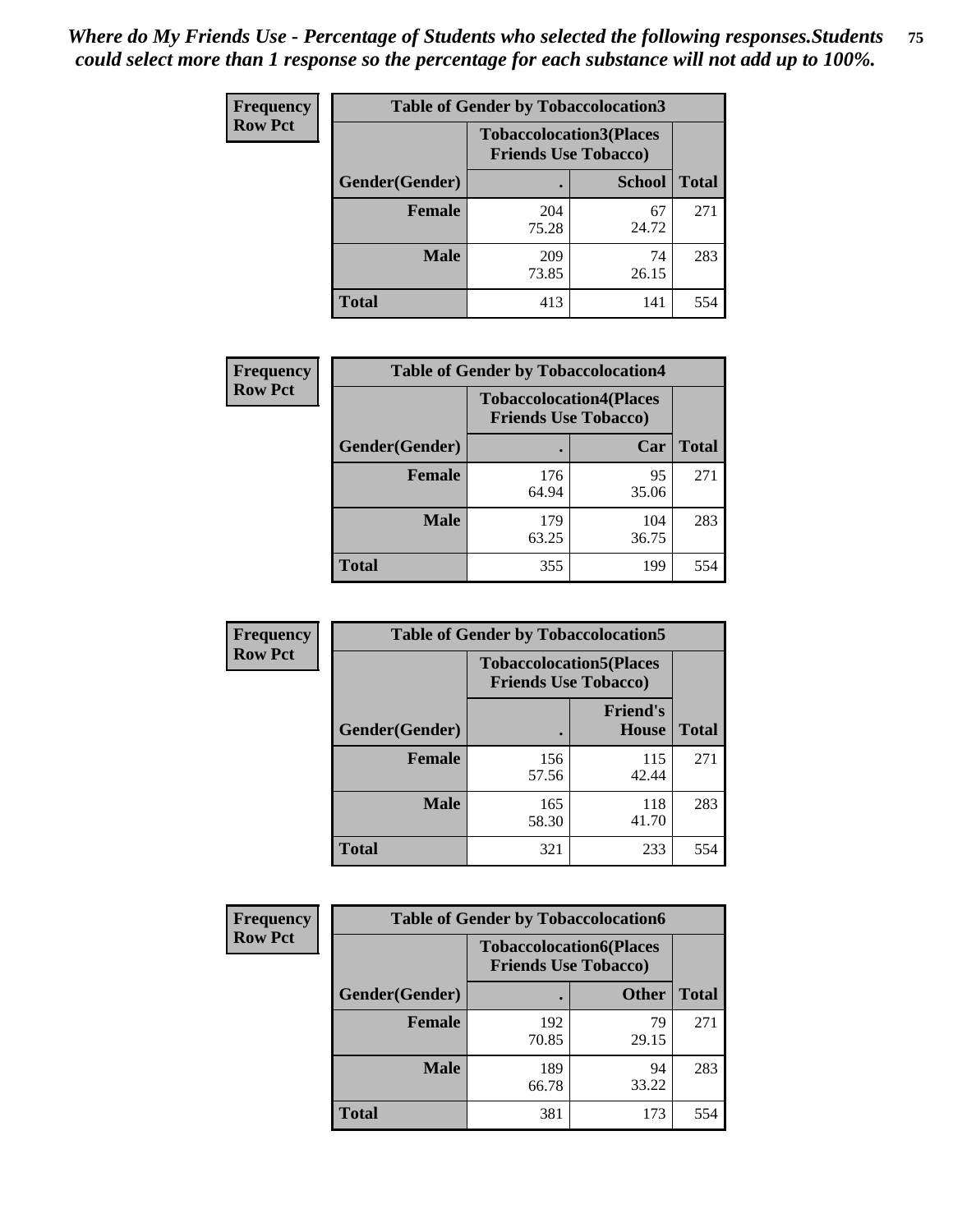| <b>Frequency</b> | <b>Table of Gender by Marijuanalocation1</b> |                                                                    |              |              |
|------------------|----------------------------------------------|--------------------------------------------------------------------|--------------|--------------|
| <b>Row Pct</b>   |                                              | <b>Marijuanalocation1(Places</b><br><b>Friends Use Marijuana</b> ) |              |              |
|                  | Gender(Gender)                               |                                                                    | Do Not Use   | <b>Total</b> |
|                  | <b>Female</b>                                | 145<br>53.51                                                       | 126<br>46.49 | 271          |
|                  | <b>Male</b>                                  | 171<br>60.42                                                       | 112<br>39.58 | 283          |
|                  | <b>Total</b>                                 | 316                                                                | 238          | 554          |

| <b>Frequency</b> | <b>Table of Gender by Marijuanalocation2</b> |                                |                                   |              |
|------------------|----------------------------------------------|--------------------------------|-----------------------------------|--------------|
| <b>Row Pct</b>   |                                              | <b>Friends Use Marijuana</b> ) | <b>Marijuanalocation2(Places)</b> |              |
|                  | Gender(Gender)                               |                                | Home                              | <b>Total</b> |
|                  | <b>Female</b>                                | 144<br>53.14                   | 127<br>46.86                      | 271          |
|                  | <b>Male</b>                                  | 136<br>48.06                   | 147<br>51.94                      | 283          |
|                  | Total                                        | 280                            | 274                               | 554          |

| Frequency      |                | <b>Table of Gender by Marijuanalocation3</b>                       |               |              |
|----------------|----------------|--------------------------------------------------------------------|---------------|--------------|
| <b>Row Pct</b> |                | <b>Marijuanalocation3(Places</b><br><b>Friends Use Marijuana</b> ) |               |              |
|                | Gender(Gender) |                                                                    | <b>School</b> | <b>Total</b> |
|                | <b>Female</b>  | 224<br>82.66                                                       | 47<br>17.34   | 271          |
|                | <b>Male</b>    | 235<br>83.04                                                       | 48<br>16.96   | 283          |
|                | <b>Total</b>   | 459                                                                | 95            | 554          |

| <b>Frequency</b> | <b>Table of Gender by Marijuanalocation4</b> |                                                                    |              |              |  |
|------------------|----------------------------------------------|--------------------------------------------------------------------|--------------|--------------|--|
| <b>Row Pct</b>   |                                              | <b>Marijuanalocation4(Places</b><br><b>Friends Use Marijuana</b> ) |              |              |  |
|                  | Gender(Gender)                               |                                                                    | Car          | <b>Total</b> |  |
|                  | <b>Female</b>                                | 177<br>65.31                                                       | 94<br>34.69  | 271          |  |
|                  | <b>Male</b>                                  | 177<br>62.54                                                       | 106<br>37.46 | 283          |  |
|                  | <b>Total</b>                                 | 354                                                                | 200          | 554          |  |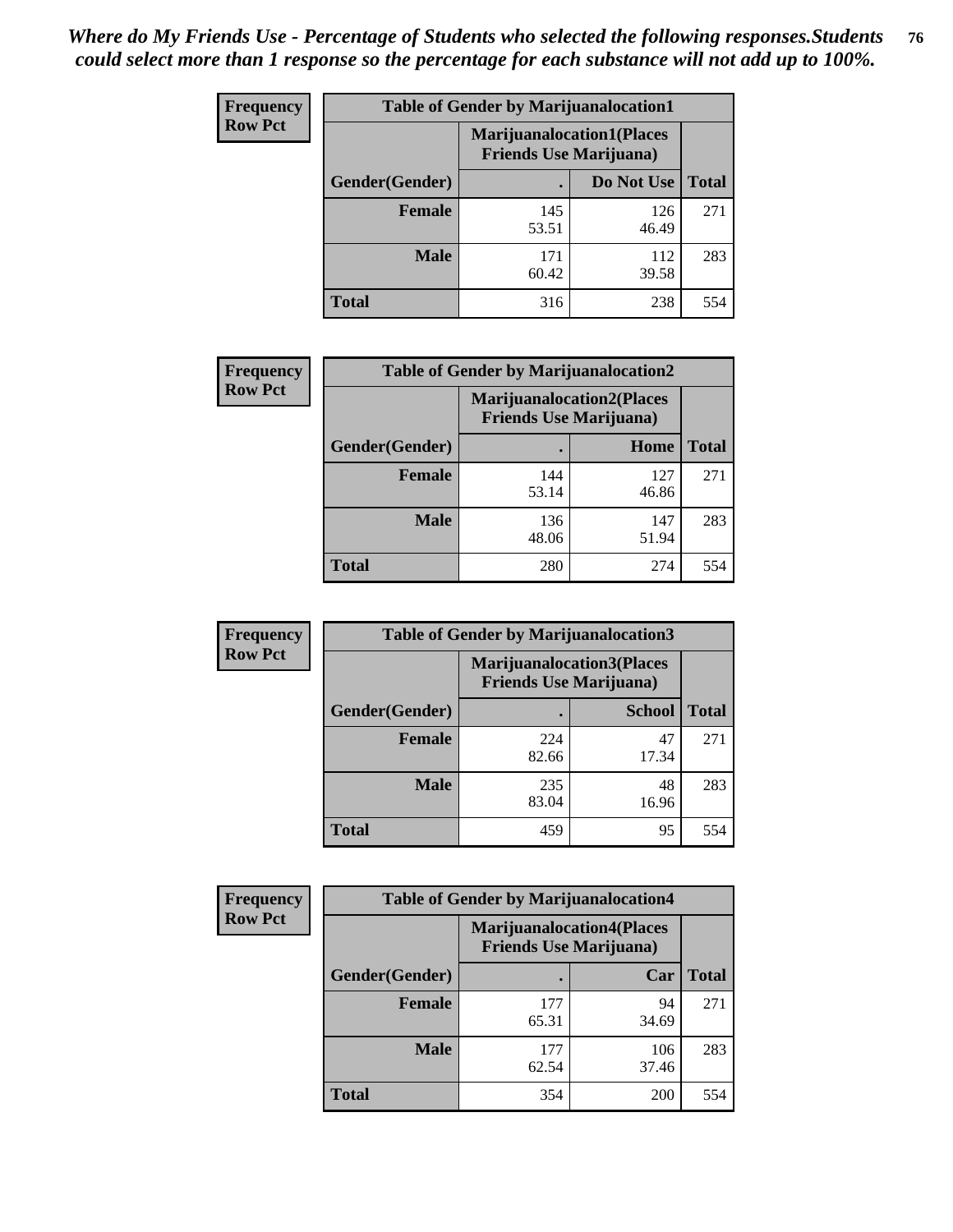| <b>Frequency</b> | <b>Table of Gender by Marijuanalocation5</b> |                                                                    |                                 |              |
|------------------|----------------------------------------------|--------------------------------------------------------------------|---------------------------------|--------------|
| <b>Row Pct</b>   |                                              | <b>Marijuanalocation5(Places</b><br><b>Friends Use Marijuana</b> ) |                                 |              |
|                  | Gender(Gender)                               |                                                                    | <b>Friend's</b><br><b>House</b> | <b>Total</b> |
|                  | <b>Female</b>                                | 136<br>50.18                                                       | 135<br>49.82                    | 271          |
|                  | <b>Male</b>                                  | 145<br>51.24                                                       | 138<br>48.76                    | 283          |
|                  | <b>Total</b>                                 | 281                                                                | 273                             | 554          |

| <b>Frequency</b> | <b>Table of Gender by Marijuanalocation6</b> |                                                                    |              |              |
|------------------|----------------------------------------------|--------------------------------------------------------------------|--------------|--------------|
| <b>Row Pct</b>   |                                              | <b>Marijuanalocation6(Places</b><br><b>Friends Use Marijuana</b> ) |              |              |
|                  | <b>Gender</b> (Gender)                       |                                                                    | <b>Other</b> | <b>Total</b> |
|                  | <b>Female</b>                                | 176<br>64.94                                                       | 95<br>35.06  | 271          |
|                  | <b>Male</b>                                  | 184<br>65.02                                                       | 99<br>34.98  | 283          |
|                  | <b>Total</b>                                 | 360                                                                | 194          | 554          |

| Frequency      | <b>Table of Gender by Otherdruglocation1</b> |                                                                                |              |              |
|----------------|----------------------------------------------|--------------------------------------------------------------------------------|--------------|--------------|
| <b>Row Pct</b> |                                              | <b>Otherdruglocation1(Places</b><br><b>Friends Use Other Illegal</b><br>Drugs) |              |              |
|                | Gender(Gender)                               |                                                                                | Do Not Use   | <b>Total</b> |
|                | <b>Female</b>                                | 62<br>22.88                                                                    | 209<br>77.12 | 271          |
|                | <b>Male</b>                                  | 89<br>31.45                                                                    | 194<br>68.55 | 283          |
|                | <b>Total</b>                                 | 151                                                                            | 403          | 554          |

| <b>Frequency</b> | <b>Table of Gender by Otherdruglocation2</b> |                                                                                |             |              |
|------------------|----------------------------------------------|--------------------------------------------------------------------------------|-------------|--------------|
| <b>Row Pct</b>   |                                              | <b>Otherdruglocation2(Places</b><br><b>Friends Use Other Illegal</b><br>Drugs) |             |              |
|                  | Gender(Gender)                               |                                                                                | Home        | <b>Total</b> |
|                  | Female                                       | 222<br>81.92                                                                   | 49<br>18.08 | 271          |
|                  | <b>Male</b>                                  | 214<br>75.62                                                                   | 69<br>24.38 | 283          |
|                  | <b>Total</b>                                 | 436                                                                            | 118         | 554          |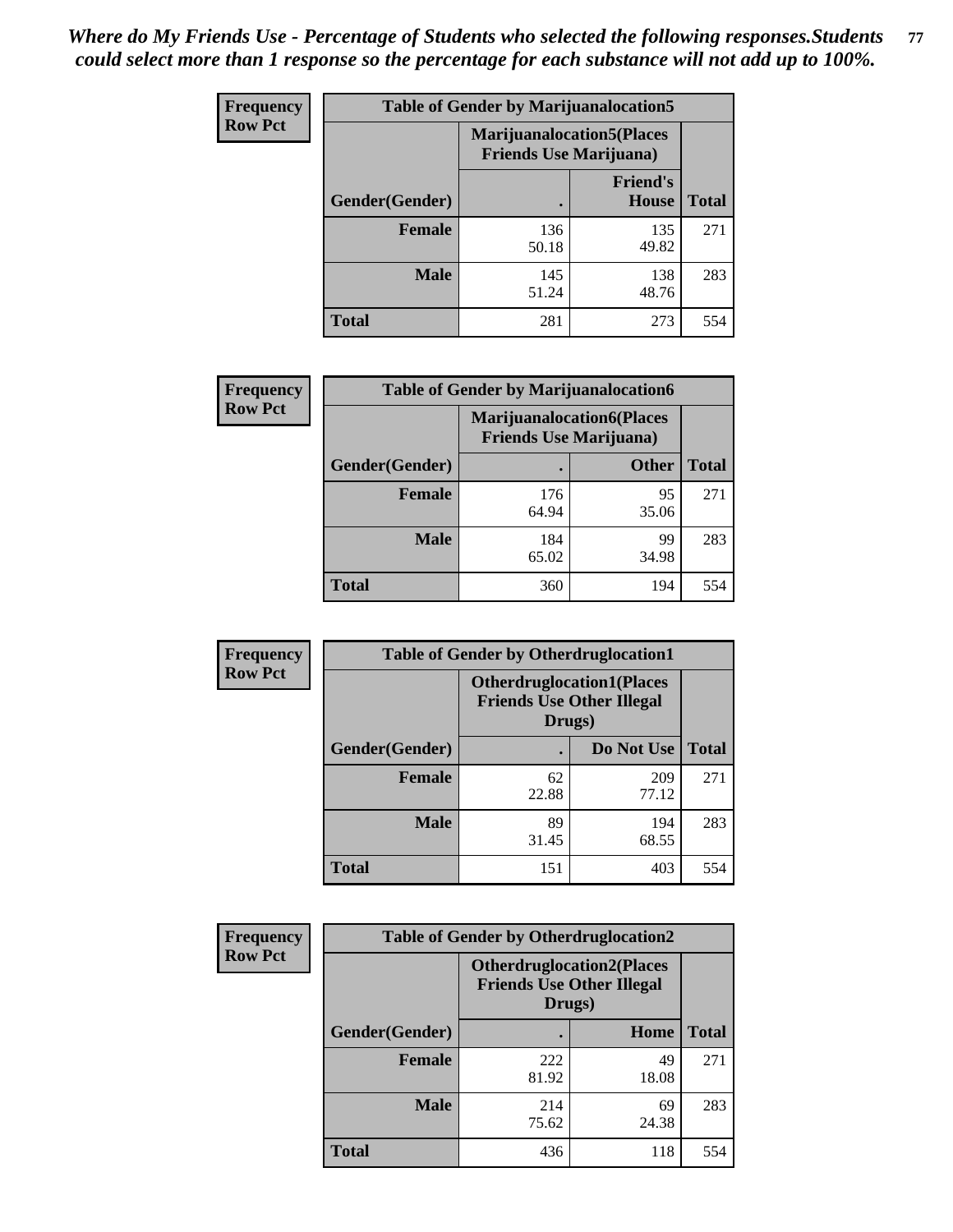| <b>Frequency</b> | <b>Table of Gender by Otherdruglocation3</b> |                                                                                |               |              |
|------------------|----------------------------------------------|--------------------------------------------------------------------------------|---------------|--------------|
| <b>Row Pct</b>   |                                              | <b>Otherdruglocation3(Places</b><br><b>Friends Use Other Illegal</b><br>Drugs) |               |              |
|                  | Gender(Gender)                               |                                                                                | <b>School</b> | <b>Total</b> |
|                  | <b>Female</b>                                | 250<br>92.25                                                                   | 21<br>7.75    | 271          |
|                  | <b>Male</b>                                  | 252<br>89.05                                                                   | 31<br>10.95   | 283          |
|                  | <b>Total</b>                                 | 502                                                                            | 52            | 554          |

| Frequency      | <b>Table of Gender by Otherdruglocation4</b> |                                                                                |             |              |
|----------------|----------------------------------------------|--------------------------------------------------------------------------------|-------------|--------------|
| <b>Row Pct</b> |                                              | <b>Otherdruglocation4(Places</b><br><b>Friends Use Other Illegal</b><br>Drugs) |             |              |
|                | Gender(Gender)                               |                                                                                | Car         | <b>Total</b> |
|                | <b>Female</b>                                | 237<br>87.45                                                                   | 34<br>12.55 | 271          |
|                | <b>Male</b>                                  | 241<br>85.16                                                                   | 42<br>14.84 | 283          |
|                | <b>Total</b>                                 | 478                                                                            | 76          | 554          |

| Frequency      | <b>Table of Gender by Otherdruglocation5</b> |                                                                                |                                 |              |
|----------------|----------------------------------------------|--------------------------------------------------------------------------------|---------------------------------|--------------|
| <b>Row Pct</b> |                                              | <b>Otherdruglocation5(Places</b><br><b>Friends Use Other Illegal</b><br>Drugs) |                                 |              |
|                | Gender(Gender)                               |                                                                                | <b>Friend's</b><br><b>House</b> | <b>Total</b> |
|                | <b>Female</b>                                | 212<br>78.23                                                                   | 59<br>21.77                     | 271          |
|                | <b>Male</b>                                  | 222<br>78.45                                                                   | 61<br>21.55                     | 283          |
|                | <b>Total</b>                                 | 434                                                                            | 120                             | 554          |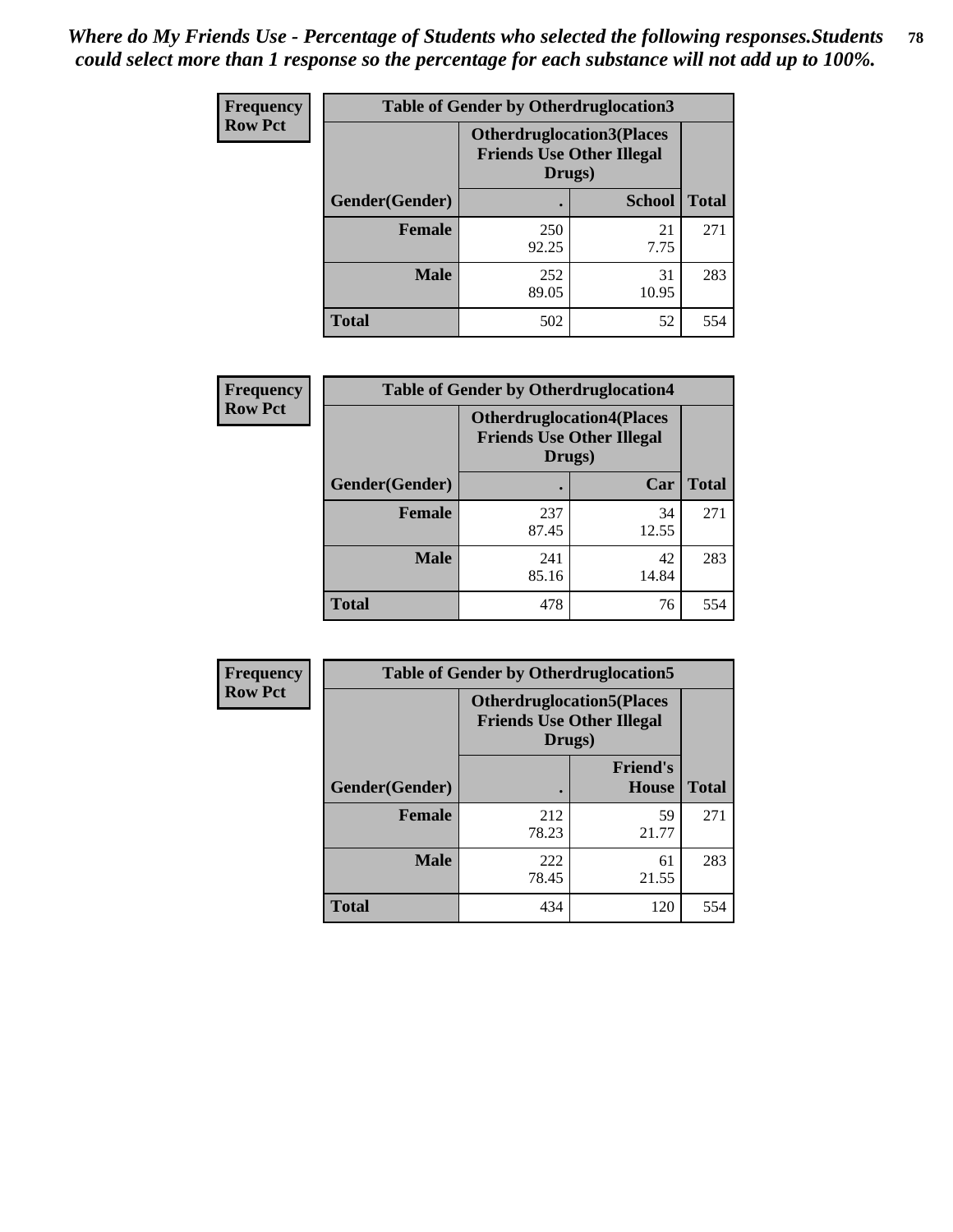| <b>Frequency</b> | <b>Table of Gender by Otherdruglocation6</b> |                                                                                |              |              |
|------------------|----------------------------------------------|--------------------------------------------------------------------------------|--------------|--------------|
| <b>Row Pct</b>   |                                              | <b>Otherdruglocation6(Places</b><br><b>Friends Use Other Illegal</b><br>Drugs) |              |              |
|                  | Gender(Gender)                               |                                                                                | <b>Other</b> | <b>Total</b> |
|                  | <b>Female</b>                                | 226<br>83.39                                                                   | 45<br>16.61  | 271          |
|                  | <b>Male</b>                                  | 221<br>78.09                                                                   | 62<br>21.91  | 283          |
|                  | <b>Total</b>                                 | 447                                                                            | 107          | 554          |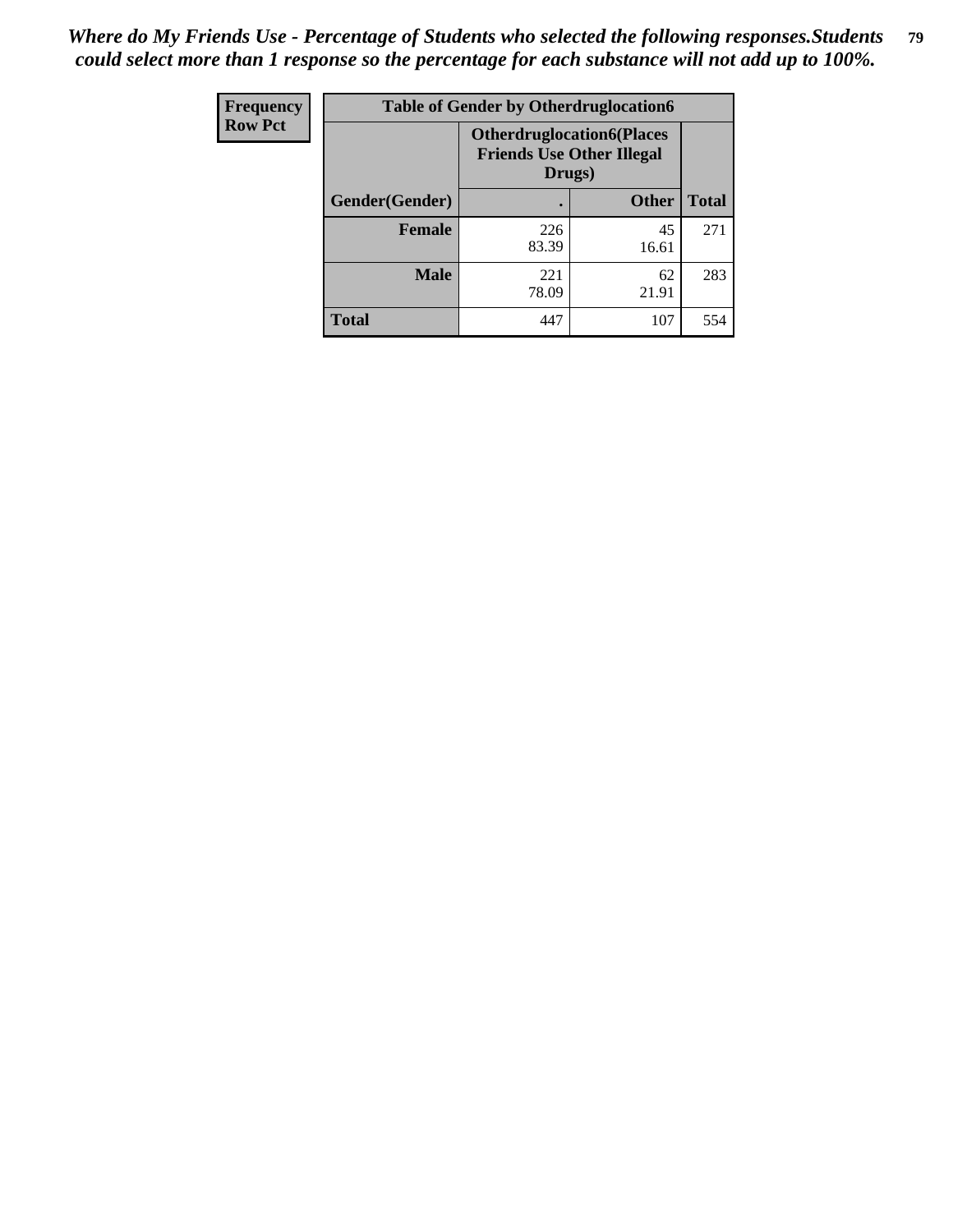| <b>Frequency</b> | <b>Table of Gender by Alcoholtime1</b> |                                                          |                      |              |
|------------------|----------------------------------------|----------------------------------------------------------|----------------------|--------------|
| <b>Row Pct</b>   |                                        | <b>Alcoholtime1(Times</b><br><b>Friends Use Alcohol)</b> |                      |              |
|                  | Gender(Gender)                         |                                                          | Do Not<br><b>Use</b> | <b>Total</b> |
|                  | <b>Female</b>                          | 184<br>67.90                                             | 87<br>32.10          | 271          |
|                  | <b>Male</b>                            | 193<br>68.20                                             | 90<br>31.80          | 283          |
|                  | <b>Total</b>                           | 377                                                      | 177                  | 554          |

| Frequency      | <b>Table of Gender by Alcoholtime2</b> |                                                          |                            |              |
|----------------|----------------------------------------|----------------------------------------------------------|----------------------------|--------------|
| <b>Row Pct</b> |                                        | <b>Alcoholtime2(Times</b><br><b>Friends Use Alcohol)</b> |                            |              |
|                | Gender(Gender)                         |                                                          | <b>On Way</b><br>to School | <b>Total</b> |
|                | <b>Female</b>                          | 237<br>87.45                                             | 34<br>12.55                | 271          |
|                | <b>Male</b>                            | 244<br>86.22                                             | 39<br>13.78                | 283          |
|                | <b>Total</b>                           | 481                                                      | 73                         | 554          |

| Frequency      | <b>Table of Gender by Alcoholtime3</b> |                                                          |                                |              |
|----------------|----------------------------------------|----------------------------------------------------------|--------------------------------|--------------|
| <b>Row Pct</b> |                                        | <b>Alcoholtime3(Times</b><br><b>Friends Use Alcohol)</b> |                                |              |
|                | Gender(Gender)                         |                                                          | <b>During</b><br><b>School</b> | <b>Total</b> |
|                | Female                                 | 243<br>89.67                                             | 28<br>10.33                    | 271          |
|                | <b>Male</b>                            | 262<br>92.58                                             | 21<br>7.42                     | 283          |
|                | <b>Total</b>                           | 505                                                      | 49                             | 554          |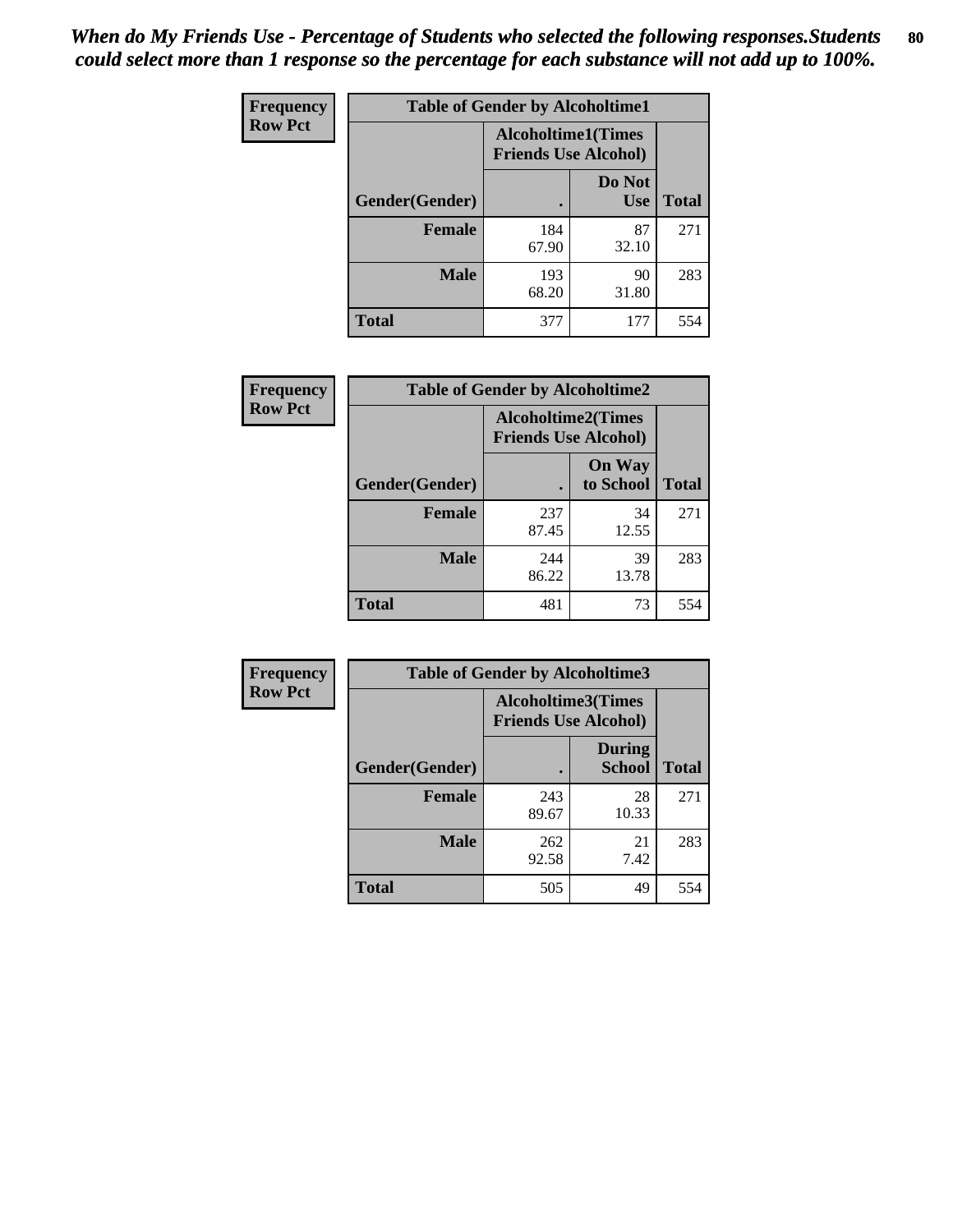*When do My Friends Use - Percentage of Students who selected the following responses.Students could select more than 1 response so the percentage for each substance will not add up to 100%.* **81**

| <b>Frequency</b> | <b>Table of Gender by Alcoholtime4</b> |                                                          |                                                |              |
|------------------|----------------------------------------|----------------------------------------------------------|------------------------------------------------|--------------|
| <b>Row Pct</b>   |                                        | <b>Alcoholtime4(Times</b><br><b>Friends Use Alcohol)</b> |                                                |              |
|                  | Gender(Gender)                         |                                                          | <b>On Way</b><br>Home<br>From<br><b>School</b> | <b>Total</b> |
|                  | <b>Female</b>                          | 236<br>87.08                                             | 35<br>12.92                                    | 271          |
|                  | <b>Male</b>                            | 246<br>86.93                                             | 37<br>13.07                                    | 283          |
|                  | <b>Total</b>                           | 482                                                      | 72                                             | 554          |

| <b>Frequency</b> | <b>Table of Gender by Alcoholtime5</b> |                                                           |             |              |
|------------------|----------------------------------------|-----------------------------------------------------------|-------------|--------------|
| <b>Row Pct</b>   |                                        | <b>Alcoholtime5</b> (Times<br><b>Friends Use Alcohol)</b> |             |              |
|                  | Gender(Gender)                         |                                                           | Weeknights  | <b>Total</b> |
|                  | <b>Female</b>                          | 188<br>69.37                                              | 83<br>30.63 | 271          |
|                  | <b>Male</b>                            | 198<br>69.96                                              | 85<br>30.04 | 283          |
|                  | <b>Total</b>                           | 386                                                       | 168         | 554          |

| <b>Frequency</b> |                | <b>Table of Gender by Alcoholtime6</b> |                                                          |              |
|------------------|----------------|----------------------------------------|----------------------------------------------------------|--------------|
| <b>Row Pct</b>   |                |                                        | <b>Alcoholtime6(Times</b><br><b>Friends Use Alcohol)</b> |              |
|                  | Gender(Gender) |                                        | Weekends                                                 | <b>Total</b> |
|                  | Female         | 78<br>28.78                            | 193<br>71.22                                             | 271          |
|                  | <b>Male</b>    | 92<br>32.51                            | 191<br>67.49                                             | 283          |
|                  | <b>Total</b>   | 170                                    | 384                                                      | 554          |

| Frequency      | <b>Table of Gender by Tobaccotime1</b> |                                                          |                      |              |
|----------------|----------------------------------------|----------------------------------------------------------|----------------------|--------------|
| <b>Row Pct</b> |                                        | <b>Tobaccotime1(Times</b><br><b>Friends Use Tobacco)</b> |                      |              |
|                | Gender(Gender)                         |                                                          | Do Not<br><b>Use</b> | <b>Total</b> |
|                | <b>Female</b>                          | 131<br>48.34                                             | 140<br>51.66         | 271          |
|                | <b>Male</b>                            | 165<br>58.30                                             | 118<br>41.70         | 283          |
|                | <b>Total</b>                           | 296                                                      | 258                  | 554          |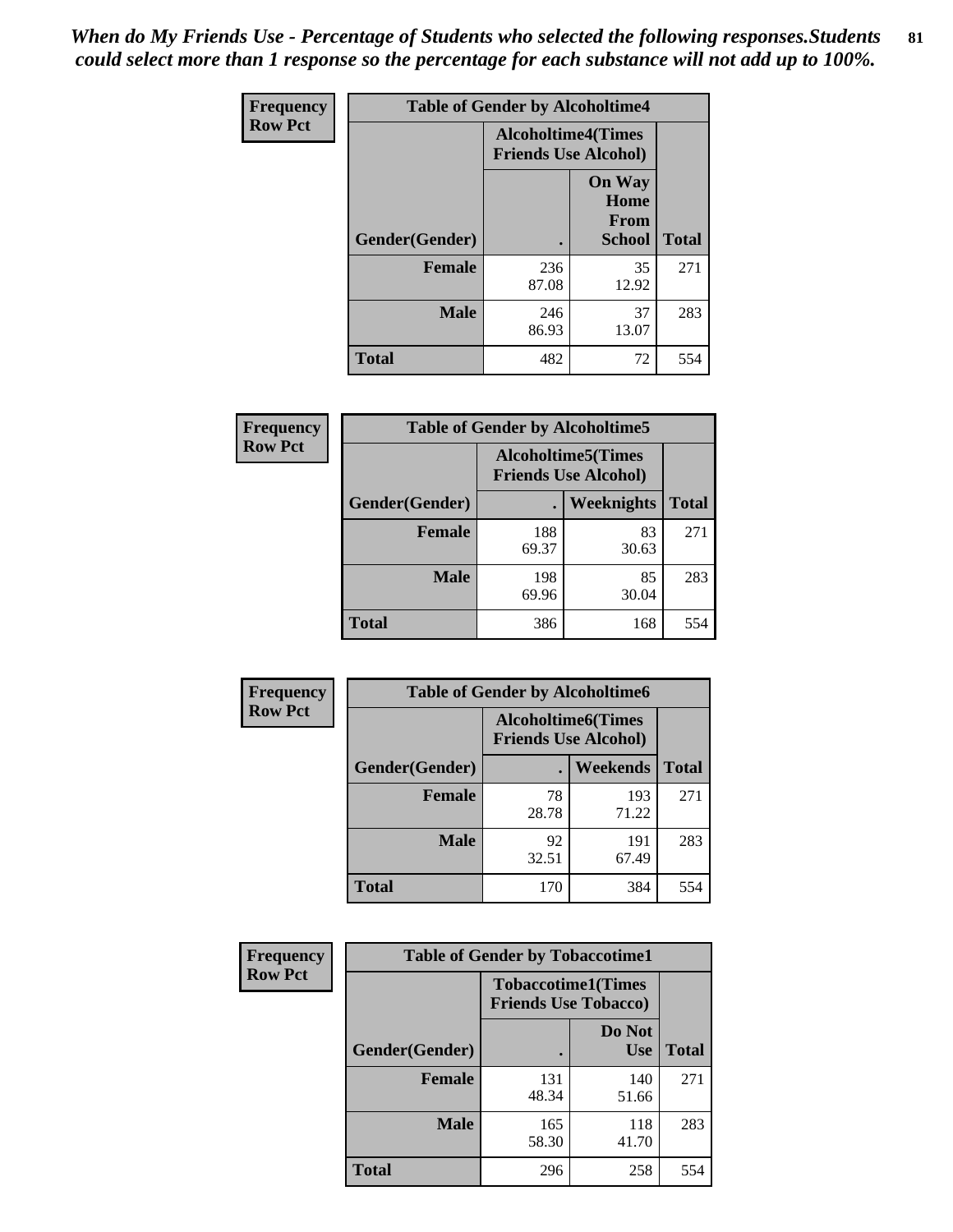| <b>Frequency</b> | <b>Table of Gender by Tobaccotime2</b> |                             |                            |              |
|------------------|----------------------------------------|-----------------------------|----------------------------|--------------|
| <b>Row Pct</b>   |                                        | <b>Friends Use Tobacco)</b> | <b>Tobaccotime2(Times</b>  |              |
|                  | Gender(Gender)                         |                             | <b>On Way</b><br>to School | <b>Total</b> |
|                  | <b>Female</b>                          | 175<br>64.58                | 96<br>35.42                | 271          |
|                  | <b>Male</b>                            | 180<br>63.60                | 103<br>36.40               | 283          |
|                  | <b>Total</b>                           | 355                         | 199                        | 554          |

| Frequency      | <b>Table of Gender by Tobaccotime3</b> |                                                          |                                |              |
|----------------|----------------------------------------|----------------------------------------------------------|--------------------------------|--------------|
| <b>Row Pct</b> |                                        | <b>Tobaccotime3(Times</b><br><b>Friends Use Tobacco)</b> |                                |              |
|                | Gender(Gender)                         |                                                          | <b>During</b><br><b>School</b> | <b>Total</b> |
|                | Female                                 | 218<br>80.44                                             | 53<br>19.56                    | 271          |
|                | <b>Male</b>                            | 214<br>75.62                                             | 69<br>24.38                    | 283          |
|                | <b>Total</b>                           | 432                                                      | 122                            | 554          |

| <b>Frequency</b> | <b>Table of Gender by Tobaccotime4</b> |                                                          |                                                       |              |
|------------------|----------------------------------------|----------------------------------------------------------|-------------------------------------------------------|--------------|
| <b>Row Pct</b>   |                                        | <b>Tobaccotime4(Times</b><br><b>Friends Use Tobacco)</b> |                                                       |              |
|                  | Gender(Gender)                         |                                                          | <b>On Way</b><br>Home<br><b>From</b><br><b>School</b> | <b>Total</b> |
|                  | <b>Female</b>                          | 236<br>87.08                                             | 35<br>12.92                                           | 271          |
|                  | <b>Male</b>                            | 246<br>86.93                                             | 37<br>13.07                                           | 283          |
|                  | <b>Total</b>                           | 482                                                      | 72                                                    | 554          |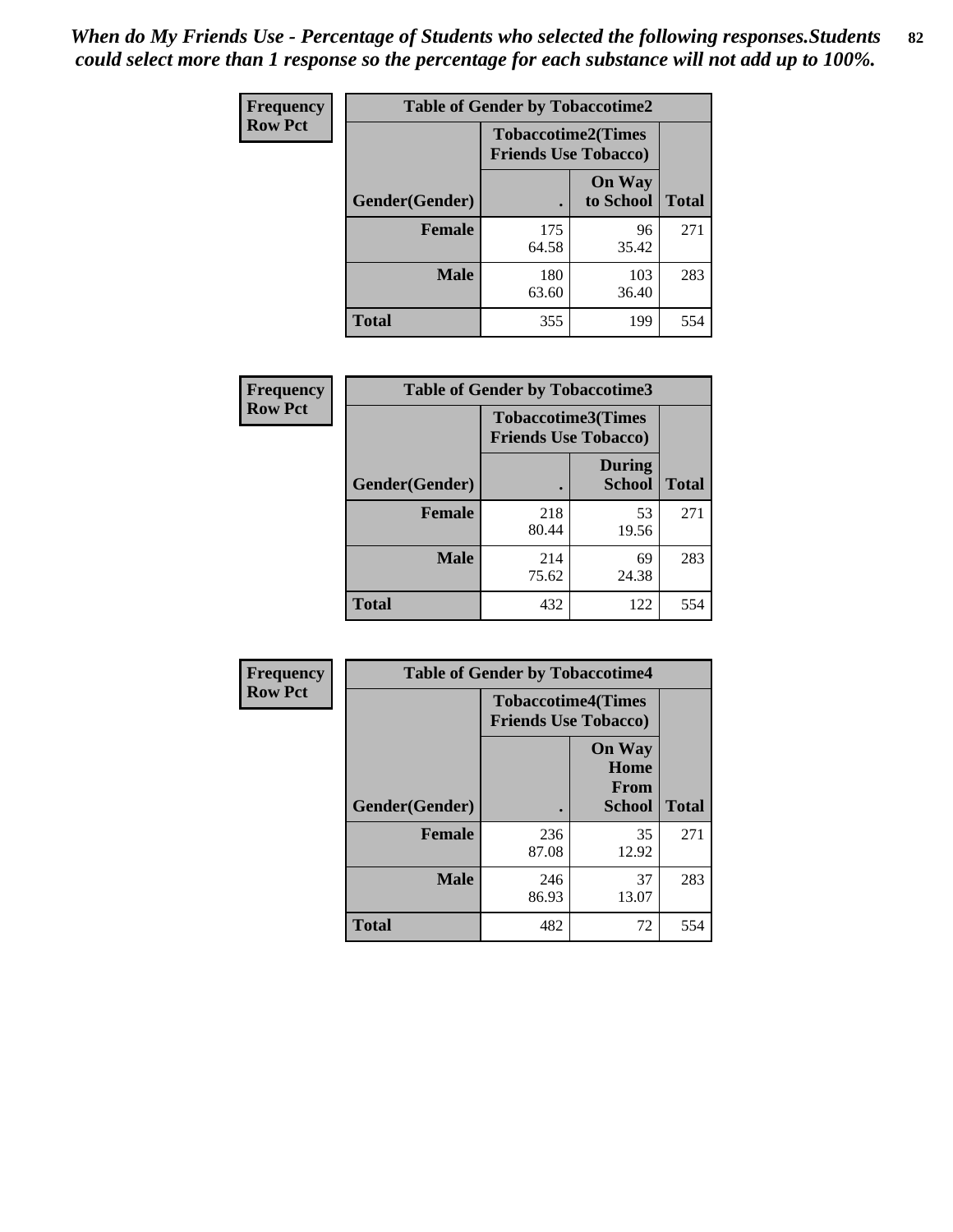| <b>Frequency</b> | <b>Table of Gender by Tobaccotime5</b> |              |                                                          |              |  |
|------------------|----------------------------------------|--------------|----------------------------------------------------------|--------------|--|
| <b>Row Pct</b>   |                                        |              | <b>Tobaccotime5(Times</b><br><b>Friends Use Tobacco)</b> |              |  |
|                  | Gender(Gender)                         |              | Weeknights                                               | <b>Total</b> |  |
|                  | Female                                 | 160<br>59.04 | 111<br>40.96                                             | 271          |  |
|                  | <b>Male</b>                            | 153<br>54.06 | 130<br>45.94                                             | 283          |  |
|                  | <b>Total</b>                           | 313          | 241                                                      | 554          |  |

| Frequency      | <b>Table of Gender by Tobaccotime6</b> |                                                          |              |              |
|----------------|----------------------------------------|----------------------------------------------------------|--------------|--------------|
| <b>Row Pct</b> |                                        | <b>Tobaccotime6(Times</b><br><b>Friends Use Tobacco)</b> |              |              |
|                | Gender(Gender)                         |                                                          | Weekends     | <b>Total</b> |
|                | Female                                 | 140<br>51.66                                             | 131<br>48.34 | 271          |
|                | <b>Male</b>                            | 136<br>48.06                                             | 147<br>51.94 | 283          |
|                | <b>Total</b>                           | 276                                                      | 278          | 554          |

| <b>Frequency</b> | <b>Table of Gender by Marijuanatime1</b> |                                                               |              |              |  |
|------------------|------------------------------------------|---------------------------------------------------------------|--------------|--------------|--|
| <b>Row Pct</b>   |                                          | <b>Marijuanatime1(Times</b><br><b>Friends Use Marijuana</b> ) |              |              |  |
|                  | Gender(Gender)                           |                                                               | Do Not Use   | <b>Total</b> |  |
|                  | <b>Female</b>                            | 151<br>55.72                                                  | 120<br>44.28 | 271          |  |
|                  | <b>Male</b>                              | 168<br>59.36                                                  | 115<br>40.64 | 283          |  |
|                  | <b>Total</b>                             | 319                                                           | 235          | 554          |  |

| <b>Frequency</b> | <b>Table of Gender by Marijuanatime2</b> |                                                               |                            |              |
|------------------|------------------------------------------|---------------------------------------------------------------|----------------------------|--------------|
| <b>Row Pct</b>   |                                          | <b>Marijuanatime2(Times</b><br><b>Friends Use Marijuana</b> ) |                            |              |
|                  | Gender(Gender)                           |                                                               | On Way to<br><b>School</b> | <b>Total</b> |
|                  | <b>Female</b>                            | 195<br>71.96                                                  | 76<br>28.04                | 271          |
|                  | <b>Male</b>                              | 189<br>66.78                                                  | 94<br>33.22                | 283          |
|                  | <b>Total</b>                             | 384                                                           | 170                        | 554          |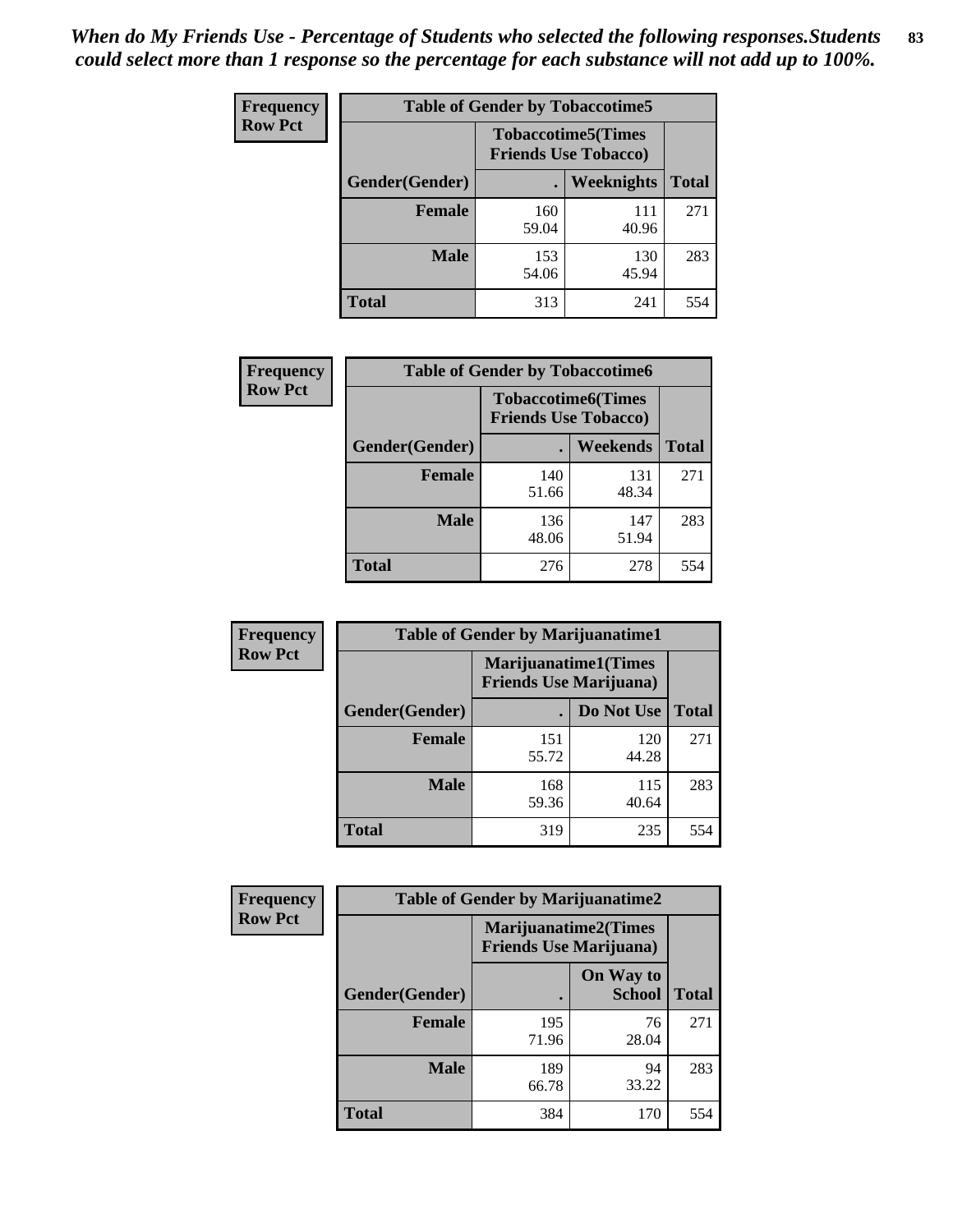*When do My Friends Use - Percentage of Students who selected the following responses.Students could select more than 1 response so the percentage for each substance will not add up to 100%.* **84**

| <b>Frequency</b> | Table of Gender by Marijuanatime3 |                                                        |                                |              |
|------------------|-----------------------------------|--------------------------------------------------------|--------------------------------|--------------|
| <b>Row Pct</b>   |                                   | Marijuanatime3(Times<br><b>Friends Use Marijuana</b> ) |                                |              |
|                  | Gender(Gender)                    |                                                        | <b>During</b><br><b>School</b> | <b>Total</b> |
|                  | <b>Female</b>                     | 235<br>86.72                                           | 36<br>13.28                    | 271          |
|                  | <b>Male</b>                       | 242<br>85.51                                           | 41<br>14.49                    | 283          |
|                  | <b>Total</b>                      | 477                                                    | 77                             | 554          |

| Frequency      | <b>Table of Gender by Marijuanatime4</b> |                                |                                                       |              |
|----------------|------------------------------------------|--------------------------------|-------------------------------------------------------|--------------|
| <b>Row Pct</b> |                                          | <b>Friends Use Marijuana</b> ) | <b>Marijuanatime4</b> (Times                          |              |
|                | <b>Gender</b> (Gender)                   |                                | <b>On Way</b><br>Home<br><b>From</b><br><b>School</b> | <b>Total</b> |
|                | <b>Female</b>                            | 195<br>71.96                   | 76<br>28.04                                           | 271          |
|                | <b>Male</b>                              | 196<br>69.26                   | 87<br>30.74                                           | 283          |
|                | <b>Total</b>                             | 391                            | 163                                                   | 554          |

| Frequency      | <b>Table of Gender by Marijuanatime5</b> |              |                                                                |              |  |
|----------------|------------------------------------------|--------------|----------------------------------------------------------------|--------------|--|
| <b>Row Pct</b> |                                          |              | <b>Marijuanatime5</b> (Times<br><b>Friends Use Marijuana</b> ) |              |  |
|                | Gender(Gender)                           |              | Weeknights                                                     | <b>Total</b> |  |
|                | <b>Female</b>                            | 148<br>54.61 | 123<br>45.39                                                   | 271          |  |
|                | <b>Male</b>                              | 161<br>56.89 | 122<br>43.11                                                   | 283          |  |
|                | <b>Total</b>                             | 309          | 245                                                            | 554          |  |

| Frequency      | <b>Table of Gender by Marijuanatime6</b> |                                                               |                 |              |  |
|----------------|------------------------------------------|---------------------------------------------------------------|-----------------|--------------|--|
| <b>Row Pct</b> |                                          | <b>Marijuanatime6(Times</b><br><b>Friends Use Marijuana</b> ) |                 |              |  |
|                | Gender(Gender)                           |                                                               | <b>Weekends</b> | <b>Total</b> |  |
|                | <b>Female</b>                            | 115<br>42.44                                                  | 156<br>57.56    | 271          |  |
|                | <b>Male</b>                              | 120<br>42.40                                                  | 163<br>57.60    | 283          |  |
|                | <b>Total</b>                             | 235                                                           | 319             | 554          |  |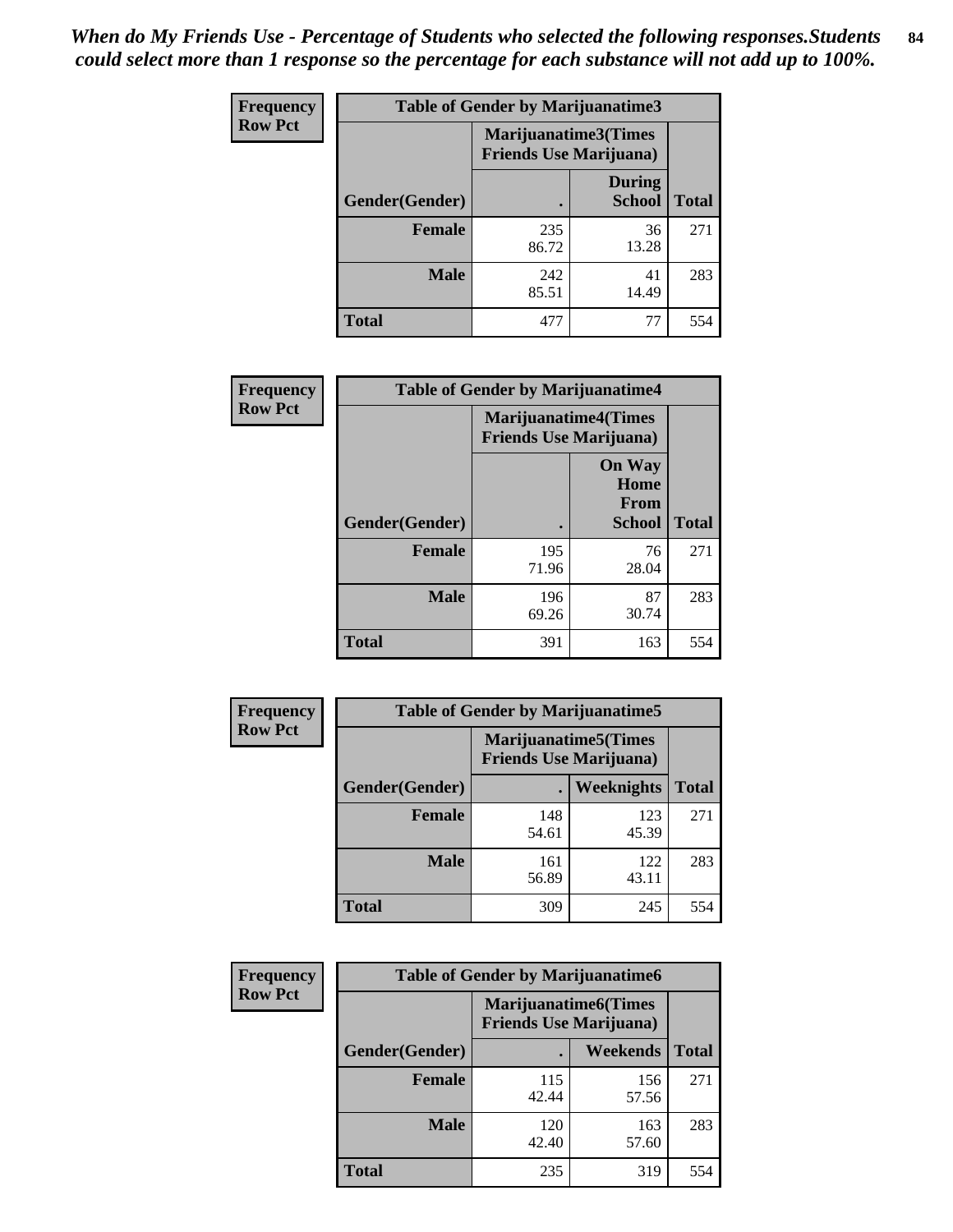*When do My Friends Use - Percentage of Students who selected the following responses.Students could select more than 1 response so the percentage for each substance will not add up to 100%.* **85**

| <b>Frequency</b> | <b>Table of Gender by Otherdrugtime1</b> |                                                                                    |              |              |  |
|------------------|------------------------------------------|------------------------------------------------------------------------------------|--------------|--------------|--|
| <b>Row Pct</b>   |                                          | <b>Otherdrugtime1</b> (Times<br><b>Friends Use Other</b><br><b>Illegal Drugs</b> ) |              |              |  |
|                  | Gender(Gender)                           |                                                                                    | Do Not Use   | <b>Total</b> |  |
|                  | <b>Female</b>                            | 69<br>25.46                                                                        | 202<br>74.54 | 271          |  |
|                  | <b>Male</b>                              | 80<br>28.27                                                                        | 203<br>71.73 | 283          |  |
|                  | <b>Total</b>                             | 149                                                                                | 405          | 554          |  |

| Frequency      | <b>Table of Gender by Otherdrugtime2</b> |                                                                                   |                            |              |
|----------------|------------------------------------------|-----------------------------------------------------------------------------------|----------------------------|--------------|
| <b>Row Pct</b> |                                          | <b>Otherdrugtime2(Times</b><br><b>Friends Use Other</b><br><b>Illegal Drugs</b> ) |                            |              |
|                | Gender(Gender)                           |                                                                                   | On Way to<br><b>School</b> | <b>Total</b> |
|                | <b>Female</b>                            | 249<br>91.88                                                                      | 22<br>8.12                 | 271          |
|                | <b>Male</b>                              | 251<br>88.69                                                                      | 32<br>11.31                | 283          |
|                | <b>Total</b>                             | 500                                                                               | 54                         | 554          |

| Frequency      | <b>Table of Gender by Otherdrugtime3</b> |                        |                                                         |              |
|----------------|------------------------------------------|------------------------|---------------------------------------------------------|--------------|
| <b>Row Pct</b> |                                          | <b>Illegal Drugs</b> ) | <b>Otherdrugtime3(Times</b><br><b>Friends Use Other</b> |              |
|                | Gender(Gender)                           |                        | <b>During</b><br><b>School</b>                          | <b>Total</b> |
|                | <b>Female</b>                            | 254<br>93.73           | 17<br>6.27                                              | 271          |
|                | <b>Male</b>                              | 255<br>90.11           | 28<br>9.89                                              | 283          |
|                | <b>Total</b>                             | 509                    | 45                                                      | 554          |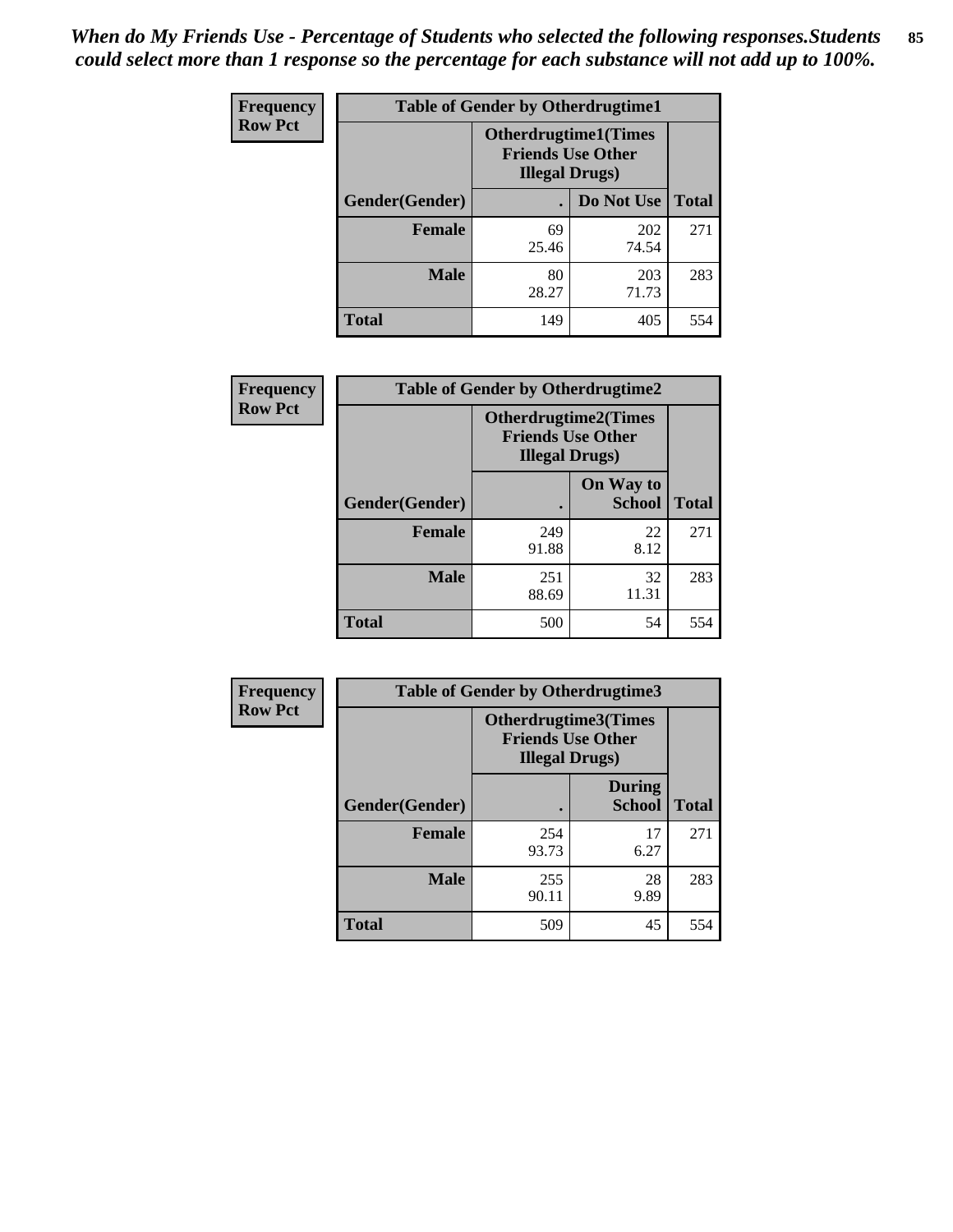*When do My Friends Use - Percentage of Students who selected the following responses.Students could select more than 1 response so the percentage for each substance will not add up to 100%.* **86**

| <b>Frequency</b> | <b>Table of Gender by Otherdrugtime4</b> |                        |                                                         |              |
|------------------|------------------------------------------|------------------------|---------------------------------------------------------|--------------|
| <b>Row Pct</b>   |                                          | <b>Illegal Drugs</b> ) | <b>Otherdrugtime4(Times</b><br><b>Friends Use Other</b> |              |
|                  | Gender(Gender)                           |                        | <b>On Way</b><br>Home<br><b>From</b><br><b>School</b>   | <b>Total</b> |
|                  | <b>Female</b>                            | 246<br>90.77           | 25<br>9.23                                              | 271          |
|                  | <b>Male</b>                              | 251<br>88.69           | 32<br>11.31                                             | 283          |
|                  | <b>Total</b>                             | 497                    | 57                                                      | 554          |

| <b>Frequency</b> | <b>Table of Gender by Otherdrugtime5</b> |              |                                                                                    |              |
|------------------|------------------------------------------|--------------|------------------------------------------------------------------------------------|--------------|
| <b>Row Pct</b>   |                                          |              | <b>Otherdrugtime5</b> (Times<br><b>Friends Use Other</b><br><b>Illegal Drugs</b> ) |              |
|                  | Gender(Gender)                           |              | <b>Weeknights</b>                                                                  | <b>Total</b> |
|                  | <b>Female</b>                            | 217<br>80.07 | 54<br>19.93                                                                        | 271          |
|                  | <b>Male</b>                              | 231<br>81.63 | 52<br>18.37                                                                        | 283          |
|                  | Total                                    | 448          | 106                                                                                | 554          |

| <b>Frequency</b> | <b>Table of Gender by Otherdrugtime6</b> |                                                                                   |             |              |
|------------------|------------------------------------------|-----------------------------------------------------------------------------------|-------------|--------------|
| <b>Row Pct</b>   |                                          | <b>Otherdrugtime6(Times</b><br><b>Friends Use Other</b><br><b>Illegal Drugs</b> ) |             |              |
|                  | Gender(Gender)                           |                                                                                   | Weekends    | <b>Total</b> |
|                  | <b>Female</b>                            | 193<br>71.22                                                                      | 78<br>28.78 | 271          |
|                  | <b>Male</b>                              | 203<br>71.73                                                                      | 80<br>28.27 | 283          |
|                  | <b>Total</b>                             | 396                                                                               | 158         | 554          |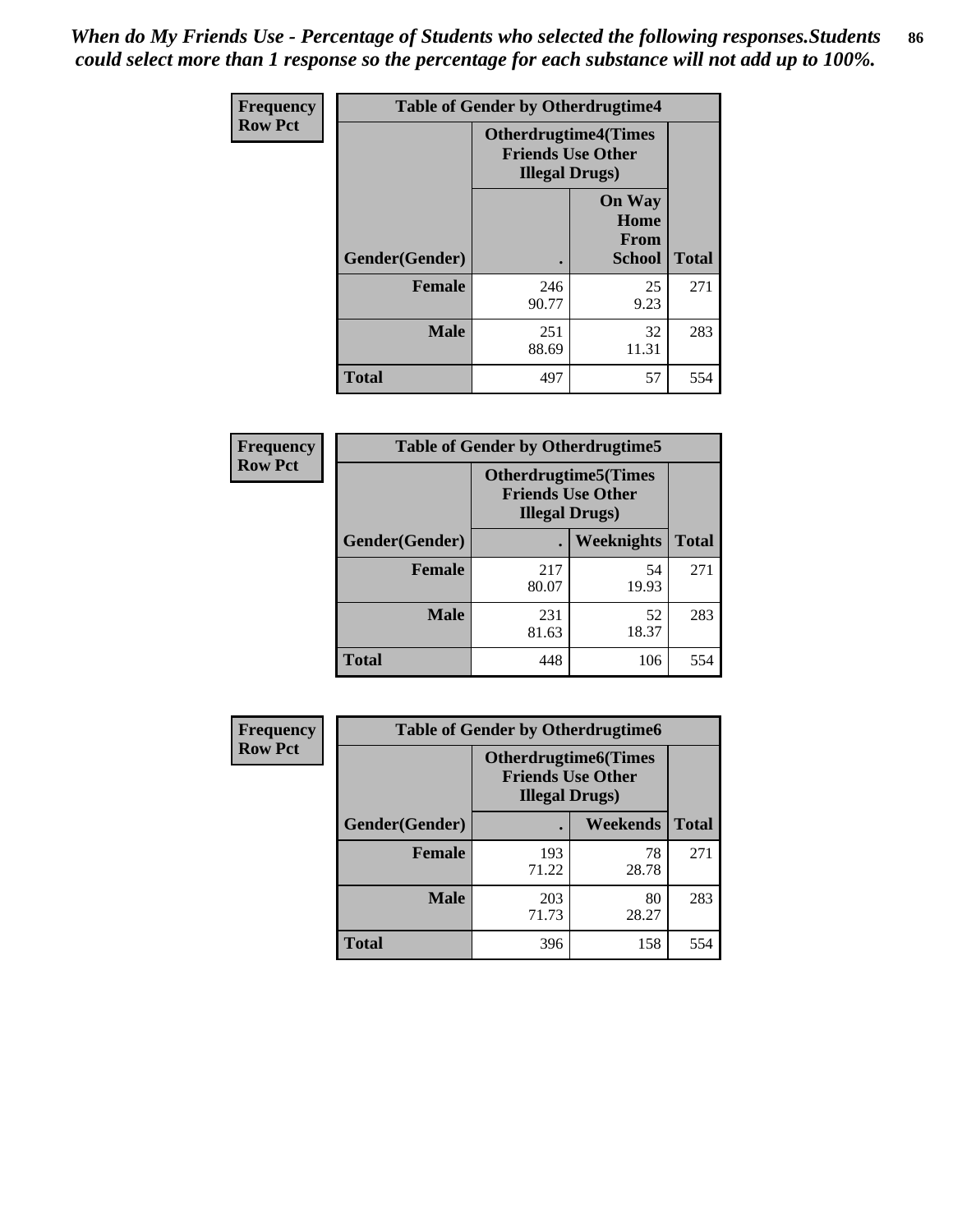# *Other Questions* **87**

| <b>Frequency</b> | <b>Table of Gender by Educationalcohol</b> |                                                                                                                               |                |              |  |
|------------------|--------------------------------------------|-------------------------------------------------------------------------------------------------------------------------------|----------------|--------------|--|
| <b>Row Pct</b>   |                                            | Educationalcohol(I<br>have been taught<br>about alcohol,<br>tobacco,<br>and other drugs<br>within the last year<br>at school) |                |              |  |
|                  | Gender(Gender)                             | <b>Yes</b>                                                                                                                    | N <sub>0</sub> | <b>Total</b> |  |
|                  | <b>Female</b>                              | 181<br>66.79                                                                                                                  | 90<br>33.21    | 271          |  |
|                  | <b>Male</b>                                | 183<br>64.66                                                                                                                  | 100<br>35.34   | 283          |  |
|                  | <b>Total</b>                               | 364                                                                                                                           | 190            | 554          |  |

| Frequency      | <b>Table of Gender by Rodedrinking</b> |                                                                                                                     |                |              |  |
|----------------|----------------------------------------|---------------------------------------------------------------------------------------------------------------------|----------------|--------------|--|
| <b>Row Pct</b> |                                        | Rodedrinking(In<br>the past 30 days I<br>have ridden in a<br>car with a driver<br>who had been<br>drinking alcohol) |                |              |  |
|                | Gender(Gender)                         | Yes                                                                                                                 | N <sub>0</sub> | <b>Total</b> |  |
|                | <b>Female</b>                          | 29<br>10.70                                                                                                         | 242<br>89.30   | 271          |  |
|                | <b>Male</b>                            | 38<br>13.43                                                                                                         | 245<br>86.57   | 283          |  |
|                | <b>Total</b>                           | 67                                                                                                                  | 487            | 554          |  |

| Frequency      | <b>Table of Gender by Drugsschool</b> |                                                                                                                                     |                |              |  |
|----------------|---------------------------------------|-------------------------------------------------------------------------------------------------------------------------------------|----------------|--------------|--|
| <b>Row Pct</b> |                                       | <b>Drugsschool</b> (During<br>the past 12 months,<br>I have been offered,<br>sold,<br>or given illegal drugs<br>on school property) |                |              |  |
|                | Gender(Gender)                        | Yes                                                                                                                                 | N <sub>0</sub> | <b>Total</b> |  |
|                | <b>Female</b>                         | 60<br>22.14                                                                                                                         | 211<br>77.86   | 271          |  |
|                | <b>Male</b>                           | 83<br>29.33                                                                                                                         | 200<br>70.67   | 283          |  |
|                | <b>Total</b>                          | 143                                                                                                                                 | 411            | 554          |  |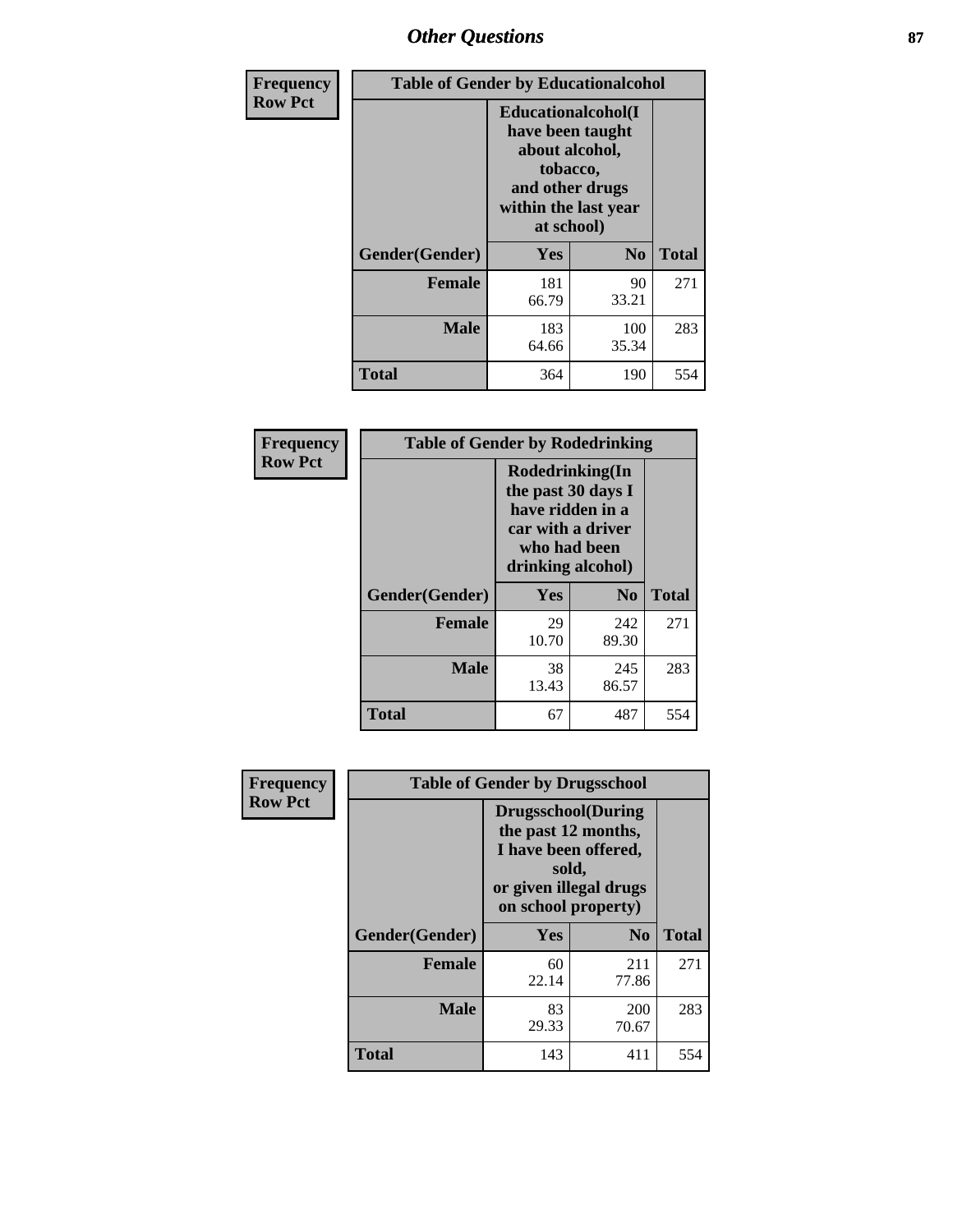# *Other Questions* **88**

**Frequency Row Pct**

| <b>Table of Gender by Bingedrinking</b> |                         |                                                                                                         |                   |                   |                        |                               |                   |              |
|-----------------------------------------|-------------------------|---------------------------------------------------------------------------------------------------------|-------------------|-------------------|------------------------|-------------------------------|-------------------|--------------|
|                                         |                         | Bingedrinking(I have drunk five or more<br>drinks of alcohol at one sitting during the<br>last 30 days) |                   |                   |                        |                               |                   |              |
| <b>Gender</b> (Gender)                  | $\bf{0}$<br><b>Days</b> | $1$ or<br>days                                                                                          | 3 to<br>5<br>days | 6 to<br>9<br>days | 10<br>to<br>19<br>days | <b>20</b><br>to<br>29<br>days | All<br>30<br>days | <b>Total</b> |
| <b>Female</b>                           | 236                     |                                                                                                         |                   |                   |                        |                               |                   |              |
|                                         | 87.08                   | 9<br>3.32                                                                                               | 7<br>2.58         | 2<br>0.74         | 7<br>2.58              | 4<br>1.48                     | 6<br>2.21         | 271          |
| <b>Male</b>                             | 239<br>84.45            | 14<br>4.95                                                                                              | 11<br>3.89        | 6<br>2.12         | 7<br>2.47              | 3<br>1.06                     | 3<br>1.06         | 283          |

| Frequency      | <b>Table of Gender by Educationaids</b> |                                                                                                 |             |              |  |
|----------------|-----------------------------------------|-------------------------------------------------------------------------------------------------|-------------|--------------|--|
| <b>Row Pct</b> |                                         | <b>Educationaids</b> (I<br>have been taught<br>about HIV/AIDS<br>at school in the<br>past year) |             |              |  |
|                | Gender(Gender)                          | Yes                                                                                             | $\bf N_0$   | <b>Total</b> |  |
|                | <b>Female</b>                           | 206<br>76.01                                                                                    | 65<br>23.99 | 271          |  |
|                | <b>Male</b>                             | 206<br>72.79                                                                                    | 77<br>27.21 | 283          |  |
|                | <b>Total</b>                            | 412                                                                                             | 142         | 554          |  |

| <b>Frequency</b> | <b>Table of Gender by Suicideconsider</b> |                        |                |       |
|------------------|-------------------------------------------|------------------------|----------------|-------|
| <b>Row Pct</b>   |                                           | <b>Suicideconsider</b> |                |       |
|                  | Gender(Gender)                            | Yes                    | N <sub>0</sub> | Total |
|                  | Female                                    | 20<br>7.38             | 251<br>92.62   | 271   |
|                  | <b>Male</b>                               | 19<br>6.71             | 264<br>93.29   | 283   |
|                  | <b>Total</b>                              | 39                     | 515            | 554   |